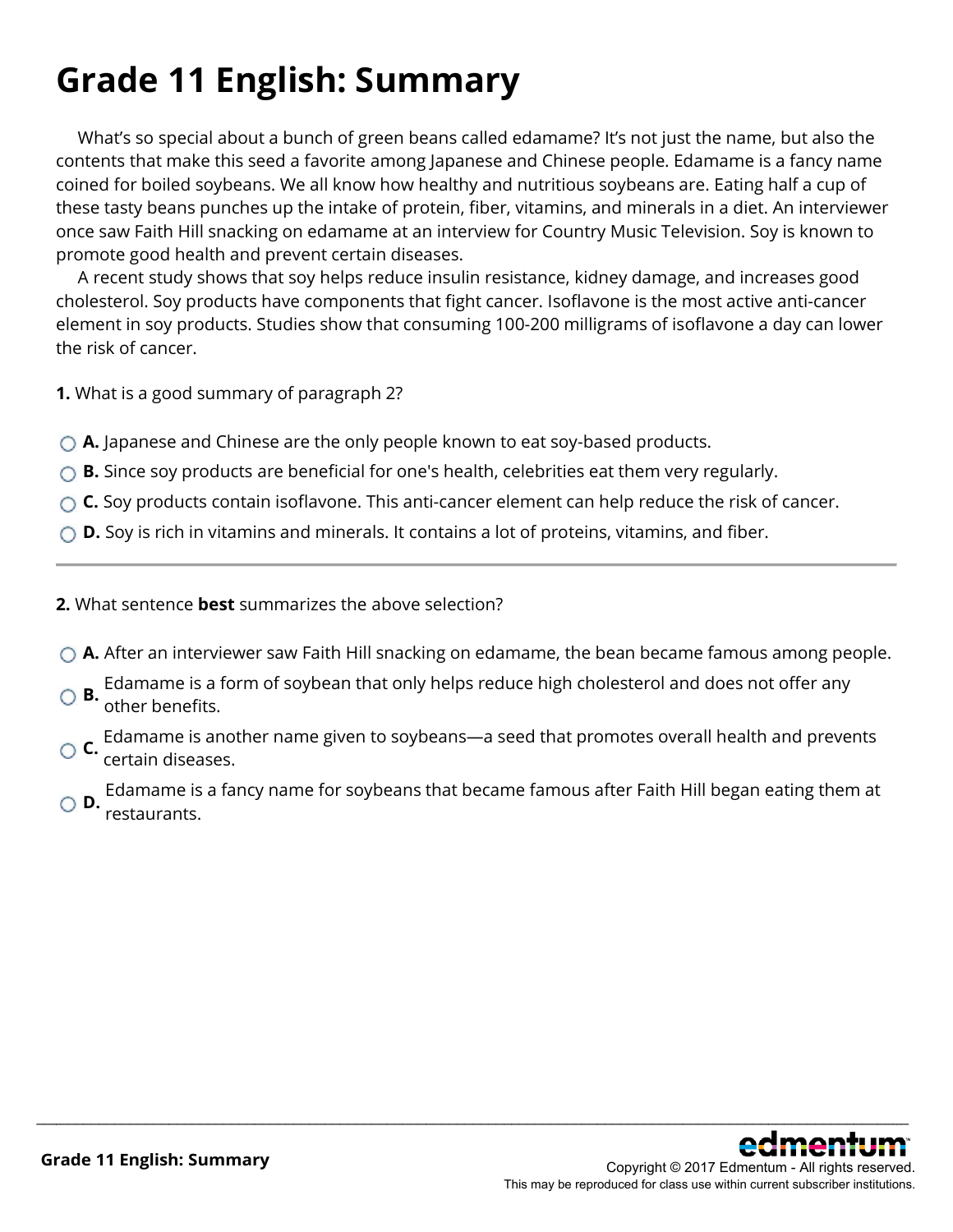

 What good can an aromatic root like ginger do? You'll be surprised at the goodness in store! Ginger root was mostly cultivated and used in South East Asia and other tropical areas, but it is now found in cuisines all over the world. People are slowly waking up to the health benefits of this wonderful root. It helps cure nausea and aides in good digestion. Ginger root calms an upset stomach by relieving stomach cramps and improving circulation. It also supports a healthy cardiovascular system by making platelets less sticky, which in turn reduces circulatory problems. Using ginger-based massage oil relieves painful arthritis. It is a natural product and should be part of everyone's diet. It can be freshly grated for cooking or can be used as a health supplement. Consult your physician and start your daily dose of ginger today!

**3.** What is a good summary of the above passage?

- **A.** There is plenty of goodness in the aromatic ginger root. Apart from being used in cooking, it helps in relieving painful arthritis, stomach problems, and nausea.
- **B.** Ginger is mainly used in South East Asian countries. Over the years, however, it has found its way into other tropical areas and into cuisines around the world.
- **C.** Ginger root has several health benefits that have been discovered over the years. It helps relieve problems related to nausea, digestion, circulation, and arthritis.

\_\_\_\_\_\_\_\_\_\_\_\_\_\_\_\_\_\_\_\_\_\_\_\_\_\_\_\_\_\_\_\_\_\_\_\_\_\_\_\_\_\_\_\_\_\_\_\_\_\_\_\_\_\_\_\_\_\_\_\_\_\_\_\_\_\_\_\_\_\_\_\_\_\_\_\_\_\_\_\_\_\_\_\_\_\_\_\_\_\_\_\_\_\_\_\_\_\_\_\_\_\_\_\_\_\_\_\_\_\_\_\_

**D.** Ginger can be used in its natural form as part of everyday cooking or it can be taken as a supplement. It also is a very aromatic root used to relieve arthritis.

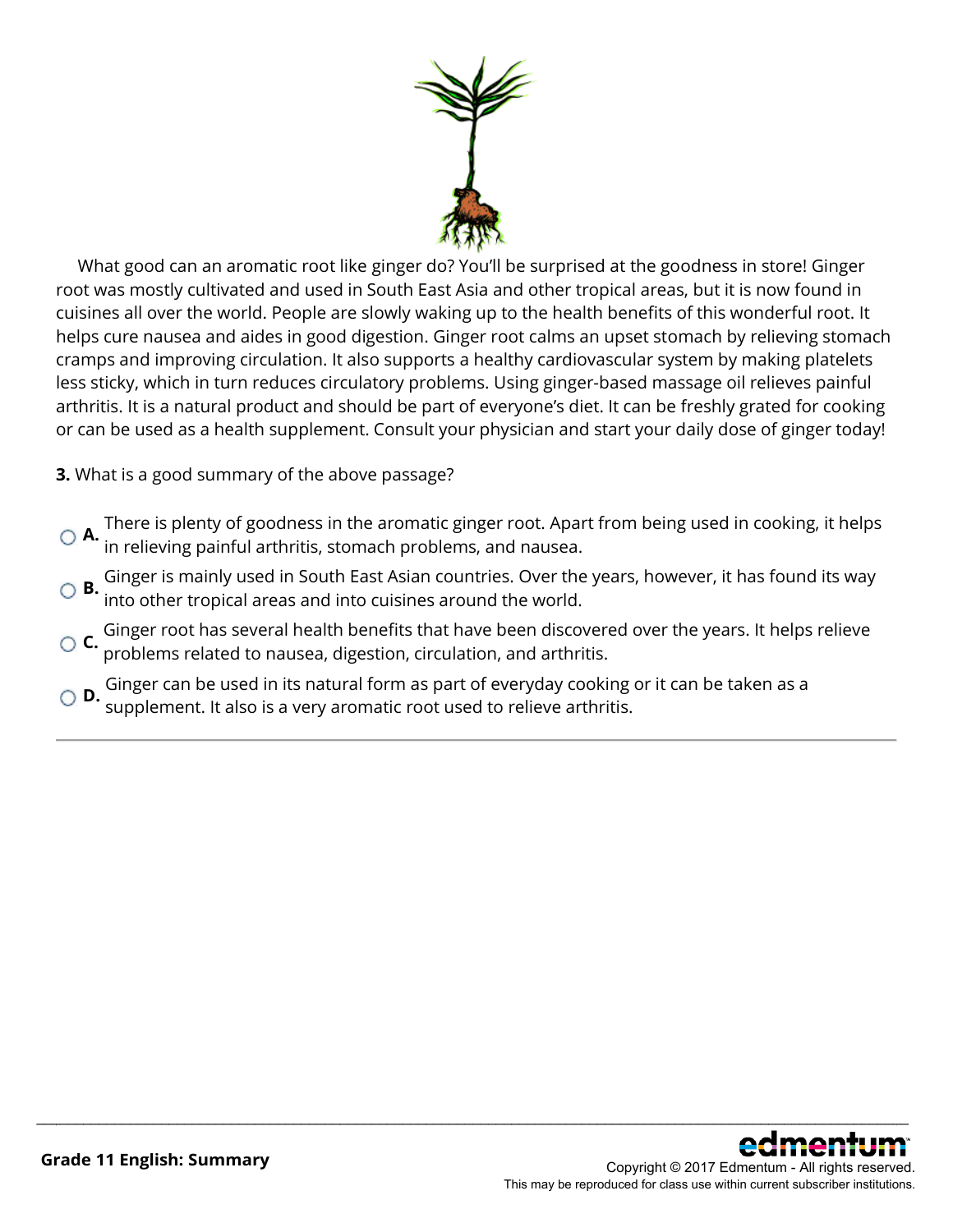### **Joy Ride**

 Before Anna started Ride to Pride, she didn't feel very good about herself. A car hit Anna when she was young, and she lost one of her legs. Growing up, Anna felt different from other kids because of her artificial leg. She thought it kept her from doing things she wanted to do—like wearing shorts and being an athlete. She rebelled constantly and bullied other kids. Her grades were mostly D's and F's, and once she was even caught for shoplifting. Then, Anna was given a chance to change her life.

 She joined Ride to Pride, a program that pairs troubled kids with horses to help the kids work through their problems. In spite of her worries, Anna longed to become a rodeo rider. But she thought she would not be able to because of her foot.

 Anna was a bit afraid of horses until she met a tall, muscular, reddish-brown horse named Sequoia. When Anna first met Sequoia, she was very intimidated. But she told herself that this was her only chance to become a rodeo barrel rider. After a few lessons in basic horse care and riding, Anna got up in the saddle and got more secure. Her riding instructors taught her to treat a horse the same way she would treat a human being. This made Anna think about how she really treated other people. She knew she didn't treat others with the same respect and kindness.

 Anna had to become friendly with the horses to earn their respect and trust. She realized that if she was kind to the horses they were kind to her. Anna met Dixie at Ride to Pride. Dixie was a troubled horse that she eventually helped turn around. Like Anna, Dixie was in trouble before she came to Ride to Pride. Dixie was a victim of severe abuse, and she needed a rider with immense patience. Anna offered a lot of care, love, and patience to Dixie, and eventually trained Dixie to be a rodeo horse.

 Anna left her old, troubled self behind to become a much more confident person. Today, Anna knows that she will be able to face any set of challenges that come her way.

\_\_\_\_\_\_\_\_\_\_\_\_\_\_\_\_\_\_\_\_\_\_\_\_\_\_\_\_\_\_\_\_\_\_\_\_\_\_\_\_\_\_\_\_\_\_\_\_\_\_\_\_\_\_\_\_\_\_\_\_\_\_\_\_\_\_\_\_\_\_\_\_\_\_\_\_\_\_\_\_\_\_\_\_\_\_\_\_\_\_\_\_\_\_\_\_\_\_\_\_\_\_\_\_\_\_\_\_\_\_\_\_

**4.** What would be a good summary of the above passage?

- **A.** The horses helped Anna learn more about horse riding and grooming.
- ◯ **B.** Ride to Pride helped Anna change her life to become a better person.
- **C.** Anna was a very troubled person until she joined Ride to Pride.
- **D.** Anna helped in the healing process of the abused horse, Dixie.

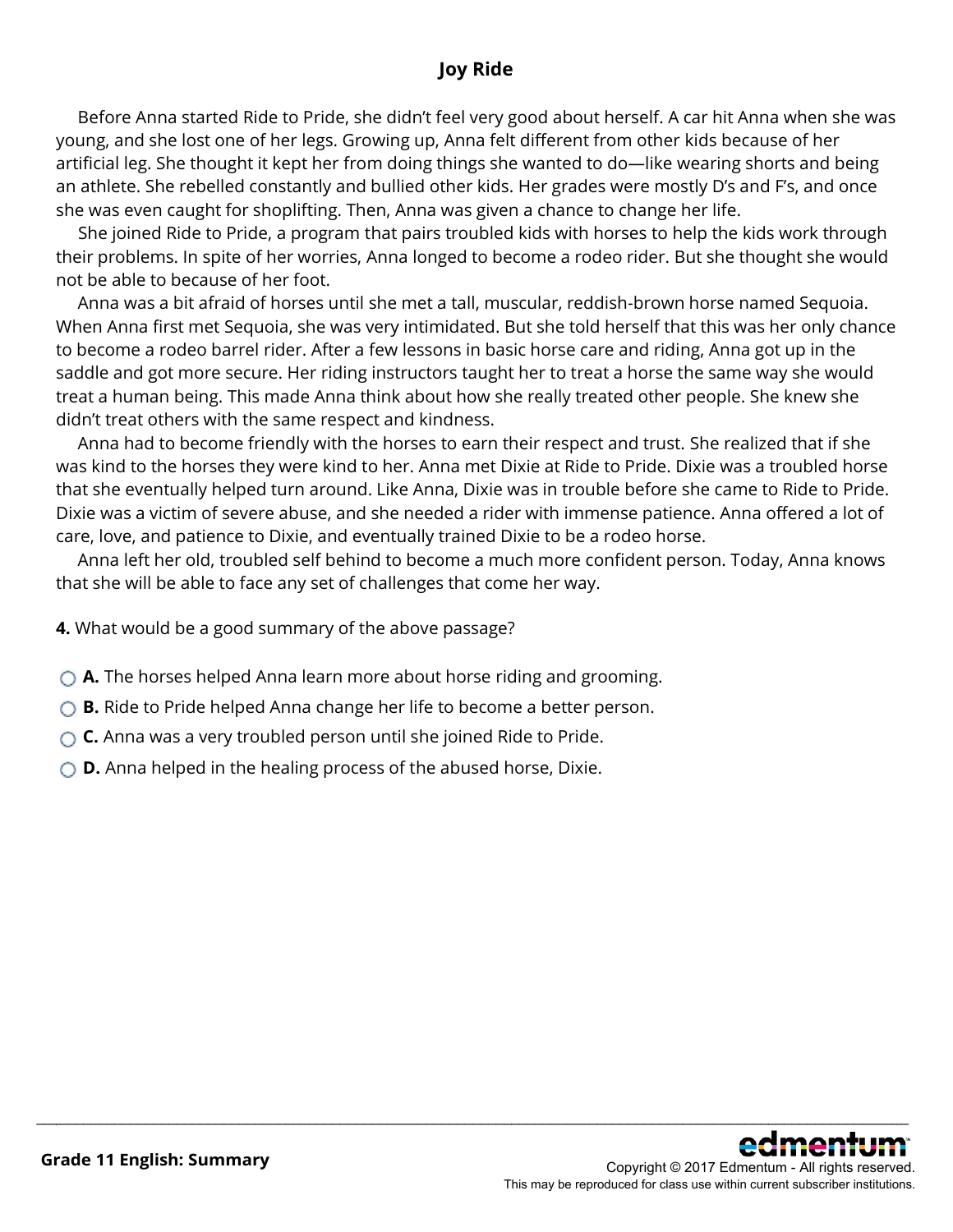Do hikers have special nutritional needs? Indeed! Complex carbohydrates and endurance fuels are the key ingredients in a hiker's diet. Neal Henderson at the Boulder Center for Sports Medicine suggests a mix of fifty to sixty percent carbohydrates, twenty to thirty percent protein, and twenty to thirty percent fat in a hiker's diet. Protein is a key ingredient on extended trips as it helps regenerate muscle tissue. Half a gram of protein per pound of body weight daily helps maintain muscle mass. David Guenther, a thru hiker, elaborates how he burned calories while hiking the southernmost 700 miles of the Appalachian Trail. Most days on the trail, he consumed over 3,000 calories and lost a pound and a half each day. Proteins and carbohydrates were key ingredients in the hiker's diet.

#### **5.** What is the **best** summary of the above selection?

- **A.** A hiker's diet consists of several complex ingredients consisting mainly of proteins, carbohydrates, and fats. Hikers require special nutrition since they burn thousands of calories a day.
- **B.** The Boulder Center for Sports Medicine promotes the hiker's diet for anyone interested in losing weight. They suggest mixing proteins, fats, and carbohydrates to lose weight.
- **C.** David Guenther gives a detailed account of how he burned calories while hiking the southernmost 700 miles of the Appalachian Trail. He burned a considerable amount of calories on his hiking trips.
- **D.** The hiker's diet is geared towards certain set of people. It is created for people who are interested **D.** in increasing muscle mass, burning calories, and losing weight.

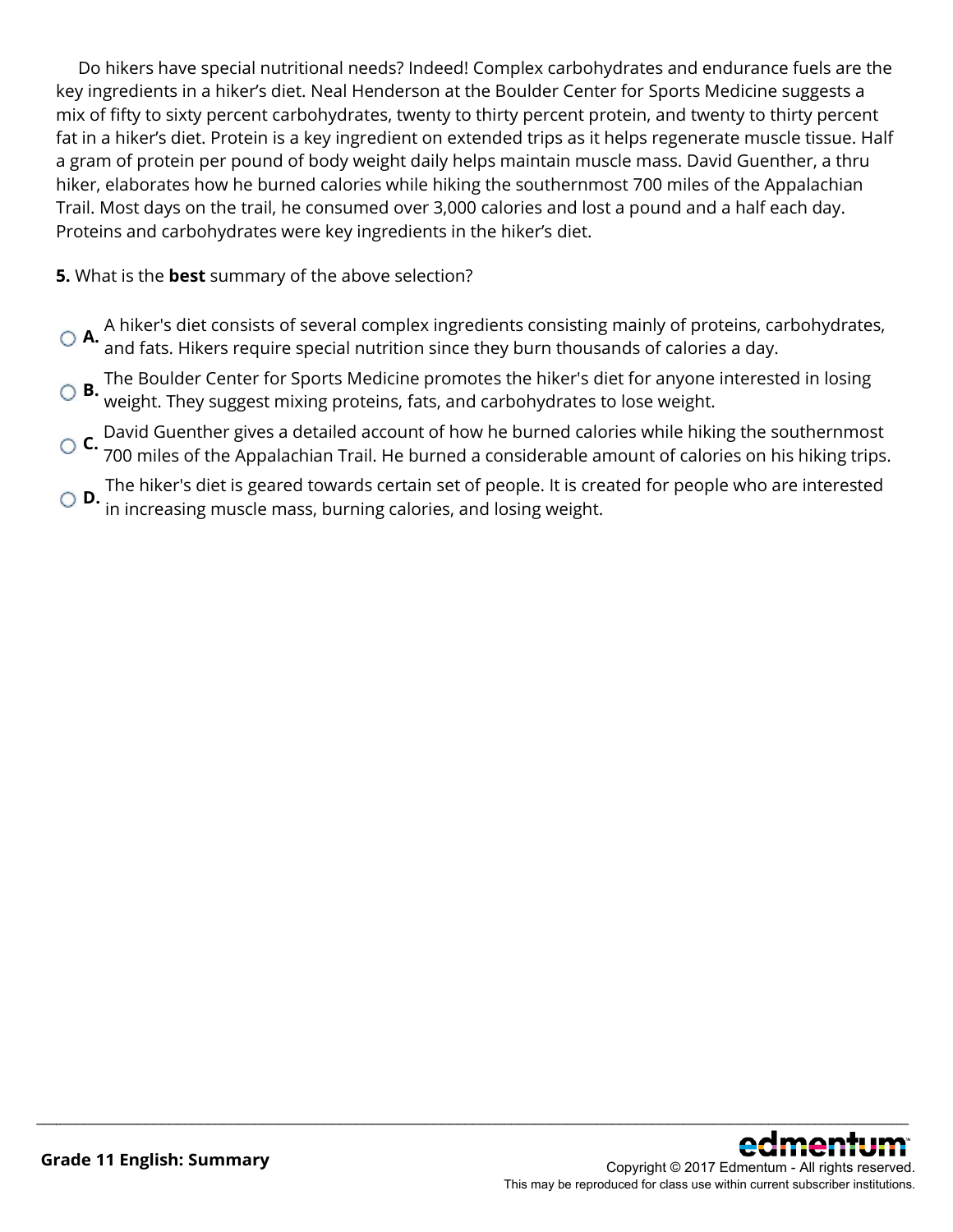**(1)** Cinnamon has been known and loved for thousands of years. It is even mentioned several times in the Old Testament. It was so highly prized among ancient nations that it was regarded as a gift fit for monarchs and even for a god: a Greek inscription records the gift of cinnamon to the temple of Apollo. Though its source was kept mysterious in the Mediterranean world for centuries by the middlemen who handled the spice trade, to protect their monopoly as suppliers, cinnamon is native to Sri Lanka. At some points in its history, cinnamon has been more valuable than gold.

**(2)** Before the foundation of Cairo, Alexandria was the Mediterranean shipping port for cinnamon. Many Europeans knew that cinnamon came up the Red Sea to Alexandria, but whether from Ethiopia or not was less than clear. Others reported that cinnamon was fished up in nets at the source of the Nile. For many writers in the Dark Ages, Arabia was the source of cinnamon: giant cinnamon birds collected the cinnamon sticks from an unknown land, and used them to construct their nests; the Arabs then tricked the birds to obtain the sticks from those nests. This story was told as late as 1310 in Europe, although over a thousand years earlier, the Roman historian Pliny the Elder had written that the traders had made up this story in order to charge more. The first mention of the spice growing in Sri Lanka was made by an Arab in about 1270.

**(3)** Arab traders brought the spice via overland trade routes to Alexandria, where it was bought by Venetian traders from Italy who held a monopoly on the spice trade in Europe. The disruption of this trade by the rise of other Mediterranean powers, such as the Ottoman Empire, was one of many factors that led Europeans to search more widely for other routes to Asia. These explorations led to the discovery of America by Columbus.



**(4)** Portuguese traders finally landed in Sri Lanka at the beginning of the sixteenth century and took over the production and management of cinnamon. Later the Portuguese established a fort on the island in 1518 to protect their business.

**(5)** Dutch traders finally dislodged the Portuguese. They bragged their cinnamon was "the best in all the Orient: when one is downwind of the island, one can still smell cinnamon eight leagues out to sea."

**(6)** The Dutch East India Company continued to overhaul the methods of harvesting in the wild, and eventually began to cultivate its own trees.

**(7)** The British took control of the island of Sri Lanka from the Dutch in 1796. However, the importance of the monopoly was already declining, as cultivation of the cinnamon tree had spread to other areas.

**6.** In a summary of paragraph 3, which of these facts would be **most** important?

**A.** Arab traders used overland trade routes; Venetian monopoly; trade route disruption led to the search for other trade routes

**B.** The extreme value of cinnamon; Arab and Venetian monopolies based in Alexandria; disruption by the Ottoman Empire

**C.** Venetian traders argued with Arab spice merchants over trade routes to Alexandria, which led to Europeans finding Asia

**D.** Alexandria trade with Venetian traders; disruptions by the Ottoman Empire led to Columbus discovering America \_\_\_\_\_\_\_\_\_\_\_\_\_\_\_\_\_\_\_\_\_\_\_\_\_\_\_\_\_\_\_\_\_\_\_\_\_\_\_\_\_\_\_\_\_\_\_\_\_\_\_\_\_\_\_\_\_\_\_\_\_\_\_\_\_\_\_\_\_\_\_\_\_\_\_\_\_\_\_\_\_\_\_\_\_\_\_\_\_\_\_\_\_\_\_\_\_\_\_\_\_\_\_\_\_\_\_\_\_\_\_\_

Copyright © 2017 Edmentum - All rights reserved. This may be reproduced for class use within current subscriber institutions.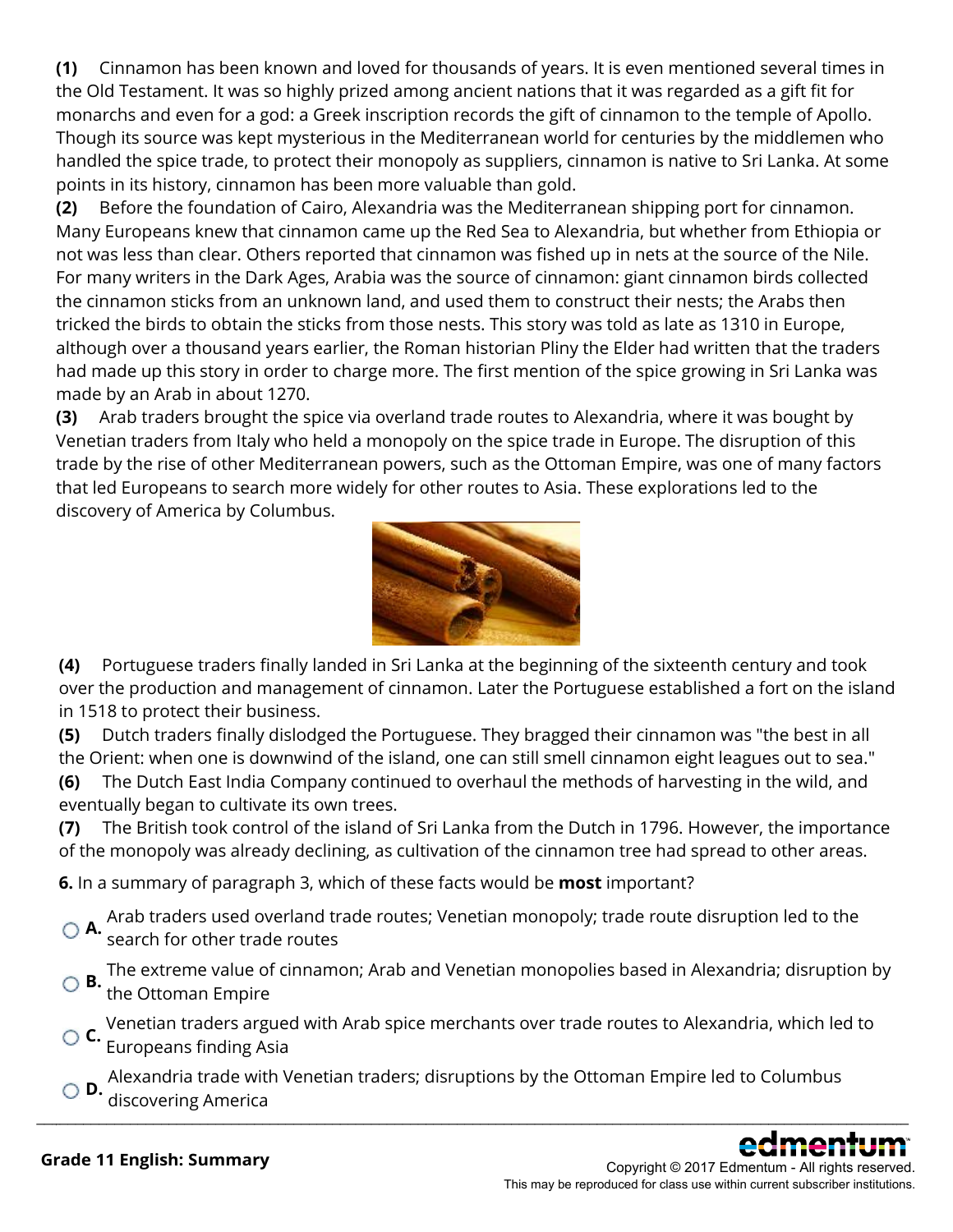**7.** Choose the **best** summary of this article.

Cinnamon is a spice with a long history. Native to Sri Lanka, its origins were kept mysterious by traders who wanted to keep the price high. For centuries it was thought to come from the nests of

**A.** cinnamon birds. When their monopoly was threatened, Venetian traders began looking for other routes to Asia. The Portuguese were the first Europeans to bring cinnamon directly from Sri Lanka. Because of its popularity, cinnamon cultivation spread to other areas.

For thousands of years, few people knew the origins of cinnamon. Because it was mysterious, it was as valuable as gold. The Roman writer Pliny the Elder knew the truth, but he joined the Arabs

**B.** in keeping it secret. The Arabs brought it overland from Sri Lanka and sold it in Alexandria to **B.** the Best like the structure of the structure of the structure of the structure of the structure of the structure of traders from Venice who had a monopoly on its sale in Europe. The Portuguese did not like the Venetians and sailed west in search of new trade routes with Asia. They found Sri Lanka because of the strong smell of cinnamon.

Cinnamon was a very valuable spice, once more valuable than gold. Because of this, it has been fought over throughout its history. It comes from Sri Lanka, but the spice traders who first sold it

**C.** told many lies about its origin. The plants can be smelled from more than 20 leagues. The Arabs **C.** Columbus discovered a nature of first brought it to Europe and held a monopoly on its trade until Columbus discovered a new route to Asia. After that, the Portuguese, the Dutch and the English took turns monopolizing the trade in cinnamon.

Many world powers have tried to monopolize the trade in cinnamon. It was first brought by Arabs who promoted the myth that it came from the nests of cinnamon birds. Venetian traders had a

**D.** monopoly on it in Europe for hundreds of years. The Ottoman Turks threatened this monopoly<br>**D.** and farred the Europeans to find alternative revise to Fiji Lanke. The Pertury see were the first and forced the Europeans to find alternative routes to Sri Lanka. The Portuguese were the first people to discover that cinnamon came from there. Eventually the English took control of the island.

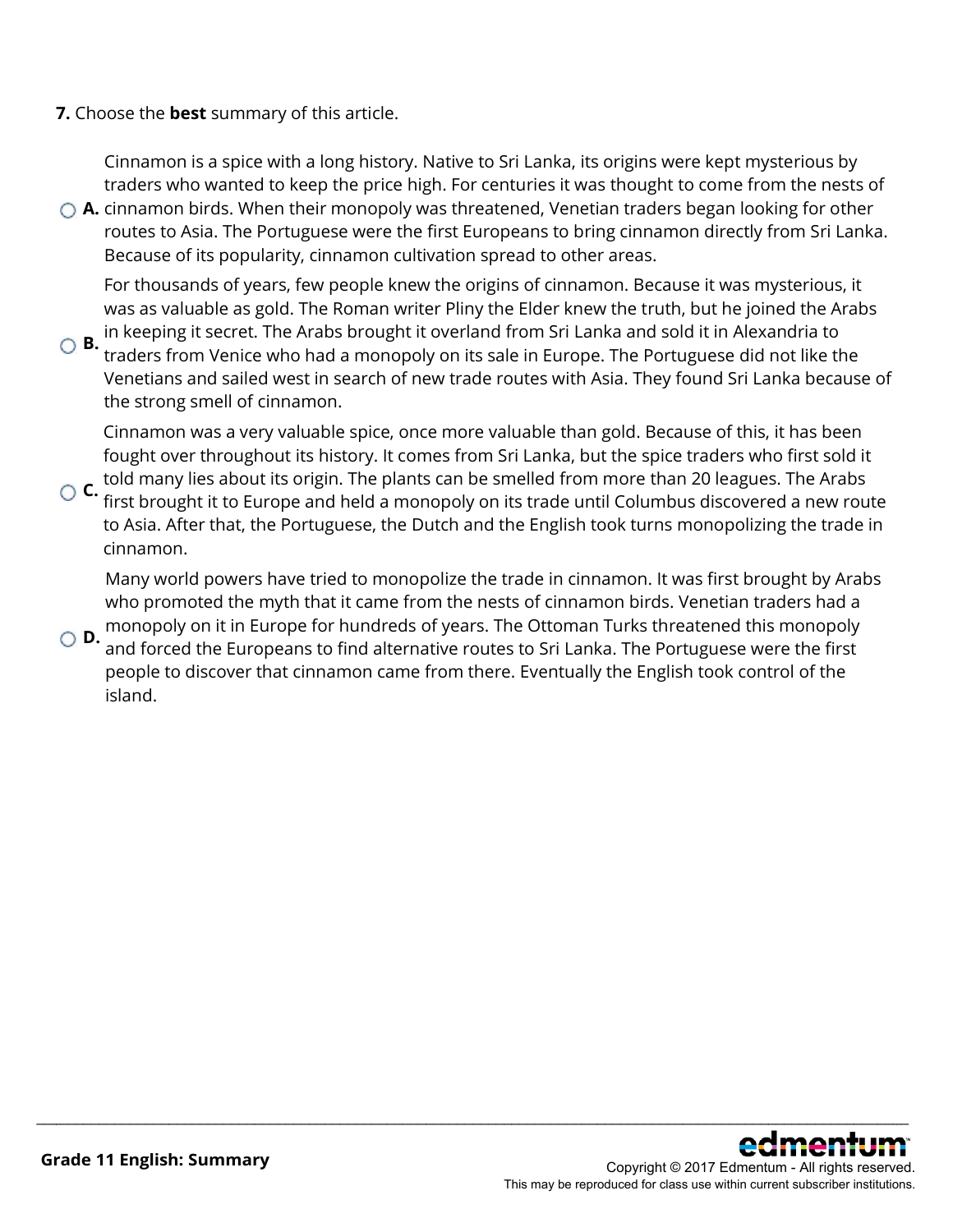

- **(1)** Listening to music is a popular pastime, but it may surprise some people to learn that music can heal. In music therapy, a trained therapist uses music to help clients improve or regain their health and quality of life. People with learning disabilities, physical disabilities, brain injuries, or substance abuse problems can all benefit from this unique type of therapy. Some people think they can't participate in music therapy because they don't play a musical instrument or they only like a certain kind of music, but this is not the case. Anyone can become involved in music therapy because therapists tailor each program to their client's individual preferences and personal challenges.
- **(2)** In order to become a music therapist in the United States, a person must earn a bachelor's and master's degree in music therapy. Students will learn music theory, music history, health care and counseling skills, and they will practice reading music, playing instruments, and singing. The next step is to become board-certified, which means that a music therapist must successfully complete course work and an internship at an American Music Therapy Association program and pass the Certifying Board Examination. After finishing their education, certified music therapists can work in hospitals, daycare centers, senior centers, hospice programs, schools, and private practices.

**8.** Which statement expresses an idea that would be **most** important to include in a summary of this passage?

- **A.** . . . it may surprise some people to learn that music can heal.
- **B.** Anyone can become involved in music therapy.
- **C.** . . . they will practice reading music, playing instruments, and singing.
- **D.** Listening to music is a popular pastime.

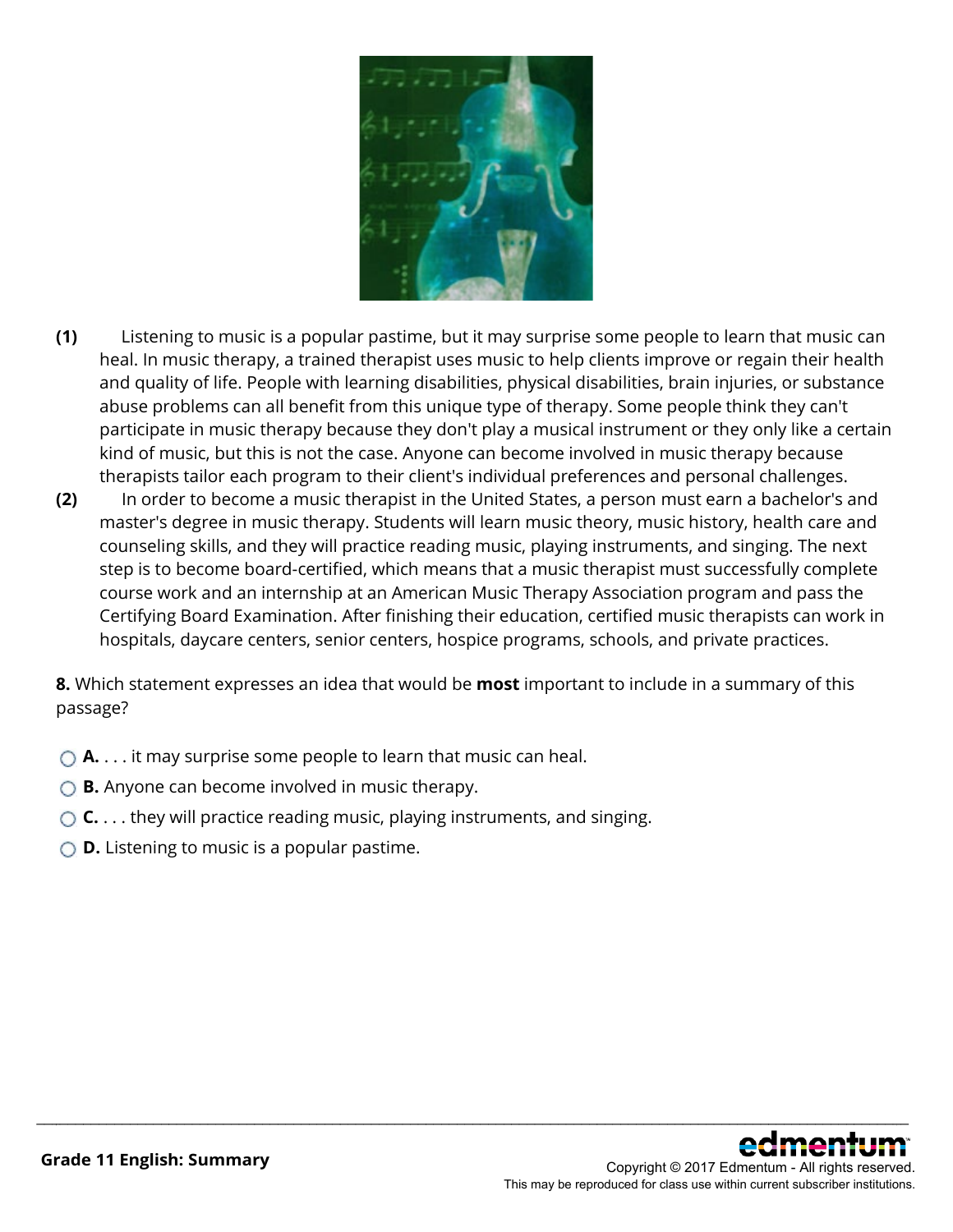**(1)** The clouds roared in like a bear's snarl. The storm had teeth and was hungry. Inside the cave, the rain trickled downward and onto the heads of Rusty and Ericka.

**(2)** Ericka was the first to notice the oncoming storm, "This looks like something out of the Bible. I'm half expecting locusts to swarm. Just look at the way those clouds keep bending over themselves. You just know something bad is behind it."

**(3)** Rusty looked on; however, he was more impressed that the pebble that found its way into his shoe has somehow turned into a boulder. Rusty had been through many storms, and this one had all the look to it of a three-year old running with plastic scissors—it looks deadly until you see what's really in his hand. Still, he had waited for weeks to hike with Ericka, and he decided to play along. Anything he could to do to get closer to her was fine by him. He had tried telling her how he felt, but he thought it might just be a crush. He wasn't sure if she felt the same way, and what better time than being stranded during a downpour on the side of a mountain to find out, he thought to himself.



**(4)** Ericka was huffing, pulling away at branches and bark trying to make a space for them to get out of the storm. She pulled on twigs, branches, and brush, making a small entrance for the two of them to hide in. She could feel the sweat starting to form at her brow. Instinctively, she held her head out to the rain that had begun to sprinkle. *There, now he won't know the difference—never let 'em see you sweat. It's the first rule. This space may be crowded and cramped for two people, but hopefully the storm will pass quickly. I'd rather be a little cramped in this makeshift shelter than slip right off of the face of this thing.*

**(5)** Rusty watched on, wondering if he should offer assistance or if she would be offended by it. Ericka was fiercely independent, so Rusty just let her dig away at the brush. Rusty kicked his shoe off and watched the boulder that had been bothering him tumble over the mountain's face. It wasn't even the size of a dime. As he peered over the ledge to see the pebble disappear, he saw it. There was a small awning of stone about 15 feet below them. That little spot has plenty of room for us to wait the storm out he thought to himself.

**(6)** "You need any help Ericka?" Rusty asked.

**(7)** "No worries, Rust. I've almost got the last of this mess cleared away. Just do me a favor and try not to slip off the mountain," she said jokingly, smiling at Rusty.

*adapted from "Things in Our Shoes" by c.safos*

### **9.** Which **best** summarizes the plot of this passage?

**A.** Ericka wants to keep climbing the mountain. Rusty does not think it is safe, so he decides that he will go to a bigger shelter under them while Ericka will continue to hike to the peak.

- **B.** Ericka and Rusty are stuck on a mountain as a storm is approaching. Ericka tries to hollow out a shelter for them to hide in while Rusty deals with whether or not he should help Ericka.
- **C.** Rusty is trying to get a pebble out of his shoe. Ericka is digging out a shelter for the two of them. A storm that looks bad is approaching. Rusty doesn't think the storm looks bad, though.
- **D.** As Ericka digs out a shelter, Rusty finds a shelter that has already been dug out. He notices this and  $\bullet$   $\bullet$   $\bullet$   $\bullet$  kicks the pebble out of his shoe and off the mountain. Then, he offers to help Ericka.

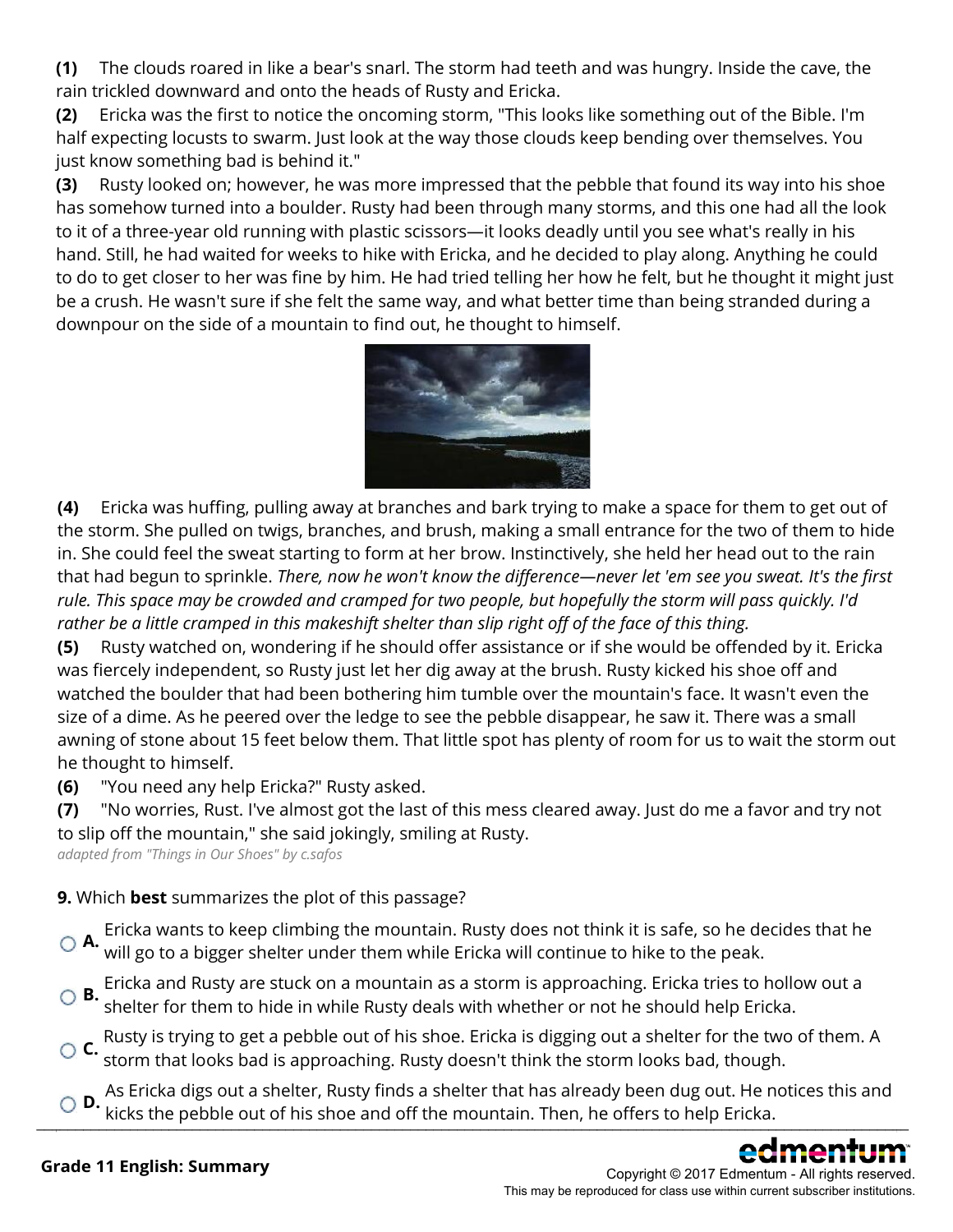Every woodworker has a favorite tool, but in most shops the table saw is the most versatile. It can be used to cut joinery and to rip, crosscut, and re-saw board. With the correct accessories, you can also true up crooked boards and even use the saw to shape and molder boards. Table saw blades are visible above the cutting surface, which offers a good vantage point for making cuts, thereby improving safety. In addition you can easily adjust table saw blades for different material thicknesses and to cut angles.

**10.** Which of these statements **best** summarizes this paragraph?

- **A.** Table saws are versatile, allowing a variety of cuts, including ripping and crosscutting in materials<br>• of different thicknesses. It can also true up crooked boards, while improving safety.
- **B.** Many tools are available to woodworkers, but their favorite is usually the table saw because it is easy and safe to use. You can make many different cuts and even cut wood at an angle.
- **C.** Most woodworkers like to re-saw boards and true up crooked boards, and this is why they appreciate a good table saw. Also, you should wear some sort of eye protection when using one.
- **D.** Table saws are the favorite tool of most woodworkers because you can see the blade above the **D.**<br>**D.** cutting surface. They also like the fact that you can cut materials at many different angles.

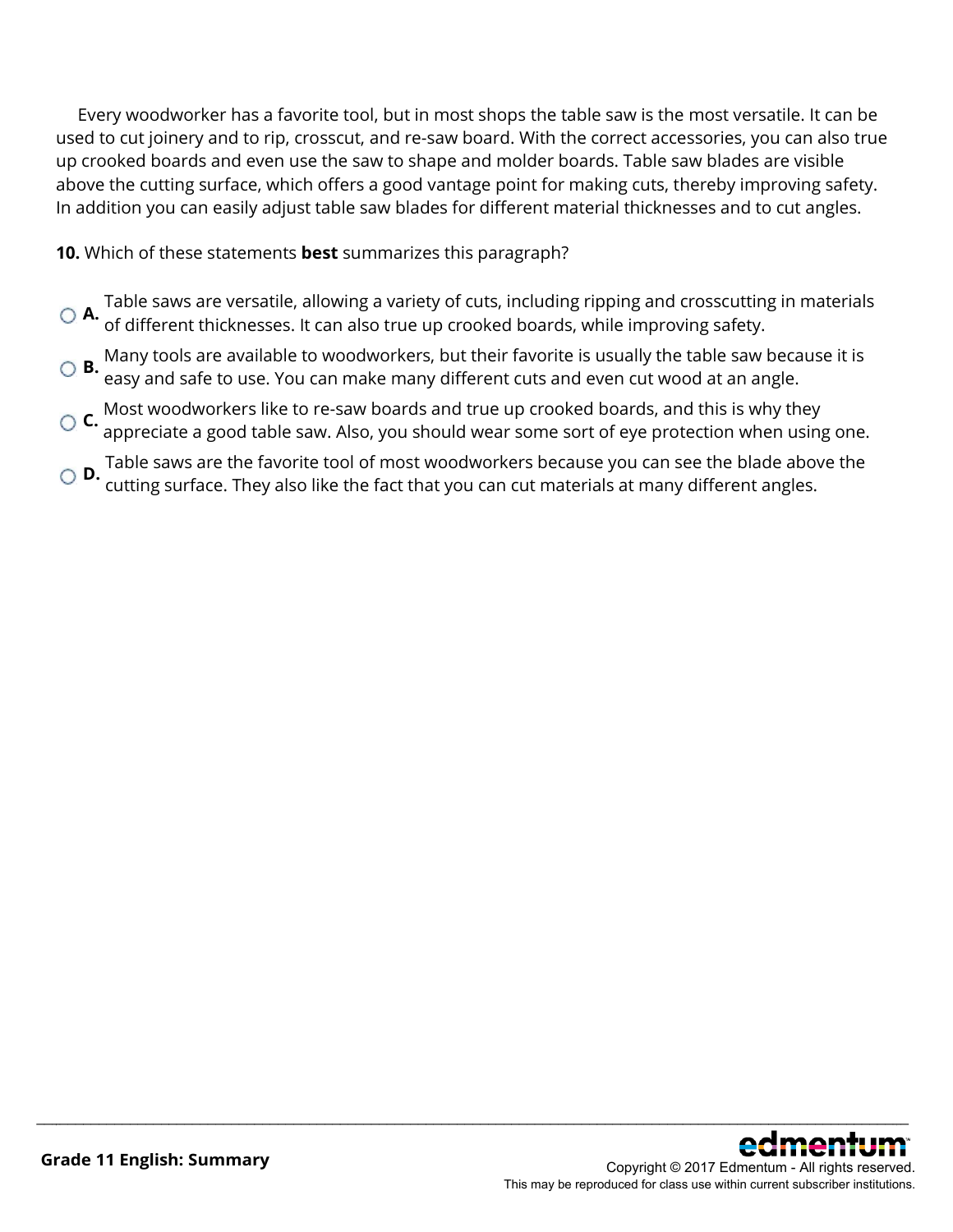### **Answers: Summary**

 $1. C$  $2. C$ 3. C 4. B 5. A 6. A 7. A 8. B 9. B

10. A

# **Explanations**

1. A summary needs to be general enough to "sum up" the entire paragraph. The best summaries capture the main idea and important supporting details of a passage. The main idea of the second paragraph is that soy can reduce the risk of cancer. It says, "Isoflavone is the most active anti-cancer element in soy products. Studies show that consuming 100-200 milligrams of isoflavone a day can lower the risk of cancer."

2. The selection is about the benefits of edamame. The passage begins by telling the reader about edamame and its connection with soybeans. It then talks about the health benefits of eating soybeans. To emphasize the goodness of edamame, the author mentions Faith Hill.

3. The passage talks about the health benefits of ginger. It gives details about ways in which the root is beneficial. The summary for this passage should include the main idea of how ginger helps maintain a healthy body.

4. The question asks for the summary of the entire passage. There are several clues that can help the reader summarize the above passage. The selection is about how Ride to Pride helped Anna become a better person. All five paragraphs give the reader some information about how the program helped Anna become a better person.

5. A summary is a condensed version of a passage; it describes the major events or ideas of a work and omits descriptive details. The correct answer choice gives the reader an overview of the main idea, which is about the hiker's diet.

6. A good summary accurately uses facts from the original passage to make a brief statement about it. If the facts are not accurate, then the summary will not be accurate. The correct answer here is the only choice that accurately states the facts. The other choices either misstate facts or combine the facts in a way that is misleading or inaccurate.

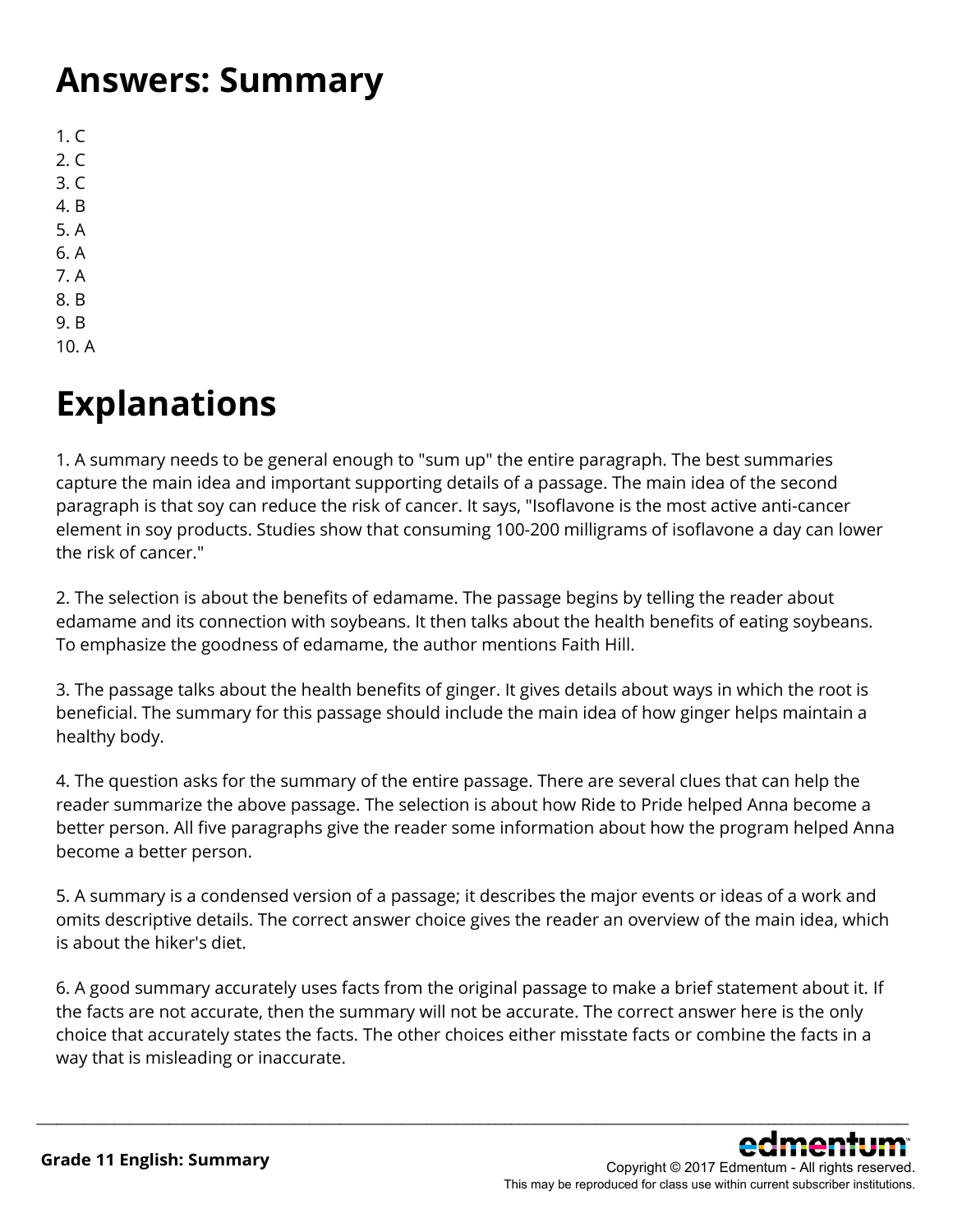7. A good summary uses pertinent details from the original text to tell the story in a briefer form. The correct choice here does that by accurately stating many facts from the original. In addition it is organized in a way that mirrors the structure of the original. While it does not give all the details, it accurately portrays those it does give so that the reader has a sense of what the original says. The other choices misstate facts and organize them in confusing ways, coming to conclusions not supported by the article.

8. The best summary only includes the most important details of a passage or paragraph. In this passage, the author's idea that "anyone can become involved in music therapy" should be included in a summary because it helps the reader understand who can benefit from music therapy. The other answer choices contain ideas that are not crucial to the reader's understanding of the passage.

9. The best summaries capture the main idea of an article and one or two supporting details. They include the most important information from the whole article, not just the first half or the last paragraph. To write a good summary, read the entire piece once or twice and say out loud what it was about in your own words. Do not just pick out a sentence from the article. In this story, many small things occur, but the main actions are those of Rusty and Ericka. Mentioning the minor actions (the pebble, the way the storm looks) takes away from the main action and defeats the purpose of a summary since it would be too much detail.

10. A good summary tells the most important details. The correct answer here describes the table saw's versatility and some of the special cuts it can make. It mentions that it is effective in materials of different thicknesses and improves safety. The other selections do not outline either that level of detail or put together many of the details in an illogical manner. Some of the details they mention do not appear in the paragraph.

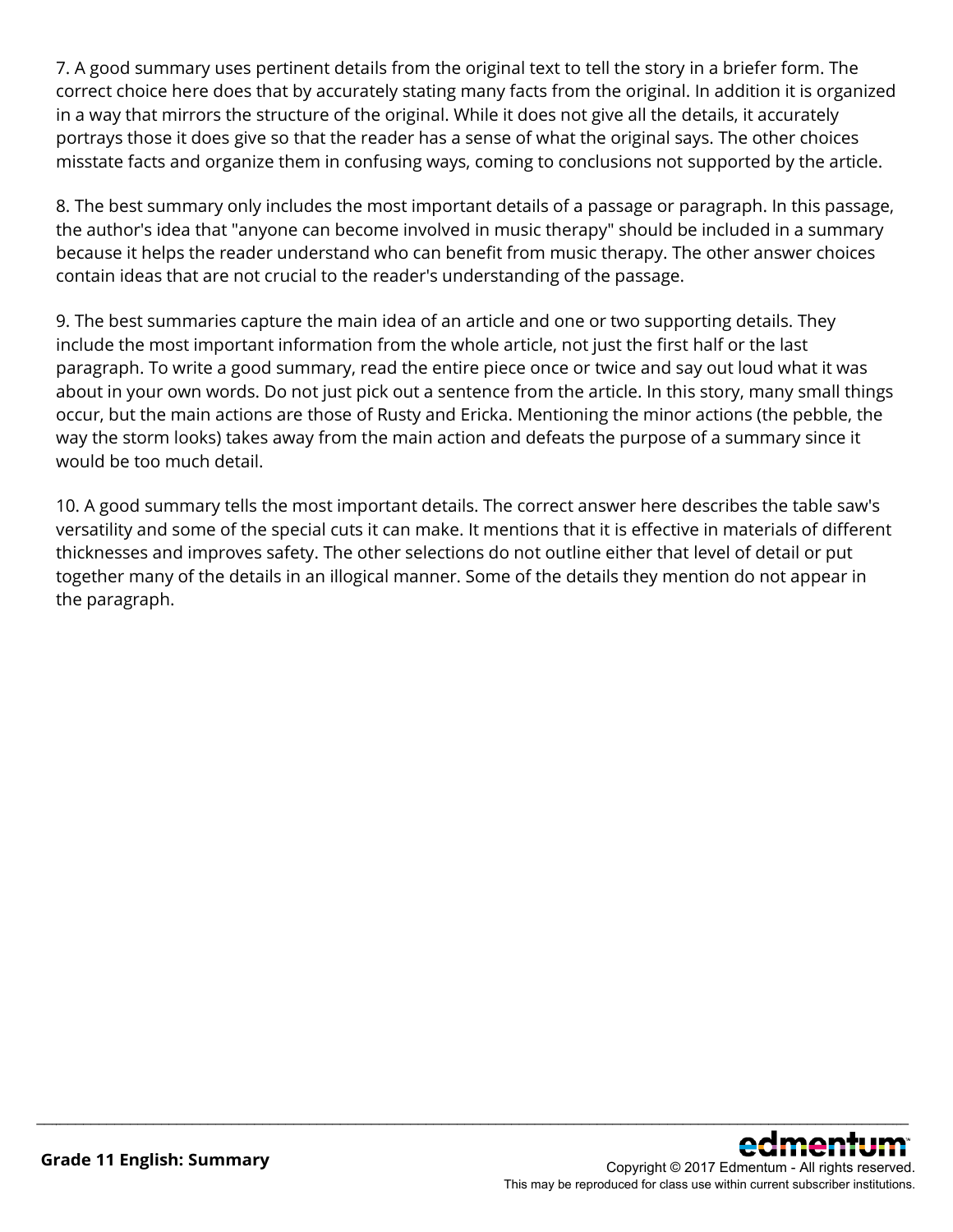### **Grade 11 English: Plot**



**The Voyage** by J. Robbins

 Patricia Graynamore woke up before dawn and bounced out of her bed. Her father had been promising for weeks to teach her how to sail his boat, *The Tweedledee*. They were planning to leave as soon as the sun came up. Patricia dressed quickly in the dark and grabbed her copy of *Amazing Tales of the Sea* from her desk.

 "Every good sailing adventure starts with a hearty breakfast," her dad whispered to her in the kitchen. Her mother was still asleep, and neither Patricia nor her father wanted to disturb her sleep. Patricia tried to force down her oatmeal, but she was too excited to eat.

 "Dad, will you really let me sail the boat?" she asked for the hundredth time as they drove to the marina. As Patricia approached *The Tweedledee*, she tried to remember everything her father had taught her about safety on the dock. She could see other sailors and fishermen walking around the dock, and she didn't want to embarrass herself in front of them.

 "I'd be careful out there if I were you, Mr. Graynamore," called the dockmaster as they approached their boat. "I've got a bad feeling about the way the barometer is dropping this morning." Patricia's father smiled politely at the dockmaster.

"Don't worry, Mr. Waturi," he replied. "We're just going for a quick trip."

 "Hey, landlubber," called a familiar voice. Patricia rolled her eyes and groaned. She turned to see Joe Banks, a classmate who seemed determined to annoy her at every opportunity, standing in the boat next to her father's.

 "I'm not a landlubber, Joe," Patricia told him as she helped her father prepare the boat for the journey. "Anyway, you just learned how to sail last year, so maybe you shouldn't be making fun of other people."

 "Just don't forget to wear your lifejacket, Queen of the Sea" Joe laughed as *The Tweedledee* set sail. *It's a lot of work to sail a boat!* Patricia thought as she scurried back and forth across the deck. It seemed that every few minutes her father would have a new task for her to learn. She and her father were so busy, in fact, that they didn't notice the dark clouds gathering on the horizon. Soon, though, sharp gusts of wind began to beat against the mainsail and the waves began to toss *The Tweedledee* like a cork. Patricia felt her stomach turn in knots as her father took the helm.

 "I don't like the look of this," her father said. "We'd better head away from this storm in case it becomes a squall." The boat creaked and groaned as the weather grew worse, and Patricia worried that *The Tweedledee* would be torn apart. She clutched the lapels of her lifejacket and thought about Joe. *At least someone knows that we are out here, in case—well, in case something happens*, she worried silently.

 "I'm going to steer us toward that small island," her dad yelled over the howling wind. "We might have to swim for it, so make sure your lifejacket is on tight." Patricia felt tears well up in her eyes. She hated the thought of abandoning the boat to the wild storm. Suddenly, a giant wave dashed over the deck, and

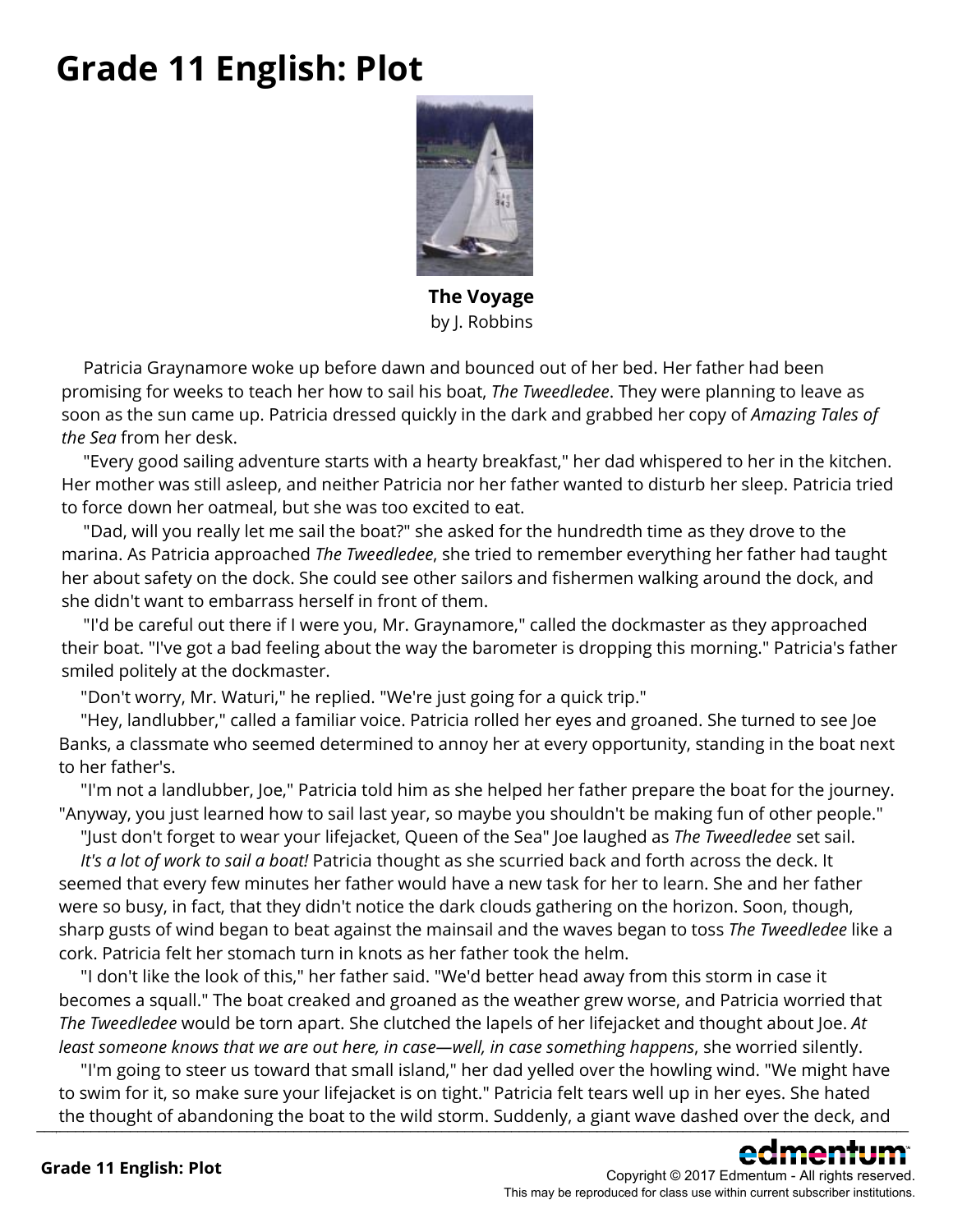the force of the water broke the main mast off at the deck. Patricia's father grabbed her, and they jumped together into the swirling water. As they swam to the tiny island, Patricia spared a quick glance over her shoulder. Behind her, *The Tweedledee* rolled and bucked at the mercy of the squall.

 "We'll just lay here and catch our breath," Patricia's father told her when they reached the island and ran into the safety of a small cave. "Don't worry. Someone will find us soon." She grasped her father's hand and found herself envying his courage. Patricia had always loved her father, but she had learned to trust him in a new way during the storm. *I never thought I'd actually be living an Amazing Tale of the Sea!* Patricia thought.

**1.** The central conflict in this story is between

- **A.** Patricia and nature.
- **B.** Patricia and her father.
- **C.** Patricia and Joe.
- **D.** Patricia and herself.

**2.** Why did Patricia and her father abandon the boat?

- **A.** because they forgot lifejackets
- **B.** because they wanted to see the island
- ◯ **C.** because the storm had damaged it
- **D.** because the dockmaster told them to

**3.** Which of the following is developed in this story?

- **A.** Patricia's relationship with Joe Banks
- **B.** Patricia's relationship with her father
- **C.** Patricia's ability to survive on the island
- **D.** Patricia's desire to become a boat owner

**4.** How does paragraph 9 influence the plot of the story?

- **A.** It reveals that the storm is not as bad as was predicted.
- **B.** It creates concern about the characters' welfare.
- **C.** It proves that Patricia is a better sailor than Joe.
- **D.** It shows Mr. Graynamore's real motivations for the trip.

\_\_\_\_\_\_\_\_\_\_\_\_\_\_\_\_\_\_\_\_\_\_\_\_\_\_\_\_\_\_\_\_\_\_\_\_\_\_\_\_\_\_\_\_\_\_\_\_\_\_\_\_\_\_\_\_\_\_\_\_\_\_\_\_\_\_\_\_\_\_\_\_\_\_\_\_\_\_\_\_\_\_\_\_\_\_\_\_\_\_\_\_\_\_\_\_\_\_\_\_\_\_\_\_\_\_\_\_\_\_\_\_



This may be reproduced for class use within current subscriber institutions.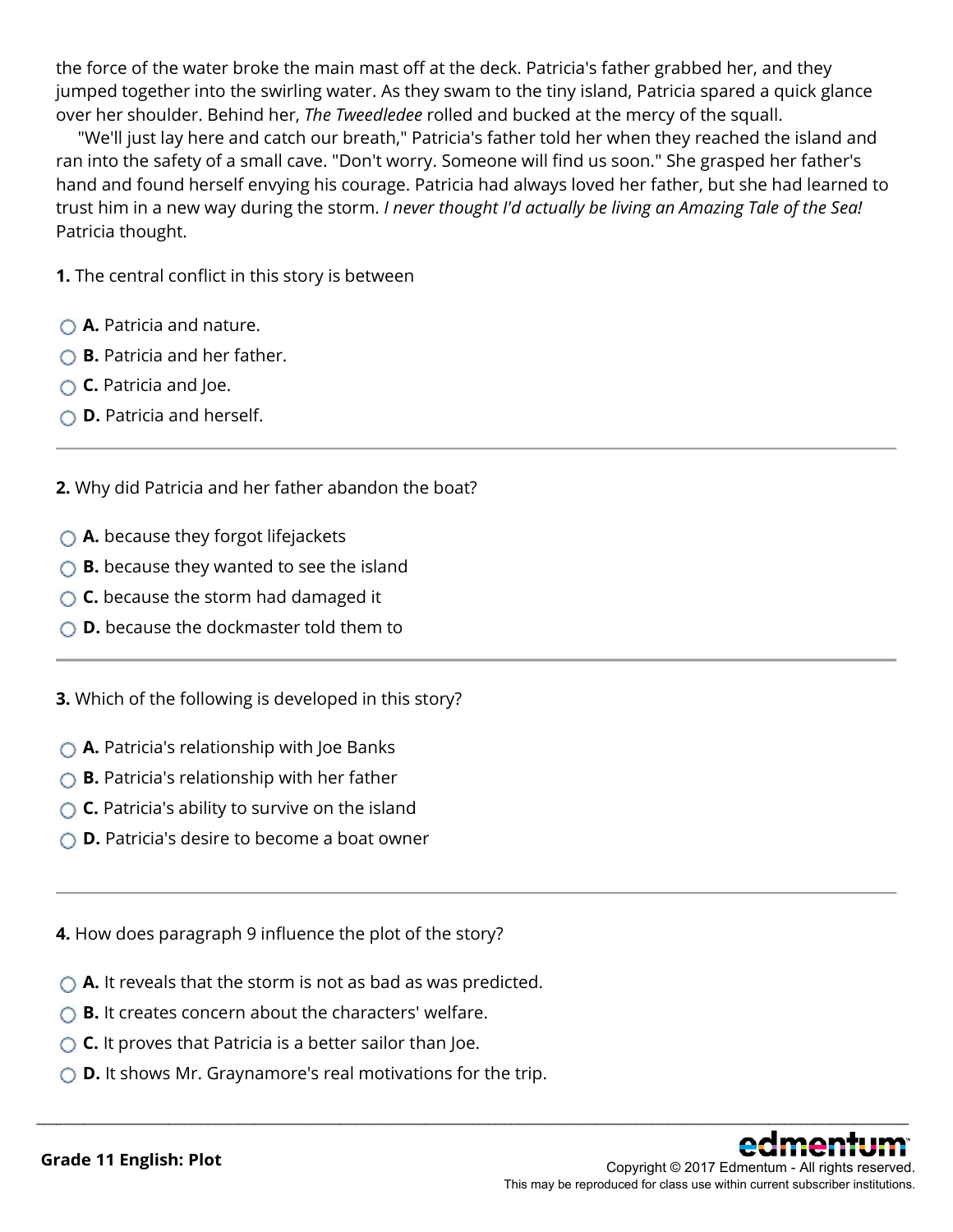### *from* **Hans Brinker, or The Silver Skates**

 On a bright December morning long ago, two thinly clad children were kneeling upon the bank of a frozen canal in Holland.

 With many a vigorous puff and pull, the brother and sister, for such they were, seemed to be fastening something upon their feet—not skates, certainly, but clumsy pieces of wood narrowed and smoothed at their lower edge and pierced with holes, through which were threaded strings of rawhide.

 These queer-looking affairs had been made by the boy Hans. His mother was a poor peasant woman, too poor even to think of such a thing as buying skates for her little ones. Rough as these were, they had afforded the children many a happy hour upon the ice, and now, as with cold red fingers our young Hollanders tugged at the strings—their solemn faces bending closely over their knees—no vision of impossible iron runners came to dull the satisfaction glowing within.

 In a moment the boy arose and with a pompous swing of the arms and a careless "Come on, Gretel," glided easily across the canal.

 "Ah, Hans," called his sister plaintively, "this foot is not well yet. The strings hurt me on last marketday, and now I cannot bear them tied in the same place."

 "Tie them higher up, then," answered Hans as without looking at her he performed a wonderful cat'scradle step on the ice.

"How can I? The string is too short."

 Giving vent to a good-natured Dutch whistle, the English of which was that girls were troublesome creatures, he steered toward her.

"You are foolish to wear such shoes, Gretel, when you have a stout leather pair. Your clogs would be better than these."

 "Why, Hans! Do you forget? Father threw my beautiful new shoes in the fire. Before I knew what he had done, they were all curled up in the midst of the burning peat. I can skate with these, but not with my wooden ones. Be careful now—"

 Hans had taken a string from his pocket. Humming a tune as he knelt beside her, he proceeded to fasten Gretel's skate with all the force of his strong young arm.

"Oh! oh!" she cried in real pain.

 With an impatient jerk Hans unwound the string. He would have cast it upon the ground in true bigbrother style had he not just then spied a tear trickling down his sister's cheek.

"I'll fix it—never fear," he said, with sudden tenderness, "but we must be quick; mother will need us soon."

 Then he glanced inquiringly about him, first at the ground, next at some bare willow branches above his head, and finally at the sky, now gorgeous with streaks of blue, crimson, and gold.

 Finding nothing in any of these localities to meet his need, his eye suddenly brightened as, with the air of a fellow who knew what he was about, he took off his cap and removing the tattered lining, adjusted it in a smooth pad over the top of Gretel's worn-out shoe.

 "Now," he cried triumphantly, at the same time arranging the strings as briskly as his benumbed fingers would allow. In another moment they were laughing together, as hand in hand they flew along the canal, never thinking whether the ice would bear or not for in Holland ice is generally an all-winter affair.

\_\_\_\_\_\_\_\_\_\_\_\_\_\_\_\_\_\_\_\_\_\_\_\_\_\_\_\_\_\_\_\_\_\_\_\_\_\_\_\_\_\_\_\_\_\_\_\_\_\_\_\_\_\_\_\_\_\_\_\_\_\_\_\_\_\_\_\_\_\_\_\_\_\_\_\_\_\_\_\_\_\_\_\_\_\_\_\_\_\_\_\_\_\_\_\_\_\_\_\_\_\_\_\_\_\_\_\_\_\_\_\_

*adapted from* Hans Brinker, or The Silver Skates *by Mary Mapes Dodge*

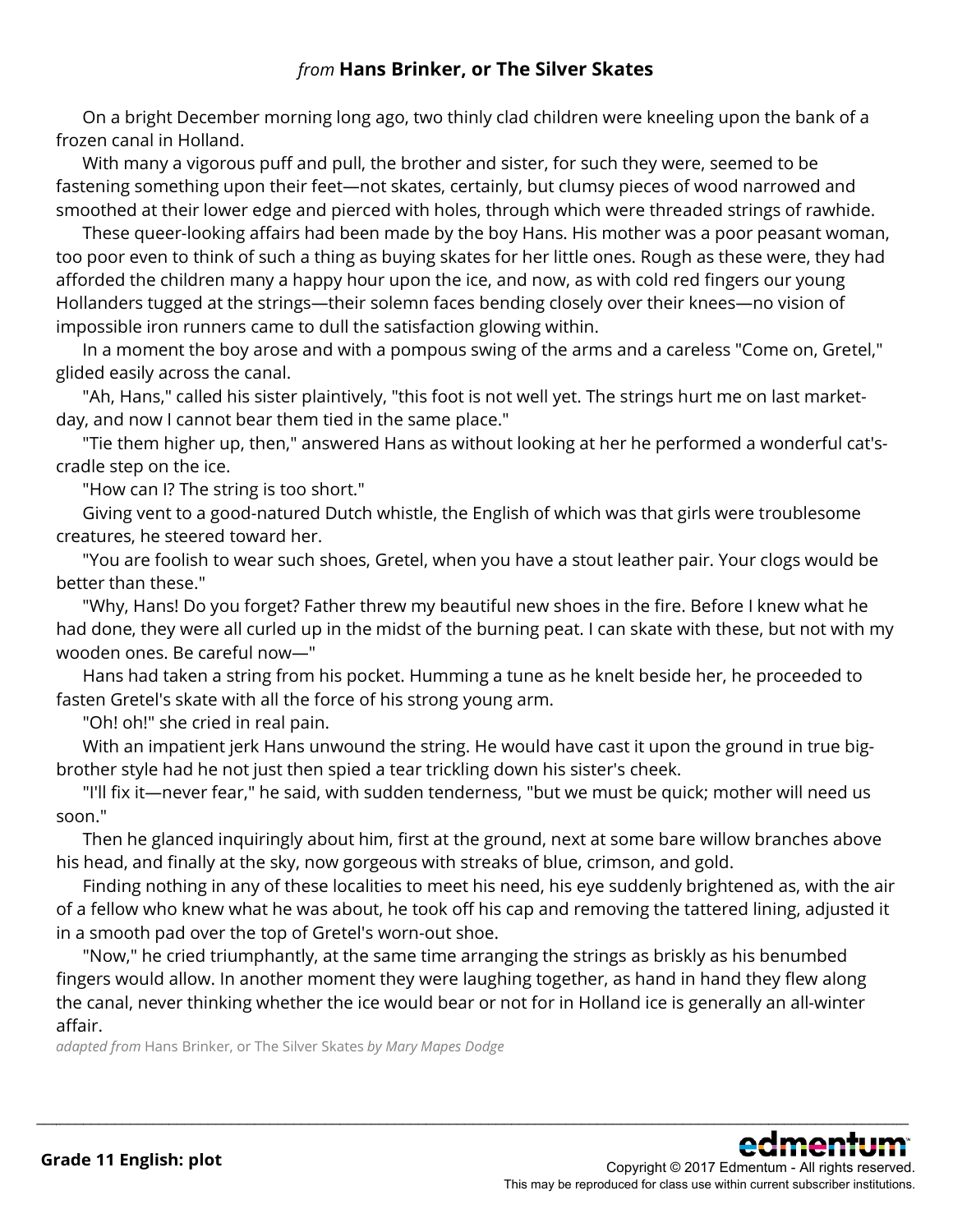- **5.** How is the quality of the brother-sister relationship important to the plot development in this scene?
- **A.** Most brothers and sisters don't get along, so their close relationship makes Hans and Gretel seem unusual.
- **B.** It builds tension in the scene because the reader knows their friendship won't last since kids always fight.
- **C.** Their close relationship helps the reader believe that Hans would do his best to fix his sister's ice skates.

**D.** The fact that they don't get along makes it hard to believe Hans would try so hard to fix Gretel's skates.

- **6.** How does the family's poverty contribute to the plot in this selection?
- **A.** It makes it more believable that Hans must repair Gretel's skates rather than buy new ones.
- ◯ **B.** It explains why the mother and the father are not skating on the frozen canal with their children.
- **C.** It helps the reader understand why the children would rather skate than do something that costs money.
- ◯ **D.** It is just a miscellaneous detail that tells the reader a little more about Hans and Gretel's family.

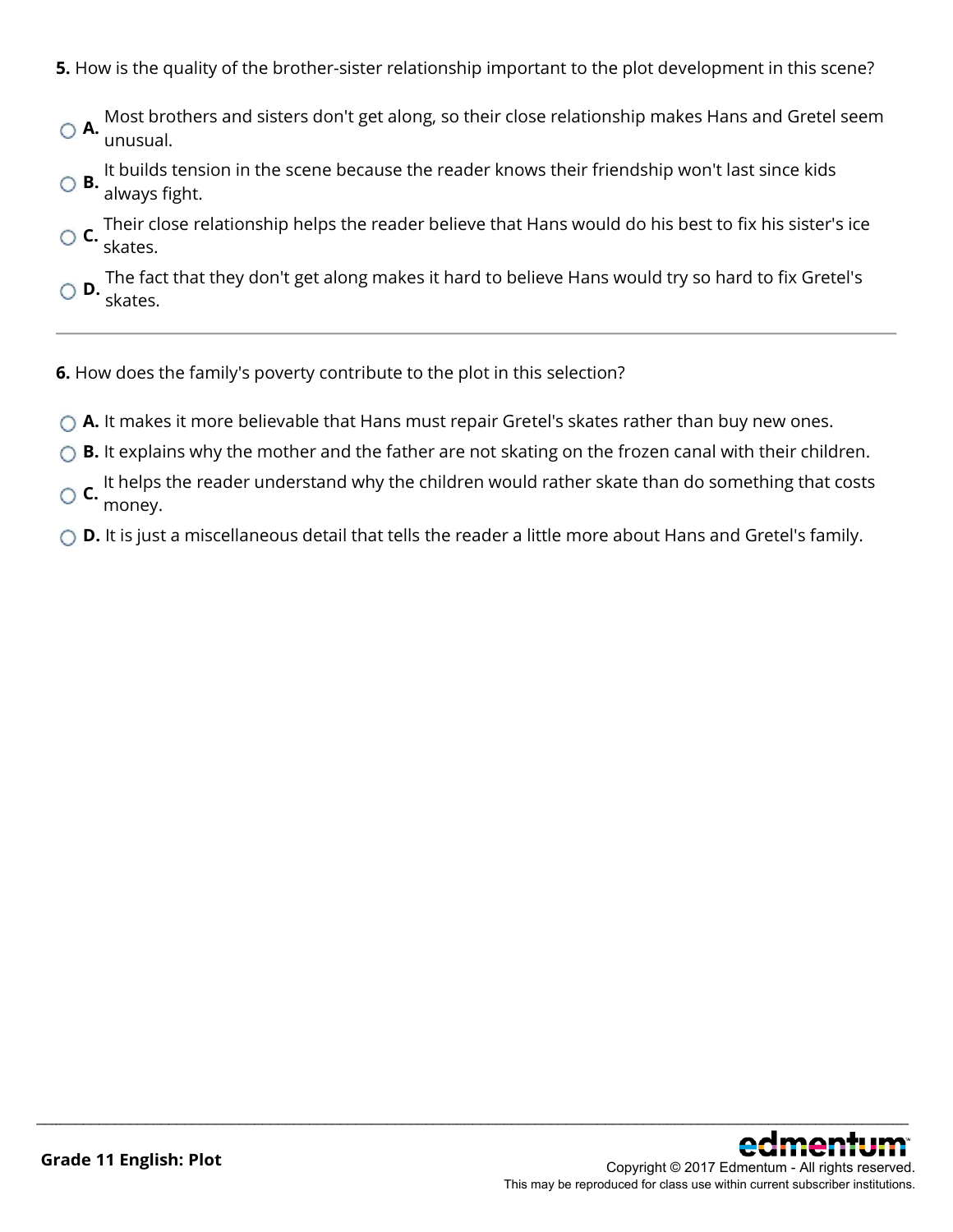### *from* **The Moonstone**

by Wilkie Collins

 One of our ladies present at dinner was worthy Mrs. Threadgall, widow of the late Professor of that name. Talking of her deceased husband perpetually, this good lady never mentioned to strangers that he WAS deceased. She thought, I suppose, that every able-bodied adult in England ought to know as much as that. In one of the gaps of silence, somebody mentioned the dry and rather nasty subject of human anatomy; whereupon good Mrs. Threadgall straightway brought in her late husband as usual, without mentioning that he was dead. Anatomy she described as the Professor's favourite recreation in his leisure hours. As ill-luck would have it, Mr. Candy, sitting opposite (who knew nothing of the deceased gentleman), heard her. Being the most polite of men, he seized the opportunity of assisting the Professor's anatomical amusements on the spot.

 "They have got some remarkably fine skeletons lately at the College of Surgeons," says Mr. Candy, across the table, in a loud cheerful voice. "I strongly recommend the Professor, ma'am, when he next has an hour to spare, to pay them a visit."

 You might have heard a pin fall. The company (out of respect to the Professor's memory) all sat speechless. I was behind Mrs. Threadgall at the time, plying her confidentially with a glass of hock. She dropped her head, and said in a very low voice, "My beloved husband is no more."

 Unluckily Mr. Candy, hearing nothing, and miles away from suspecting the truth, went on across the table louder and politer than ever.

 "The Professor may not be aware," says he, "that the card of a member of the College will admit him, on any day but Sunday, between the hours of ten and four." Mrs. Threadgall dropped her head right into her tucker, and, in a lower voice still, repeated the solemn words, "My beloved husband is no more."

 I winked hard at Mr. Candy across the table. Miss Rachel touched his arm. My lady looked unutterable things at him. Quite useless! On he went, with a cordiality that there was no stopping anyhow. "I shall be delighted," says he, "to send the Professor my card, if you will oblige me by mentioning his present address."

\_\_\_\_\_\_\_\_\_\_\_\_\_\_\_\_\_\_\_\_\_\_\_\_\_\_\_\_\_\_\_\_\_\_\_\_\_\_\_\_\_\_\_\_\_\_\_\_\_\_\_\_\_\_\_\_\_\_\_\_\_\_\_\_\_\_\_\_\_\_\_\_\_\_\_\_\_\_\_\_\_\_\_\_\_\_\_\_\_\_\_\_\_\_\_\_\_\_\_\_\_\_\_\_\_\_\_\_\_\_\_\_

 "His present address, sir, is THE GRAVE," says Mrs. Threadgall, suddenly losing her temper, and speaking with an emphasis and fury that made the glasses ring again. "The Professor has been dead these ten years."

**7.** What is **most likely** the cause of conflict in this passage?

- **A.** cruel behavior by Mr. Candy toward the other dinner guests
- **B.** the practical joke being played on Mrs. Threadgall at dinner
- **C.** poor communication between Mrs. Threadgall and Mr. Candy
- **D.** Mr. Candy's secret knowledge that Mr. Threadgall is still alive

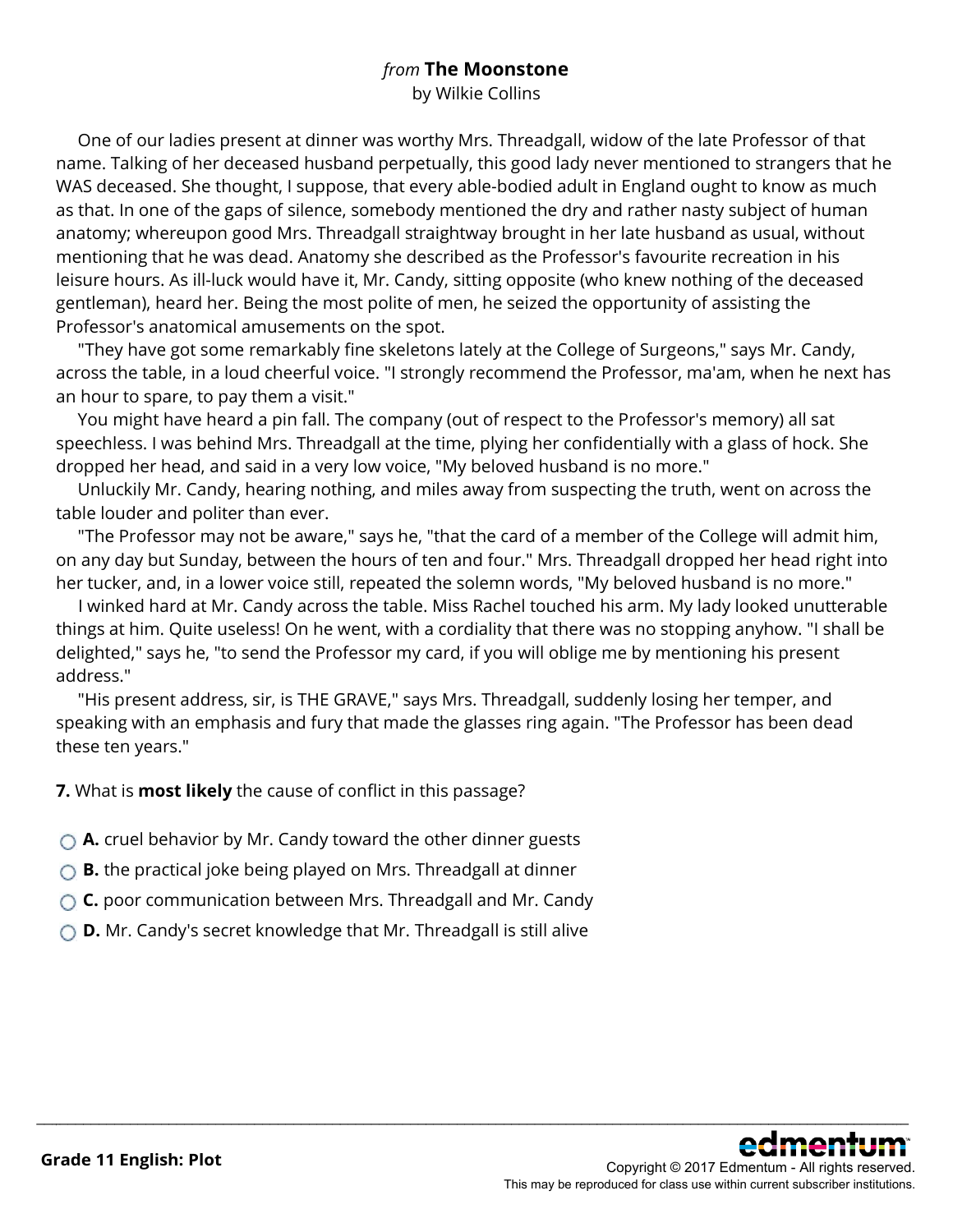### **Acting**

#### by J. Robbins

 Malcolm adjusted the collar of his costume and tried to calm his nerves. He was playing Puck in his high school's production of Shakespeare's *A Midsummer Night's Dream*. When auditions for the play were first announced, Malcolm had no interest in trying out. In fact, his older brother Reese had promised to make his life miserable if he tried out for the part of Puck. But Piama Krelboyne, Malcolm's longtime crush who was obsessed with acting, had asked him to rehearse lines with her, and he had decided to join the play to spend more time with her. He wasn't a fan of Shakespeare, but he was able to fake it enough for Mr. Hurkabee, the drama teacher, to let him join the drama club.

 "Are you ready, Malcolm?" asked Stevie, his best friend. Malcolm took a deep breath and checked his costume one last time. As he walked through the long halls that twisted behind the school theater, he passed many of his fellow actors. He had dreaded spending time talking about plays at the drama club meetings, but after joining, he was amazed to find how much he liked talking with the other students. In fact, he had spent most rehearsals chatting with the other actors and sharing all the juicy gossip that made its way around school.

 "Places, everyone!" called Mr. Hurkabee. Malcolm quickly found the correct place on the stage and stood looking at the heavy red curtain. He found himself wishing the play was already over—so he could meet with his new friends. Where else could he go for an hour and a half every day and catch up on the soap opera-like lives of his fellow eleventh-graders? Dewey, the actor playing the character of Oberon, gave Malcolm a thumbs-up, and the curtain slowly began to rise.

 For a moment, Malcolm was blinded by the bright stage lights, and he wondered why it was so quiet on stage. *Shouldn't someone be saying something?* he wondered. Suddenly, his stomach dropped into his shoes. Malcolm realized that the other actors onstage were looking at him expectantly. With a gasp, he realized that he had no idea what to say. *I forgot to memorize my lines!* he thought in a panic. All of his rehearsal time had been spent gossiping, and he had never gotten around to actually learning his role. Malcolm could hear Mr. Hurkabee whispering to him from the side of the stage, but he couldn't make out his teacher's words. *What am I going to do now?* he wondered. He could see Piama glaring at him from her spot beside the curtain.

 "Get off the stage!" called Mr. Hurkabee desperately. Malcolm raced off the stage. Francis, the understudy for the part of Puck, hurriedly took Malcolm's place and began to speak Puck's lines in a clear, confident voice. As the play continued, Malcolm watched from the side in dismay. *This is actually a great play*, he thought sadly. *I wish I could have been a part of it.*

\_\_\_\_\_\_\_\_\_\_\_\_\_\_\_\_\_\_\_\_\_\_\_\_\_\_\_\_\_\_\_\_\_\_\_\_\_\_\_\_\_\_\_\_\_\_\_\_\_\_\_\_\_\_\_\_\_\_\_\_\_\_\_\_\_\_\_\_\_\_\_\_\_\_\_\_\_\_\_\_\_\_\_\_\_\_\_\_\_\_\_\_\_\_\_\_\_\_\_\_\_\_\_\_\_\_\_\_\_\_\_\_

**8.** In this story, Malcolm experiences conflict when he

- **A.** is beaten up by his brother for acting.
- **B.** loses the chance to date Piama Krelboyne.
- ◯ **C.** is replaced by his fellow actor, Dewey.
- **D.** forgets his lines during the school play.

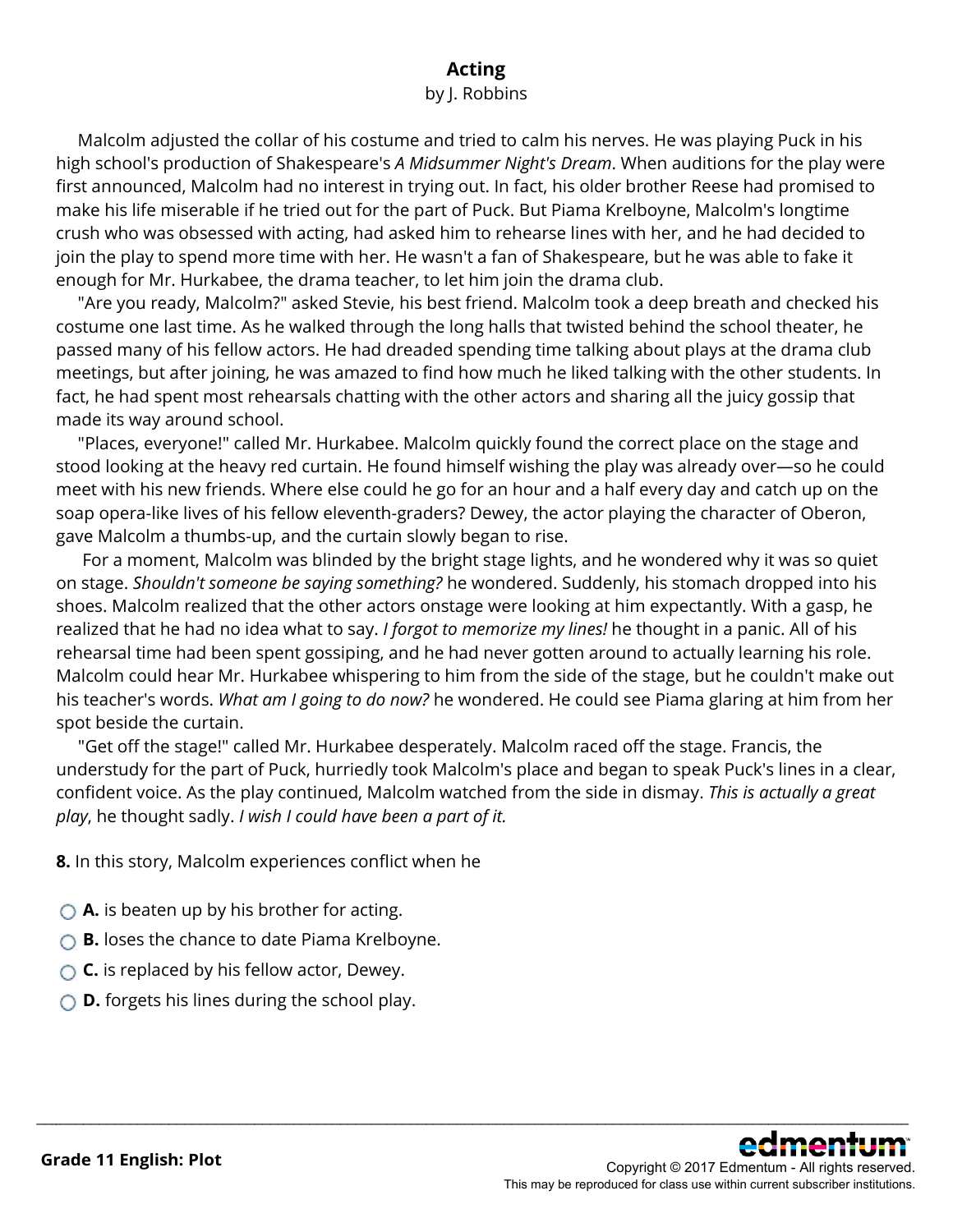### *from* **Jane Eyre**

#### by Charlotte Bronte

 There was no possibility of taking a walk that day. We had been wandering, indeed, in the leafless shrubbery an hour in the morning, but since dinner (Mrs. Reed, when there was no company, dined early) the cold winter wind had brought with it clouds so sombre, and a rain so penetrating, that further outdoor exercise was now out of the question.

 I was glad of it; I never liked long walks, especially on chilly afternoons: dreadful to me was the coming home in the raw twilight, with nipped fingers and toes, and a heart saddened by the chidings of Bessie, the nurse, and humbled by the consciousness of my physical inferiority to Eliza, John, and Georgiana Reed.

 They said Eliza, John, and Georgiana were now clustered round their mamma in the drawing-room. She lay reclined on a sofa by the fireside, and with her darlings about her (for the time neither quarrelling nor crying) looked perfectly happy. Me, she had dispensed from joining the group, saying, "She regretted to be under the necessity of keeping me at a distance, but that until she heard from Bessie, and could discover by her own observation that I was endeavoring in good earnest to acquire a more sociable and childlike disposition, a more attractive and sprightly manner—something lighter, franker, more natural, as it were—she really must exclude me from privileges intended only for contented, happy little children."

"What does Bessie say I have done?" I asked.

 "Jane, I don't like cavillers or questioners; besides, there is something truly forbidding in a child taking up her elders in that manner. Be seated somewhere, and until you can speak pleasantly, remain silent."

A small breakfast-room adjoined the drawing-room; I slipped in there. It contained a bookcase; I soon possessed myself of a volume, taking care that it should be one stored with pictures. I mounted into the window-seat: gathering up my feet, I sat cross-legged.

 I returned to my book—Bewick's *History of British Birds*. There were certain introductory pages that, child as I was, I could not pass quite as a blank. I formed an idea of my own: shadowy, like all the halfcomprehended notions that float dim through children's brains, but strangely impressive.

 Each picture told a story; mysterious often to my undeveloped understanding and imperfect feelings, yet ever profoundly interesting: as interesting as the tales Bessie sometimes narrated on winter evenings, when she chanced to be in good humour; and when, having brought her ironing-table to the nurseryhearth, she allowed us to sit about it, and while she got up Mrs. Reed's lace frills, and crimped her nightcap borders, fed our eager attention with passages of love and adventure.

\_\_\_\_\_\_\_\_\_\_\_\_\_\_\_\_\_\_\_\_\_\_\_\_\_\_\_\_\_\_\_\_\_\_\_\_\_\_\_\_\_\_\_\_\_\_\_\_\_\_\_\_\_\_\_\_\_\_\_\_\_\_\_\_\_\_\_\_\_\_\_\_\_\_\_\_\_\_\_\_\_\_\_\_\_\_\_\_\_\_\_\_\_\_\_\_\_\_\_\_\_\_\_\_\_\_\_\_\_\_\_\_

 With Bewick on my knee, I was then happy: happy at least in my way. I feared nothing but interruption, and that came too soon. The breakfast-room door was opened.

**9.** What conflict does the narrator encounter at the end of the passage?

- **A.** The Reed children make fun of her.
- **B.** Someone interrupts her reading.
- **C.** The nurse, Bessie, punishes her.
- **D.** Mrs. Reed makes her sit by the fire.

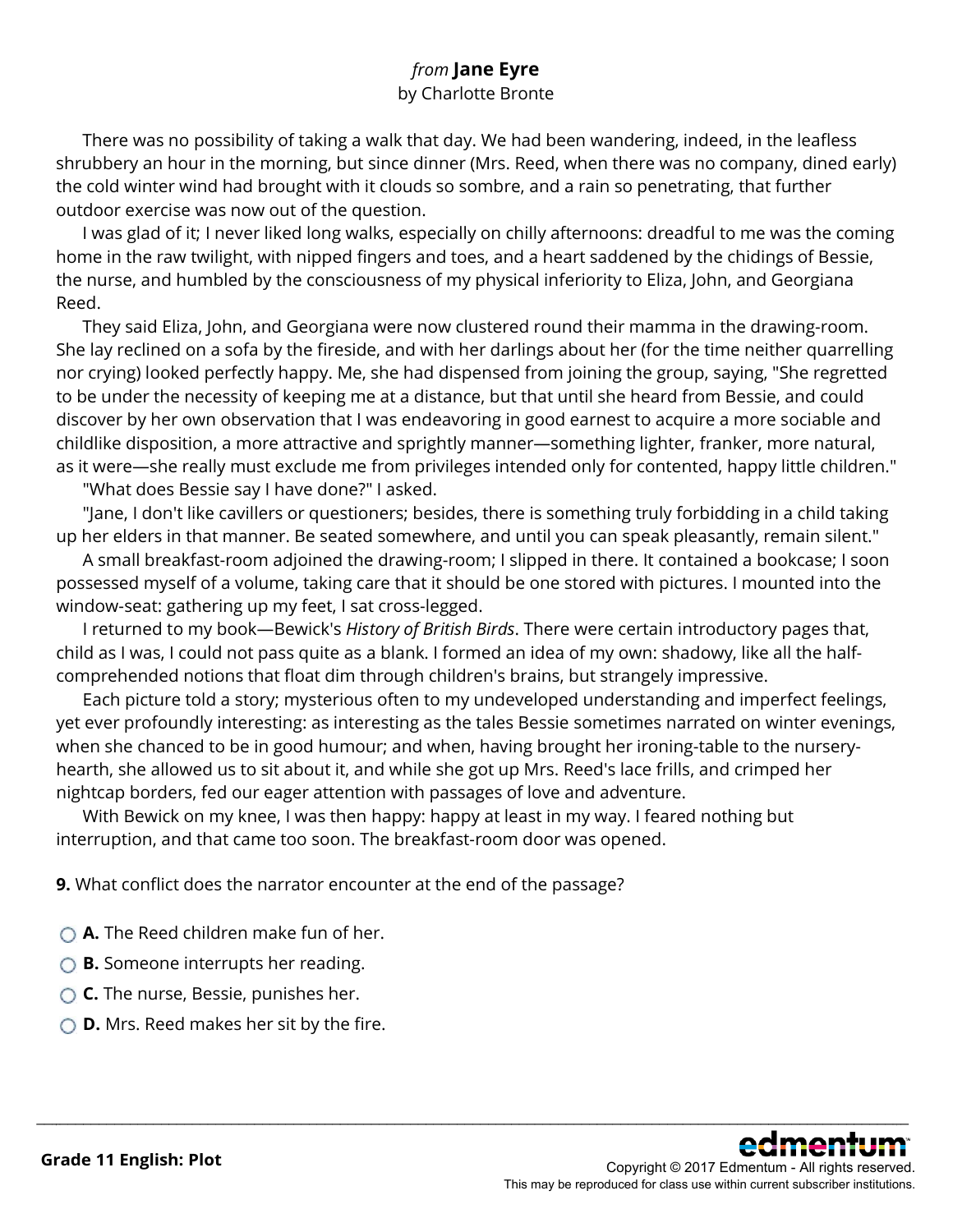### **A Bad Case of the Mondays**

by J. Robbins

 Veronica was looking forward to another boring Monday as she walked into her English class. She didn't notice the whispers that flew around the classroom when she appeared. Her best friend, Wallace, was sitting in his usual desk, and Veronica slid into the desk next to him.

 "What's the good word, Wallace?" asked Veronica as she searched through her backpack for her notebook. She was too busy digging through stacks of photographs and other debris in her bag to notice the guilty look that crossed Wallace's face.

 "Uh-you-know-nothing-uh-just-the-usual," he muttered quickly. Veronica quit looking for her notes and stared at her friend.

 "I know that tone," she said suspiciously. "You always talk at warp speed when you are feeling guilty about something. What is going on?" Wallace stared at his friend with wide, innocent eyes. After a few minutes of Veronica's unflinching stare, though, he broke down.

 "All right, V," Wallace said. "I did something that you probably won't like. You might be . . . embarrassed." Veronica laughed and resumed her search for the missing notes.

 "Unless you stole some of my embarrassing baby pictures and sent them around the school, I think you're exaggerating," she said. "I don't embarrass that easily." When Wallace didn't respond, she looked up at him. "Okay, what did you do?"

 "Well, you left a couple of your poems at my house on Friday," Wallace said. "And you know how I always put together the *Newark Literature Journal* on Friday nights? Well, I might have used some of your poems—"

 "YOU DIDN'T!" shrieked Veronica, drawing stares from her classmates. She lowered her voice and leaned closer to Wallace. "You knew I didn't want anyone to see those poems. They are too personal. Plus, they mention people at this school by name!" Wallace squirmed in his seat.

 "No one will know who you are talking about," he protested. "You used pseudonyms, remember?" Veronica put her hands over her bright-red face.

 "Right, Wallace," she groaned. "Instead of openly declaring my crush on Logan Michaels, I wrote about my undying love for 'Rogan Fickles.' No one will ever be able to crack that code. This is awful." Her best friend looked as miserable as Veronica felt.

 "I feel awful about publishing your work without permission, V," he said. "But you have no idea how good your poems are. You could get them published in any literary magazine you wanted. If you had just showed them to Ms. Hauser like I wanted you to—"

 "Good or not, they were *my* poems," Veronica replied. At Wallace's miserable look, Veronica's tone softened. "Next time, just clear it with me first, okay? Fortunately for me, no one at this school reads the *Literature Journal* anyway. No offense." Wallace grinned and rolled his eyes at his friend.

 "Hey, Veronica!" yelled Logan from across the room. "What are you two whispering about over there?" Before Veronica could respond, Ms. Hauser, the English teacher, walked into the room.

 "Settle down, class, and open your textbooks," Ms. Hauser said. She looked around the room, and when she saw Veronica, her face lit up with a cruel smile. "I certainly hope you all picked up your copies of the *Newark Literature Journal*. In fact, I brought copies for the whole class. I think some students will find it especially insightful. Now, maybe our famous little poet would like to explain the meaning of the term 'synecdoche' to the rest of the class. Oh, and you will be graded on your response." Wallace looked at his friend sympathetically as she groaned and walked to the front of the classroom. *Some days it just doesn't pay to get out of bed*, Veronica told herself.

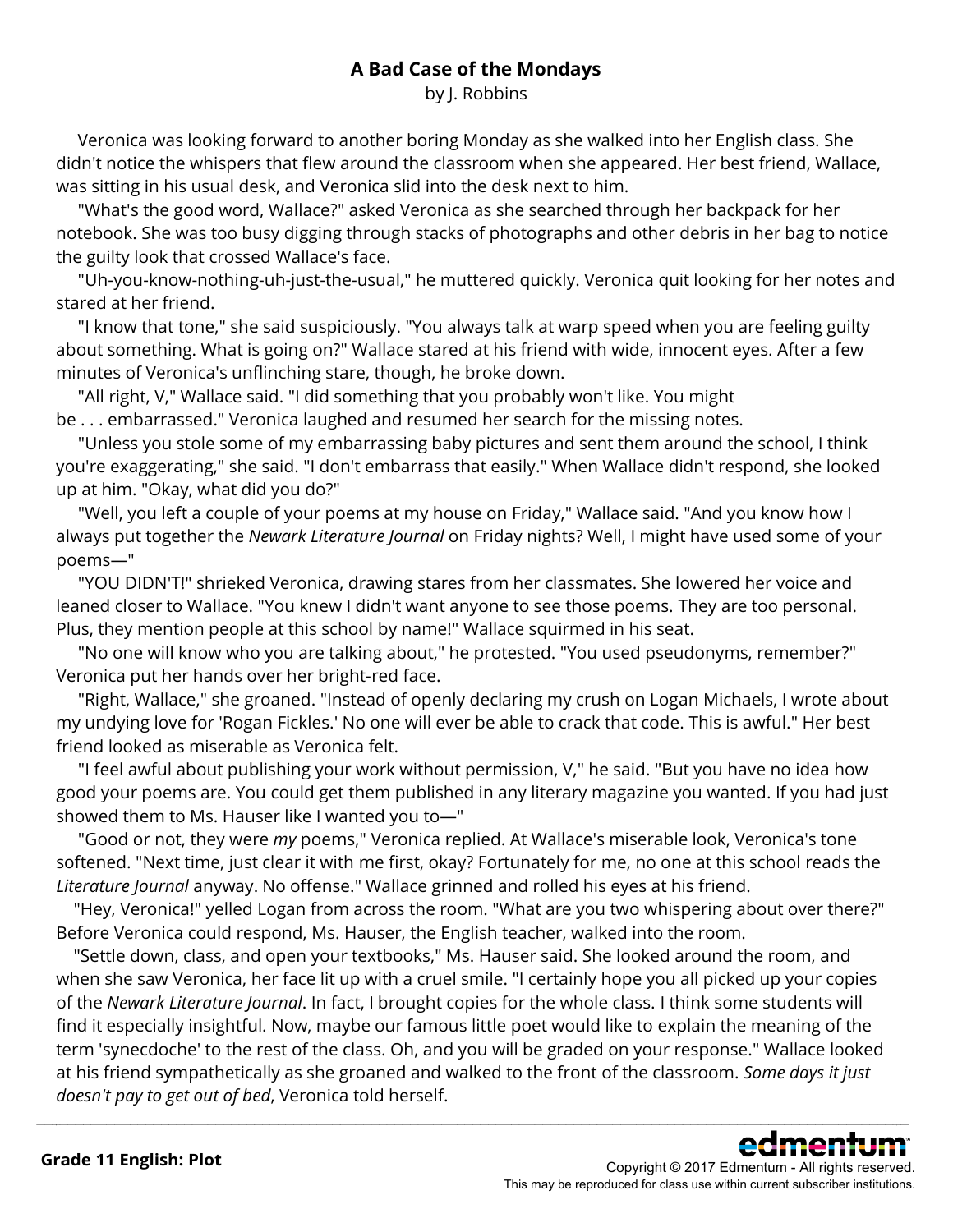**10.** How does Ms. Hauser contribute to the conflict in this story?

- ◯ **A.** She reveals to Wallace that Veronica is failing English.
- ◯ **B.** She draws the students' attention to Veronica's poems.
- **C.** She confuses the class by using terms like "synecdoche."
- **D.** She tells Veronica that Wallace has published her poems.

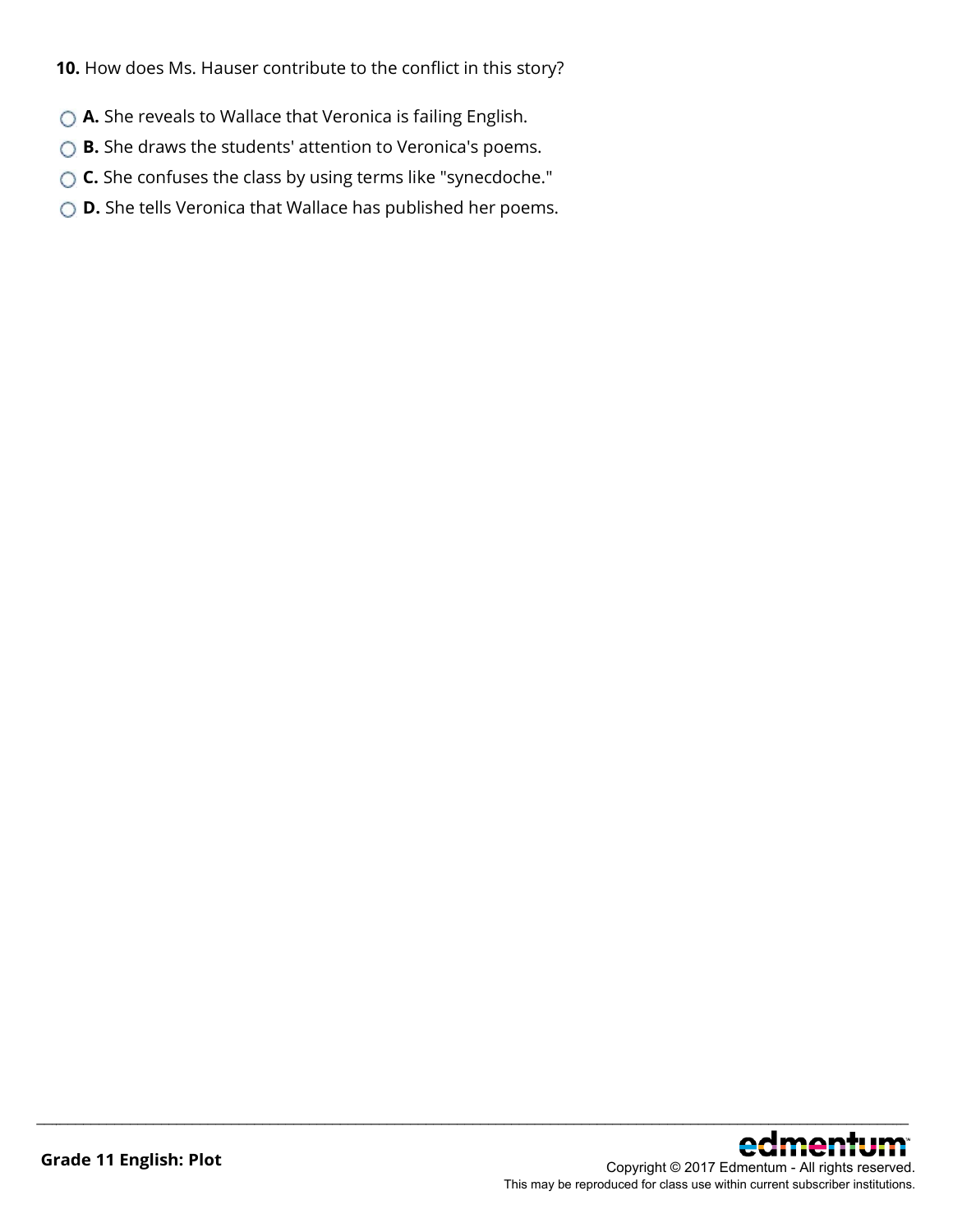### **Answers: Plot**

- 1. A  $2. C$ 3. B 4. B
- 5. C
- 6. A
- 7. C
- 8. D
- 9. B 10. B

# **Explanations**

1. The central conflict in this story is between Patricia and nature. The storm threatens to destroy her father's boat and endangers her life.

2. During the storm, a wave breaks the main mast off of Patricia's father's boat, *The Tweedledee*. After the wave damages the mast, Patricia and her father abandon the boat.

3. In the last paragraph of the story, the author writes, "Patricia had always loved her father, but she had learned to trust him in a new way during the storm." This lets the reader know that Patricia's relationship with her father has developed during the events of the story.

4. In paragraph 9, Patricia is too busy to notice dark clouds gathering on the horizon. It is also mentioned that at this point in the story the main characters began to experience sharp gusts of wind and high waves. The reader can conclude that this is a situation that might affect the main characters' welfare.

5. Hans's struggle to find a way to make Gretel's skates more comfortable is central to the plot in this scene. If the brother and sister did not have such a good relationship, the reader would have trouble believing that Hans would willingly spend time and energy trying to fix Gretel's skates.

6. If the family had plenty of money, there would be little need for Hans to fix his sister's skates, so this detail is important to the developing conflict in this scene.

7. In this passage, Mr. Candy speaks to Mrs. Threadgall as if her husband is still alive while she tells him several times that her husband is "no more." Finally, Mrs. Threadgall yells at Mr. Candy in anger. The conflict in the passage is caused by the poor communication between Mr. Candy and Mrs. Threadgall. The other answer choices are not supported by the passage.

8. In this story, Malcolm experiences conflict when he forgets his lines during the school production of Shakespeare's *A Midsummer Night's Dream*.

9. The narrator is alone reading a book, happy in her own way. The end of the passage says, "I feared nothing but interruption, and that came too soon. The breakfast-room door was opened."

\_\_\_\_\_\_\_\_\_\_\_\_\_\_\_\_\_\_\_\_\_\_\_\_\_\_\_\_\_\_\_\_\_\_\_\_\_\_\_\_\_\_\_\_\_\_\_\_\_\_\_\_\_\_\_\_\_\_\_\_\_\_\_\_\_\_\_\_\_\_\_\_\_\_\_\_\_\_\_\_\_\_\_\_\_\_\_\_\_\_\_\_\_\_\_\_\_\_\_\_\_\_\_\_\_\_\_\_\_\_\_\_

Copyright © 2017 Edmentum - All rights reserved. This may be reproduced for class use within current subscriber institutions.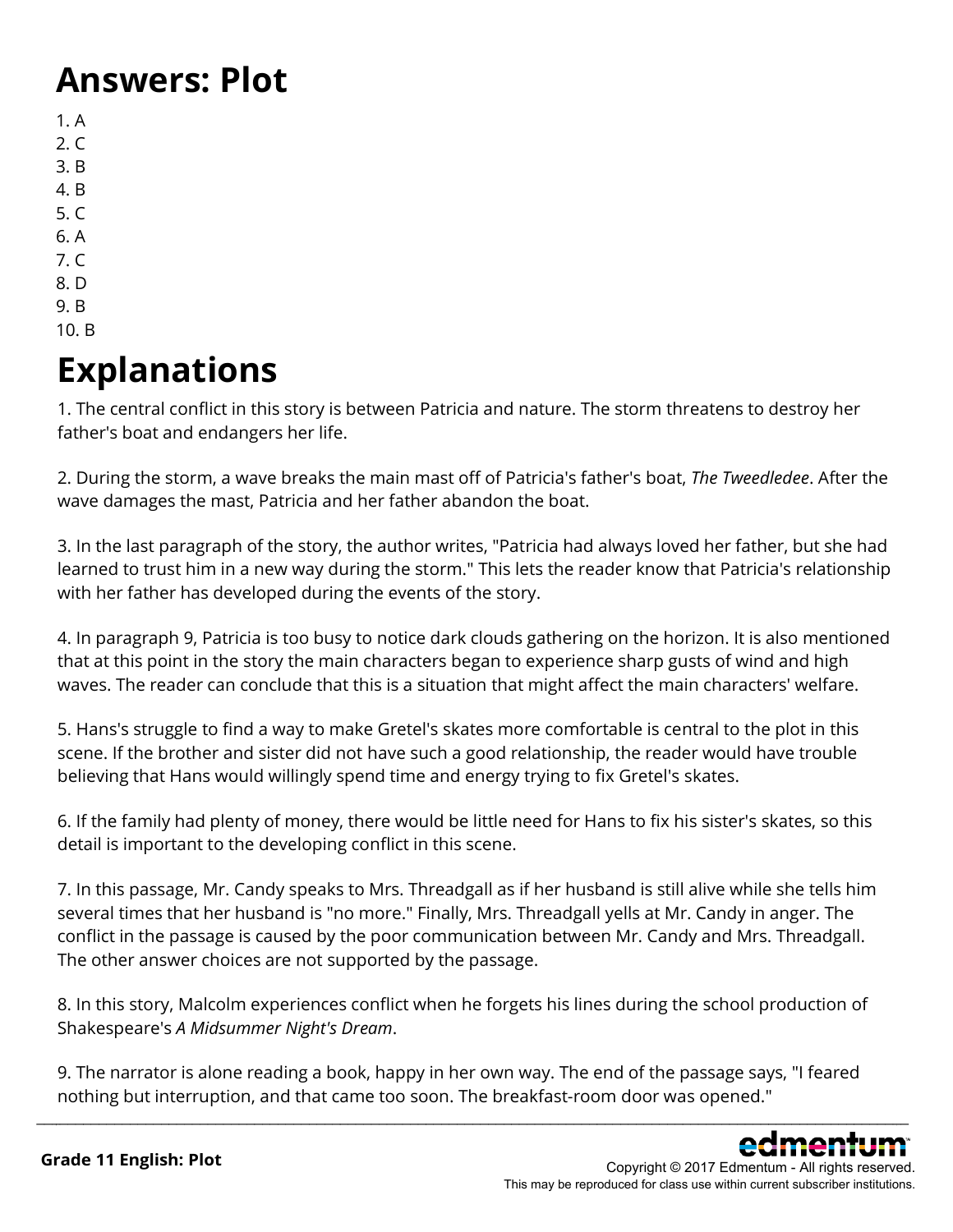10. In this passage, Wallace publishes Veronica's poems without her permission in the *Newark Literature Journal*. Veronica hopes that none of the other students will read the poems because she doesn't want to be embarrassed. However, Ms. Hauser announces the poems' publication and brings copies of the *Literature Journal* for all of the students in the class. Her actions contribute to the conflict Veronica is facing.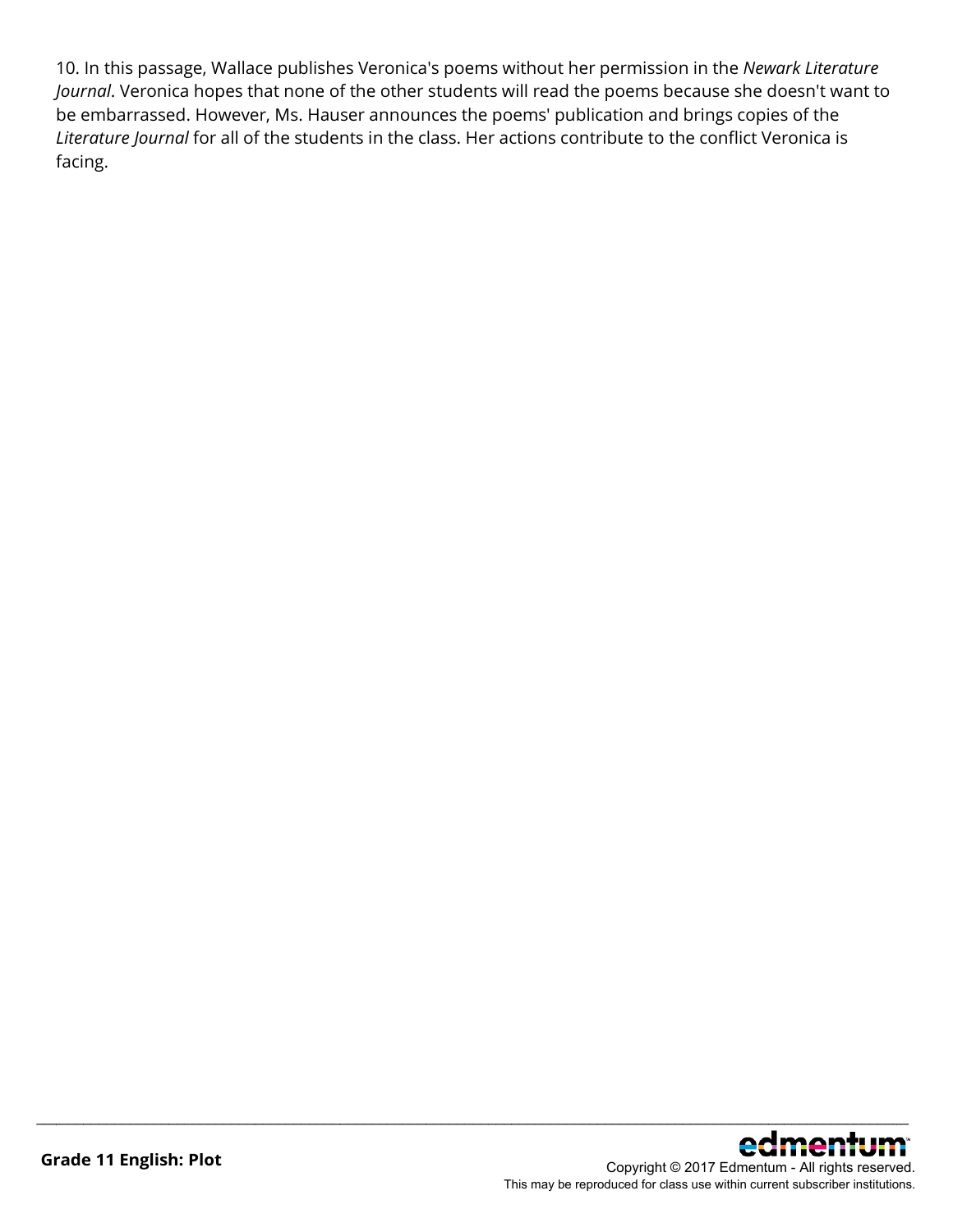# **Grade 11 English: Meaning and Tone**

**1.** Shiree writes for the local teen magazine. Read the following excerpt from her essay on eliminating stress.

 Whenever you feel stressed, just try to tune out the world. Do whatever helps you forget about your problems. One of the things that helps most kids is music. Play music? Pull out your guitar and jam alone. Music can help you relax and chill. Can't play much? You can still sing your heart out. You don't have to be Justin Bieber. Remember that a person cannot singlehandedly and simultaneously fix every problem in his or her life at once. Just put your favorite artist on replay till you feel better. Sometimes, you can just call up your best friend and spend a few hours watching movies in your pj's. Take a long walk; that'll clear your mind up! You could always talk to your dad or mom—you know they'll listen. For some people, hitting the gym is the best solution. Try reading a book. You will get into a whole different world!

Which sentence is inconsistent with the informal tone of the passage?

**A.** Sometimes, you can just call up your best friend and spend a few hours watching movies in your pj's.

- **B.** Just put your favorite artist on replay till you feel better.
- **C.** You could always talk to your dad or mom—you know they'll listen.
- **D.** Remember that a person cannot singlehandedly fix every problem in his or her life at once.

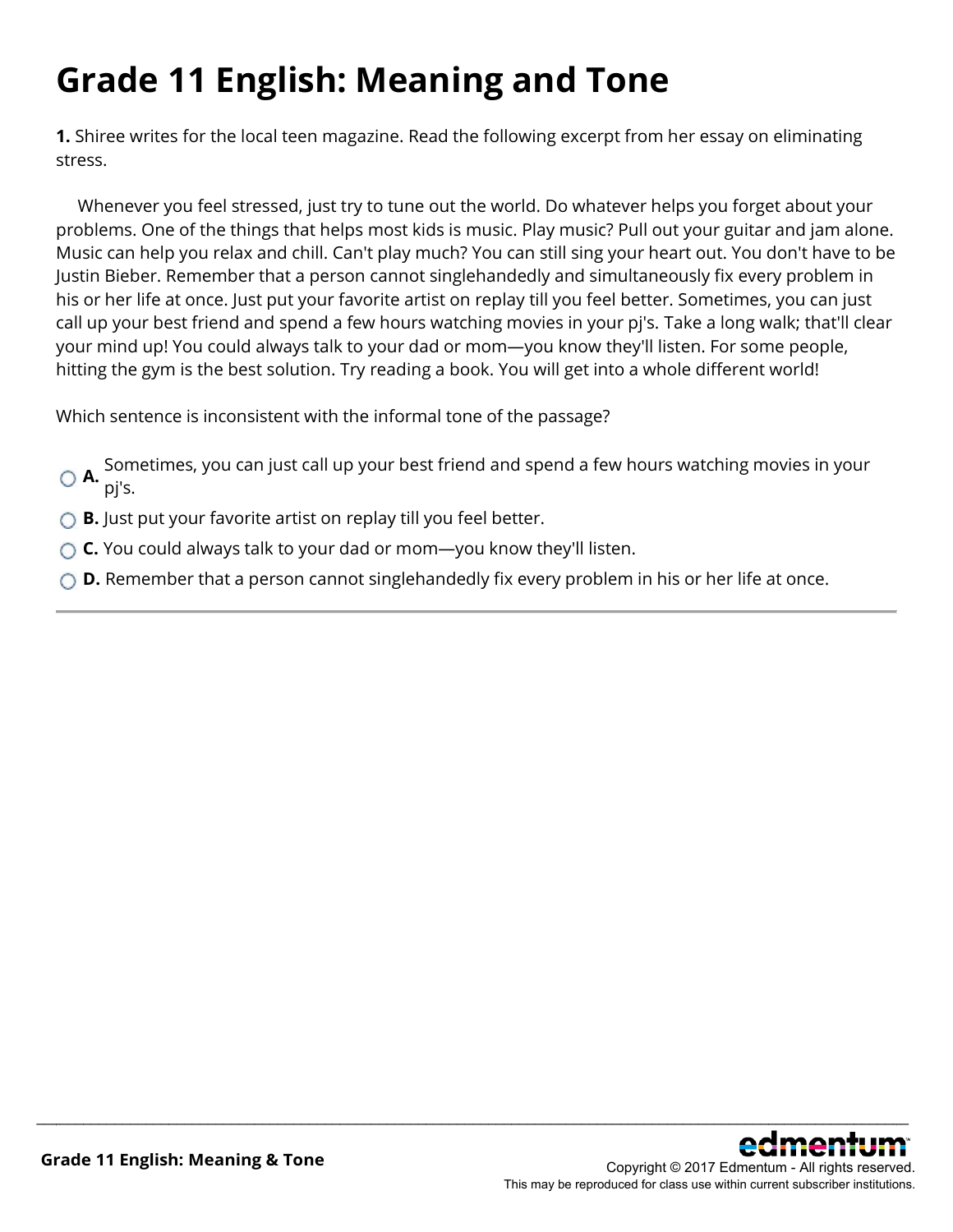### **That's the Ticket**

#### by J. Robbins

 "This is crazy!" muttered Timon as he rubbed his hands together to warm them. His friends Cato and Dabney rolled their eyes at him.

 "You've been saying that for hours," Dabney replied. She pulled her wool cap down to protect her ears from the biting wind.

 "If we want to get tickets for the Evil Robot Theory concert, we'll have to endure a little hardship," said Cato.

 "I think the box office is opening!" Timon said excitedly. "Finally, we can go someplace warm." The line started to move forward quickly, and the three friends were pushed and shoved from all directions.

"Hey, those people are cutting in line ahead of us!" shouted Dabney angrily. "They can't do that!"

 "There are too many people here!" Cato said worriedly. "What will we do if they run out of tickets before we get up there?"

"Oh no!" exclaimed Timon. "They just put the 'sold out' sign in the box office window."

"You can't be serious!" Cato groaned.

"Let's just go up there anyway," suggested Dabney. "We've been freezing out here for six hours; another ten minutes won't kill us." As the three friends finally approached the window, a thick snowfall began to blanket the sidewalk.

"Could this day get any worse?" Timon groaned.

 "Do you have any more tickets for Evil Robot Theory?" Cato asked the box office attendant. She smiled at him through the thick glass window.

"We sure do," she told him. "All of our other concerts have sold out, but we still have five tickets left for that one." Dabney and Timon let out cheers and hugged each other as Cato quickly paid for the tickets.

"This is great!" said Dabney.

 "Everything was worth it!" Timon agreed happily. "I'd risk frostbite for a great band like Evil Robot Theory!"

"Let's go get some hot chocolate to celebrate!" cheered Cato. The three friends sloshed through the snow with their hard-won tickets clutched tightly in their hands.

\_\_\_\_\_\_\_\_\_\_\_\_\_\_\_\_\_\_\_\_\_\_\_\_\_\_\_\_\_\_\_\_\_\_\_\_\_\_\_\_\_\_\_\_\_\_\_\_\_\_\_\_\_\_\_\_\_\_\_\_\_\_\_\_\_\_\_\_\_\_\_\_\_\_\_\_\_\_\_\_\_\_\_\_\_\_\_\_\_\_\_\_\_\_\_\_\_\_\_\_\_\_\_\_\_\_\_\_\_\_\_\_

**2.** Throughout the selection, the author uses exclamations primarily to

**A.** emphasize the peril facing the characters.

**B.** express the feelings of the characters.

**C.** surprise the reader with a plot twist.

**D.** mock the overly dramatic characters.

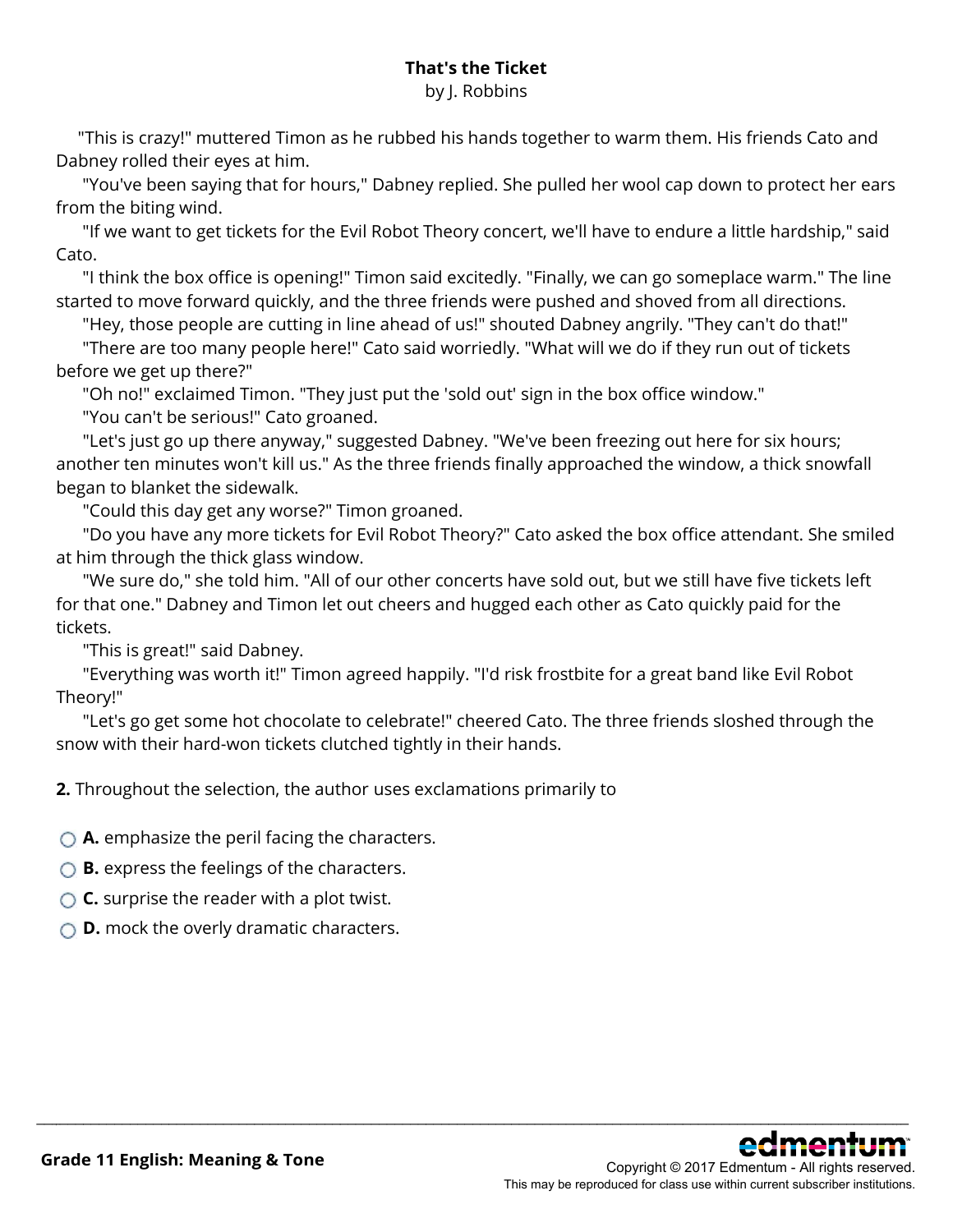A child was standing on a street-corner. He leaned with one shoulder against a high board fence and swayed the other to and fro, the while kicking carelessly at the gravel.

 Sunshine beat upon the cobbles, and a lazy summer wind raised yellow dust which trailed in clouds down the avenue. Clattering trucks moved with indistinctness through it. The child stood dreamily gazing.

 After a time, a little dark-brown dog came trotting with an intent air down the sidewalk. A short rope was dragging from his neck. Occasionally he treaded upon the end of it and stumbled.

 He stopped opposite the child, and the two regarded each other. The dog hesitated for a moment, but presently he made some little advances with his tail. The child put

out his hand and called him. In an apologetic manner the dog came close, and the two had an interchange of friendly pattings and waggles. The dog became more enthusiastic with each moment of the interview, until with his gleeful caperings he threatened to overturn the child.

\_\_\_\_\_\_\_\_\_\_\_\_\_\_\_\_\_\_\_\_\_\_\_\_\_\_\_\_\_\_\_\_\_\_\_\_\_\_\_\_\_\_\_\_\_\_\_\_\_\_\_\_\_\_\_\_\_\_\_\_\_\_\_\_\_\_\_\_\_\_\_\_\_\_\_\_\_\_\_\_\_\_\_\_\_\_\_\_\_\_\_\_\_\_\_\_\_\_\_\_\_\_\_\_\_\_\_\_\_\_\_\_

*from "A Dark-Brown Dog" by Stephen Crane*

**3.** The author's style of writing in the last paragraph can be described as

- **A.** complex and difficult.
- **B.** simple and straightforward.
- **C.** flowery and descriptive.
- **D.** formal and businesslike.



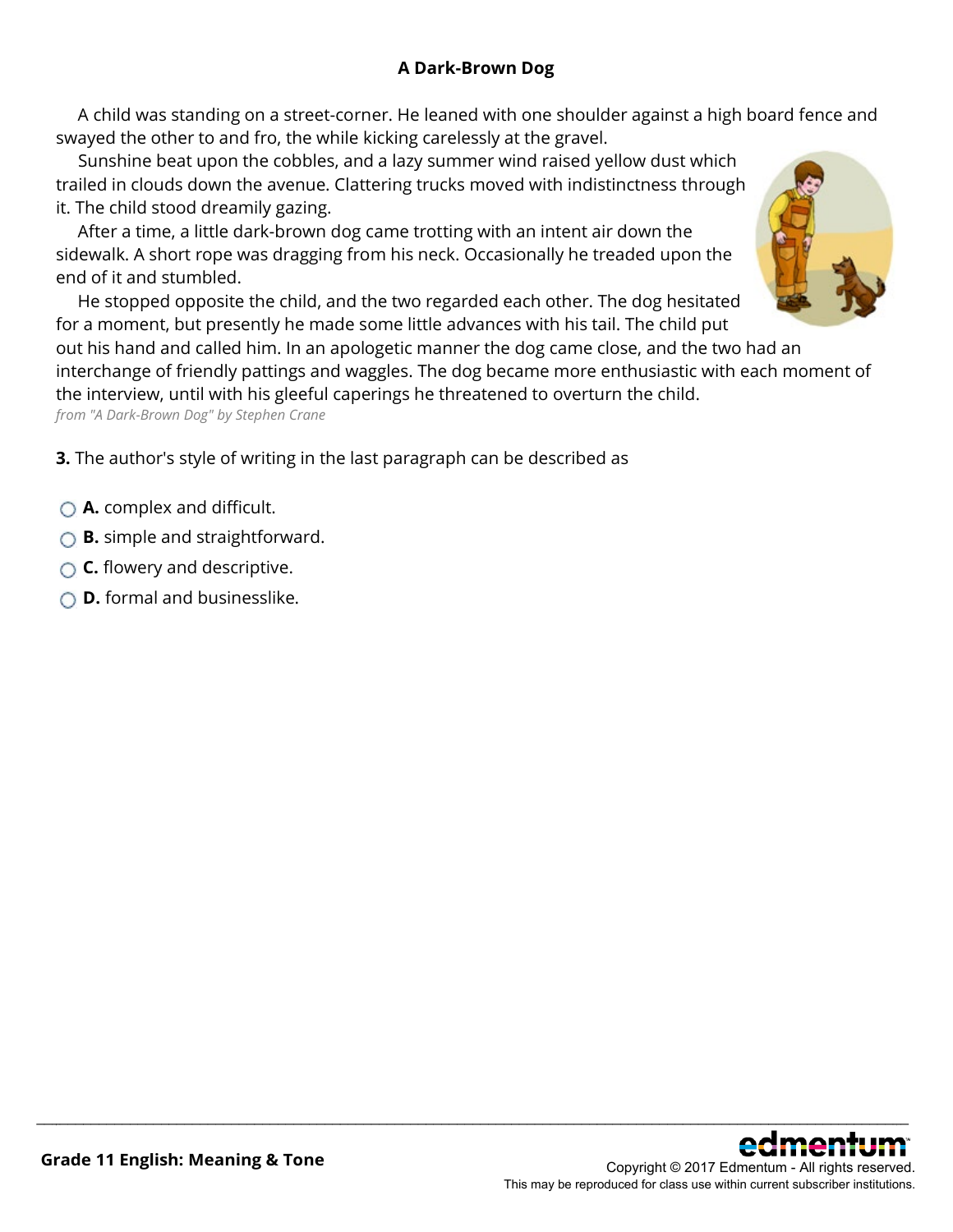### *from* **The Jungle** by Upton Sinclair

 Then they would have some frightful experiences with the cold. They would sleep with all their clothes on, including their overcoats, and put over them all the bedding and spare clothing they owned; the children would sleep all crowded into one bed, and yet even so they could not keep warm. The outside ones would be shivering and sobbing, crawling over the others and trying to get down into the center, and causing a fight. This old house with the leaky weatherboards was a very different thing from their cabins at home, with great thick walls plastered inside and outside with mud; and the cold which came upon them was a living thing, a demon-presence in the room. They would waken in the midnight hours, when everything was black; perhaps they would hear it yelling outside, or perhaps there would be deathlike stillness—and that would be worse yet. They could feel the cold as it crept in through the cracks, reaching out for them with its icy, death-dealing fingers; and they could crouch and cower, and try to hide from it, all in vain.

**4.** Why does the author choose the words "as it crept in through the cracks, reaching out for them with hits icy, death-dealing fingers" to describe the winter cold?

- **A.** to reveal how meager the living conditions are during the cold winter nights compared to the cabins
- ◯ **B.** to illustrate the family's fear of the cold winter nights that is to come once it becomes dark outside
- **C.** to highlight the unavoidable and destructive nature of cold winter nights to those living in poor conditions
- **D.** to show that the family lives in constant fear of the presence that arrives during the cold winter **D.** nights

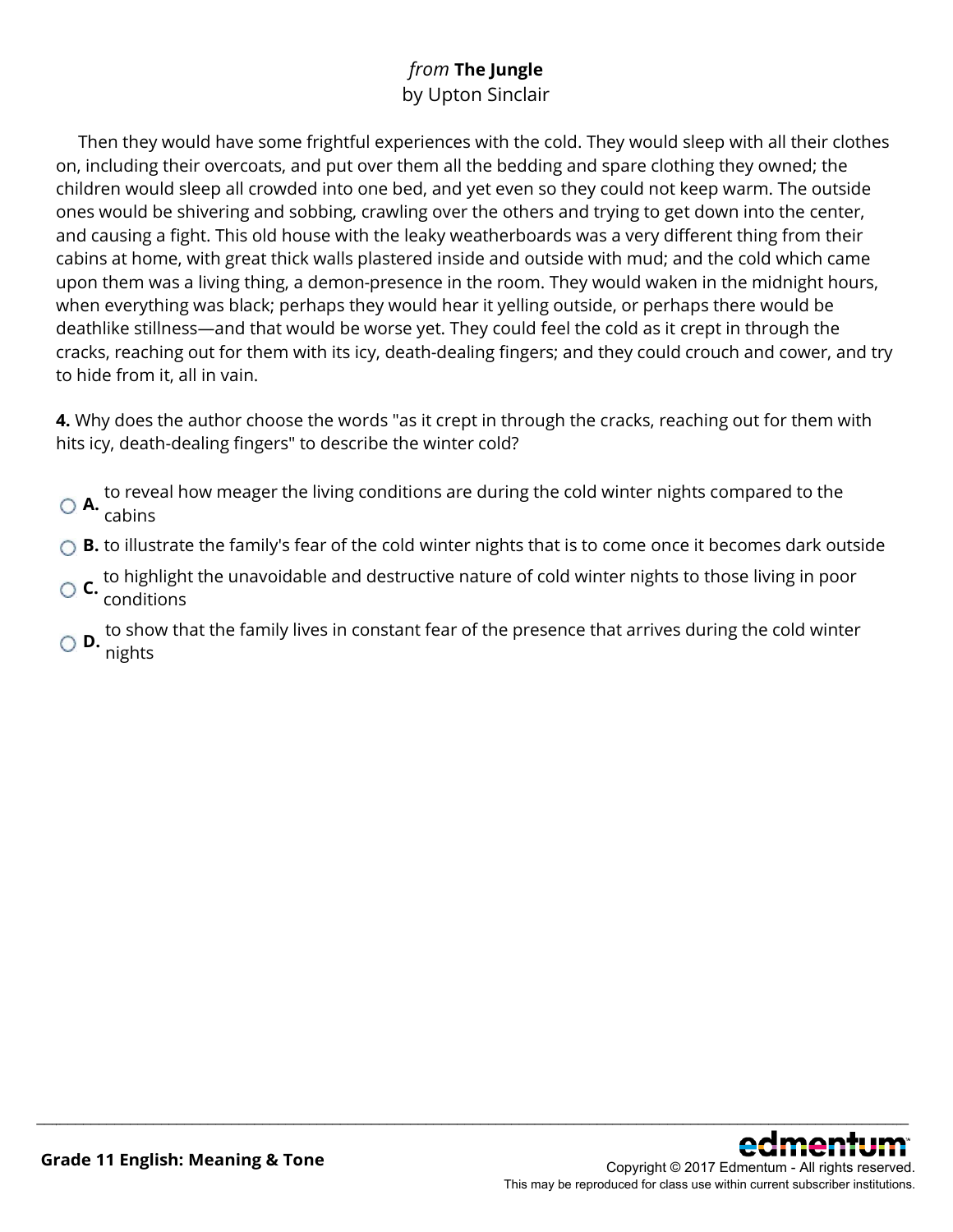### **MEMO**

**Date:** January 13, 2010 **To:** All Henley High School juniors **From:** Principal James Bosely **Re:** EduTech Video Game Service, New Low Rates

 The staff of Henley High School is excited to be able to extend a special offer from EduTech Video Game Service to our students. EduTech currently serves over 300,000 high school students with exciting interactive video games for all of their learning needs. A new low rate of \$25 per month for all junior-level programs is available exclusively for Henley High students. Enjoy high-speed connections, crystal-clear graphics, and superior customer service with EduTech games. To enroll in the program, fill out the attached form and return it to the school office by Thursday, February 1. Enrollment only takes a few minutes, but the benefits to your education could last a lifetime!

**5.** Read the following sentence from this memo.

"Enjoy high-speed connections, crystal-clear graphics, and superior customer service with EduTech games."

\_\_\_\_\_\_\_\_\_\_\_\_\_\_\_\_\_\_\_\_\_\_\_\_\_\_\_\_\_\_\_\_\_\_\_\_\_\_\_\_\_\_\_\_\_\_\_\_\_\_\_\_\_\_\_\_\_\_\_\_\_\_\_\_\_\_\_\_\_\_\_\_\_\_\_\_\_\_\_\_\_\_\_\_\_\_\_\_\_\_\_\_\_\_\_\_\_\_\_\_\_\_\_\_\_\_\_\_\_\_\_\_

The wording of this sentence tells the reader that this memo is intended to

- **A.** raise morale.
- **B.** confuse the reader.
- **C.** suggest new curriculum.
- **D.** sell a product.

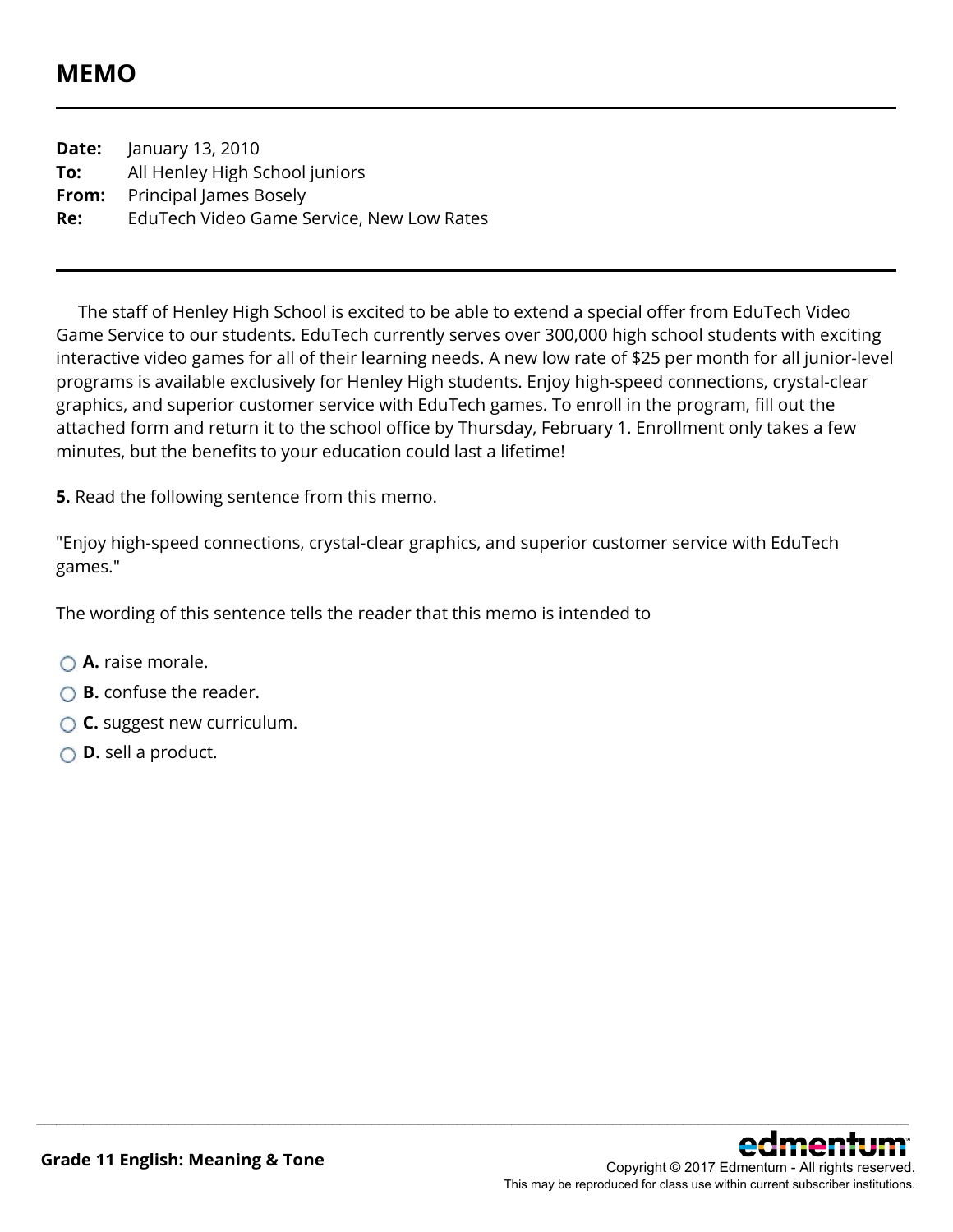### *from* **The Fall of the House of Usher**

by Edgar Allan Poe

 During the whole of a dull, dark, and soundless day in the autumn of the year, when the clouds hung oppressively low in the heavens, I had been passing alone, on horseback, through a singularly dreary tract of country; and at length found myself, as the shades of the evening drew on, within view of the melancholy House of Usher. I know not how it was—but, with the first glimpse of the building, a sense of insufferable gloom pervaded my spirit. I say insufferable; for the feeling was unrelieved by any of that half-pleasurable, because poetic, sentiment with which the mind usually receives even the sternest natural images of the desolate or terrible. I looked upon the scene before me—upon the mere house, and the simple landscape features of the domain—upon the bleak walls—upon the vacant eye-like windows—upon a few rank sedges—and upon a few white trunks of decayed trees—with an utter depression of soul which I can compare to no earthly sensation. . . There was an iciness, a sinking, a sickening of the heart—an unredeemed dreariness of thought which no goading of the imagination could torture into aught of the sublime. What was it—I paused to think—what was it that so unnerved me in the contemplation of the House of Usher?

\_\_\_\_\_\_\_\_\_\_\_\_\_\_\_\_\_\_\_\_\_\_\_\_\_\_\_\_\_\_\_\_\_\_\_\_\_\_\_\_\_\_\_\_\_\_\_\_\_\_\_\_\_\_\_\_\_\_\_\_\_\_\_\_\_\_\_\_\_\_\_\_\_\_\_\_\_\_\_\_\_\_\_\_\_\_\_\_\_\_\_\_\_\_\_\_\_\_\_\_\_\_\_\_\_\_\_\_\_\_\_\_

**6.** The last line of this selection helps to convey the narrator's tone, which is

- **A.** plainspoken and simple.
- **B.** objective and impersonal.
- **C.** serious and personal.
- **D.** humorous and light.

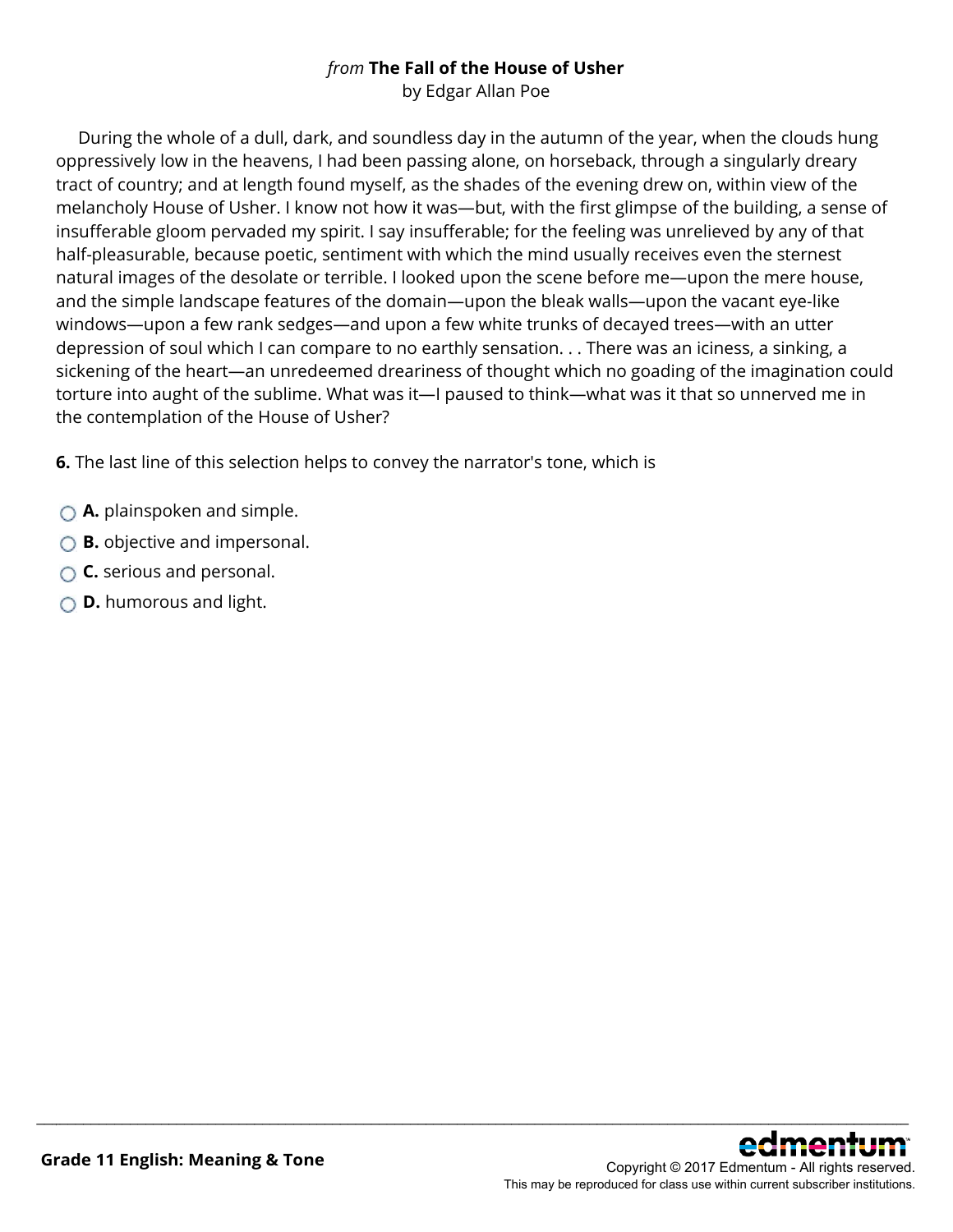### **On the Sunny Side**

 Tiara could never keep a straight face in class. She had a habit of cracking up at the mention of anything and everything in the world. Although her friends loved to be around Tiara's infectious laughter, sometimes Tiara wanted to just concentrate on the teacher's lectures. Mr. V.J., the English teacher, had a particularly hard time calming the class down after one of Tiara's giggle-bursts.

 When Mr. V.J. decided to teach Oscar Wilde's *The Happy Prince*, a story close to his heart, he had expected the class to be at tears by the end of the lecture. *When the swallow will take its final breath at the feet of the prince, even Tiara will cry*, the teacher thought to himself. As the teacher decided to read a few excerpts from the story, he poured his heart into the words and let his voice crack when the swallow was about to die.

 "He had just strength to fly up to the Prince's shoulder once more. 'Good-bye, dear Prince!' he murmured, 'will you let me kiss your hand?' "

 "Would you like to read the next paragraph, Tiara?" the teacher asked for help as he felt overwhelmed by emotion and unable to continue reading.

 "I would love to, sir," Tiara replied. "But how can a bird kiss with a beak?" And with that question, she made the class burst into laughter yet again.

\_\_\_\_\_\_\_\_\_\_\_\_\_\_\_\_\_\_\_\_\_\_\_\_\_\_\_\_\_\_\_\_\_\_\_\_\_\_\_\_\_\_\_\_\_\_\_\_\_\_\_\_\_\_\_\_\_\_\_\_\_\_\_\_\_\_\_\_\_\_\_\_\_\_\_\_\_\_\_\_\_\_\_\_\_\_\_\_\_\_\_\_\_\_\_\_\_\_\_\_\_\_\_\_\_\_\_\_\_\_\_\_

**7.** The overall tone the author uses to describe Mr. V.J. is

- **A.** pessimistic.
- **B.** gullible.
- **C.** sentimental.
- **D.** hypercritical.

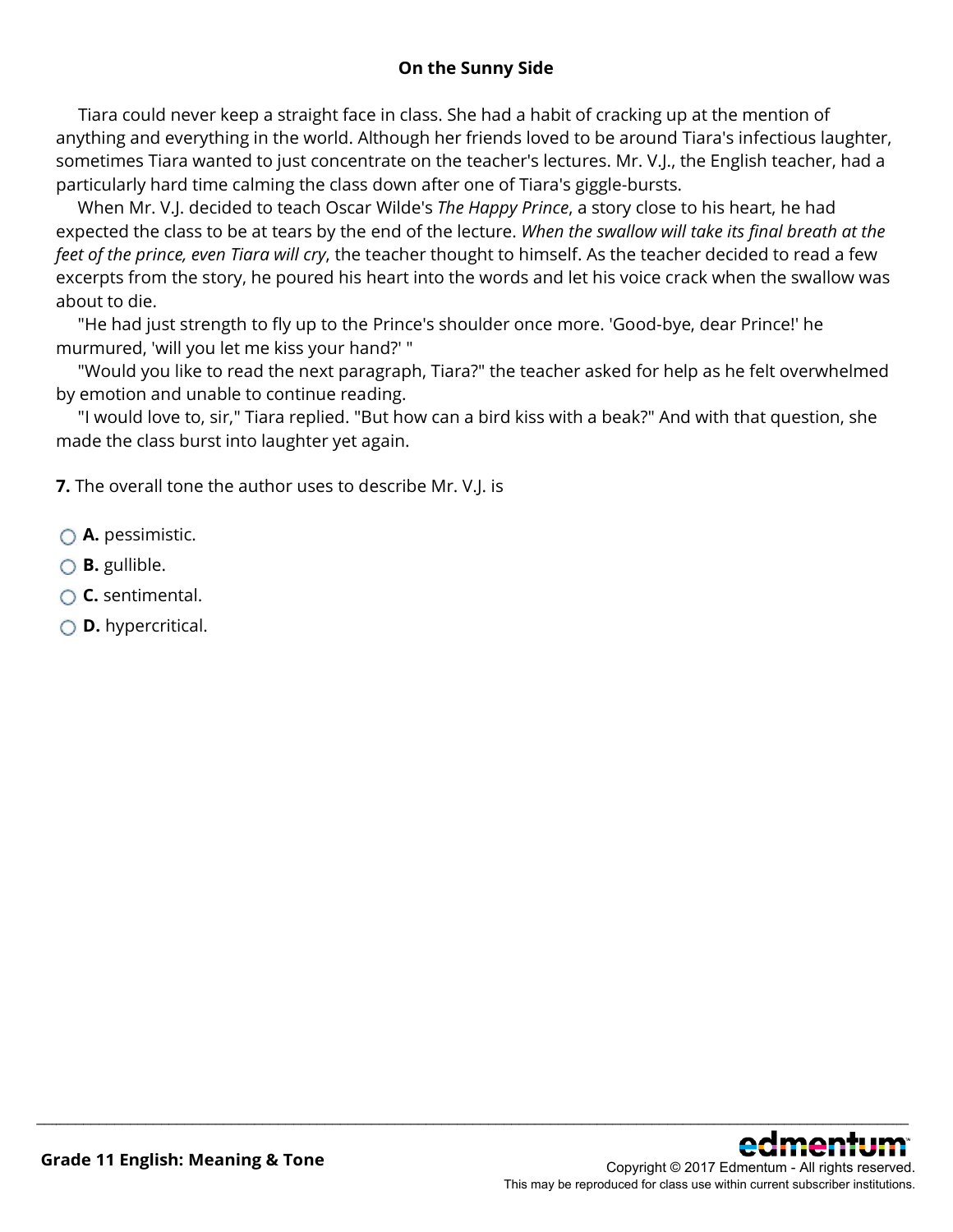

**Dylan's Dilemma** 

 One fine Monday morning, Dylan decided to skip school. He saw no point of spending hours after hours, day after day flipping paper and listening to the teachers. Dylan did not get on the yellow bus as it passed by his house. Instead, he continued to walk aimlessly. At first, he felt strange when he ran out of ideas on the first half-hour of his adventure. All of Dylan's friends were in school, so he couldn't spend time with them. He realized that he couldn't go home, as his mother would not have left for her office yet. Thus, Dylan continued to walk toward nowhere and finally sat on a bench facing the park.

 The people who passed by the bench glanced at Dylan in his school attire and did not say a word. Dylan understood their silent questions and continued to enjoy the view in front of him. For the first time in what seemed like years, Dylan's mind felt empty. Then, questions began pouring in his mind. *Why am I here?* he found himself wondering about life. *I am a good kid*, Dylan thought. He sat silent and wondered about the things really weighing on his mind. In the hours of quiet meditation, Dylan realized he was afraid of the future. All of his friends knew what they wanted to be, and he had no idea what he would do with his life. His older brother was already excelling in Princeton, and even his kid sister was an aspiring ballerina who wanted to study music. Dylan's parents had chosen their professions straight out of college and were both pretty successful.

 "Well, I can't skip education," Dylan spoke above a whisper. He watched a bird slowly stretch its wings and steadily soar into the sky. Dylan decided to walk to school and talk to a guidance counselor about his options. He felt lighter as he remembered all the things he was good at, and he kept walking toward the school.

\_\_\_\_\_\_\_\_\_\_\_\_\_\_\_\_\_\_\_\_\_\_\_\_\_\_\_\_\_\_\_\_\_\_\_\_\_\_\_\_\_\_\_\_\_\_\_\_\_\_\_\_\_\_\_\_\_\_\_\_\_\_\_\_\_\_\_\_\_\_\_\_\_\_\_\_\_\_\_\_\_\_\_\_\_\_\_\_\_\_\_\_\_\_\_\_\_\_\_\_\_\_\_\_\_\_\_\_\_\_\_\_

**8.** The tone Dylan conveys about education at the beginning of the story is that of

- **A.** fairness.
- **B.** reverence.
- **C.** concern.
- **D.** cynicism.

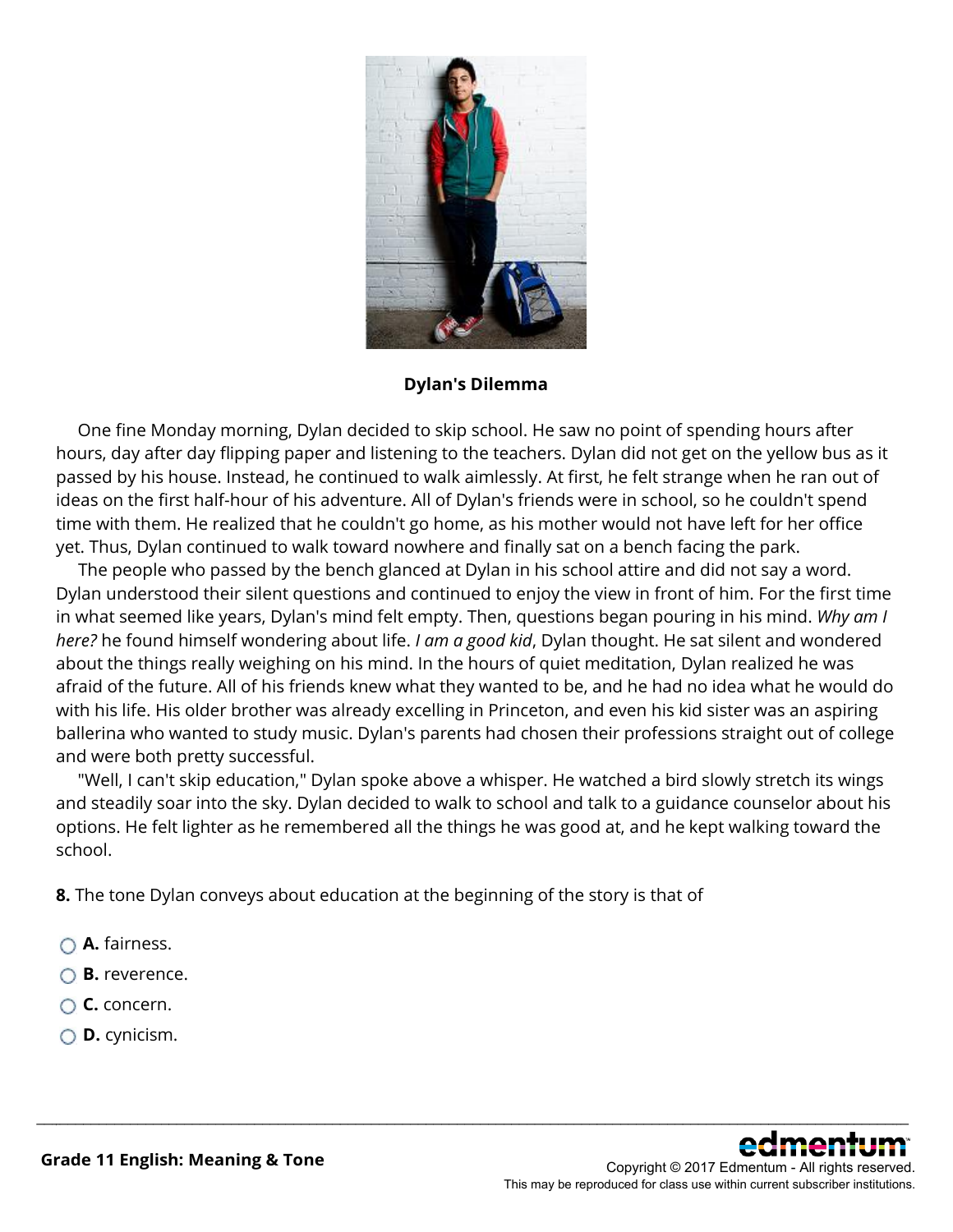#### **A Guide to Creating a Website**

 Are you thinking about building a website for your personal business? Do you want to create an online portfolio to showcase your artwork? Are you looking to display your experience on an online resume for future employers? Whatever your reason may be, creating a website is a lot easier than you might think. Even without knowledge of HTML coding and Cascading Style Sheets (CSS), you can develop a website on your own. With all the resources that are available out there, finding the right ones to help you get started can seem daunting, but we're here to help. We promise, it's a piece of cake!

 The first step is to decide what website building platform, or web host, you're going to build your website with, which usually has a pre-made outline with all the complex HTML coding already completed. You won't even have to worry about difficult CSS since most platforms also have a general format created for you to make your HTML look the way you want it to look. That makes the process much easier for you! All you will need to do is decide what kind of content and multimedia images you want to include. Think of it like a ready-made scrapbook. All you would have to do is print, crop, and insert your pictures in the pre-made slots. User-friendly platforms is the best way to get started on building your website if this is your first time. So, for all you bloggers, webmasters, artists, and job seekers, now is the time to get started on your website with confidence!

**9.** The simple style of writing and minimal use of jargon tells the reader that this guide to creating a website is

- **A.** written for a busy person who needs a shortcut way of learning to build a website.
- ◯ **B.** written by authors who do not have thorough knowledge of using HTML and CSS.
- ◯ **C.** written for people who already have a good understanding of building a website.
- ◯ **D.** written for people who do not know much about building a website from scratch.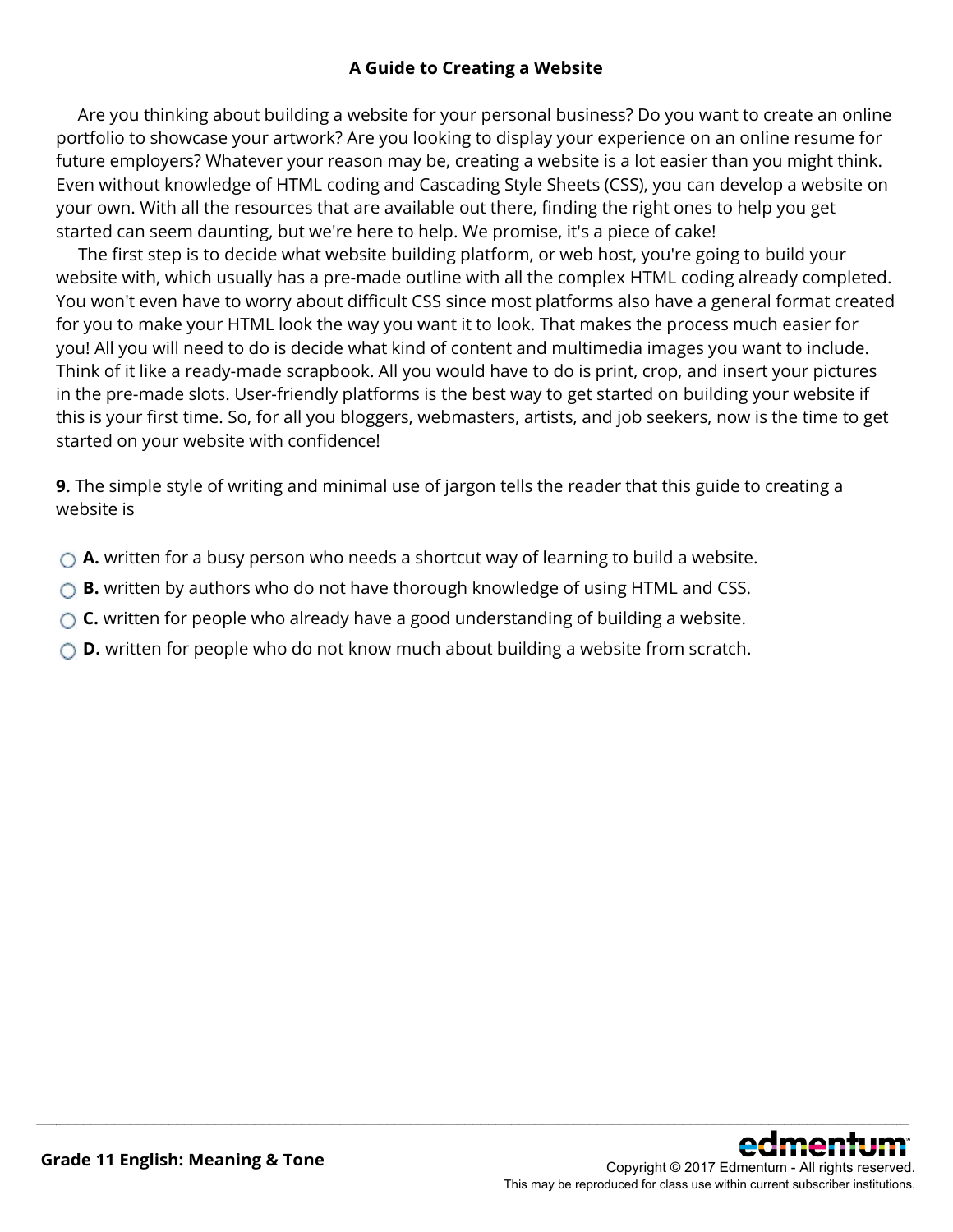**10.** Believe it or not, lack of sleep can contribute to a less than ideal body weight. When sleepdeprived, people often reach for unhealthy foods to get quick surges of energy. In addition, the feeling of exhaustion wins over one's desire to exercise. Skipping breakfast also affects one's body weight by slowing down the metabolism and causing a craving for junk food. It is important to follow a healthy serving size in packaged as well as prepared food. Read the labels and do some research. 86% of people eat while being distracted and end up eating more than they should. So, people should focus on the task at hand, and enjoy what they are eating. They must remember to count liquid calories they consume as well. Smoothies, sodas, juices, and bottled sweet-teas are packed with calories. Why not stick to drinking water? Don't forget—it is cool to stay cool. People must try and eliminate stress so their bodies do not naturally produce and store more belly fat.

Which sentence marks a change from the formal tone of the rest of the passage?

- **A.** Skipping breakfast also affects one's body weight by slowing down the metabolism and causing a craving for junk food.
- **B.** Don't forget—it is cool to stay cool.
- **C.** People must try and eliminate stress so their bodies do not naturally produce and store more belly fat.

\_\_\_\_\_\_\_\_\_\_\_\_\_\_\_\_\_\_\_\_\_\_\_\_\_\_\_\_\_\_\_\_\_\_\_\_\_\_\_\_\_\_\_\_\_\_\_\_\_\_\_\_\_\_\_\_\_\_\_\_\_\_\_\_\_\_\_\_\_\_\_\_\_\_\_\_\_\_\_\_\_\_\_\_\_\_\_\_\_\_\_\_\_\_\_\_\_\_\_\_\_\_\_\_\_\_\_\_\_\_\_\_

◯ **D.** It is important to follow a healthy serving size in packaged as well as prepared food.

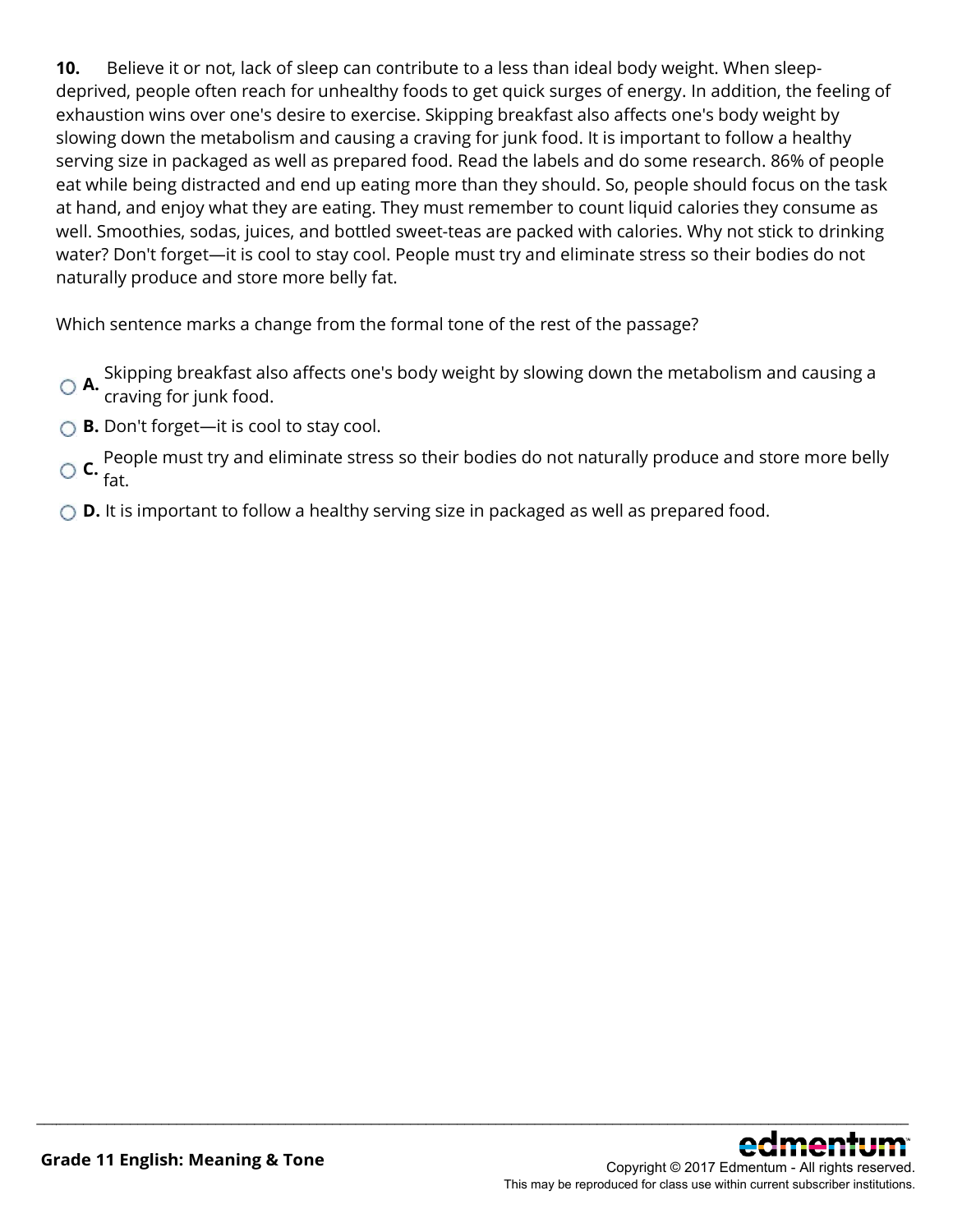## **Answers: Meaning & Tone**

- 1. D
- 2. B
- 3. B
- 4. C
- 5. D
- 6. C
- 7. C
- 8. D 9. D
- 10. B

# **Explanations**

1. In this passage, Shiree uses an informal tone to communicate to her peers. However, when she uses the words "singlehandedly" and "simultaneously," she loses the informal language of her essay. Instead, she could have written "Remember that you cannot fix all of your problems at once."

2. Throughout this passage, the author uses exclamatory statements to express the feelings of the characters. This helps the reader understand that the characters feel strongly about the situation described in the passage.

3. The last paragraph of the selection, while it uses some descriptive words, mostly just tells what took place between the dog and the boy. Using simple words like "He stopped opposite the child. . . ." the author is merely stating what action took place, whereas earlier in the selection, the author uses more flowery language to describe the scene. This is an example of how different styles work well to convey different things in the same story.

4. In the passage, the author describes the cold winter nights as a being that "[creeps] through the cracks, reaching out for them with its icy, death-dealing fingers," even as they try to "crouch and cower, and try to hide from it, all in vain." By giving the cold human-like characteristics as it creeps in through the "leaky weatherboards" of the house, the author describes the inevitability of its arrival and the destructive nature it causes to those who live in such poor living conditions.

5. Memos (short for memorandums or memoranda) are short, quick ways for one person to communicate with another person or a group of people. This memo describes a special offer for Henley High School juniors from EduTech Video Game Service. Phrases such as "new low rate," "exciting interactive games," "crystal-clear graphics," and "superior customer service" suggest that the memo is intended to sell a product.

6. This story, told in the first person, conveys a serious, grave tone and manages to be "personal" sounding as well. You may feel, as you're reading it, that the narrator is telling someone a story, or even writing a journal entry or a letter to a friend. One way the author achieves this personal tone is through the questions the narrator occasionally asks himself, such as "what was it that so unnerved me" questions that make it seem as if he were thinking aloud and the reader were overhearing his thoughts. \_\_\_\_\_\_\_\_\_\_\_\_\_\_\_\_\_\_\_\_\_\_\_\_\_\_\_\_\_\_\_\_\_\_\_\_\_\_\_\_\_\_\_\_\_\_\_\_\_\_\_\_\_\_\_\_\_\_\_\_\_\_\_\_\_\_\_\_\_\_\_\_\_\_\_\_\_\_\_\_\_\_\_\_\_\_\_\_\_\_\_\_\_\_\_\_\_\_\_\_\_\_\_\_\_\_\_\_\_\_\_\_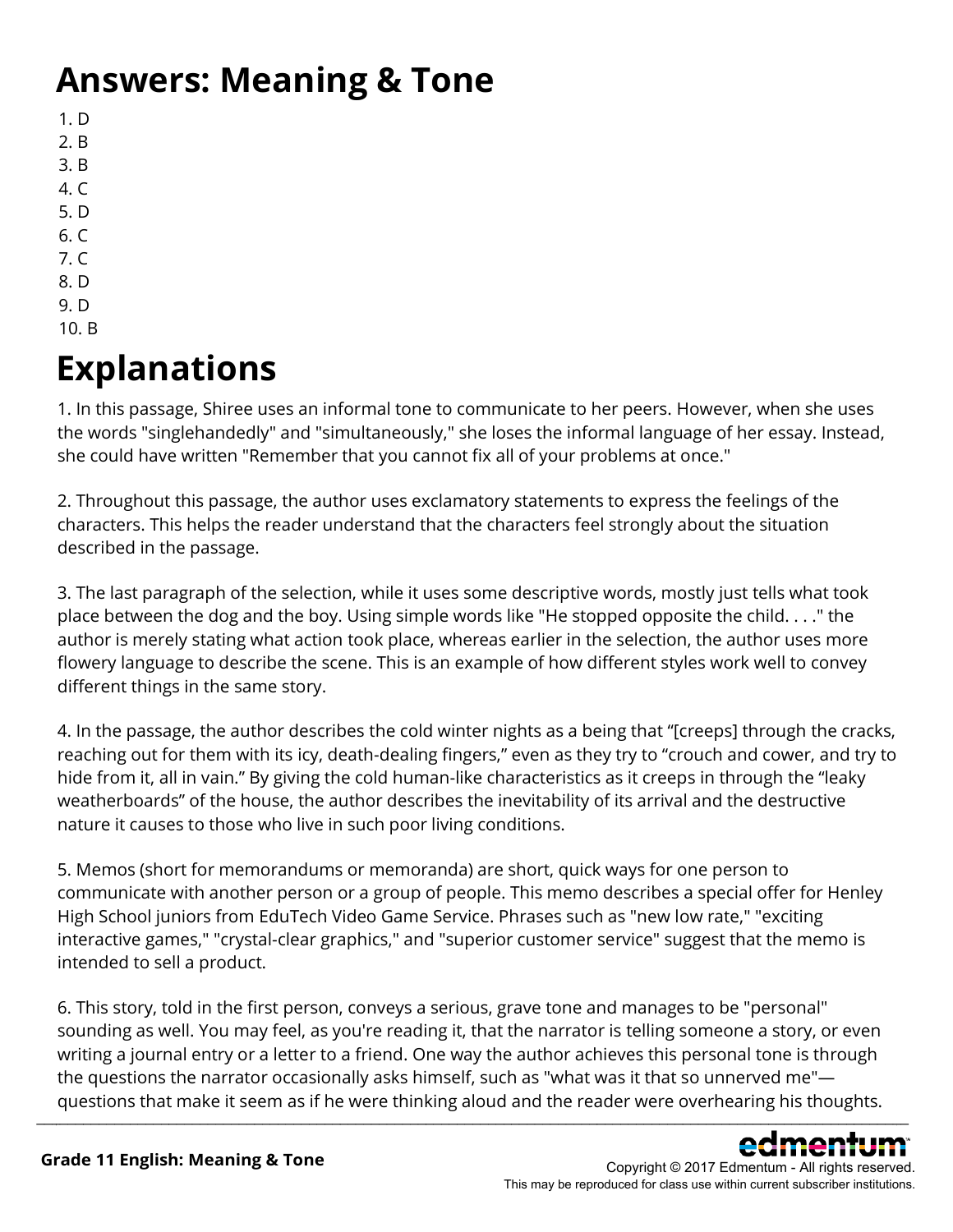7. Notice the effect of Oscar Wilde's story on the teacher. As described in the second paragraph, Mr. V.J. is overwhelmed by emotions and unable to continue reading the passage. The author portrays Mr. V.J., the English teacher, as a sentimental person.

8. Dylan's attitude about education changes in the story. At first, Dylan appears to be skipping school and feeling cynical about education. After having some time to contemplate, Dylan feels more optimistic about his own capabilities and about the possibilities presented by education.

9. This short how-to guide on creating a website is useful for beginners who are new to website building because it does not use much jargon (technical terms that only people in a particular field would know), and the language is simple enough for any adult to understand—even someone who does not know the first thing about the subject. The style of writing makes it accessible to a wide range of people.

10. The author of this passage uses a formal tone to convey his or her ideas. However, when the author writes "Don't forget—it is cool to stay cool," he or she loses the formality. The author could instead write: Don't forget—it is important to stay relaxed.

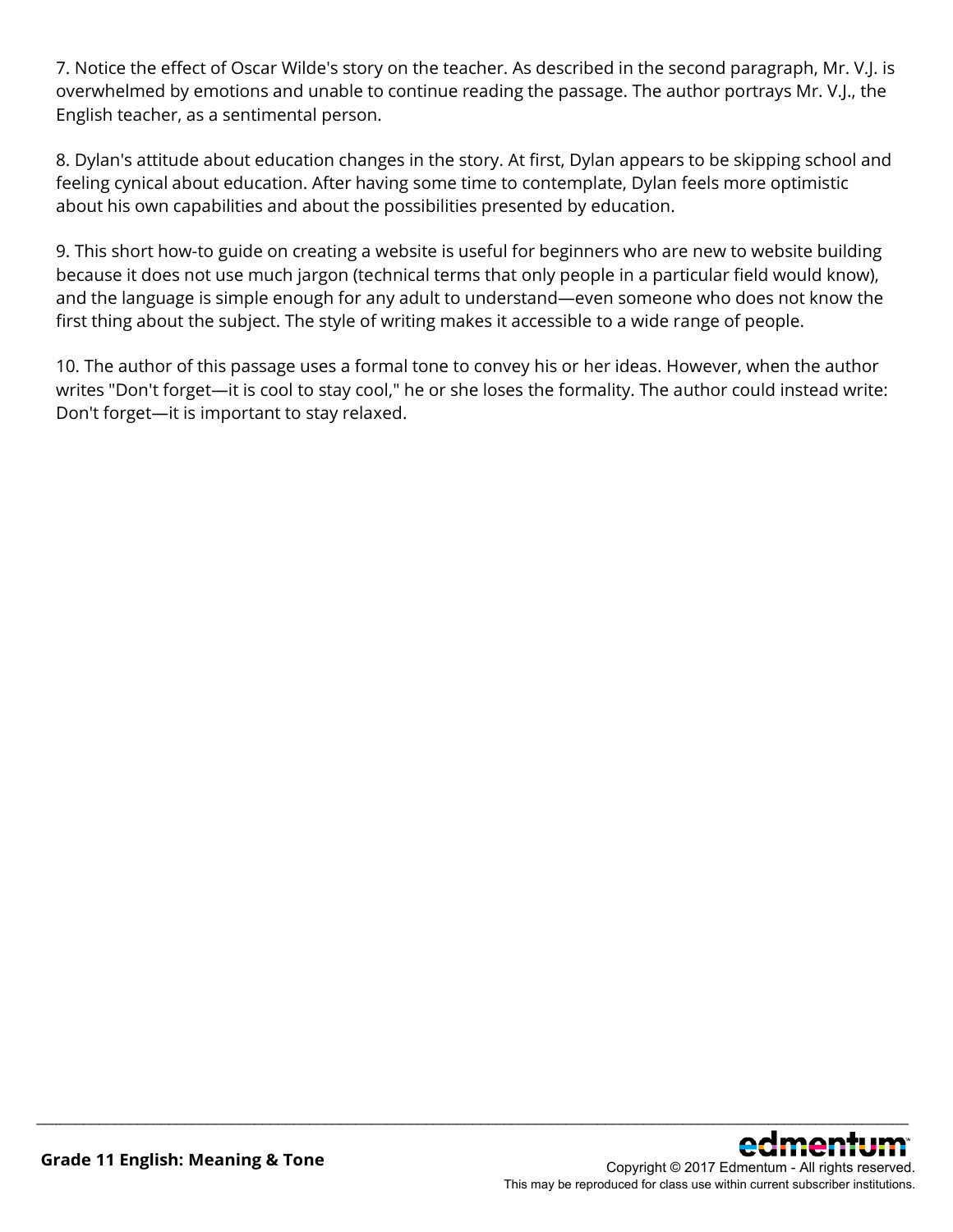### **Grade 11 English: Text Structure**



### **Childhood Obesity**

- 1 How does someone become obese? One simple explanation is that a person consuming more energy than he or she uses gains weight. Can a person completely avoid obesity? Well, it depends on a number of factors.
- 2 Genetics: Genes can affect a person's metabolic rate, fat-storage hormones, and blood-glucose metabolism. Genetic factors also control how a person's body stores and burns energy from food. Obesity might run in the family. Thus, overweight parents tend to have overweight children. Adopted kids often reflect the size of their biological parents.
- 3 Lack of physical activity: The average kid today is less engaged in physical activity compared to children a few decades ago. What has contributed to this extra amount of pounds on the kids' bodies? The main culprits are electronic discoveries like television, computer, and video games. Kids today sit still for hours and, in turn, add extra weight.
- 4 Unhealthy snacks: An average American eats four meals a day because of all the snacks he or she consumes. These snacks do not normally consist of fruits and vegetables either. Because schools are loaded with vending machines that dispense high calorie sweets and drinks, kids are more inclined to snack on unhealthy food items. Thanks to the media, kids are always drawn to snack on one unhealthy food product after another.
- 5 Fast-food: Do you want an easy way to lose weight? Eat more regularly at home. Do you want an inexpensive way to eat healthy? Stop eating fast food. People are more drawn to the greasy, salty, and sugary substitutes for healthy food while eating out. More kids are packing extra calories by dining at fast food restaurants.

- **1.** Paragraph 4 organizes ideas by
- **A.** cause and effect.
- **B.** chronological structure.
- **C.** question and answer.
- **D.** compare and contrast.

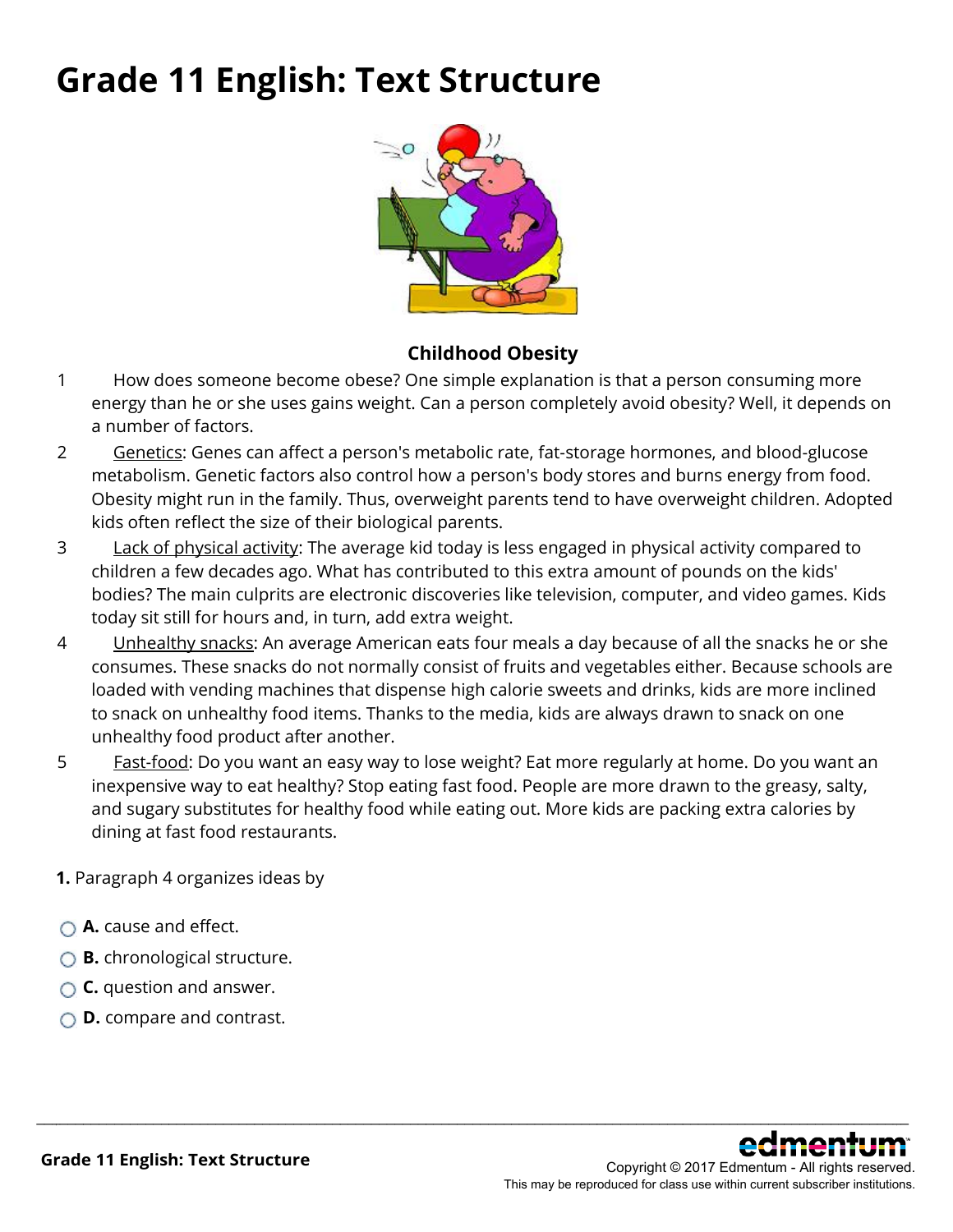In 1917, Katharine Cook Briggs met her future son-in-law and noticed that his personality was very different from her other family members' personalities. Consequently, she began to research personality types. Briggs developed a theory that there are four main personality types—meditative (or thoughtful), spontaneous, executive, and social. There was a great deal of interest in Briggs' work, and this allowed her to publish her book *Psychological Types* in 1923. Her daughter, Isabel Briggs Myers, discovered new information about personality types and joined her mother's work. Myers learned test construction, scoring, and statistics, and this lead to the creation of the Myers-Briggs Type Indicator in 1956. This test, with some updates and revisions, is still in use today. Many career counselors, teachers, life coaches, and marriage counselors use the Myers-Briggs Type Indicator to help clients learn more about their own unique personalities.

\_\_\_\_\_\_\_\_\_\_\_\_\_\_\_\_\_\_\_\_\_\_\_\_\_\_\_\_\_\_\_\_\_\_\_\_\_\_\_\_\_\_\_\_\_\_\_\_\_\_\_\_\_\_\_\_\_\_\_\_\_\_\_\_\_\_\_\_\_\_\_\_\_\_\_\_\_\_\_\_\_\_\_\_\_\_\_\_\_\_\_\_\_\_\_\_\_\_\_\_\_\_\_\_\_\_\_\_\_\_\_\_

**2.** Which of the following resulted from Isabel Briggs Myers joining her mother's work?

- **A.** the idea for the creation of the book *Psychological Types*
- ◯ **B.** the disproving of many theories about personalities
- ◯ **C.** the development of the Myers-Briggs Type Indicator
- **D.** the recognition of the spontaneous personality type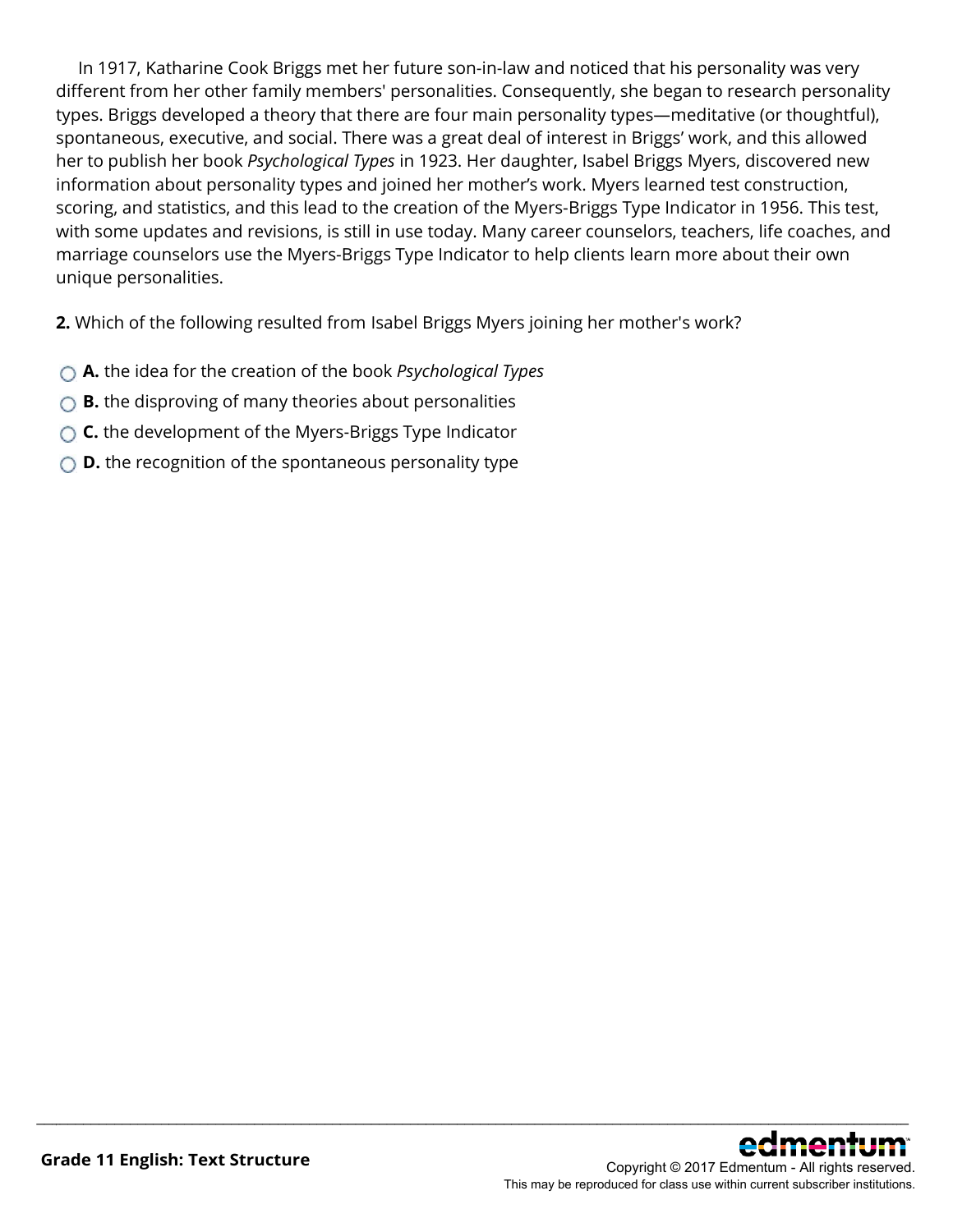### **TO:** Rebecca Randall **FROM:** Penny Randall **DATE/TIME RECEIVED:** May 15, 2008, 3:45 p.m.

### **SUBJECT:** How have you been?

Hi, Becca! I haven't seen you in a long time. I know you have been really busy. I hope you can come to the summer family reunion at the lake. I would like to talk to you.

Have you started thinking about college, yet? I've starting doing some research into different schools. It's a big decision, and we have to start filling out applications soon. My first choice is Columbia University. It's an Ivy League school in New York City. I've wanted to live in New York since my family went there for a vacation. Columbia costs about \$46,000 per year, but it is a great school to study chemistry and physics. There are more than 23,000 students at Columbia, but the school only accepts about 9 percent of the people who apply. That's why I have another school at the top of my list.

I'm also planning to apply to Harvard. Harvard is an Ivy League school located in Massachusetts, in the Boston area. It's the oldest university in the country and well known for its strong academics. It also will be a good place for me to get a degree in the sciences because it receives millions of dollars each year for research. There are less than 20,000 people at Harvard University, and they only accept about 7 percent of applicants. It's a very selective school, and the tuition will cost about \$50,000 per year. I know that I'll have to get financial aid wherever I go, but I think it would be worth it.

Those are my top two choices. Email me your top choices if you have time. Wouldn't it be nice if we both went to the same school?

\_\_\_\_\_\_\_\_\_\_\_\_\_\_\_\_\_\_\_\_\_\_\_\_\_\_\_\_\_\_\_\_\_\_\_\_\_\_\_\_\_\_\_\_\_\_\_\_\_\_\_\_\_\_\_\_\_\_\_\_\_\_\_\_\_\_\_\_\_\_\_\_\_\_\_\_\_\_\_\_\_\_\_\_\_\_\_\_\_\_\_\_\_\_\_\_\_\_\_\_\_\_\_\_\_\_\_\_\_\_\_\_

**3.** Both of Penny's top-choice universities

- **A.** are located in Boston, Massachusetts.
- **B.** accept more than 9 percent of applicants.
- **C.** cost more than \$50,000 per year.
- **D.** are classified as Ivy League schools.

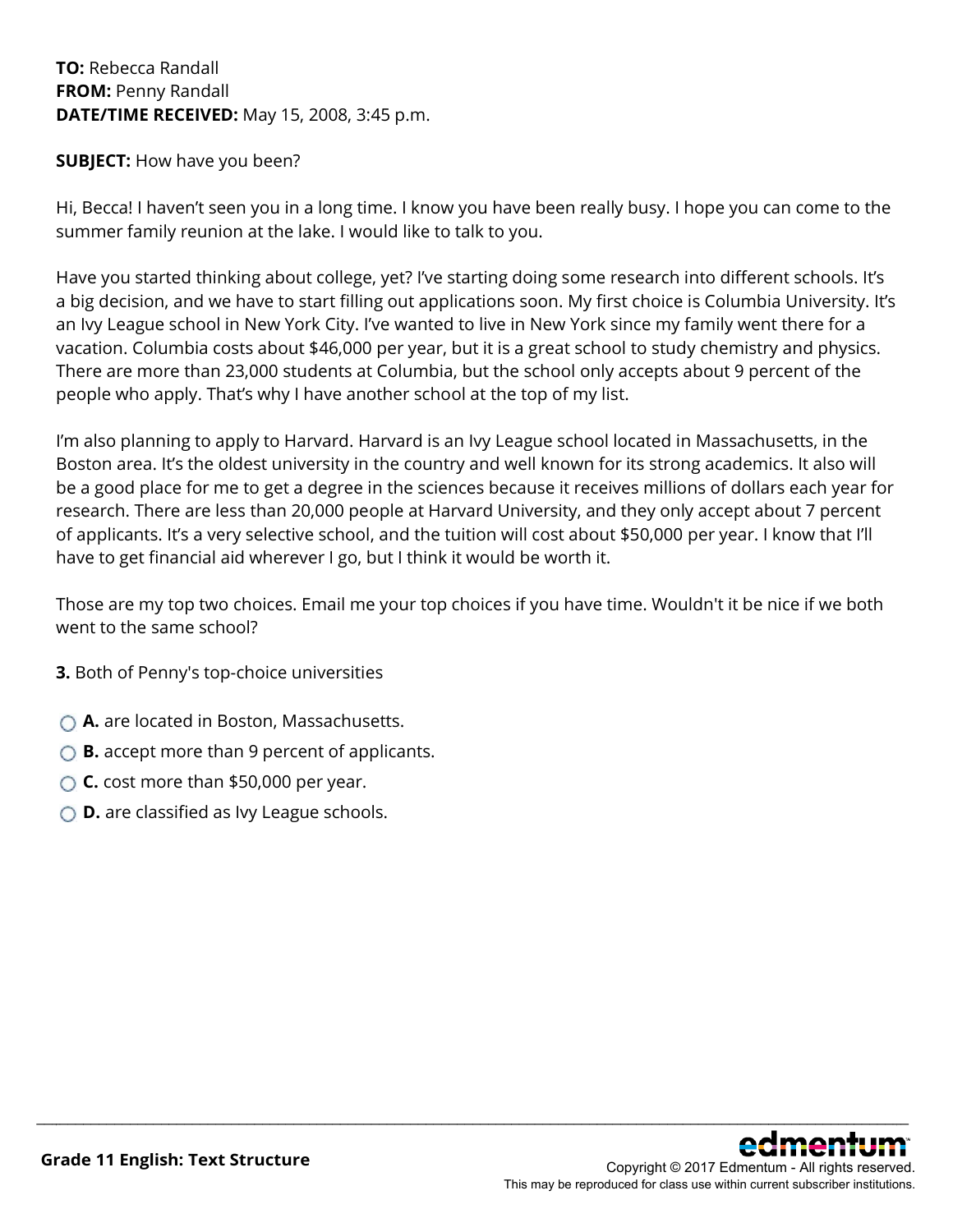"One—breathe deep; two—focus; three—relax!" Shrey told herself when Jovita started losing her temper. She had to stay calm for her sister and herself.

 "Some people just don't get it! Why do I have to think on behalf of everyone else in the universe? Are you even listening to me, Shrey? Am I talking to a wall here? Why don't I get any reaction from you? Hello!" Jovita yelled.

 As always, Shrey waited till Jovita's anger boiled over. She knew that her sister acted this way under stress. Even after driving to the hospital carefully, Jovita was losing it in the parking lot. Her boss had just called to say that she could not find anyone to cover Jovita's shift and had asked her to come in immediately.

 "I will take care of Mom. Why don't you ask Vinnie to help out? I know she is only shopping. She won't mind covering for you," Shrey spoke when she knew Jovita was ready to listen.

 "Why didn't I think of that before?" Jovita's said, changing her tone immediately and called Vinnie right away. "Great! I owe you one!" Jovita hung up the phone and kissed her sister on the cheeks. "You always save me, Sis! Let's not keep Mom waiting!"

 The sisters held hands the whole way as they tried to locate their mother. Shrey could feel the tension in Jovita's fingers as they tightened in her palm. "One—breathe deep; two—focus; three—relax!" Shrey said out loud as they entered the hospital room where their mother was recovering from a heart attack.

\_\_\_\_\_\_\_\_\_\_\_\_\_\_\_\_\_\_\_\_\_\_\_\_\_\_\_\_\_\_\_\_\_\_\_\_\_\_\_\_\_\_\_\_\_\_\_\_\_\_\_\_\_\_\_\_\_\_\_\_\_\_\_\_\_\_\_\_\_\_\_\_\_\_\_\_\_\_\_\_\_\_\_\_\_\_\_\_\_\_\_\_\_\_\_\_\_\_\_\_\_\_\_\_\_\_\_\_\_\_\_\_

**4.** What is the effect of repetition in this story?

◯ **A.** It reflects the incompetence of Jovita's boss.

**B.** It shows how Shrey tries to manage emotions.

- **C.** It reveals the problem the mother is facing.
- **D.** It shows that Jovita fails to keep her sister calm.

**5.** Which of these is a rhetorical technique used in the story?

- **A.** overstatement
- **B.** sarcasm
- **C.** repetition
- **D.** understatement

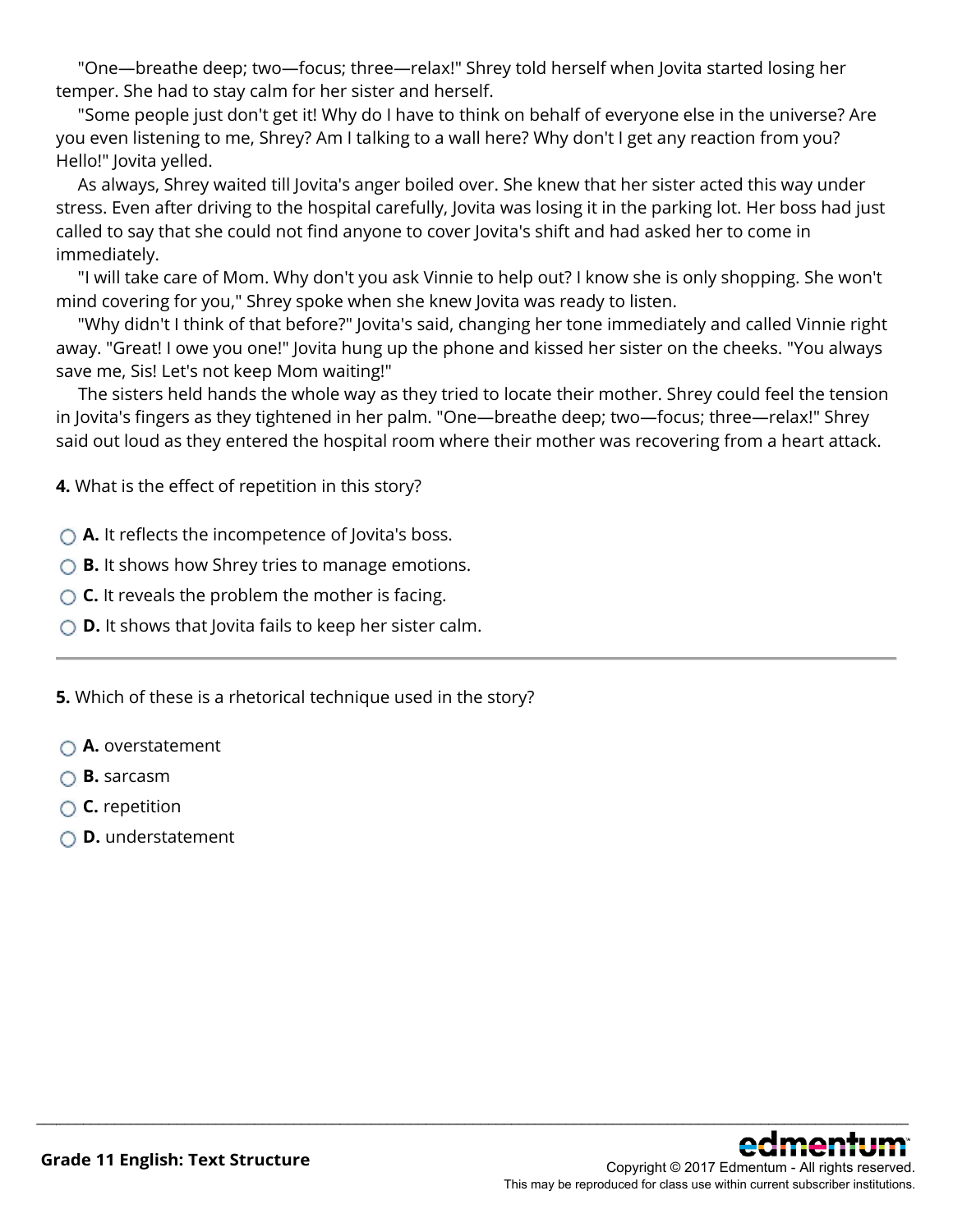Oklahoma's Langston University was founded in 1897 as a result of the passage of the second Morrill Act. This act required all states that received federal funding to either admit African Americans to existing state colleges or create new colleges for African Americans. The Morrill Act forced the state government to allow a new university to be built, but state leaders left it up to African American settlers to purchase land. The settlers raised money through bake sales, auctions, and donations, and they were able to buy 40 acres of land in 1898. The school building was finished soon after, and Langston University awarded its first bachelor's degree three years later.

 In 1941, the university was renamed in honor of abolitionist, attorney, and political activist John Mercer Langston. Langston is Oklahoma's only historically African American university, and its campus is considered by many as one of the most beautiful in the country. Today, the university offers many undergraduate and graduate programs, and Langston's agricultural programs are internationally recognized.

**6.** According to the passage, which event occurred after the settlers purchased 40 acres of land?

**A.** the settlers raised money with bake sales, auctions, and donations

- ◯ **B.** the Morrill Act forced the state to allow a new university to be built
- ◯ **C.** the state of Oklahoma passed a law called the second Morrill Act
- ◯ **D.** the first bachelor's degree was awarded at Langston University

**7.** One Sunday afternoon in July, six months after John Bergson's death, Carl was sitting in the doorway of the Linstrum kitchen, dreaming over an illustrated paper, when he heard the rattle of a wagon along the hill road. Looking up he recognized the Bergsons' team, with two seats in the wagon, which meant they were off for a pleasure excursion. Oscar and Lou, on the front seat, wore their cloth hats and coats, never worn except on Sundays, and Emil, on the second seat with Alexandra, sat proudly in his new trousers, made from a pair of his father's, and a pink-striped shirt, with a wide ruffled collar. Oscar stopped the horses and waved to Carl, who caught up his hat and ran through the melon patch to join them.

\_\_\_\_\_\_\_\_\_\_\_\_\_\_\_\_\_\_\_\_\_\_\_\_\_\_\_\_\_\_\_\_\_\_\_\_\_\_\_\_\_\_\_\_\_\_\_\_\_\_\_\_\_\_\_\_\_\_\_\_\_\_\_\_\_\_\_\_\_\_\_\_\_\_\_\_\_\_\_\_\_\_\_\_\_\_\_\_\_\_\_\_\_\_\_\_\_\_\_\_\_\_\_\_\_\_\_\_\_\_\_\_

*from O Pioneers! by Willa Cather*

What is the most likely reason the author chose to organize this paragraph chronologically?

- **A.** to teach the reader how to do something
- **B.** to use colorful details to tell the story
- **C.** to move the plot of the story along
- **D.** because fiction is always chronological

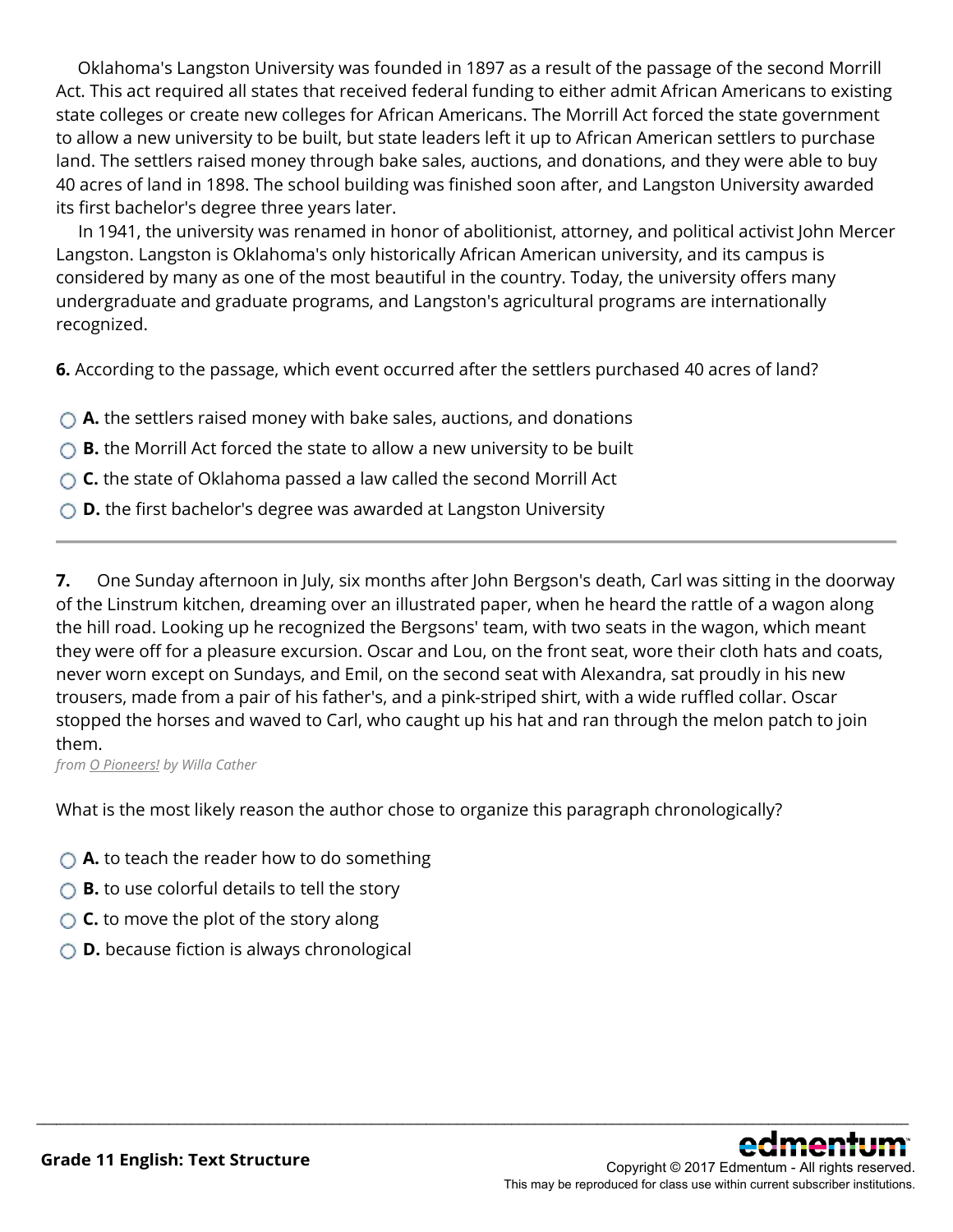### *from* **Abraham Lincoln's Gettysburg Address**

Delivered on November 19,1863

 Fourscore and seven years ago our fathers brought forth on this continent a new nation, conceived in liberty and dedicated to the proposition that all men are created equal.

 Now we are engaged in a great civil war, testing whether that nation or any nation so conceived and so dedicated can long endure. We are met on a great battle field of that war. We have come to dedicate a portion of that field, as a final resting place for those who here gave their lives that that nation might live. It is altogether fitting and proper that we should do this.

**8.** The Gettysburg Address is written in which kind of text structure?

- **A.** chronological order
- **B.** descending order
- **C.** compare/contrast
- **D.** parallel construction

Hi, Samuel,

Because you're starting your diet this week, here are a few things you need to think about when preparing your breakfast, packing your lunch, and grabbing your after-school snack.

I know you love walnuts. They are full of good fats and protein, but they have a lot of calories. Try not to eat more than a palmful of nuts a day.

Stay away from flavored yogurt cups. One has almost as much sugar as a can of soda. Yogurt itself is good for you, but the sugar and whole milk included make the cups high calorie and fatty. Get a cup of fat-free, plain yogurt and top it with fruit instead.

Above all else, don't even look at the blueberry muffins your grandmother brings over every week. I asked her to bring over more healthful things, but you know how well she listens. Until she can learn to respect my wishes, you just remember that a muffin is basically cake without the frosting. Grab a piece of whole-grain toast instead.

I thought you would want to know about these seemingly healthful foods. I will pick up some other healthful alternatives for you at the grocery store tonight.

Love,

Mom

**9.** How does the organizational structure of the letter relate to the author's purpose?

**A.** The letter shows Samuel the causes and effects of satisfying his usual food cravings.

- **B.** The letter lets Samuel see that order of food correlates to the time in which he eats them.
- **C.** The letter lets Samuel know the order of food from slightly unhealthful to most unhealthful.

\_\_\_\_\_\_\_\_\_\_\_\_\_\_\_\_\_\_\_\_\_\_\_\_\_\_\_\_\_\_\_\_\_\_\_\_\_\_\_\_\_\_\_\_\_\_\_\_\_\_\_\_\_\_\_\_\_\_\_\_\_\_\_\_\_\_\_\_\_\_\_\_\_\_\_\_\_\_\_\_\_\_\_\_\_\_\_\_\_\_\_\_\_\_\_\_\_\_\_\_\_\_\_\_\_\_\_\_\_\_\_\_

**D.** The letter gives Samuel a brief description of all the ingredients included in these foods.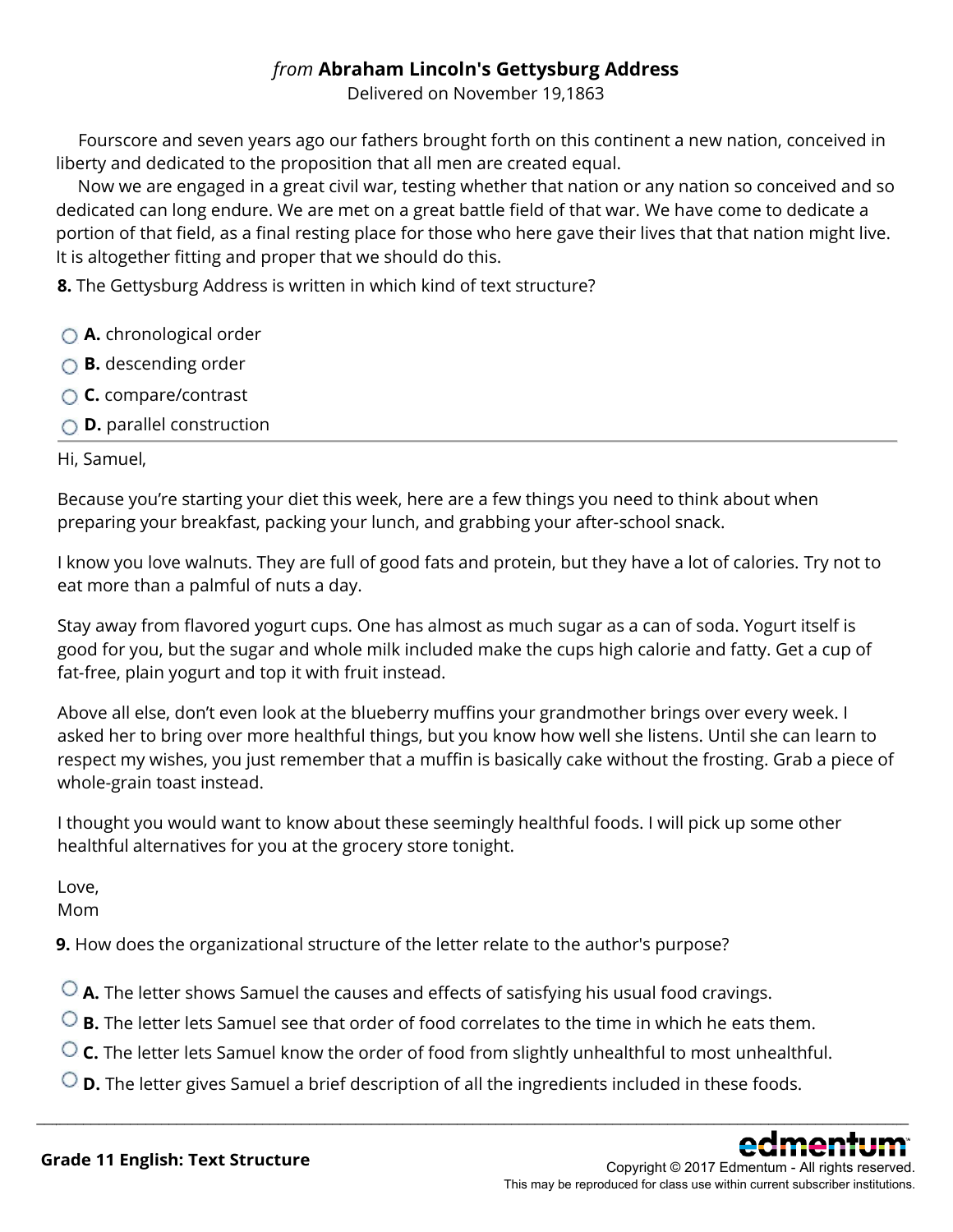Why does any form of art always get the boot during tough economic times? As they say, art does not feed a hungry stomach. Even in the education system, art classes are the first to be cut during a budget cut. Whether a music teacher or a painting instructor, art educators cannot boast secure jobs when the nation is facing a financial crisis. What about the people who consider making a living as an artist? Even writers claim that they are prepared to work hard for years without any expectations for monetary success. As historians say, the only times a nation has flourished in the arts is when its people had full stomachs.

\_\_\_\_\_\_\_\_\_\_\_\_\_\_\_\_\_\_\_\_\_\_\_\_\_\_\_\_\_\_\_\_\_\_\_\_\_\_\_\_\_\_\_\_\_\_\_\_\_\_\_\_\_\_\_\_\_\_\_\_\_\_\_\_\_\_\_\_\_\_\_\_\_\_\_\_\_\_\_\_\_\_\_\_\_\_\_\_\_\_\_\_\_\_\_\_\_\_\_\_\_\_\_\_\_\_\_\_\_\_\_\_

**10.** Which of these organizational structures is used in the passage?

- **A.** question and answer
- **B.** cause and effect
- **C.** compare and contrast
- **D.** problem and solution

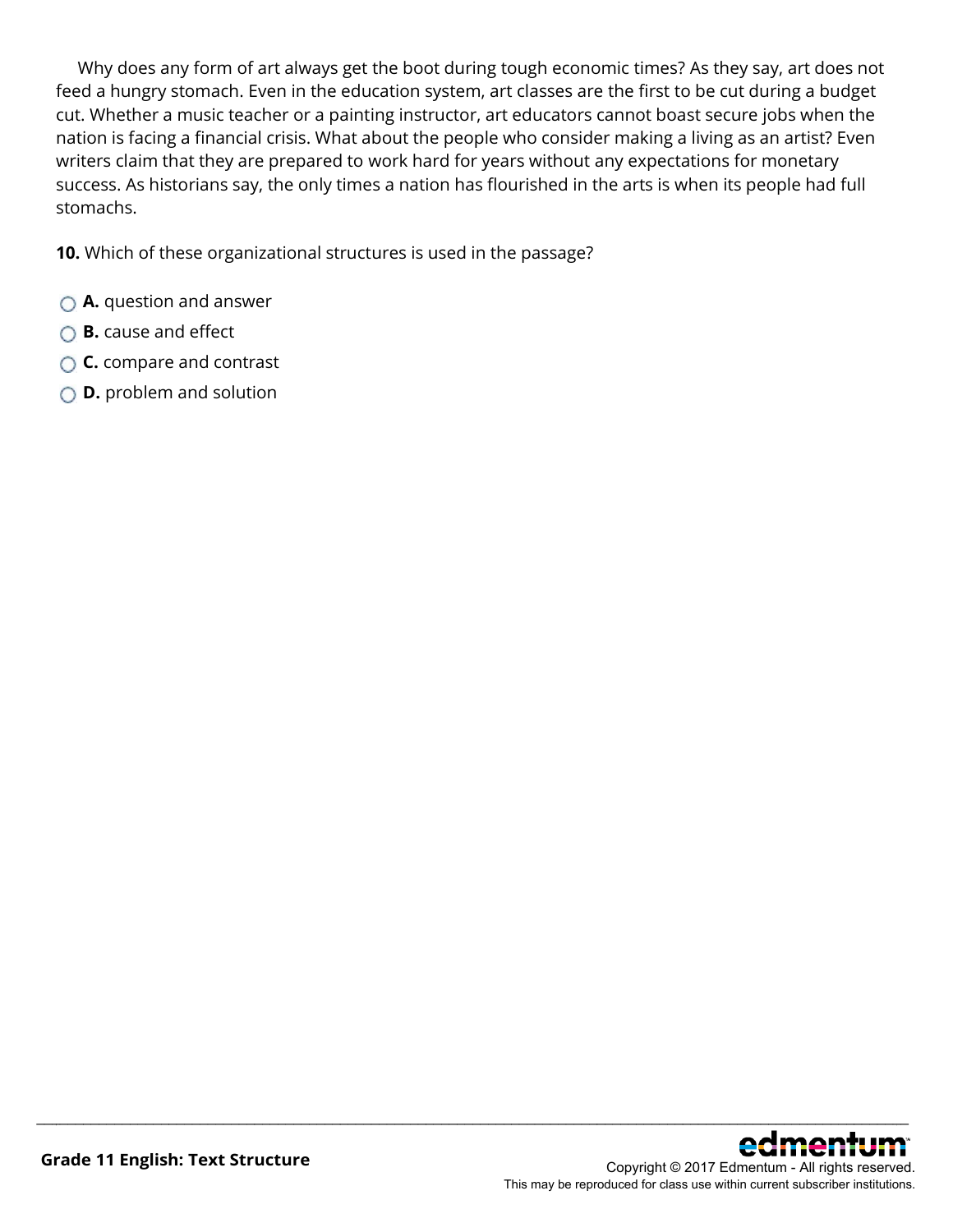### **Answers: Text Structure**

1. A

- 2. C
- 3. D
- 4. B
- 5. C
- 6. D 7. C
- 8. D
- 9. C
- 10. A

## **Explanations**

1. This article discusses childhood obesity. The organizational structure of cause and effect is evident in paragraph four. The author describes how kids are drawn to unhealthy snacks.

2. This passage provides information about the development of the Myers-Briggs Type Indicator. The author states that after Isabel Briggs Myers joined her mother's work, she "learned test construction, scoring, and statistics, and this lead to the creation of the Myers-Briggs Type Indicator in 1956."

3. Penny is comparing and contrasting her two top college choices. In her descriptions, she mentions that both schools are Ivy League schools.

4. In this story, the author uses repetition to reveal Shrey's character. Shrey repeats the counting action when she is facing a stressful situation to manage her emotions.

5. Repetition can be an effective technique to give a passage structure. In this story, the author uses repetition through Shrey's character at the beginning and the end of the passage. Repetition in this passage also shows how Shrey is different from her sister.

6. The first paragraph of this passage describes the early history of Langston University. The author states that after local settlers raised enough money to purchase 40 acres of land, "Langston University awarded its first bachelor's degree three years later."

7. Fiction might contain many pages of colorful description of landscape and people, but an author often moves the action or plot of a story through chronological order. By showing how events happened one after the other, the author helps to portray a sense of passing time. This can keep the audience interested because we are curious about what event will happen next.

8. Parallel construction is a unique kind of text structure often used in speeches. This structure relies on repeating similar sentence organization and phrasings. In the second paragraph of the Gettysburg Address, for example, Lincoln repeated the phrasing structure "that nation" many times. He said, "...that nation...that war...that field...that nation." Parallel construction helps to emphasize ideas through repetition. \_\_\_\_\_\_\_\_\_\_\_\_\_\_\_\_\_\_\_\_\_\_\_\_\_\_\_\_\_\_\_\_\_\_\_\_\_\_\_\_\_\_\_\_\_\_\_\_\_\_\_\_\_\_\_\_\_\_\_\_\_\_\_\_\_\_\_\_\_\_\_\_\_\_\_\_\_\_\_\_\_\_\_\_\_\_\_\_\_\_\_\_\_\_\_\_\_\_\_\_\_\_\_\_\_\_\_\_\_\_\_\_

> Copyright © 2017 Edmentum - All rights reserved. This may be reproduced for class use within current subscriber institutions.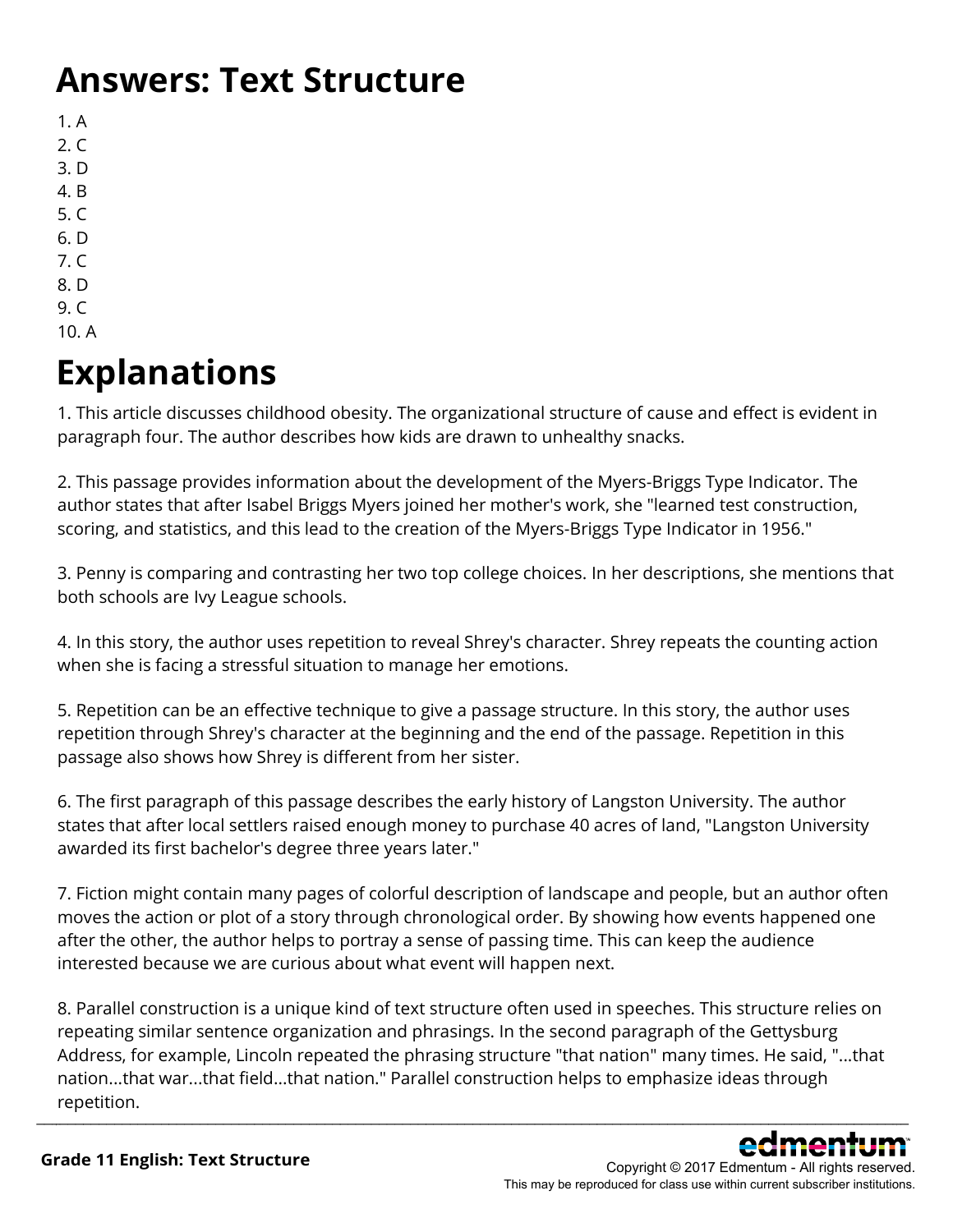9. The information in the letter is organized by order of importance. Mom starts with a food that can be a problem if not eaten in moderation. As the letter continues, the foods mentioned get progressively worse.

\_\_\_\_\_\_\_\_\_\_\_\_\_\_\_\_\_\_\_\_\_\_\_\_\_\_\_\_\_\_\_\_\_\_\_\_\_\_\_\_\_\_\_\_\_\_\_\_\_\_\_\_\_\_\_\_\_\_\_\_\_\_\_\_\_\_\_\_\_\_\_\_\_\_\_\_\_\_\_\_\_\_\_\_\_\_\_\_\_\_\_\_\_\_\_\_\_\_\_\_\_\_\_\_\_\_\_\_\_\_\_\_

10. The passage is organized in the form of posing and answering questions.



This may be reproduced for class use within current subscriber institutions.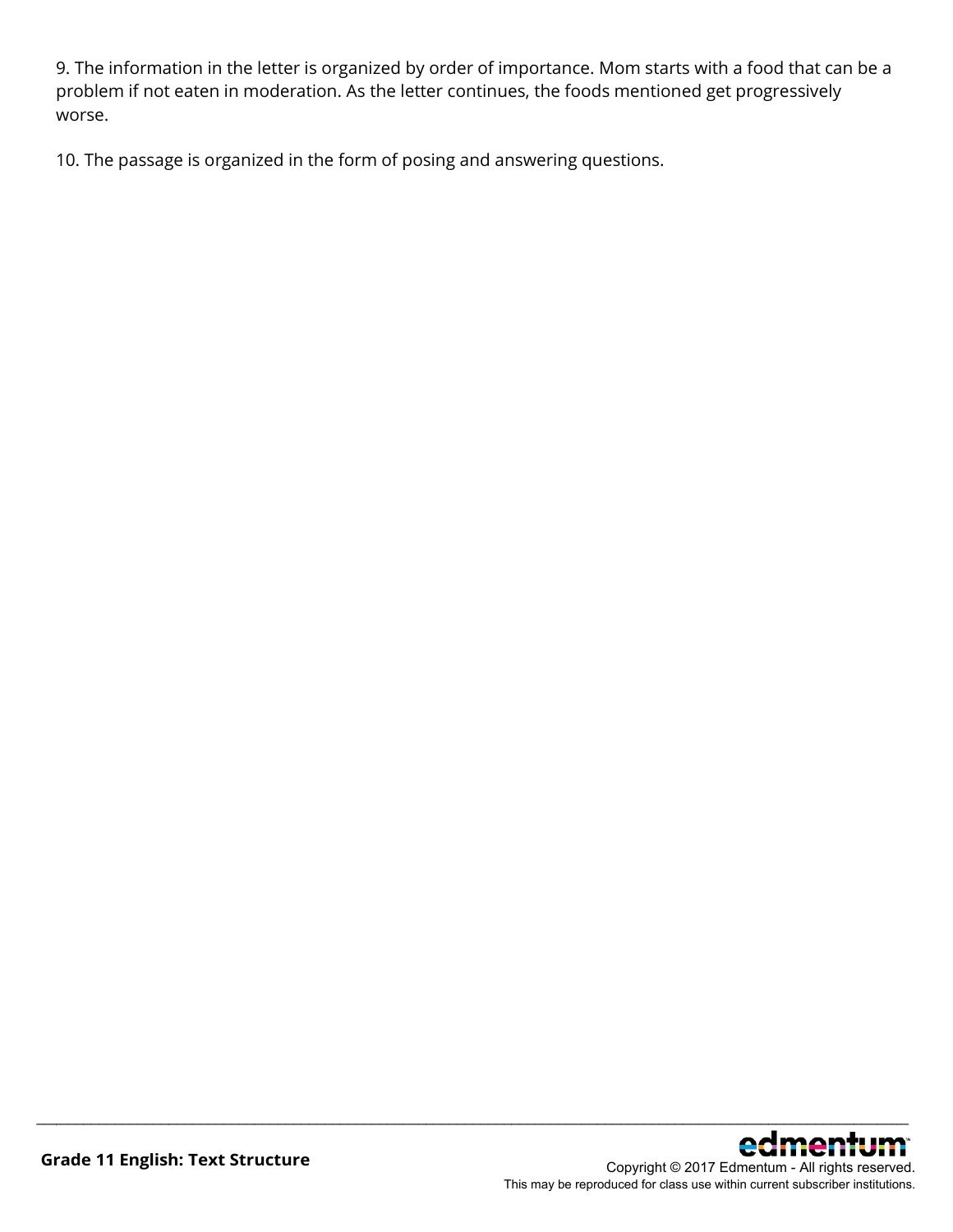## **Grade 11 English: Analyzing U.S. Documents**

### **FEDERALIST No. 69. The Real Character of the Executive**

from the Federalist Papers by Alexander Hamilton, John Jay and James Madison

 I PROCEED now to trace the real characters of the proposed Executive, as they are marked out in the plan of the convention. This will serve to place in a strong light the unfairness of the representations which have been made in regard to it.

 The first thing which strikes our attention is, that the executive authority, with few exceptions, is to be vested in a single magistrate. This will scarcely, however, be considered as a point upon which any comparison can be grounded; for if, in this particular, there be a resemblance to the king of Great Britain, there is not less a resemblance to the Grand Seignior, to the khan of Tartary, to the Man of the Seven Mountains, or to the governor of New York.

 That magistrate is to be elected for four years; and is to be re-eligible as often as the people of the United States shall think him worthy of their confidence. In these circumstances there is a total dissimilitude between him and a king of Great Britain, who is an hereditary monarch, possessing the crown as a patrimony descendible to his heirs forever; but there is a close analogy between him and a governor of New York, who is elected for three years, and is re-eligible without limitation or intermission. If we consider how much less time would be requisite for establishing a dangerous influence in a single State, than for establishing a like influence throughout the United States, we must conclude that a duration of four years for the Chief Magistrate of the Union is a degree of permanency far less to be dreaded in that office, than a duration of three years for a corresponding office in a single State.

 The President of the United States would be liable to be impeached, tried, and, upon conviction of treason, bribery, or other high crimes or misdemeanors, removed from office; and would afterwards be liable to prosecution and punishment in the ordinary course of law. The person of the king of Great Britain is sacred and inviolable; there is no constitutional tribunal to which he is amenable; no punishment to which he can be subjected without involving the crisis of a national revolution. In this delicate and important circumstance of personal responsibility, the President of Confederated America would stand upon no better ground than a governor of New York, and upon worse ground than the governors of Maryland and Delaware.

 The President of the United States is to have power to return a bill, which shall have passed the two branches of the legislature, for reconsideration; and the bill so returned is to become a law, if, upon that reconsideration, it be approved by two thirds of both houses. The king of Great Britain, on his part, has an absolute negative upon the acts of the two houses of Parliament. The disuse of that power for a considerable time past does not affect the reality of its existence; and is to be ascribed wholly to the crown's having found the means of substituting influence to authority, or the art of gaining a majority in one or the other of the two houses, to the necessity of exerting a prerogative which could seldom be exerted without hazarding some degree of national agitation. The qualified negative of the President differs widely from this absolute negative of the British sovereign; and tallies exactly with the revisionary authority of the council of revision of this State, of which the governor is a constituent part. In this respect the power of the President would exceed that of the governor of New York, because the former would possess, singly, what the latter shares with the chancellor and judges; but it would be precisely the same with that of the governor of Massachusetts, whose constitution, as to this article, seems to have been the original from which the convention have copied.



Copyright © 2017 Edmentum - All rights reserved. This may be reproduced for class use within current subscriber institutions.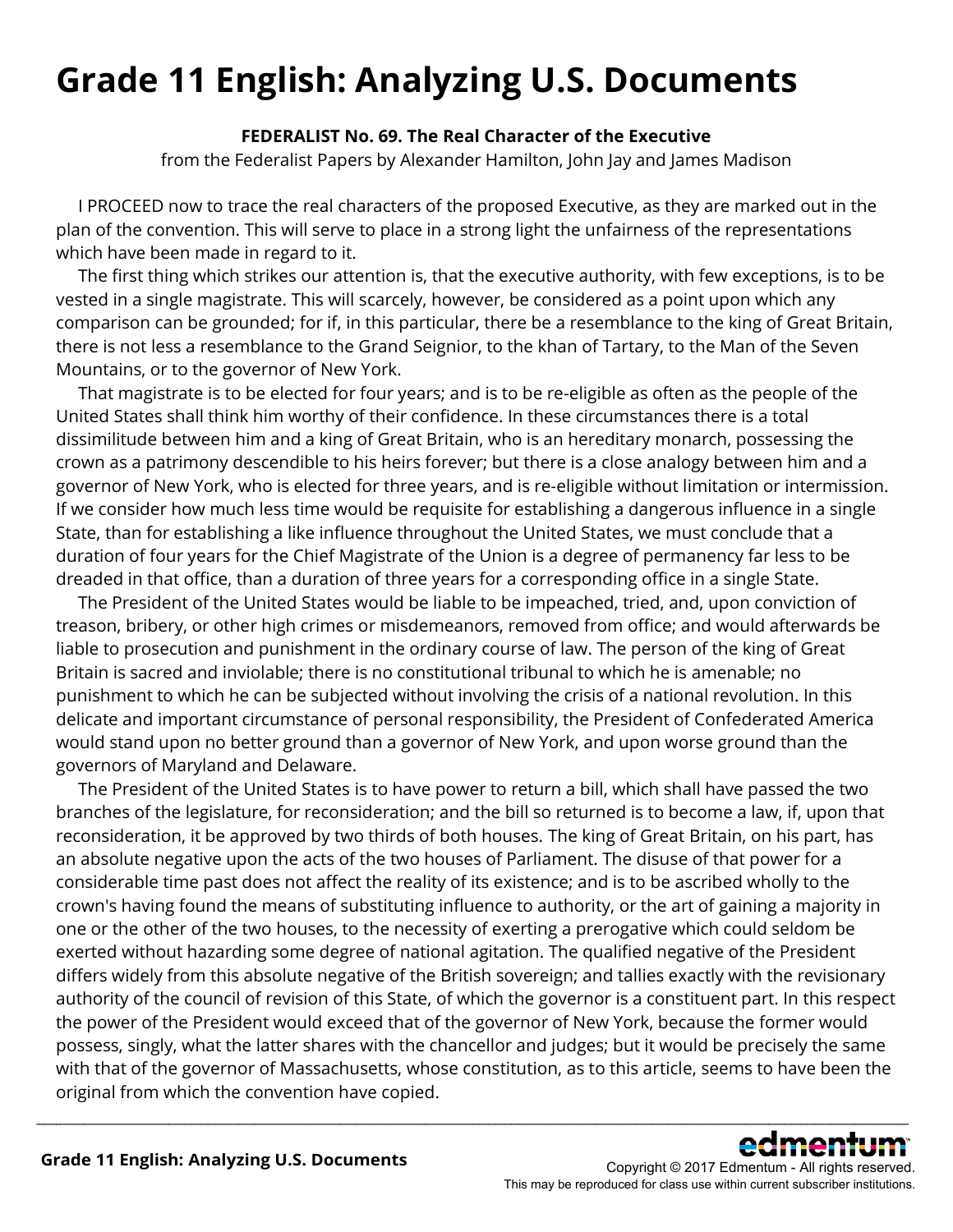- **1.** Which of the following makes up a major theme of the passage?
- **A.** comparison of the powers of the governors of New York and Delaware
- **B.** comparison of the powers of the president of United States and the king of Great Britain
- **C.** interpretation of the duties of the king of Great Britain
- **D.** interpretation of the duties of the president of the United States
- **2.** The **main** purpose of the passage above is to
- **A.** state that the president of the United States is elected by the people.
- ◯ **B.** prove that the U.S. president is not an elected monarch.
- ◯ **C.** state that the president of the United States has the power to influence a bill.

\_\_\_\_\_\_\_\_\_\_\_\_\_\_\_\_\_\_\_\_\_\_\_\_\_\_\_\_\_\_\_\_\_\_\_\_\_\_\_\_\_\_\_\_\_\_\_\_\_\_\_\_\_\_\_\_\_\_\_\_\_\_\_\_\_\_\_\_\_\_\_\_\_\_\_\_\_\_\_\_\_\_\_\_\_\_\_\_\_\_\_\_\_\_\_\_\_\_\_\_\_\_\_\_\_\_\_\_\_\_\_\_

**D.** state the duties of the president of the United States..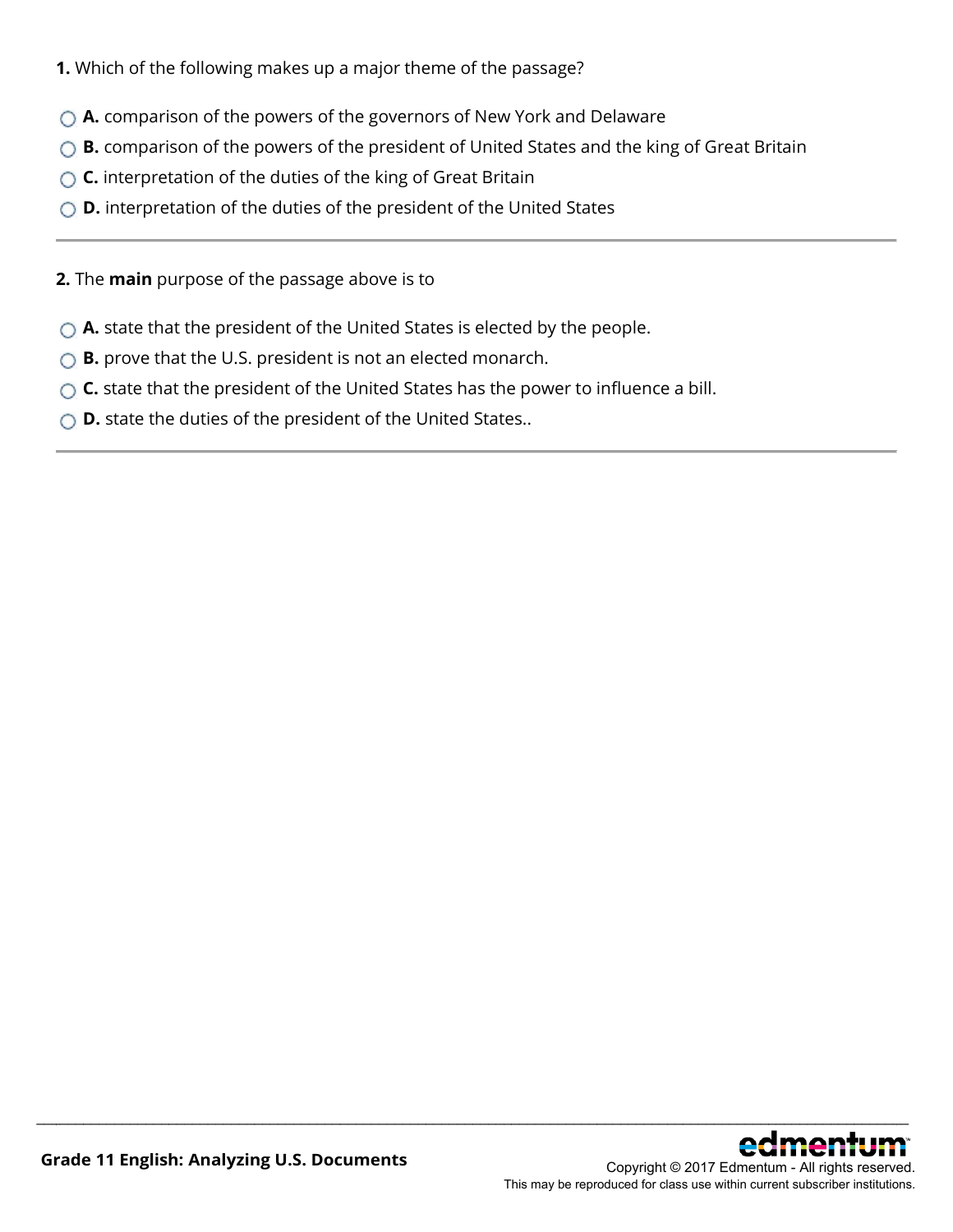### **Abraham Lincoln's Second Inaugural Address**

 "On the occasion corresponding to this four years ago, all thoughts were anxiously directed to an impending civil war. All dreaded it—all sought to avert it. While the inaugural address was being delivered from this place, devoted altogether to saving the Union without war, insurgent agents were in the city seeking to destroy it without war—seeking to dissolve the Union, and divide effects, by negotiation. Both parties deprecated war; but one of them would make war rather than let the nation survive; and the other would accept war rather than let it perish. And the war came.

 One eighth of the whole population were colored slaves, not distributed generally over the Union, but localized in the Southern part of it. These slaves constituted a peculiar and powerful interest. All knew that this interest was, somehow, the cause of the war. To strengthen, perpetuate, and extend this interest was the object for which the insurgents would rend the Union, even by war; while the government claimed no right to do more than to restrict the territorial enlargement of it. Neither party expected for the war, the magnitude, or the duration, which it has already attained. Neither anticipated that the cause of the conflict might cease with, or even before, the conflict itself should cease. Each looked for an easier triumph, and a result less fundamental and astounding. Both read the same Bible, and pray to the same God; and each invokes His aid against the other. It may seem strange that any men should dare to ask a just God's assistance in wringing their bread from the sweat of other men's faces; but let us judge not that we be not judged. The prayers of both could not be answered; that of neither has been answered fully. The Almighty has his own purposes. Fondly do we hope—fervently do we pray—that this mighty scourge of war may speedily pass away. Yet, if God wills that it continue, until all the wealth piled by the bond-man's two hundred and fifty years of unrequited toil shall be sunk, and until every drop of blood drawn with the lash, shall be paid by another drawn with the sword, as was said three thousand years ago, so still it must be said 'the judgments of the Lord, are true and righteous altogether.'

 With malice toward none; with charity for all; with firmness in the right, as God gives us to see the right, let us strive on to finish the work we are in; to bind up the nation's wounds; to care for him who shall have borne the battle, and for his widow, and his orphan—to do all which may achieve and cherish a just and lasting peace, among ourselves, and with all nations."

### **3.** Read the following quote:

"With malice toward none; with charity for all… let us strive on to finish the work we are in… to bind up the nation's wounds; to care for him who shall have borne the battle, and for his widow, and his orphan…"

\_\_\_\_\_\_\_\_\_\_\_\_\_\_\_\_\_\_\_\_\_\_\_\_\_\_\_\_\_\_\_\_\_\_\_\_\_\_\_\_\_\_\_\_\_\_\_\_\_\_\_\_\_\_\_\_\_\_\_\_\_\_\_\_\_\_\_\_\_\_\_\_\_\_\_\_\_\_\_\_\_\_\_\_\_\_\_\_\_\_\_\_\_\_\_\_\_\_\_\_\_\_\_\_\_\_\_\_\_\_\_\_

Which of the following **best** describes the meaning of this line from Lincoln's address?

- **A.** It is a request for compassion towards the South following the war.
- **B.** It is a statement passing judgement on the South for condoning slavery.
- **C.** It is a comment on the suffering of the South during the war.
- **D.** It is a memorial of the lives lost fighting for the Union cause.

Copyright © 2017 Edmentum - All rights reserved. This may be reproduced for class use within current subscriber institutions.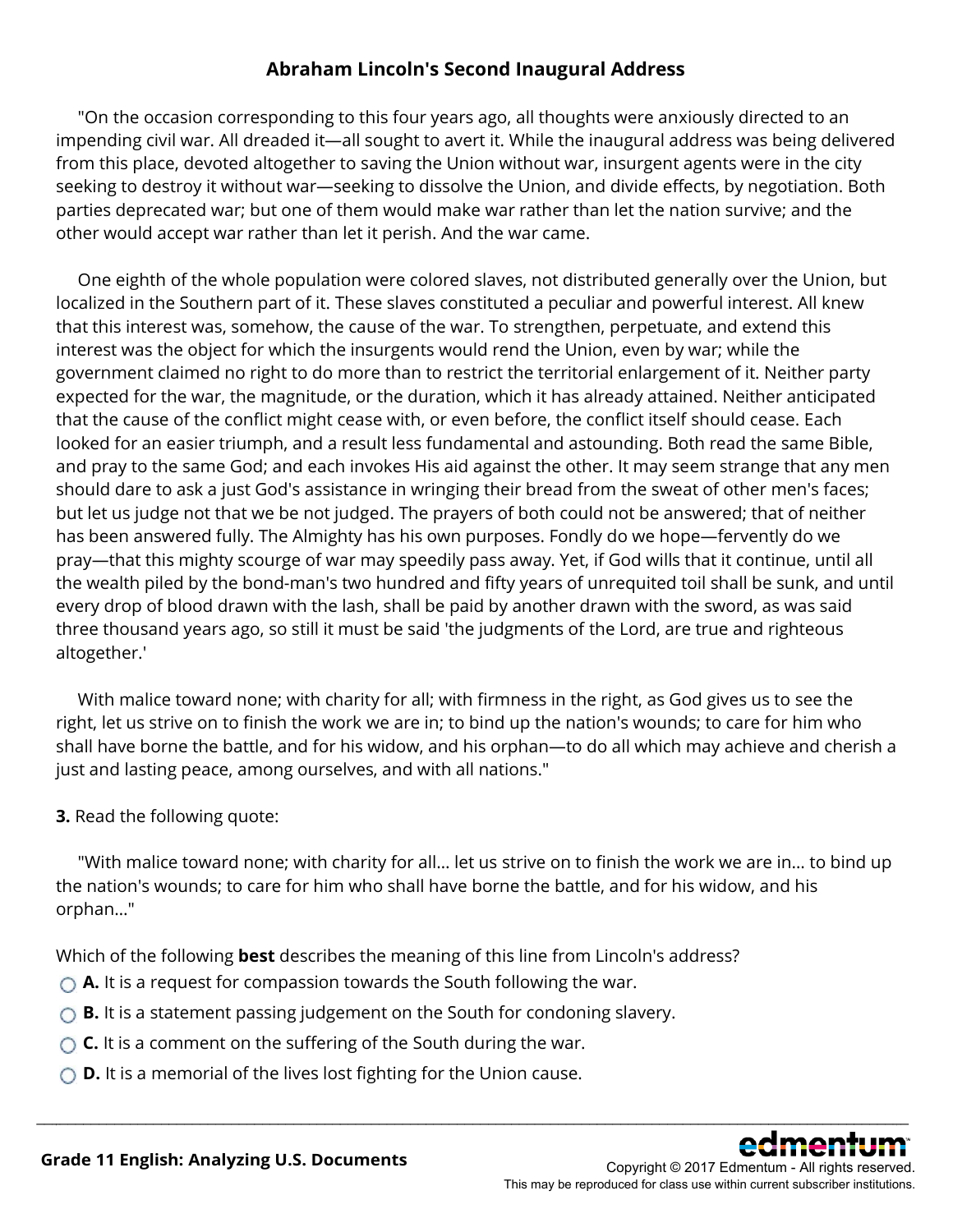- **4.** The text above supports which of the following conclusions?
- ◯ **A.** Lincoln believed the South fought for a just cause.
- **B.** Fighting in the Civil war could have been avoided.
- **C.** The South should be blamed for starting the war.
- **D.** Slavery was the one of the main causes of the Civil War.

**5.** Which of the following best describes Lincoln's tone in the address?

- **A.** lively
- **B.** incensed
- **C.** somber
- **D.** mild

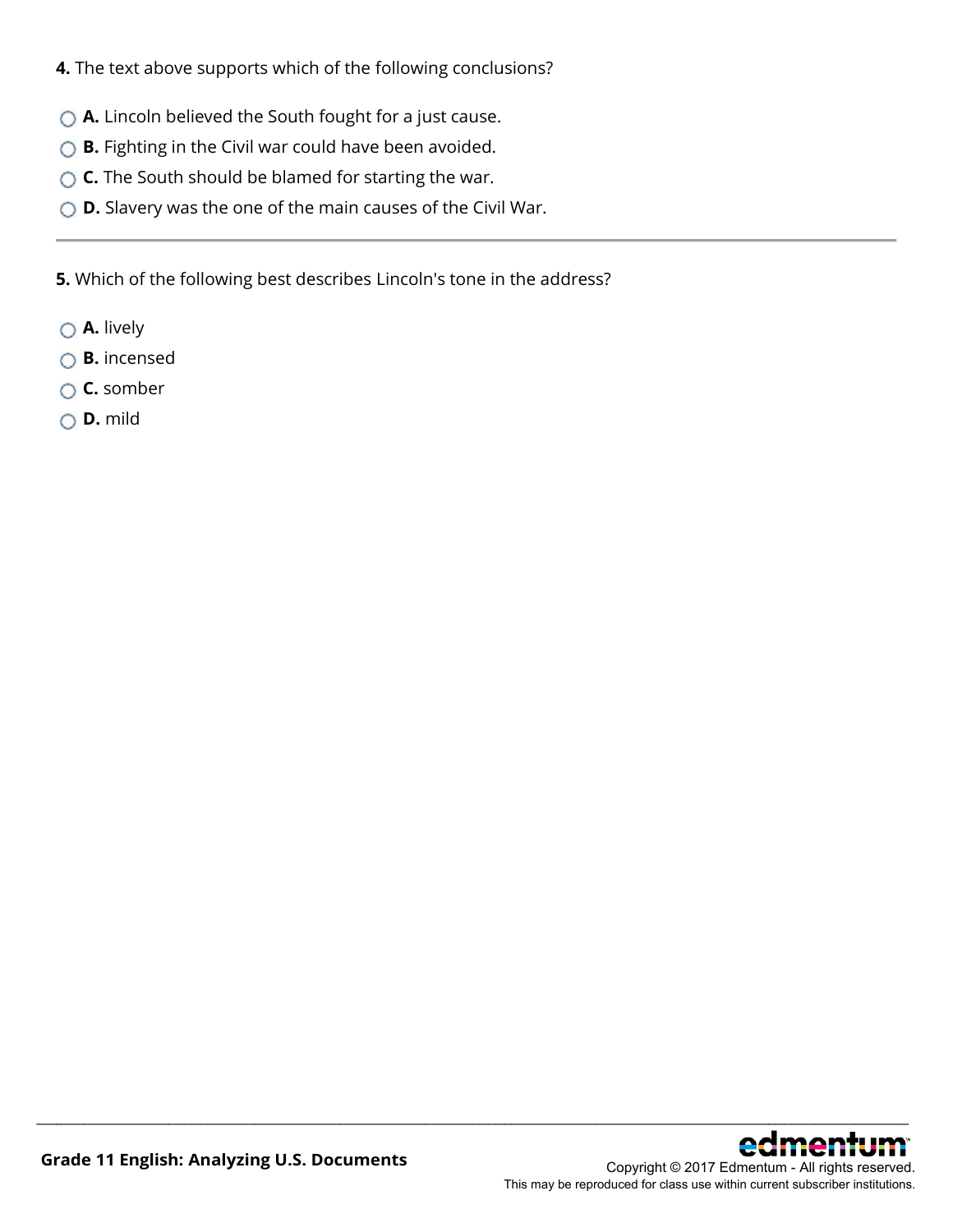### **The Declaration of Independence**

 WHEN in the course of human Events, it becomes necessary for one People to dissolve the Political Bands which have connected them with another, and to assume among the Powers of the Earth, the separate and equal Station to which the Laws of Nature and of Nature's God entitle them, a decent Respect to the Opinions of Mankind requires that they should declare the causes which impel them to the Separation.

 WE hold these Truths to be self-evident, that all Men are created equal, that they are endowed by their Creator with certain unalienable Rights, that among these are Life, Liberty, and the pursuit of Happiness.—That to secure these Rights, Governments are instituted among Men, deriving their just Powers from the Consent of the Governed, that whenever any Form of Government becomes destructive of these Ends, it is the Right of the People to alter or abolish it, and to institute a new Government, laying its Foundation on such Principles, and organizing its Powers in such Form, as to them shall seem most likely to affect their Safety and Happiness. Prudence, indeed, will dictate that Governments long established should not be changed for light and transient Causes; and accordingly all Experience hath shewn, that Mankind are more disposed to suffer, while Evils are sufferable, than to right themselves by abolishing the Forms to which they are accustomed. But when a long Train of Abuses and Usurpations, pursuing invariably the same Object, evinces a Design to reduce them under absolute Despotism, it is their Right, it is their Duty, to throw off such Government, and to provide new Guards for their future Security. Such has been the patient Sufferance of these Colonies; and such is now the Necessity which constrains them to alter their former Systems of Government. The History of the Present King of Great-Britain is a History of repeated Injuries and Usurpations, all having in direct Object the Establishment of an absolute Tyranny over these States. To prove this, let Facts be submitted to a candid World.

 IN every stage of these Oppressions we have Petitioned for Redress in the most humble Terms: Our repeated Petitions have been answered only by repeated Injury. A Prince, whose Character is thus marked by every act which may define a Tyrant, is unfit to be the Ruler of a free People.

 WE, therefore, the Representatives of the UNITED STATES OF AMERICA, in GENERAL CONGRESS, Assembled, appealing to the Supreme Judge of the World for the Rectitude of our Intentions, do, in the Name, and by the Authority of the good People of these Colonies, solemnly Publish and Declare, That these United Colonies are, and of Right ought to be, FREE AND INDEPENDENT STATES; that they are absolved from all Allegiance to the British Crown, and that all political Connection between them and the State of Great-Britain, is and ought to be totally dissolved; and that as FREE AND INDEPENDENT STATES, they have full Power to levy War, conclude Peace, contract Alliances, establish Commerce, and to do all other Acts and Things which INDEPENDENT STATES may of right do. And for the support of this Declaration, with a firm Reliance on the Protection of the divine Providence, we mutually pledge to each other our Lives, our Fortunes, and our sacred Honor.

**6.** The main purpose of the text above was to

- **A.** request better treatment for the colonies by the British Parliament.
- ◯ **B.** make a statement against the institution of slavery.
- **C.** outline governmental powers for the newly created nation.
- **D.** justify and announce American independence from Great Britain. \_\_\_\_\_\_\_\_\_\_\_\_\_\_\_\_\_\_\_\_\_\_\_\_\_\_\_\_\_\_\_\_\_\_\_\_\_\_\_\_\_\_\_\_\_\_\_\_\_\_\_\_\_\_\_\_\_\_\_\_\_\_\_\_\_\_\_\_\_\_\_\_\_\_\_\_\_\_\_\_\_\_\_\_\_\_\_\_\_\_\_\_\_\_\_\_\_\_\_\_\_\_\_\_\_\_\_\_\_\_\_\_

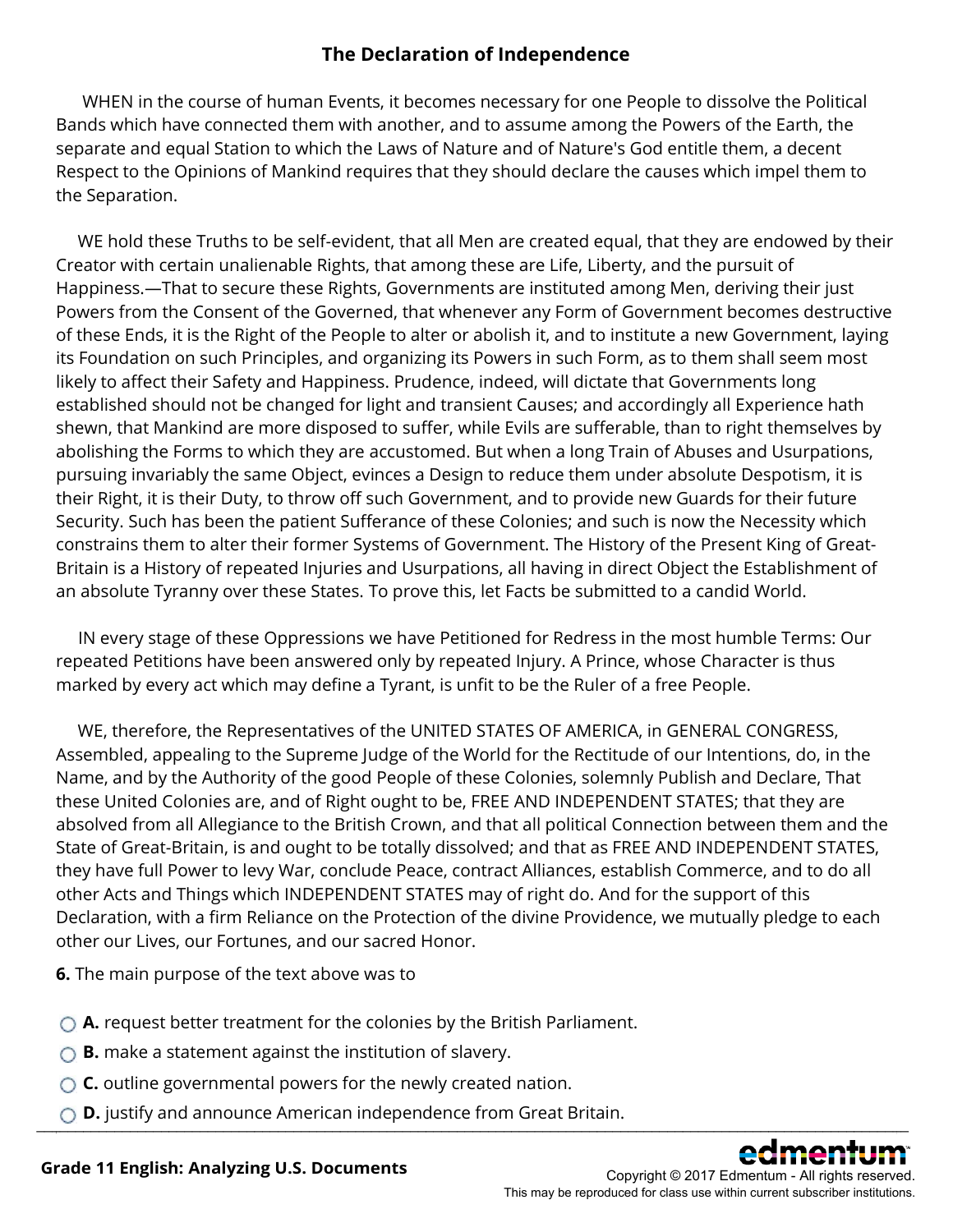**7.** The language of the Declaration of Independence could best be described as

- $\bigcirc$  **A.** passionate.
- **B.** jovial.
- **C.** vulgar.
- **D.** soothing.
- **8.** Read the quotation below:

"WE hold these Truths to be self-evident, that all Men are created equal, that they are endowed by their Creator with certain unalienable Rights, that among these are Life, Liberty, and the pursuit of Happiness..."

Which of the following choices best describes what the word "unalienable" means?

- **A.** inherent
- **B.** corrupt
- **C.** earned
- **D.** acquired

### **Preamble of the United States Constitution**

 "We the People of the United States, in Order to form a more perfect Union, establish Justice, insure domestic Tranquility, provide for the common defense, promote the general Welfare, and secure the Blessings of Liberty to ourselves and our Posterity, do ordain and establish this Constitution for the United States of America."

\_\_\_\_\_\_\_\_\_\_\_\_\_\_\_\_\_\_\_\_\_\_\_\_\_\_\_\_\_\_\_\_\_\_\_\_\_\_\_\_\_\_\_\_\_\_\_\_\_\_\_\_\_\_\_\_\_\_\_\_\_\_\_\_\_\_\_\_\_\_\_\_\_\_\_\_\_\_\_\_\_\_\_\_\_\_\_\_\_\_\_\_\_\_\_\_\_\_\_\_\_\_\_\_\_\_\_\_\_\_\_\_

**9.** Which quote from the Preamble means that it is the government's job to keep the country safe?

- ◯ **A.** "to form a more perfect Union"
- ◯ **B.** "promote the general Welfare"
- **C.** "secure the Blessings of Liberty"
- **D.** "provide for the common defense"

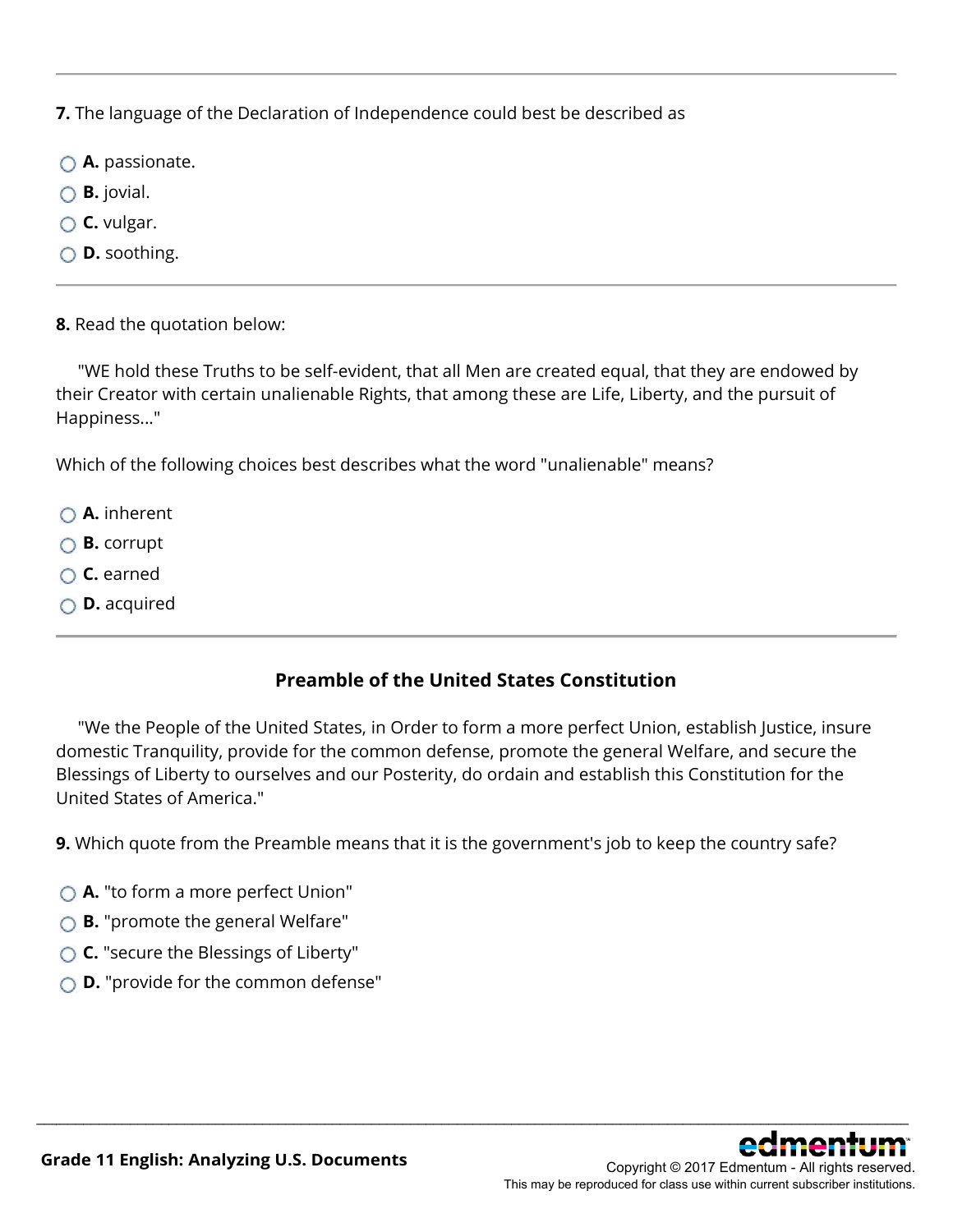### **The Bill of Rights**

 THE Conventions of a number of the States, having at the time of their adopting the Constitution, expressed a desire, in order to prevent misconstruction or abuse of its powers, that further declaratory and restrictive clauses should be added; And as extending the ground of public confidence in the Government, will best ensure the beneficent ends of its institution.

### Amendment I

Congress shall make no law respecting an establishment of religion, or prohibiting the free exercise thereof; or abridging the freedom of speech, or of the press; or the right of the people peaceably to assemble, and to petition the Government for a redress of grievances.

#### Amendment II

A well regulated Militia, being necessary to the security of a free State, the right of the people to keep and bear Arms, shall not be infringed.

### Amendment III

No Soldier shall, in time of peace be quartered in any house, without the consent of the Owner, nor in time of war, but in a manner to be prescribed by law.

### Amendment IV

The right of the people to be secure in their persons, houses, papers, and effects, against unreasonable searches and seizures, shall not be violated, and no Warrants shall issue, but upon probable cause, supported by Oath or affirmation, and particularly describing the place to be searched, and the persons or things to be seized.

#### Amendment V

No person shall be held to answer for a capital, or otherwise infamous crime, unless on a presentment or indictment of a Grand Jury, except in cases arising in the land or naval forces, or in the Militia, when in actual service in time of War or public danger; nor shall any person be subject for the same offence to be twice put in jeopardy of life or limb; nor shall be compelled in any criminal case to be a witness against himself, nor be deprived of life, liberty, or property, without due process of law; nor shall private property be taken for public use, without just compensation.

#### Amendment VI

In all criminal prosecutions, the accused shall enjoy the right to a speedy and public trial, by an impartial jury of the State and district wherein the crime shall have been committed, which district shall have been previously ascertained by law, and to be informed of the nature and cause of the accusation; to be confronted with the witnesses against him; to have compulsory process for obtaining witnesses in his favor, and to have the Assistance of Counsel for his defence.

#### Amendment VII

In Suits at common law, where the value in controversy shall exceed twenty dollars, the right of trial by jury shall be preserved, and no fact tried by a jury, shall be otherwise re-examined in any Court of the United States, than according to the rules of the common law.

\_\_\_\_\_\_\_\_\_\_\_\_\_\_\_\_\_\_\_\_\_\_\_\_\_\_\_\_\_\_\_\_\_\_\_\_\_\_\_\_\_\_\_\_\_\_\_\_\_\_\_\_\_\_\_\_\_\_\_\_\_\_\_\_\_\_\_\_\_\_\_\_\_\_\_\_\_\_\_\_\_\_\_\_\_\_\_\_\_\_\_\_\_\_\_\_\_\_\_\_\_\_\_\_\_\_\_\_\_\_\_\_



This may be reproduced for class use within current subscriber institutions.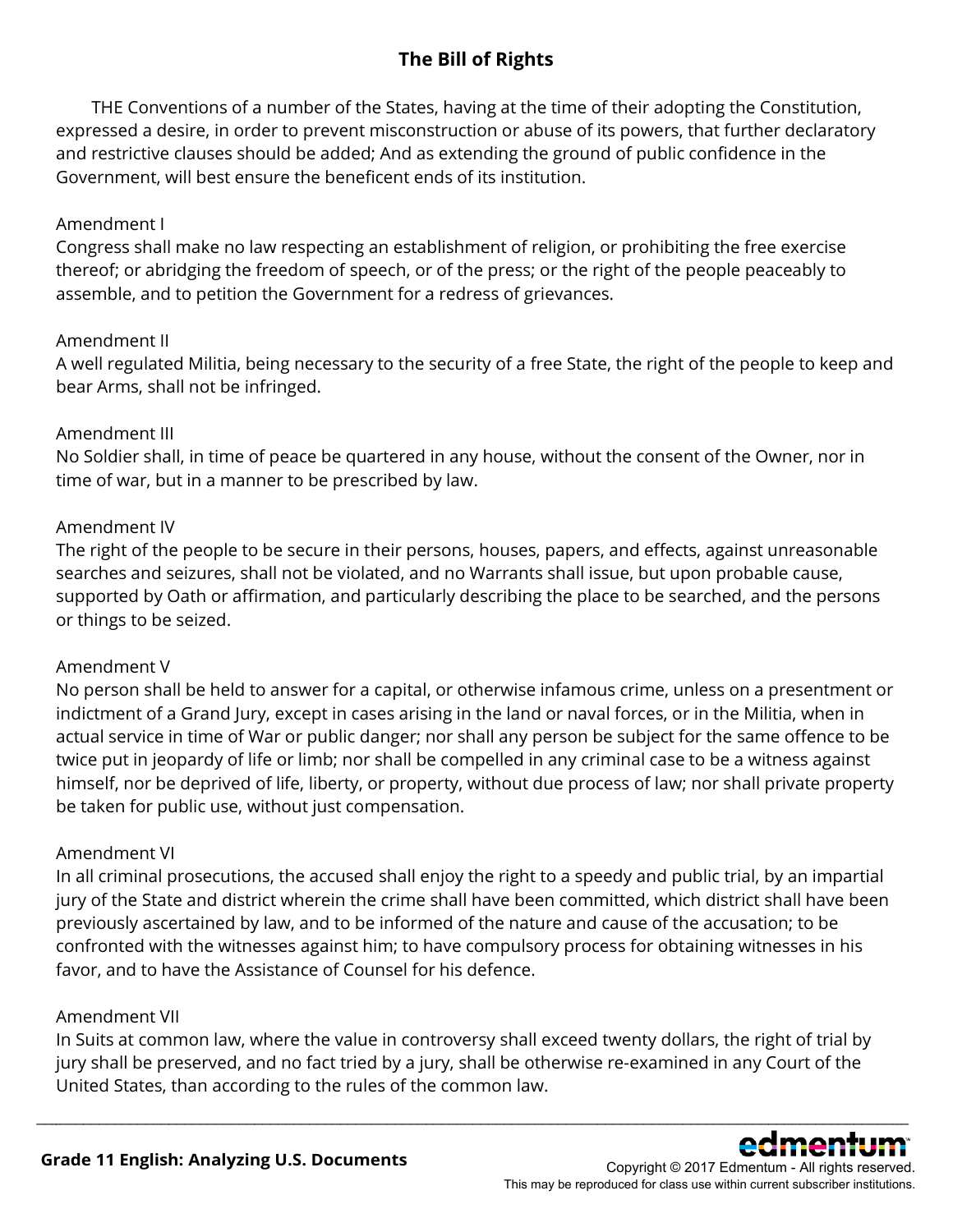### Amendment VIII

Excessive bail shall not be required, nor excessive fines imposed, nor cruel and unusual punishments inflicted.

Amendment IX

The enumeration in the Constitution, of certain rights, shall not be construed to deny or disparage others retained by the people.

#### Amendment X

The powers not delegated to the United States by the Constitution, nor prohibited by it to the States, are reserved to the States respectively, or to the people.

**10.** Which of the examples below best match the definition of the word "state" as it's used in the Second Amendment?

- **A.** a condition of the mind
- **B.** a country that governs itself
- **C.** the state of Maryland
- **D.** the citizens of the U.S.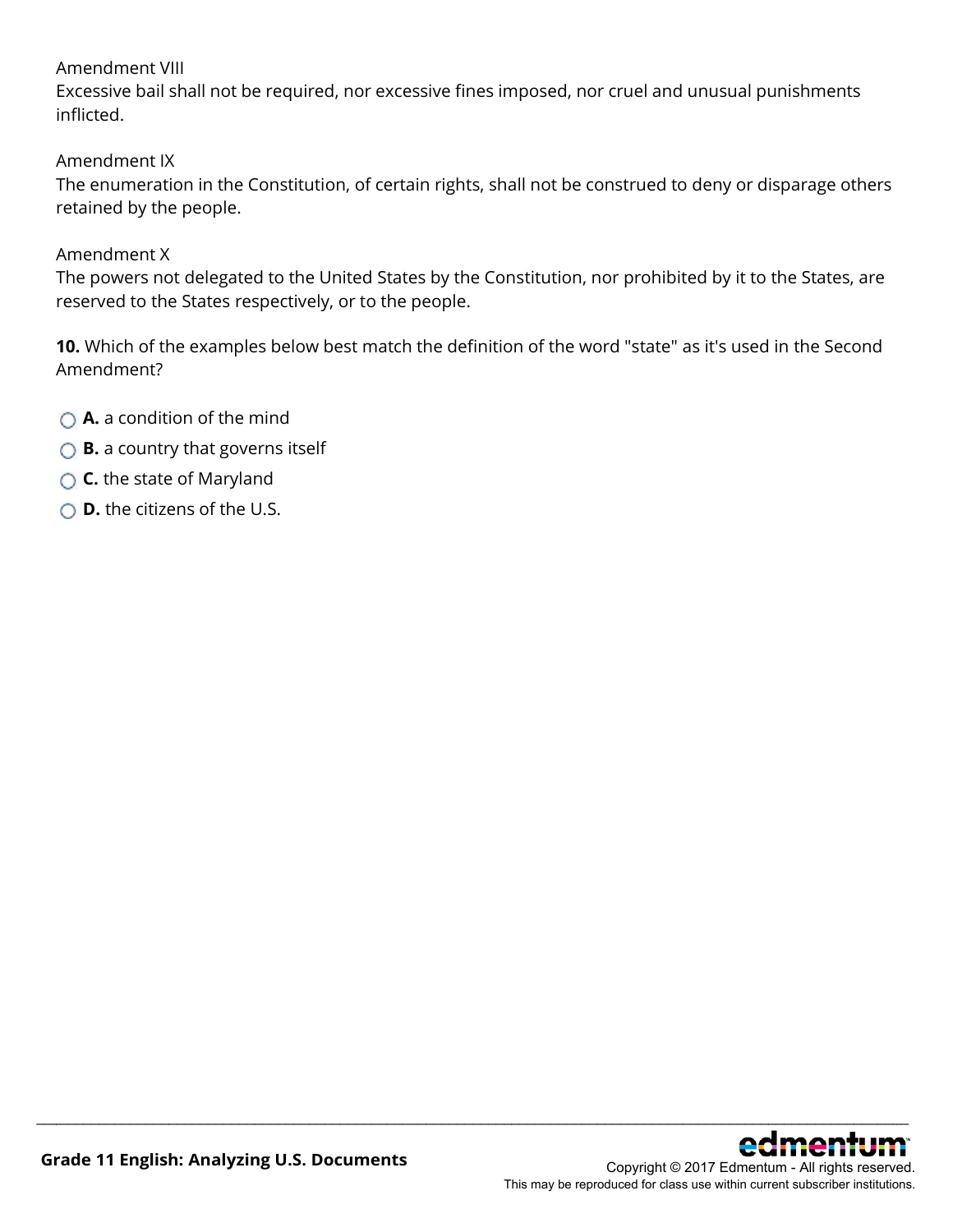## **Answers: Analyzing U.S. Documents**

- 1. B
- 2. B
- 3. A
- 4. D
- 5. C
- 6. D
- 7. A
- 8. A
- 9. D 10. B
- 

# **Explanations**

1. The passage compares and contrasts the U.S. president's powers and rights with the powers of the king of Great Britain. Hence, the correct answer is "comparison of the powers of the president of United States and the king of Great Britain."

2. Throughout the passage, the author tries to justify the fact that the president of the United States has very few powers compared to the British monarch. Hence, the correct answer is "prove that the U.S. president is not an elected monarch."

3. In the quotation used here, Lincoln is asking for compassion toward the South following the Civil War. Clues for this meaning can be found in the phrases "with malice towards none" and "with charity for all." He then asks that, when the war ends and to "bind up the nation's wounds," which means bring the nation back together under one government. In the end, Lincoln asks to take care of "him who shall have borne the battle, and his widow, and his orphan." In this statement, Lincoln does not distinguish between the different factions of the war and instead asks that those who suffered on both sides of the hostilities be looked after following the war.

4. In his Second Inaugural Address, Abraham Lincoln states that slavery "constituted a peculiar and powerful interest. All knew that this interest was, somehow, the cause of the war." With this statement, Lincoln was asserting that he believed slavery to be a cause of the Civil War.

5. The word "somber" is the best description of the tone of Abraham Lincoln's Second Inaugural Address. The word "somber" means serious or grave. At the time of the address, the United States Civil War was coming to an end and the country had been torn apart by war for four years. Though the war was close to completion, with a Union victory all but assured, Lincoln's address conveyed a message of sadness of all that happened during the war.

6. The main purpose of the Declaration of Independence was the justify and announce the separation of the American colonies from Great Britain. The writers of the declaration believed that the colonies had been unjustly treated by both King George III and the British Parliament. They therefore believed they were justified in declaring American independence from the Great Britain.  $\Box$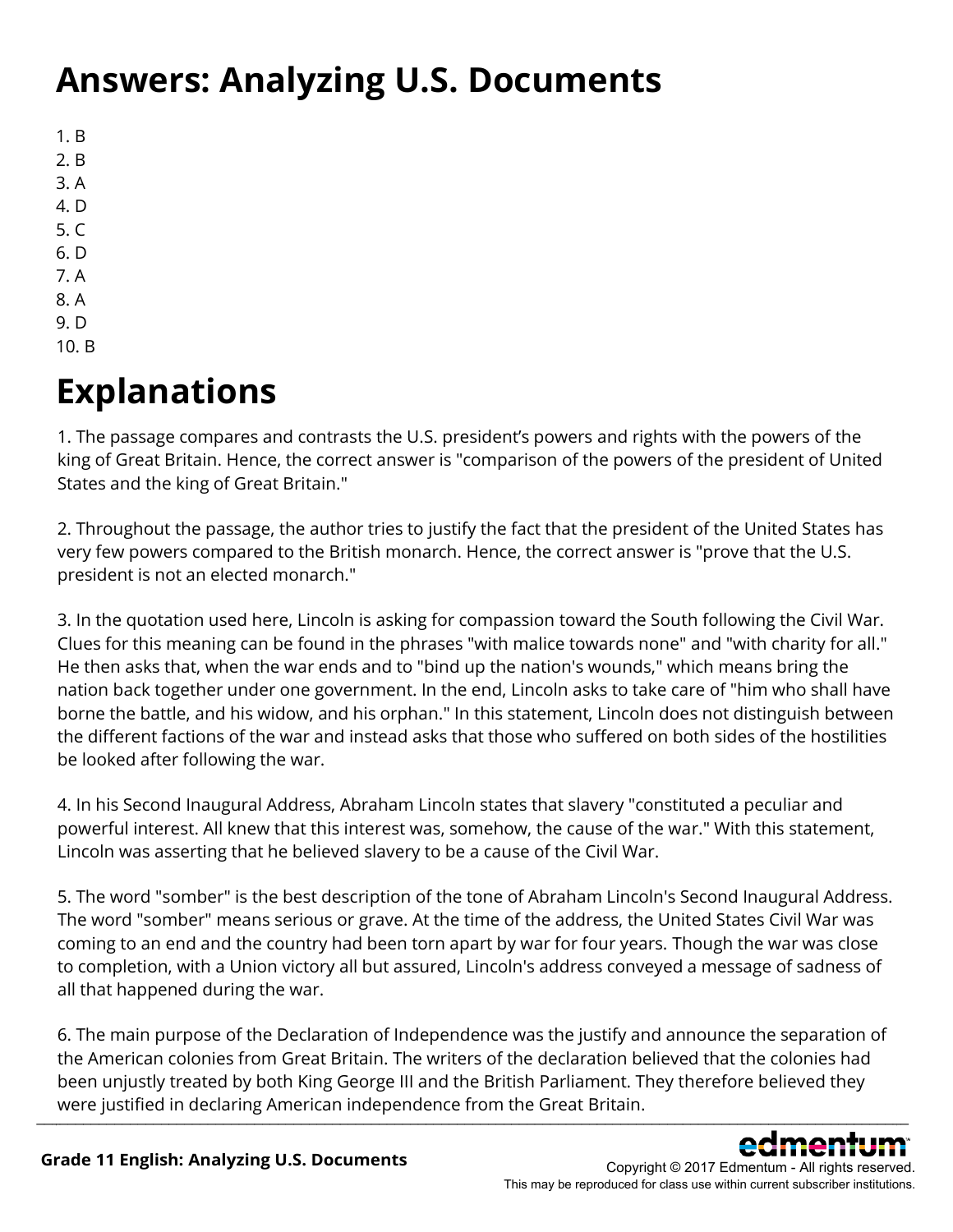7. The language of the Declaration of Independence can best be described as passionate. "WE hold these Truths to be self-evident, that all Men are created equal, that they are endowed by their Creator with certain unalienable Rights, that among these are Life, Liberty, and the pursuit of Happiness." This sentence, along with many others from the text, were written were to elicit an emotional response, to convey passion in the justness of the cause of independence.

8. The word "unalienable" means inherent. An "unalienable right" would be a natural right, or a right that no government can take away. According to the Declaration of Independence, unalienable rights include the right to life, liberty, and the pursuit of happiness.

9. The phrase to "provide for the common defense" from the Preamble means that it is the government's job to defend the country. Specifically, this means to defend the country from external threats.

10. The word "state" as it's used in the Second Amendment refers to a politically unified people that occupy a defined territory. Often, a "state" is also a "nation," which means that the territorial boundaries of a sovereign (self-governing) political power align with a group of people who share some sort of common background, like an ethnic or linguistic background. This type of political organization would be referred to as a "nation-state."

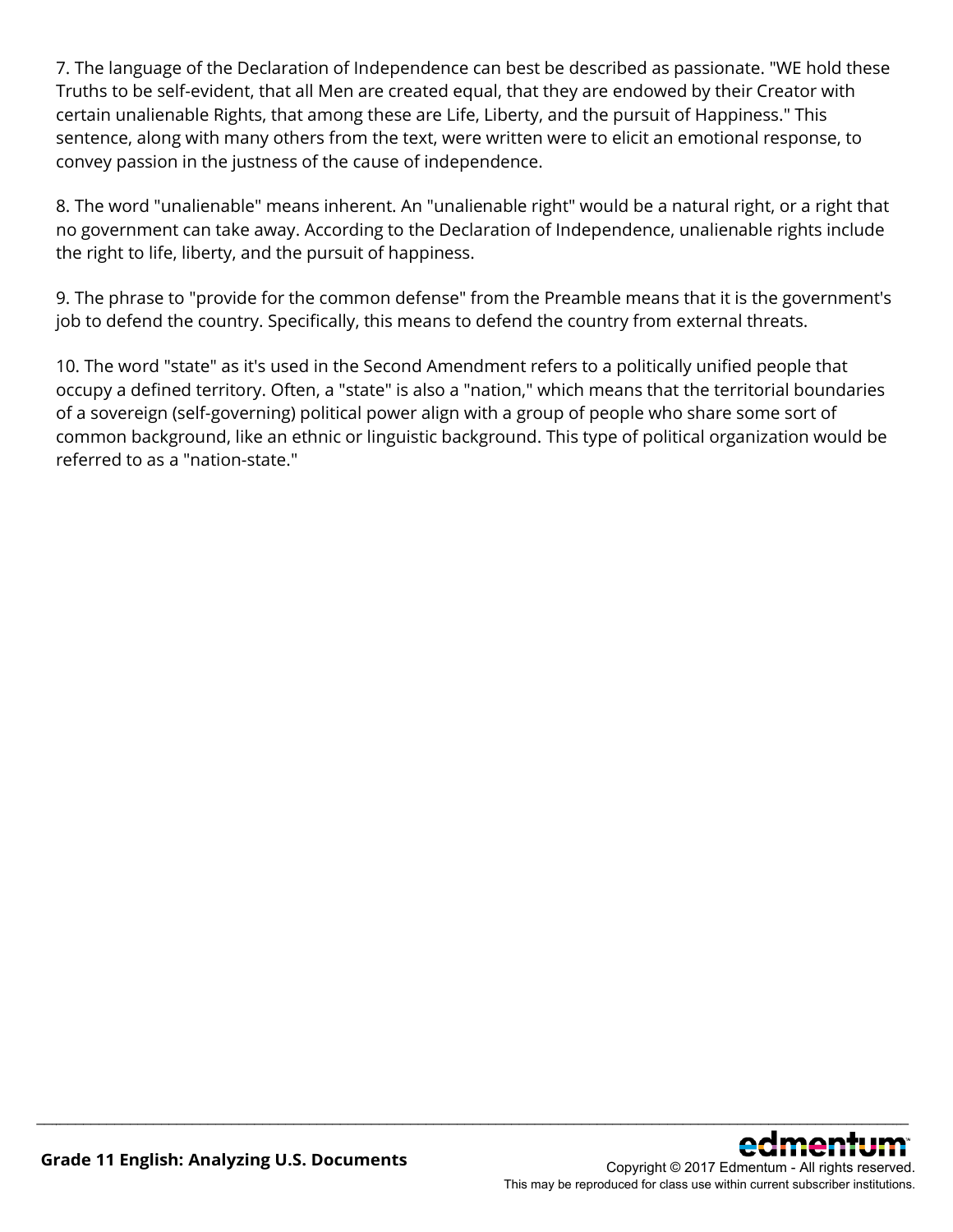# **Grade 11 English: Transitions**

**1.** Charles Darwin stated that the fossil record of organisms shows an overall pattern of successive change. \_\_\_\_\_\_\_, within a specific group such as mammals, extinct species that have lived more recently tend to be more similar to species that exist today than to species that lived long ago.

Which transitional word would best combine the ideas of the two sentences by signaling **addition**?

- **A.** However
- **B.** Similarly
- **C.** Another
- **D.** Furthermore

**2.** Stonehenge was produced by a culture with no written language, so the certainty of its purpose has largely been a subject of debate. Not elect recently have more credible theories arisen to replace the legends and speculations that surround this mysterious structure.

\_\_\_\_\_\_\_\_\_\_\_\_\_\_\_\_\_\_\_\_\_\_\_\_\_\_\_\_\_\_\_\_\_\_\_\_\_\_\_\_\_\_\_\_\_\_\_\_\_\_\_\_\_\_\_\_\_\_\_\_\_\_\_\_\_\_\_\_\_\_\_\_\_\_\_\_\_\_\_\_\_\_\_\_\_\_\_\_\_\_\_\_\_\_\_\_\_\_\_\_\_\_\_\_\_\_\_\_\_\_\_\_

Which transitional word or phrase would best combine the ideas of the two sentences by signaling **sequence**?

- **A.** for example
- **B.** whereas
- **C.** likewise
- **D.** until

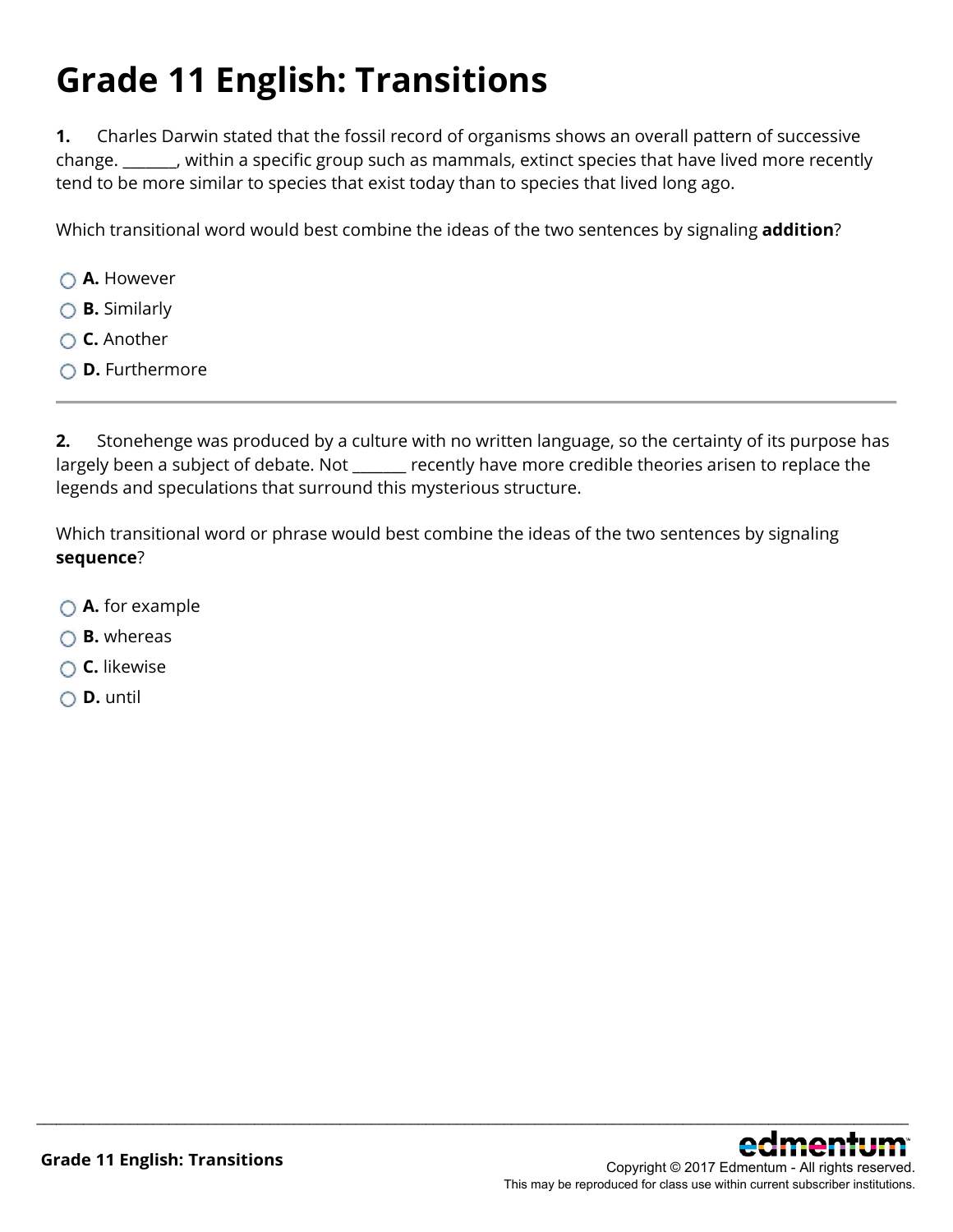

**(1)** The 8000 Mile Guy, Mark Harris, will walk the Golden Gate Bridge. **(2)** A high level of road congestion and law restrictions, the California Highway Patrol has informed Mark Harris that it's too dangerous to continue his walk south on HWY 101 from Santa Rosa. **(3)** Harris will walk the 331 miles he would have traveled from Santa Rosa, CA, to Bakersfield, CA, by walking the Golden Gate Bridge in San Francisco. **(4)** The Golden Gate Bridge is 1.7 miles in length. **(5)** Harris will have to walk the length of the bridge 195 times.

**(6)** Harris walks with a message to forgive, and he shares his example of love with his followers. **(7)** He hopes the walk will be inspirational. **(8)** This portion of his journey should take less than one month to complete. **(9)** He will continue his walk across the United States.

\_\_\_\_\_\_\_\_\_\_\_\_\_\_\_\_\_\_\_\_\_\_\_\_\_\_\_\_\_\_\_\_\_\_\_\_\_\_\_\_\_\_\_\_\_\_\_\_\_\_\_\_\_\_\_\_\_\_\_\_\_\_\_\_\_\_\_\_\_\_\_\_\_\_\_\_\_\_\_\_\_\_\_\_\_\_\_\_\_\_\_\_\_\_\_\_\_\_\_\_\_\_\_\_\_\_\_\_\_\_\_\_

*adapted from "The 8000 Mile Guy to Walk the Golden Gate Bridge 195 Times" by Katheryn Troyer*

**3.** Which transitional phrase would **best** begin sentence 6?

- **A.** All in all,
- **B.** In particular,
- **C.** Consequently,
- **D.** Likewise,

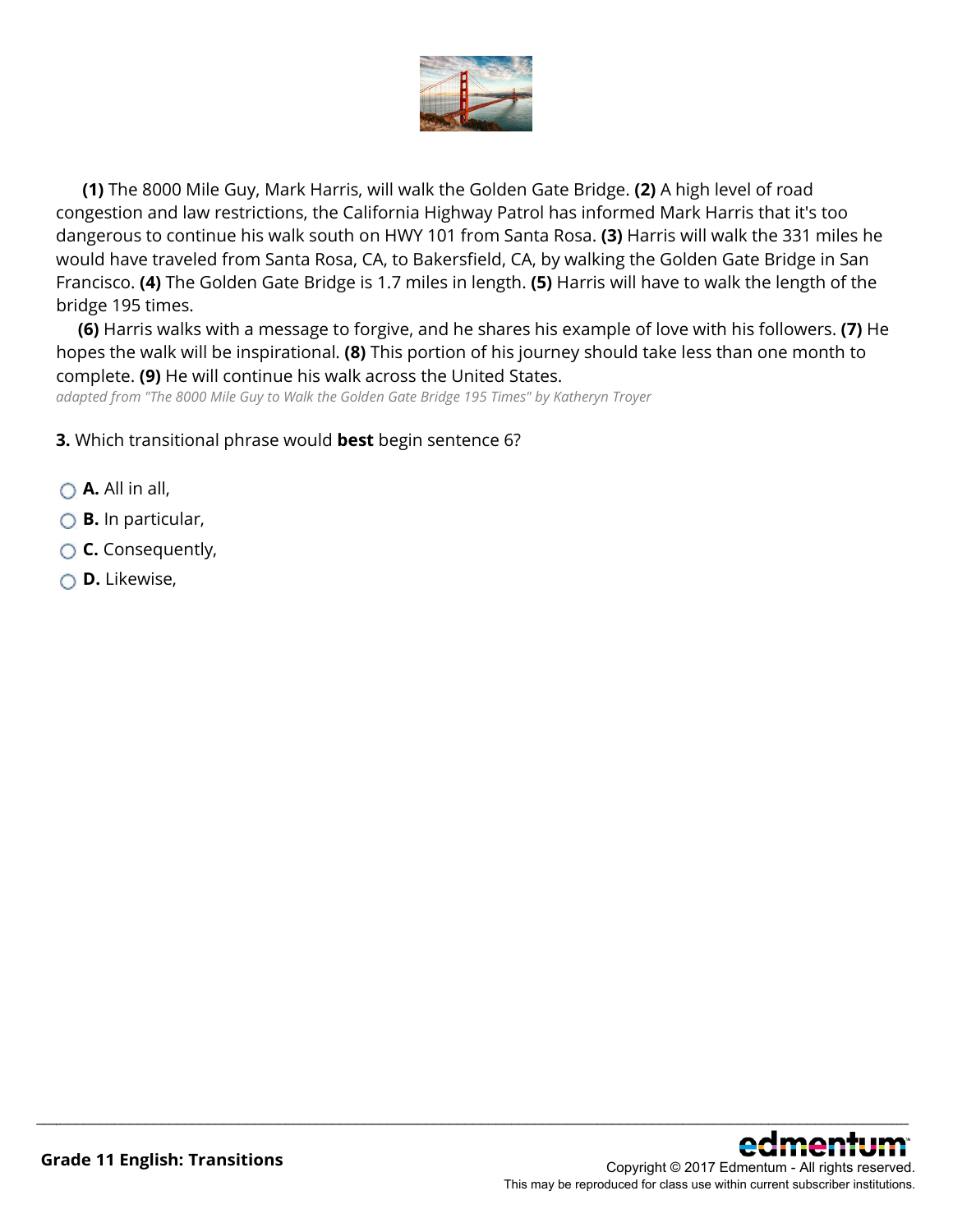**(1)** The old proverb that lightning never strikes twice is just not true. Take Roy Cleveland Sullivan, who for much of his life worked as a forest ranger at Shenandoah National Park in Virginia. All told, Mr. Sullivan was struck by lightning seven times within a 40-year time span.

**(2)** He was first struck while in a lookout tower in 1942. The second strike came almost 27 years later, when he was again struck while driving along a mountain road.



After that, the strikes came at almost regular intervals for the next eight years. Just before the sixth time, Sullivan believed he saw a cloud that was following him. He tried to run away but was struck down.

**(3)** Sullivan suffered various injuries throughout these encounters, though none were serious enough to be life threatening. He lost a toenail in one encounter. His eyebrows were burned off in another. His hair also caught fire on more than one occasion.

**(4)** Therefore, it seems that lightning can indeed strike more than once. Though it's unlikely that anyone would ever suffer the same misfortune as Roy Sullivan, it never hurts to be on the lookout.

**4.** Read the following sentences from paragraph 2.

"He was first struck while in a lookout tower in 1942. The second strike came almost 27 years later, when he was again struck while driving along a mountain road. After that, the strikes came at almost regular intervals for the next eight years. Just before the sixth time, Sullivan believed he saw a cloud that was following him."

\_\_\_\_\_\_\_\_\_\_\_\_\_\_\_\_\_\_\_\_\_\_\_\_\_\_\_\_\_\_\_\_\_\_\_\_\_\_\_\_\_\_\_\_\_\_\_\_\_\_\_\_\_\_\_\_\_\_\_\_\_\_\_\_\_\_\_\_\_\_\_\_\_\_\_\_\_\_\_\_\_\_\_\_\_\_\_\_\_\_\_\_\_\_\_\_\_\_\_\_\_\_\_\_\_\_\_\_\_\_\_\_

How do the underlined transitions move the article along?

- **A.** They show a sequence.
- **B.** They conclude a point.
- **C.** They compare like events.
- **D.** They introduce examples.

**5.** Read the last sentence of paragraph 2.

"He tried to run away but was struck down \_\_\_\_\_\_\_."

Which transitional word or phrase would **best** fit the blank?

- **A.** regardless
- **B.** accordingly
- **C.** for this purpose
- **D.** for instance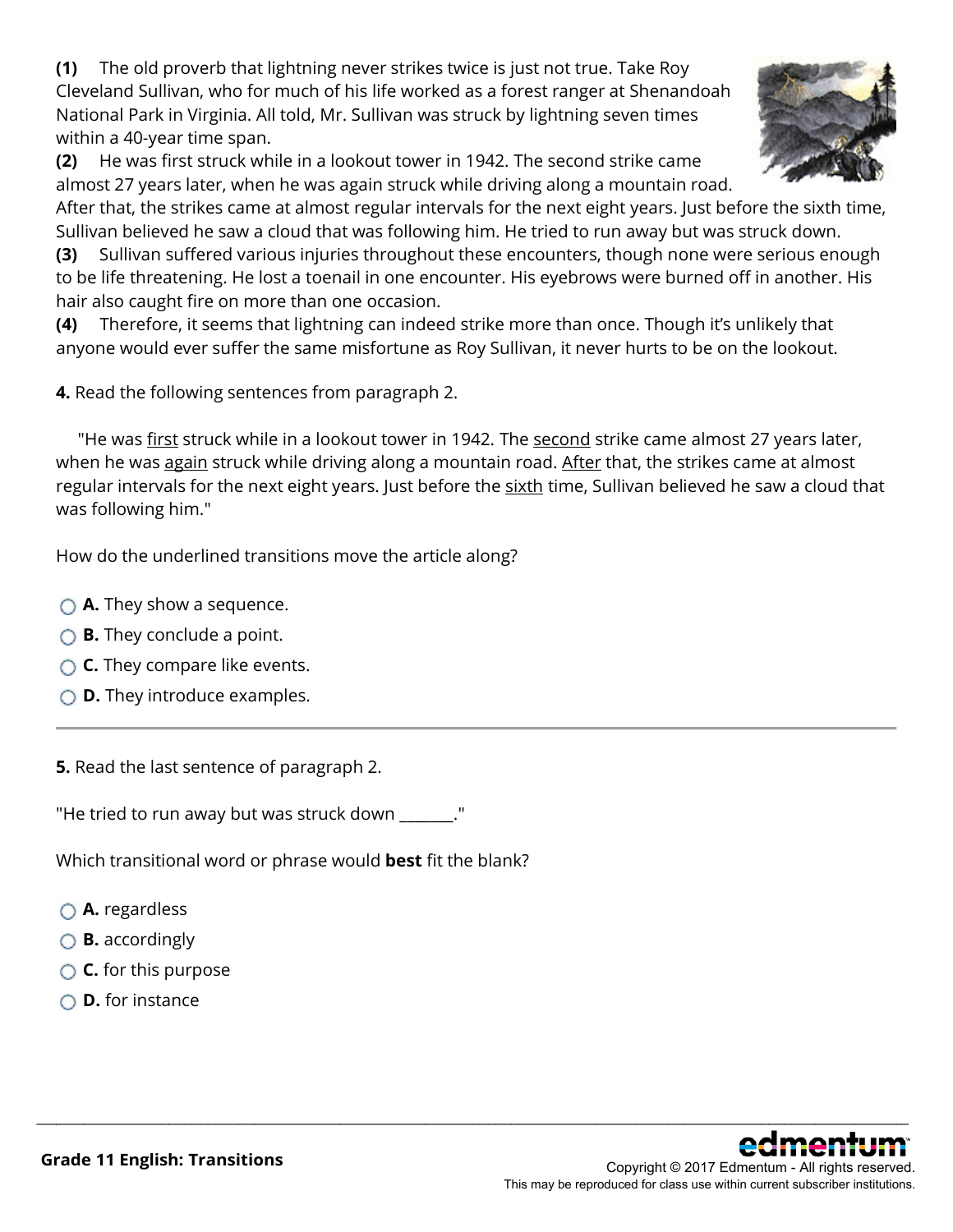**6.** Read the first sentence of Paragraph 3.

"Sullivan suffered various injuries throughout these encounters, though none were serious enough to be life threatening."

Which transitional phrase would **best** begin the sentence?

- **A.** Specifically,
- **B.** Immediately,
- **C.** Furthermore,
- **D.** Consequently,

**(1)** Turkish is the official language of Turkey, Cyprus, and Macedonia. **(2)** About 100 million people can speak Turkish, and it is the native language of about 70 million people. **(3)** Turkish uses the Latin alphabet, like English, though the alphabet is slightly different. **(4)** The Turkish alphabet has six additional letters, and it does not have the letters Q, W, or X.

**(5)** The history of the Turkish language is very interesting. **(6)** During the Ottoman Empire, Ottoman Turkish was influenced mostly by Arabic and Persian. **(7)** The primary writing system was also based on Arabic and Persian script. **(8)** It was very difficult to learn the language. **(9)** Therefore, only about 10% of the Ottoman Turkish population was literate.

**(10)** However, in 1928, Mustafa Kemal Atatük changed many things about the Turkish language. **(11)** He changed the writing system to a Turkish variant of the Latin alphabet. **(12)** Furthermore, he added six letters from different languages, including German, Swedish, and Romanian. **(13)** The change in the writing system benefited Turkey greatly. **(14)** During the 1930s, the literacy rate shot up to 70%. **(15)** Today, the literacy rate in Turkey is approximately 87%.

\_\_\_\_\_\_\_\_\_\_\_\_\_\_\_\_\_\_\_\_\_\_\_\_\_\_\_\_\_\_\_\_\_\_\_\_\_\_\_\_\_\_\_\_\_\_\_\_\_\_\_\_\_\_\_\_\_\_\_\_\_\_\_\_\_\_\_\_\_\_\_\_\_\_\_\_\_\_\_\_\_\_\_\_\_\_\_\_\_\_\_\_\_\_\_\_\_\_\_\_\_\_\_\_\_\_\_\_\_\_\_\_

**7.** What is the purpose of the transition "therefore" as it is used in sentence 9?

- **A.** to indicate a place
- **B.** to conclude the article
- **C.** to show a sequence
- **D.** to introduce an effect

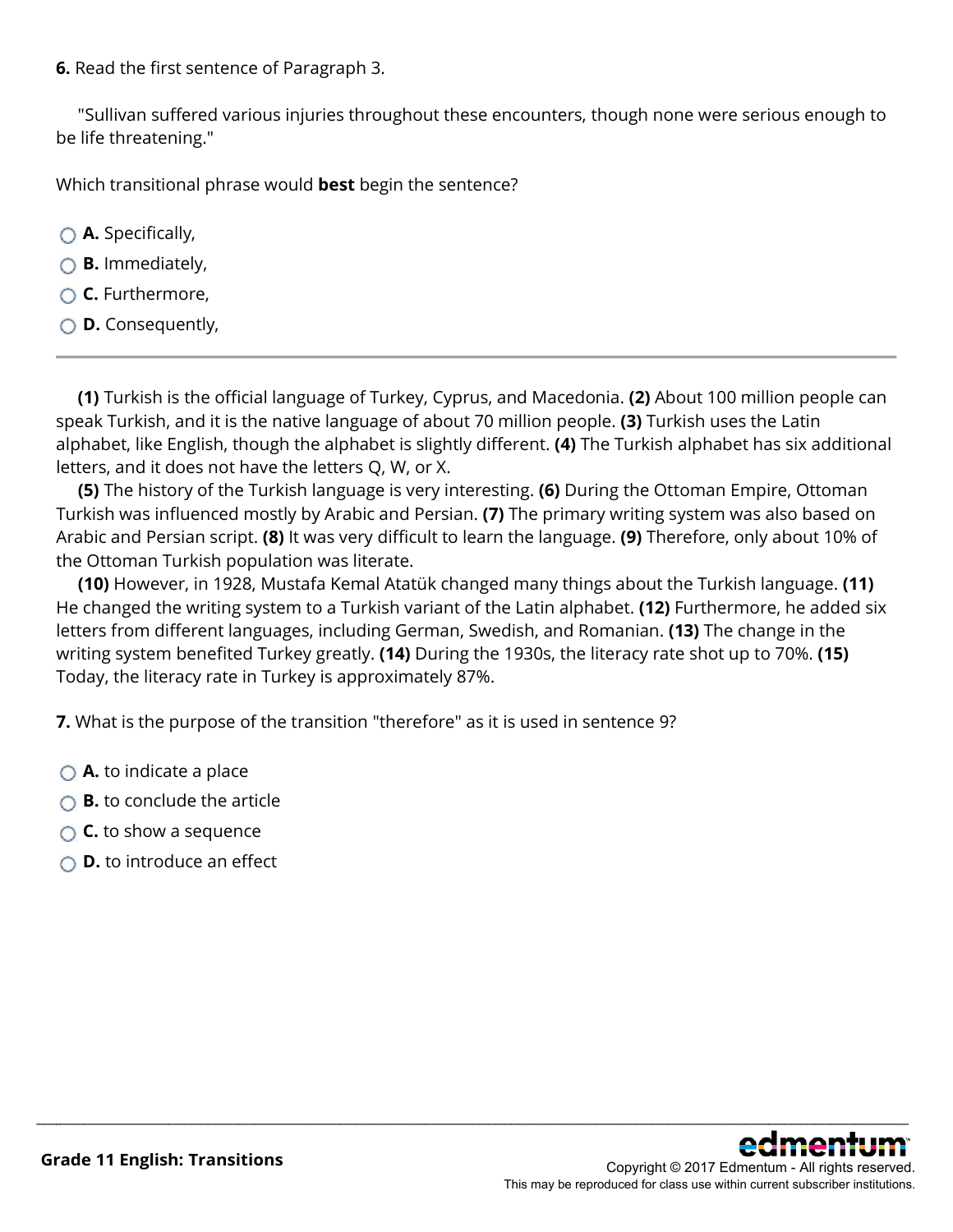**8.** Viruses, worms, and spyware are all forms of malicious software designed to steal information or to cause severe annoyance and disruption. Software worms can spread between Bluetooth-enabled mobiles \_\_\_\_\_\_\_ as flu viruses do in humans.

Which transitional word or phrase would best combine the ideas of the two sentences by signaling **comparison**?

- **A.** as a result
- **B.** in the same manner
- **C.** conversely
- **D.** previously

**(1)** There has been a rise in parental involvement through sports. Parents take the games very seriously. They want to see their kids win and do well. However, there is a line that should not be crossed, and this weekend, in California, Cory Petero crossed that line.

**(2)** Cory Petero was an assistant coach for his son's football team in Stockton California. He took the game too personally. A player on the opposing team made an inappropriate late play against his son, so Cory tackled the boy on the other team. The boy was wearing his equipment and was not hurt. Afterwards, Mr. Petero left the stadium. Later, he turned himself into the police. As a result, he could face Child Abuse charges, which is a felony.

**(3)** It is obvious that parents are putting more pressure on their children to perform, but many youth sports programs are requiring that referees enforce the code of conduct for the parents as well as the athletes. Both athletes and parents need to realize the importance of the rules. If the athletes play fair, the parents have no need to interfere. However, if they don't play fair, parents need to put their anger aside and let the children handle the situation on their own.

*adapted from "Youth Sports: A Personal Competition" by Katie Prisco*

### **9.** Read the sentence from paragraph 3.

"However, if they don't play fair, parents need to put their anger aside and let the children handle the situation on their own."

\_\_\_\_\_\_\_\_\_\_\_\_\_\_\_\_\_\_\_\_\_\_\_\_\_\_\_\_\_\_\_\_\_\_\_\_\_\_\_\_\_\_\_\_\_\_\_\_\_\_\_\_\_\_\_\_\_\_\_\_\_\_\_\_\_\_\_\_\_\_\_\_\_\_\_\_\_\_\_\_\_\_\_\_\_\_\_\_\_\_\_\_\_\_\_\_\_\_\_\_\_\_\_\_\_\_\_\_\_\_\_\_

What is the purpose of the transition "however" as it is used in this sentence?

- **A.** to show a sequence
- **B.** to indicate a place
- **C.** to conclude the article
- **D.** to introduce a contrast

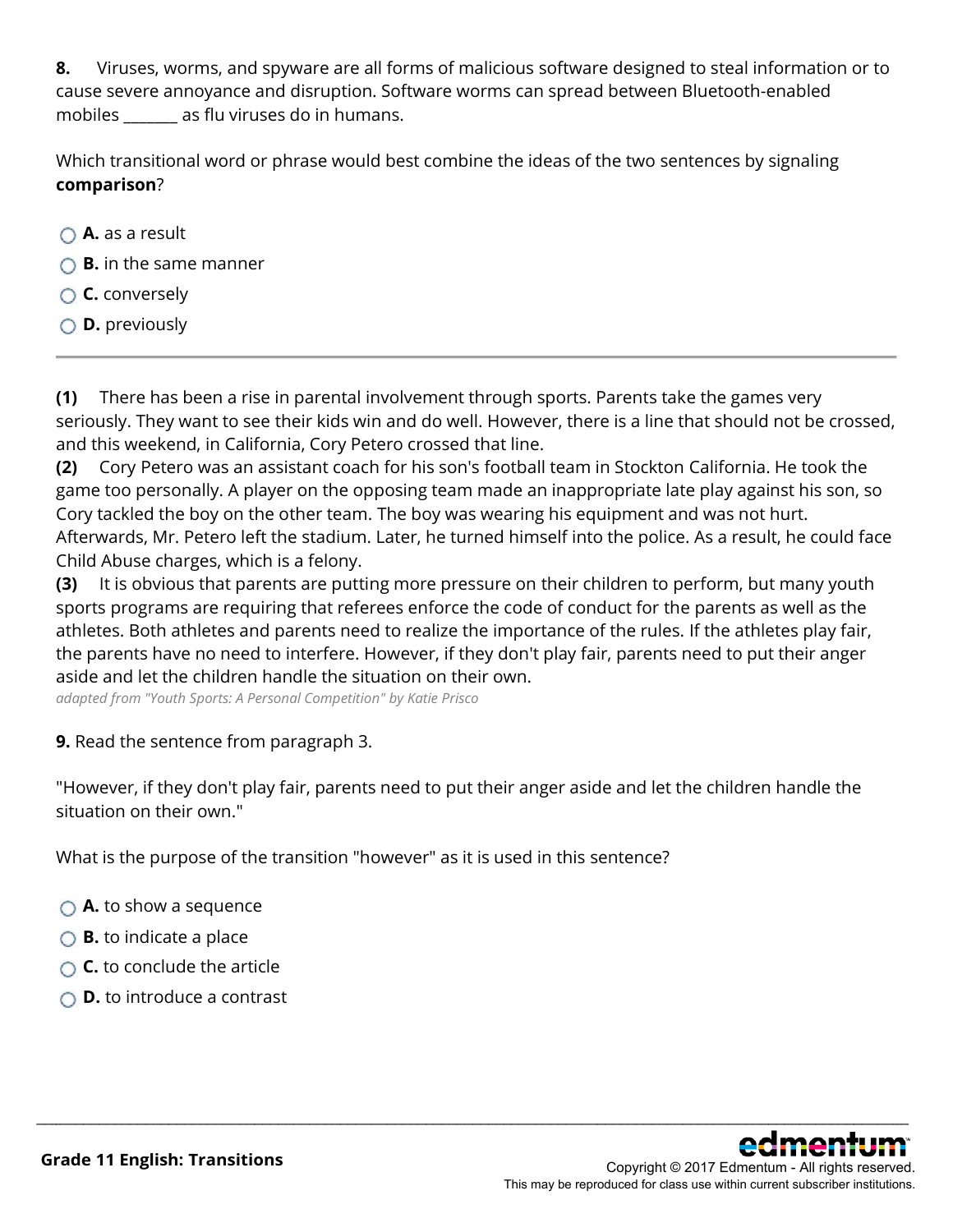**10.** Using climate models, scientists have confirmed that Earth's climate has warmed in recent decades. \_\_\_\_\_\_\_, the geographical ranges of bird, butterfly, and plant species in the U.S. and Europe have shifted northward of their familiar climates.

Which transitional word or phrase would best combine the ideas of the two sentences by signaling **cause and effect**?

- **A.** Even though
- **B.** In the meantime
- **C.** As a result
- **D.** Nevertheless

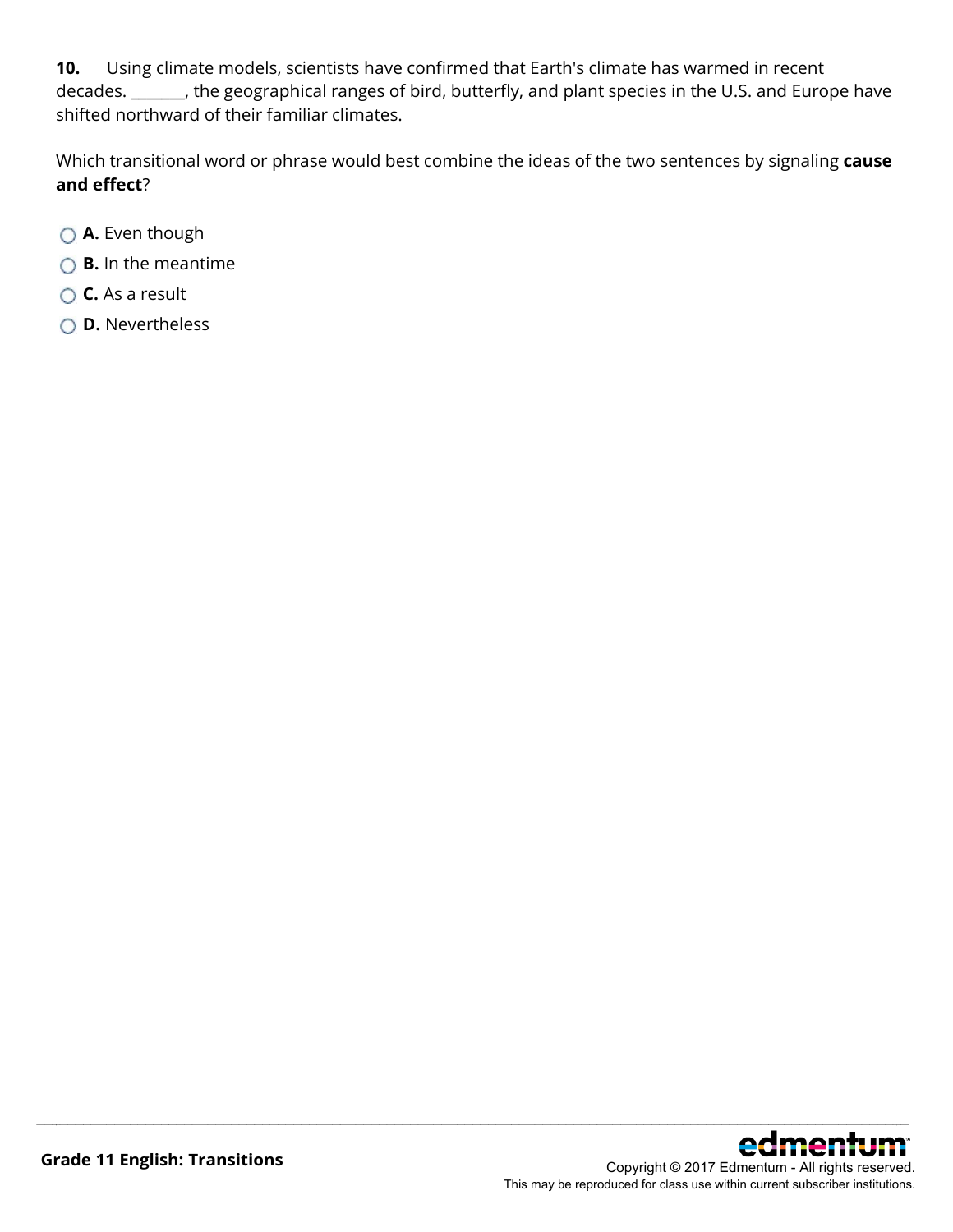## **Answers: Transitions**

- 1. D
- 2. D
- 3. A
- 4. A 5. A
- 6. D
- 7. D
- 8. B
- 9. D
- 10. C

# **Explanations**

1. Transitions show the logical relationship of ideas. They are used within sentences, between sentences, and between paragraphs to connect ideas. "Furthermore" is the correct transition to use in the above sentence. It is a transition that shows **addition**. In other words, the second sentence adds or contributes to the idea stated in the first sentence. It explains the idea in the first sentence—that the fossil record shows a pattern of change—by providing the additional information that similarities are more obvious between species that have recently gone extinct and species that are still alive.

2. Transitions show the logical relationship of ideas. They are used within sentences, between sentences, and between paragraphs to connect ideas. The transition "until" is the correct choice. It is a transition that signals time or **sequence**. The idea in the first sentence is that the purpose of Stonehenge has been a subject of debate. The second sentence continues this idea through time, indicating that recent theories are now replacing the legends and speculations of the past.

3. Sentence 6 begins the conclusion, providing a summary on "why" Harris is walking. A transition to introduce this change is necessary. "Consequently" implies a cause and effect relationship, whereas "likewise" is a transition used to compare. "All in all" is the only choice that introduces the conclusion of the article.

4. Transitions help make connections. In this case, the underlined transitions show a sequence of events.

5. Transitions help make connections. In this case, a transition is needed to show a contrast. Even though Sullivan "tried to run away," he "was struck down" regardless, or anyway, despite his effort to get away. The transition "regardless" is the only answer choice that makes this distinction.

6. Transitions help make connections. In this case, using the transition "consequently" introduces the effects, or consequences, of Sullivan's encounters with lightning. The transition also connects this paragraph with the previous one.

7. Transitions help make connections. In this case, using the transition "therefore" shows the effect caused by the difficulty of the Turkish language. Because the language was difficult to learn, the literacy rate was low. The transition "therefore" marks that relationship.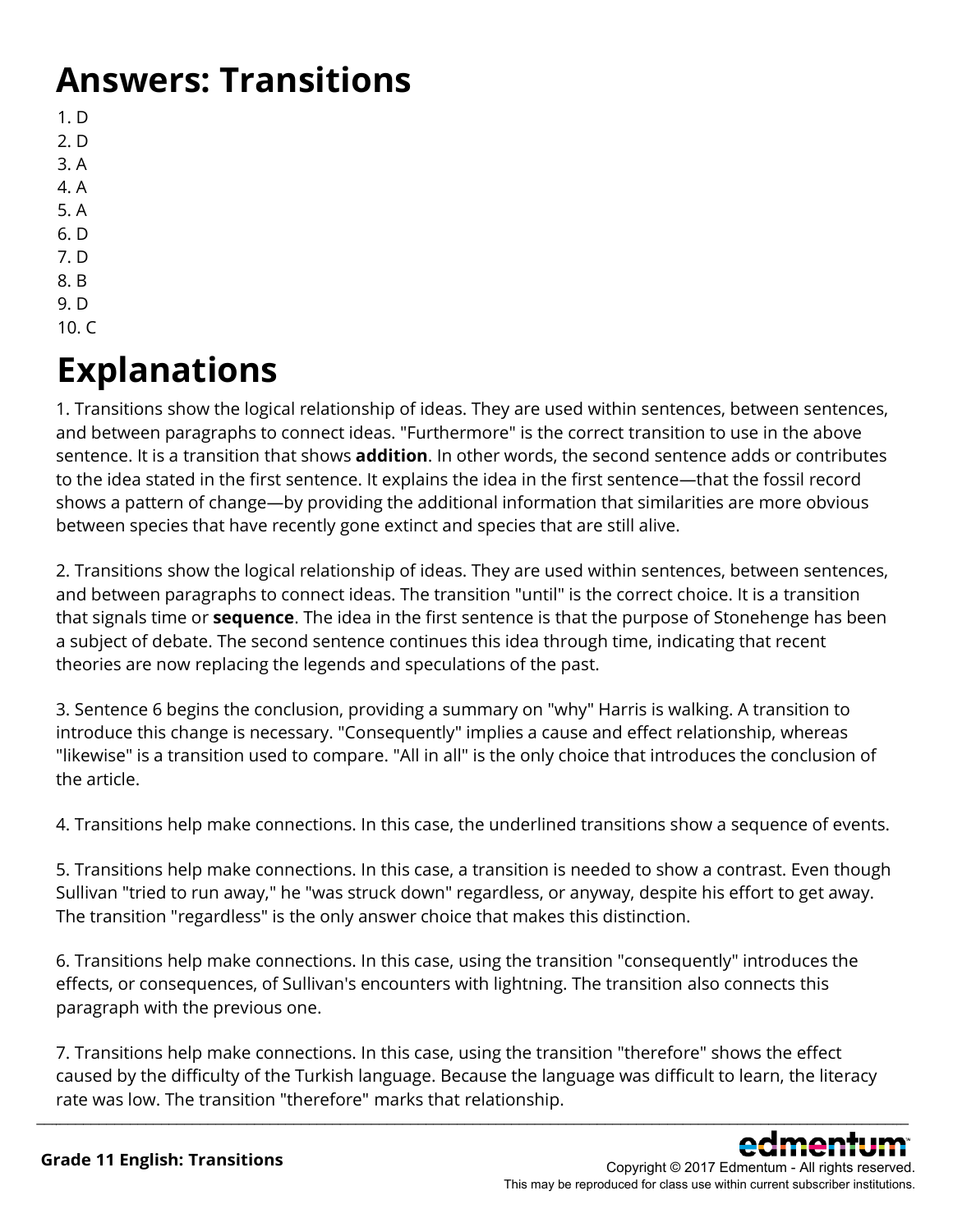8. Transitions show the logical relationship of ideas. They are used within sentences, between sentences, and between paragraphs to connect ideas. The transition "in the same manner" is the correct choice. It is a transition that signals a **comparison**. The idea of the first sentence is that malicious software is designed to cause harm. The second sentence compares how a software worm, or virus, can spread from one device to another just as an organic virus, in this case the flu, can spread from one person to another.

9. Transitions help make connections. In this case, using the transition "however" works to show the contrast of events. In other words, there is a distinction made between how the parents should act depending on whether the athletes "play fair" or "don't play fair."

10. Transitions show the logical relationship of ideas. They are used within sentences, between sentences, and between paragraphs to connect ideas. "As a result" is the correct transition to use in the above sentence because it signals **cause and effect**. In other words, the cause in the first sentence—the warming of the Earth's climate—explains the effect in the second sentence—the shift northward of plant and animal species.

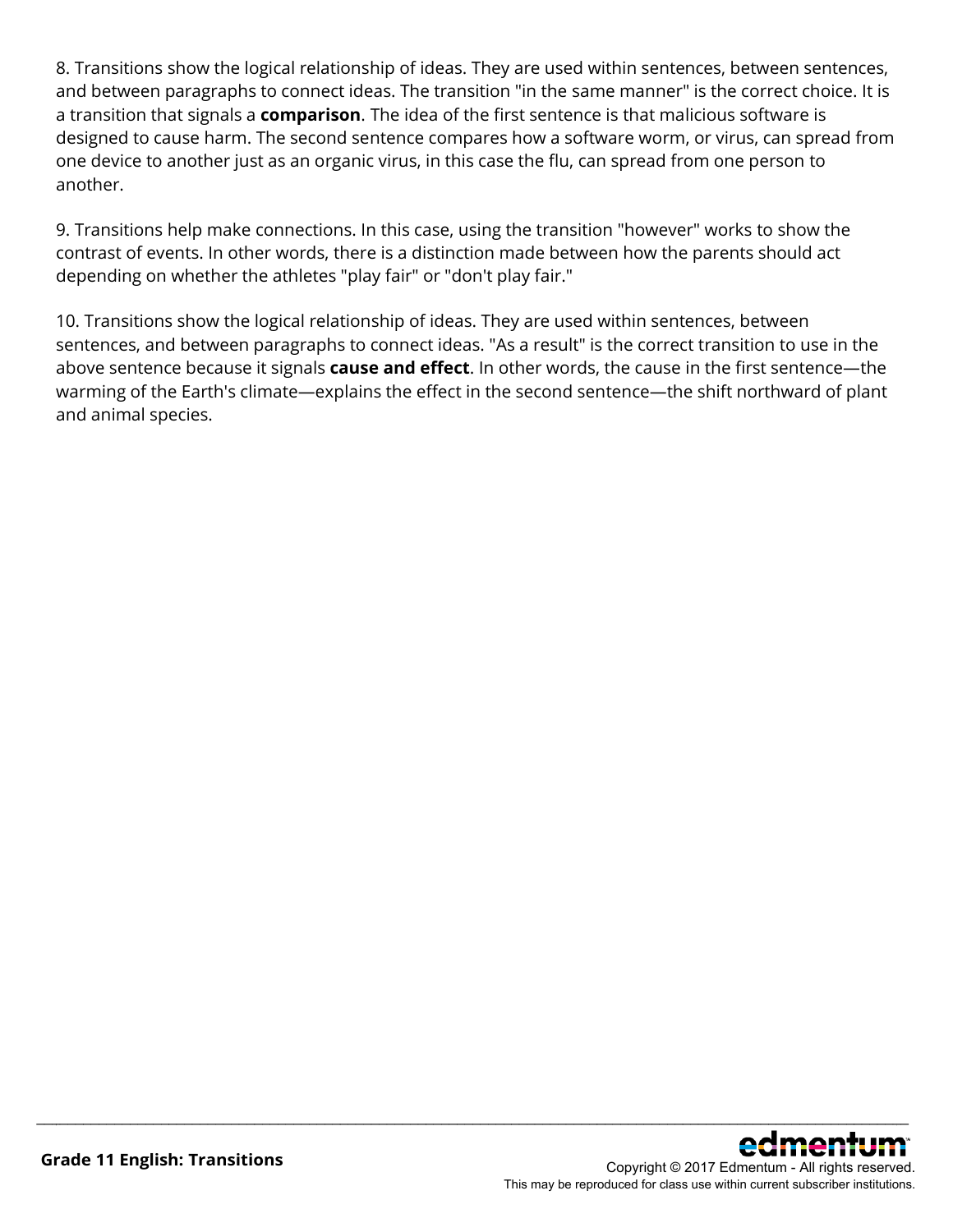# **Grade 11 English: Precise Language & Sensor Details**

*Mariah is writing a short essay about John Steinbeck for her English class. This is her first draft.*

**(1)** Though John Steinbeck is probably best known for his novel *The Grapes of Wrath*, this great American novelist had a lot of other novels, novellas, and short story collections. **(2)** Steinbeck most often wrote about the homeless and the hopeless in America, trying to live in an ever-changing country. **(3)** Many of his novels take place west of the Mississippi River. **(4)** *The Grapes of Wrath*, for example, follows a family who migrates from Oklahoma to California during the Dust Bowl. **(5)** Steinbeck himself was from California, which is why his works often take place in the West. **(6)** Steinbeck had a long career, beginning in 1929. **(7)** Steinbeck's first novel, *Cup of Gold*, was published in 1929. **(8)** He did not receive much recognition for his works, however, until *Tortilla Flat* was published in 1935. **(9)** Steinbeck's name soon became more well-known, and more people knew that he was a great American writer. **(10)** He kept writing for decades. **(11)** In 1962, Steinbeck won the Nobel Prize for Literature.

**1.** Which sentence from the passage contains needless repetition?

- **A.** Sentence 2
- **B.** Sentence 5
- **C.** Sentence 11
- **D.** Sentence 8

**2.** Which sentence is the **most** precisely written?

- **A.** The new roller coaster was fifty feet longer than the old one.
- **B.** The length was greater on the new roller coaster just built.
- ◯ **C.** The new roller coaster was just built and is longer and newer.
- **D.** That roller coaster is not as long as the other one over there.
- **3.** Which word would **best** replace the underlined word to make the meaning more precise?

The comedian must have been funny because the audience could not stop laughing at his jokes.

\_\_\_\_\_\_\_\_\_\_\_\_\_\_\_\_\_\_\_\_\_\_\_\_\_\_\_\_\_\_\_\_\_\_\_\_\_\_\_\_\_\_\_\_\_\_\_\_\_\_\_\_\_\_\_\_\_\_\_\_\_\_\_\_\_\_\_\_\_\_\_\_\_\_\_\_\_\_\_\_\_\_\_\_\_\_\_\_\_\_\_\_\_\_\_\_\_\_\_\_\_\_\_\_\_\_\_\_\_\_\_\_

**A.** sarcastic

- **B.** captivating
- **C.** unusual
- **D.** hysterical



**Grade 11 English: Precise Language & Sensor**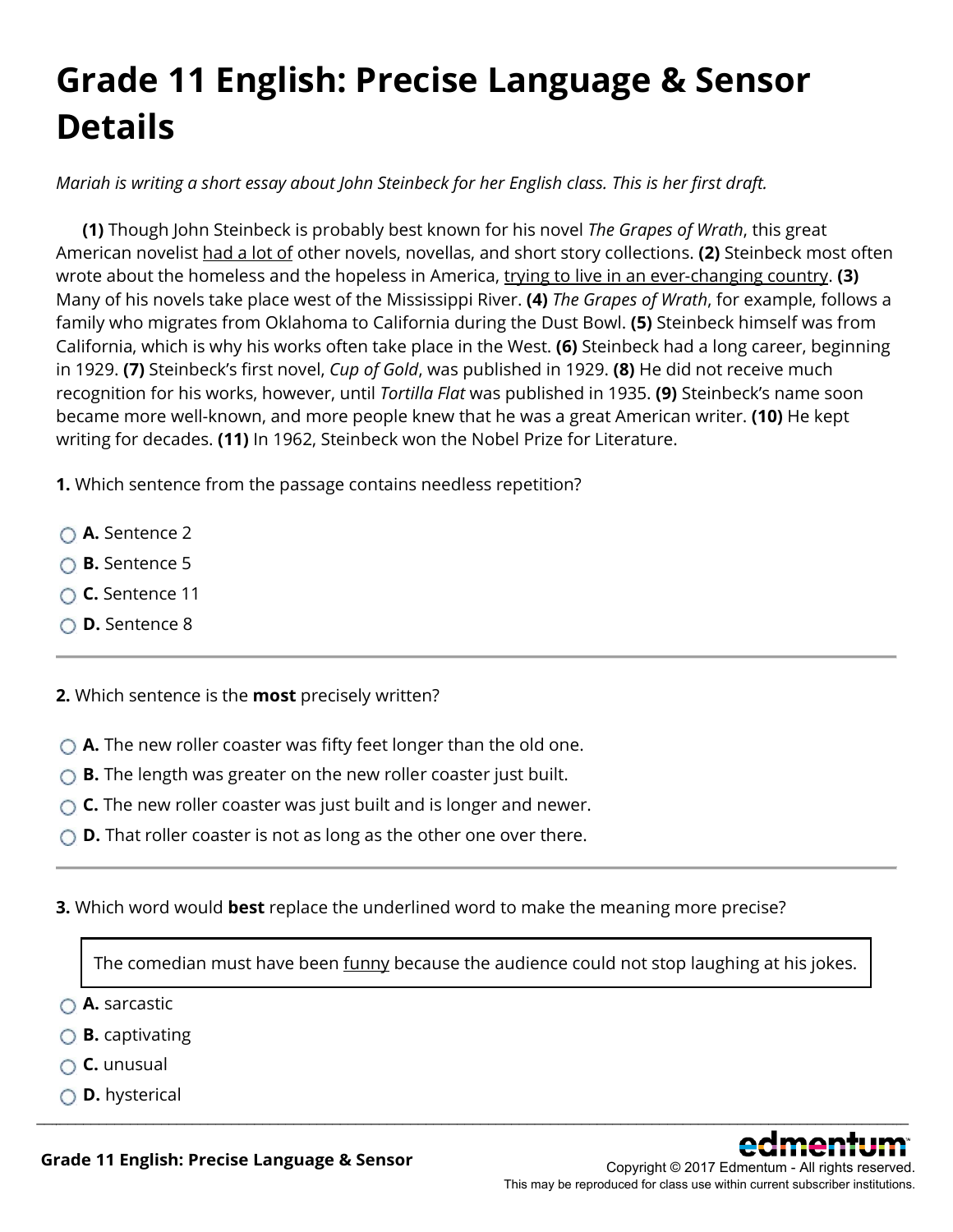**4.** Which word would **best** replace the underlined word to make the meaning more precise?

After the band finished the encore, the applause from the sold-out crowd was <u>loud</u>.

**A.** timeless

- **B.** excited
- **C.** deafening
- **D.** impressive

### *adapted from* **Madame Bovary** by Gustave Flaubert

 This letter, sealed with a small seal in blue wax, begged Monsieur Bovary to come immediately to the farm of the Bertaux to set a broken leg.

 Towards four o'clock in the morning, Charles, well wrapped up in his cloak, set out for the Bertaux. Still sleepy from the warmth of his bed, he let himself be lulled by the quiet trot of his horse. When it stopped of its own accord in front of those holes surrounded with thorns that are dug on the margin of furrows, Charles awoke with a start, suddenly remembered the broken leg, and tried to call to mind all the fractures he knew. The rain had stopped, day was barely breaking, and on the branches of the trees birds sat still in the cold morning. The flat country stretched far, and the tufts of trees round the farms at long intervals seemed like dark violet stains on the cast grey surface, that on the horizon faded into the gloom of the sky.

 Charles from time to time opened his eyes, his mind grew weary, and, sleep coming upon him, he soon fell into a doze wherein, his recent sensations blending with memories, he became conscious of a double self, at once student and married man, lying in his bed as but now, and crossing the operation theatre as of old. The warm smell of poultices mingled in his brain with the fresh odour of dew; he heard the iron rings rattling along the curtain-rods of the bed and saw his wife sleeping. As he passed Vassonville he came upon a boy sitting on the grass at the edge of a ditch.

 It was a substantial-looking farm. In the stables, over the top of the open doors, one could see great cart-horses quietly feeding from new racks. Right along the outbuildings extended a large dunghill, from which manure liquid oozed, while amidst fowls and turkeys, five or six peacocks, a luxury in Chauchois farmyards, were foraging on the top of it. The sheepfold was long, the barn high, with walls smooth as your hand. Under the cart-shed were two large carts and four ploughs, with their whips, shafts and harnesses complete, whose fleeces of blue wool were getting soiled by the fine dust that fell from the granaries. The courtyard sloped upwards, planted with trees set out symmetrically, and the chattering noise of a flock of geese was heard near the pond.

 A young woman in a blue merino dress with three flounces came to the threshold of the door to receive Monsieur Bovary, whom she led to the kitchen, where a large fire was blazing. The servant's breakfast was boiling beside it in small pots of all sizes. Some damp clothes were drying by the chimneycorner. The shovel, tongs, and the nozzle of the bellows, all of colossal size, shone like polished steel, while along the walls hung many pots and pans in which the clear flame of the hearth, mingling with the first rays of the sun coming in through the window, was mirrored fitfully.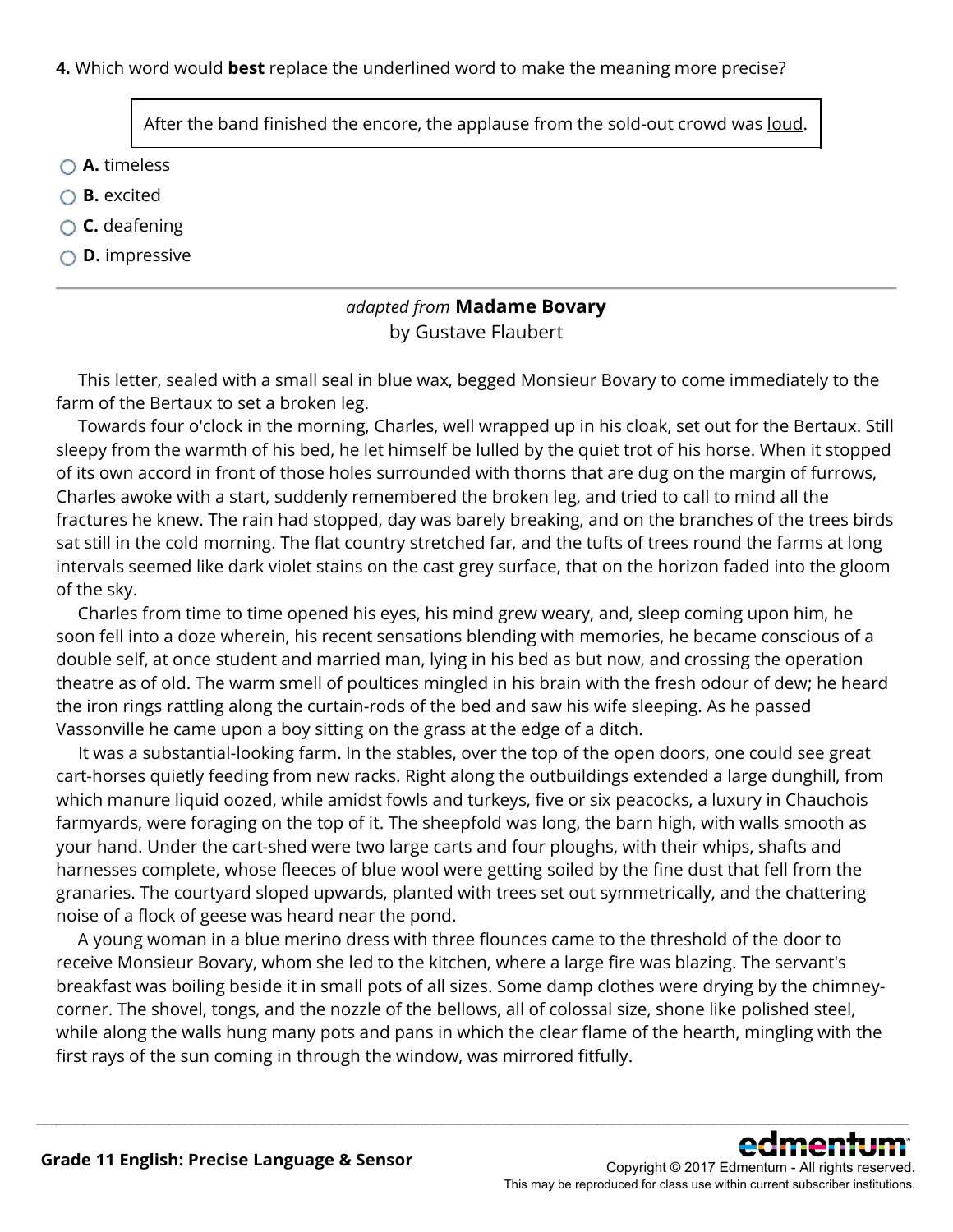**5.** Which phrase from the passage **best** uses sensory details to describe Charles's condition?

- **A.** Charles, well wrapped up in his cloak, set out for the Bertaux
- **B.** tried to call to mind all the fractures he knew
- **C.** he let himself be lulled by the quiet trot of his horse
- **D.** Charles would start three hours later when the moon rose

### **6.** Which word would **best** replace the underlined word to make the meaning more precise?

As the class rushed out of the room for the fire drill, the piercing sound of the alarm made the students shrink.

- **A.** turn
- **B.** pace
- **C.** wince
- **D.** leap

**7.** Which sentence below is written in active voice?

- ◯ **A.** Nina was given a small, one-line solo in the spring musical.
- **B.** Jose hoped to get a scholarship for playing baseball.
- **C.** The bicycle was fixed and given new tires by Ralph.
- **D.** The baby-sitting job was found by Cynthia's best friend.
- **8.** Which sentence is the **most** precisely written?
- **A.** Charlie did not make the dessert that he brought.
- **B.** Charlie's mother made the delicious sugar cookies.
- ◯ **C.** The cookies there were made by Charlie's mother.
- **D.** Those yummy things were brought by Charlie.

**9.** Which phrase from the passage **best** uses sensory details to describe Charles's dreamlike state?

\_\_\_\_\_\_\_\_\_\_\_\_\_\_\_\_\_\_\_\_\_\_\_\_\_\_\_\_\_\_\_\_\_\_\_\_\_\_\_\_\_\_\_\_\_\_\_\_\_\_\_\_\_\_\_\_\_\_\_\_\_\_\_\_\_\_\_\_\_\_\_\_\_\_\_\_\_\_\_\_\_\_\_\_\_\_\_\_\_\_\_\_\_\_\_\_\_\_\_\_\_\_\_\_\_\_\_\_\_\_\_\_

- **A.** his recent sensations blending with memories, he became conscious of a double self
- **B.** lying in his bed as but now, and crossing the operation theatre as of old
- **C.** his mind grew weary, and, sleep coming upon him, he soon fell into a doze
- **D.** The warm smell of poultices mingled in his brain with the fresh odour of dew



Copyright © 2017 Edmentum - All rights reserved. This may be reproduced for class use within current subscriber institutions.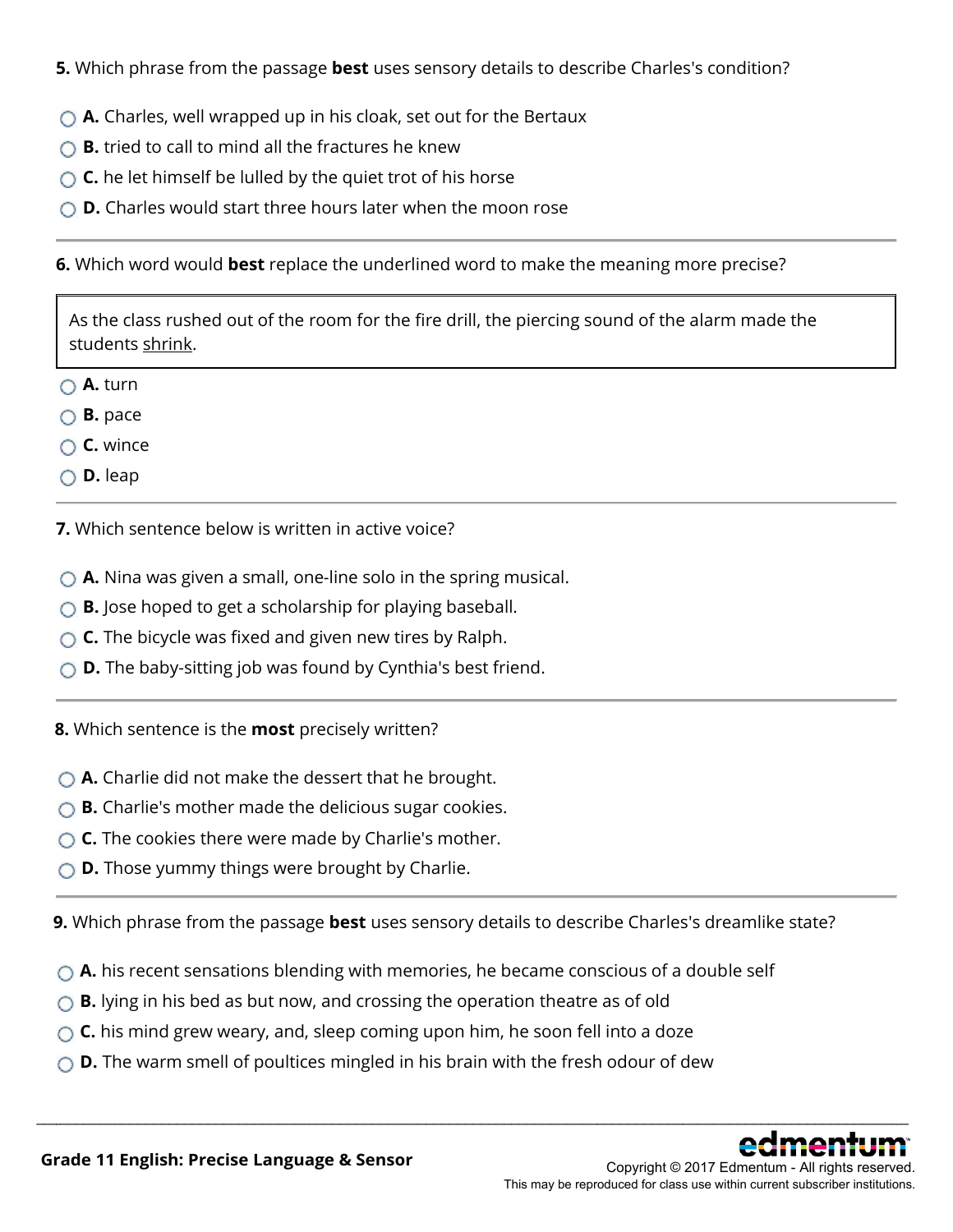**10.** Which phrase from the passage **best** uses sensory details to describe Charles's surroundings while riding to Bertaux?

- **△ A.** dark violet stains on the cast grey surface
- **B.** The rain had stopped, day was barely breaking
- **C.** The flat country stretched far
- **D.** birds sat still in the cold morning

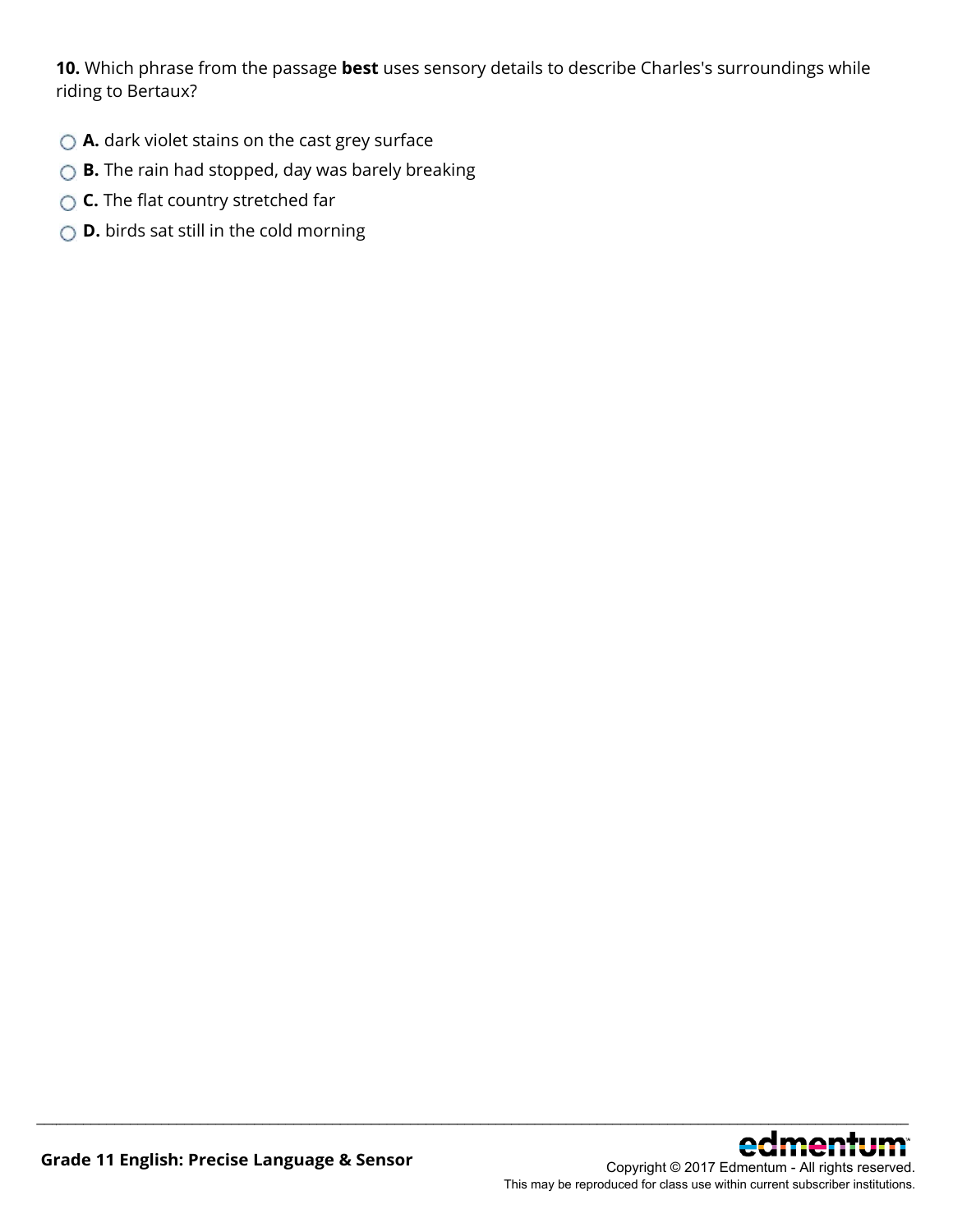## **Answers: Precise Language & Sensor**

- 1. B
- 2. A
- 3. D
- 4. C
- 5. C
- 6. C
- 7. B
- 8. B
- 9. D 10. A

# **Explanations**

1. Sentence 5 tells the reader the same thing as sentence 3—that Steinbeck's works take place out west. Sentence 5 could be rewritten to just state, "Steinbeck himself was from California" or it could elaborate on why Steinbeck liked to write about California or how his travels in and around California helped to inspire him, instead of repeating information already given.

2. The most precise sentence is the sentence that uses strong sensory details without using passive voice or repetition. The descriptive words tell exactly how much longer the new roller coaster is than the old roller coaster. The other sentences are much more vague and do not tell the reader enough about what happened.

3. In this sentence, the correct word to replace **funny** should be more descriptive but have a similar meaning. Of the answer choices, only the word **hysterical** fits this sentence. While sarcastic, unusual, and captivating might describe a comedian, none of these words mean the same as funny.

4. In this sentence, the correct word to replace **loud** should be more descriptive but have a similar meaning. Of the answer choices, only the word **deafening** fits this sentence. While the sound of the applause might be impressive or exciting, neither of these words mean the same as loud.

5. Writers use sensory details, including descriptions relating to sight, sound, touch, smell, and taste, in order to engage the reader with the five senses. The phrase "he let himself be lulled by the quiet trot of his horse" best describes Charles's physical condition as he is riding as well as how his horse helps him sleep. The words "lulled" and "quiet trot" best depict this, as the reader can see and hear the action taking place.

6. In this sentence, the correct word to replace **shrink** should be more descriptive but have a similar meaning. Of the answer choices, only the word **wince** fits this sentence. While turn, pace, and leap might describe how people react to loud noises, none of these words mean the same as shrink.

7. When a sentence is written in active voice, the subject performs the action. In the correct answer, **Jose** is the subject, and he performs the action **hoped**. The other sentences are written in passive voice, meaning that the subject receives the action expressed in the verb but does not perform any action.  $\_$  ,  $\_$  ,  $\_$  ,  $\_$  ,  $\_$  ,  $\_$  ,  $\_$  ,  $\_$  ,  $\_$  ,  $\_$  ,  $\_$  ,  $\_$  ,  $\_$  ,  $\_$  ,  $\_$  ,  $\_$  ,  $\_$  ,  $\_$  ,  $\_$  ,  $\_$  ,  $\_$  ,  $\_$  ,  $\_$  ,  $\_$  ,  $\_$  ,  $\_$  ,  $\_$  ,  $\_$  ,  $\_$  ,  $\_$  ,  $\_$  ,  $\_$  ,  $\_$  ,  $\_$  ,  $\_$  ,  $\_$  ,  $\_$  ,

Copyright © 2017 Edmentum - All rights reserved.

This may be reproduced for class use within current subscriber institutions.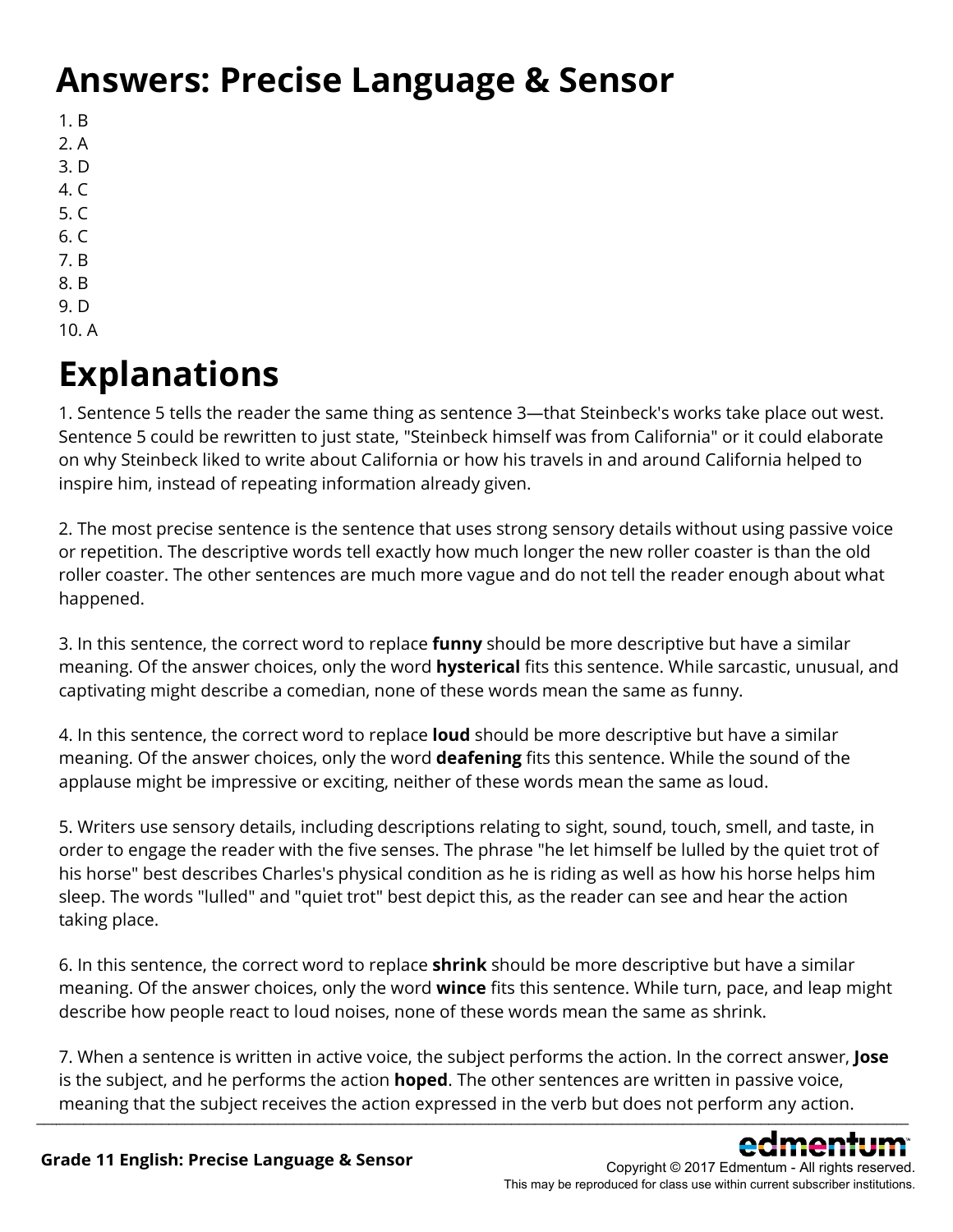8. The most precise sentence is the sentence that uses strong sensory details without using passive voice or repetition. The descriptive words tell exactly what dessert was made and by whom so that the reader can get a picture of the dessert in his or her mind. The other sentences are much more vague and do not tell the reader enough about what happened.

9. Writers use sensory details, including descriptions relating to sight, sound, touch, smell, and taste, in order to engage the reader with the five senses. The phrase "The warm smell of poultices mingled in his brain with the fresh odour of dew" describes Charles's sleepy state. The phrases "warm smell of poultices" and "fresh odour of dew" best help depict that Charles is partially dreaming, as the reader has an understanding of what Charles smells—both in his dream and in reality.

10. Writers use sensory details, including descriptions relating to sight, sound, touch, smell, and taste, in order to engage the reader with the five senses. The phrase "dark violet stains on the cast grey surface" best describes Charles's surroundings, creating the most detailed visual for the reader.

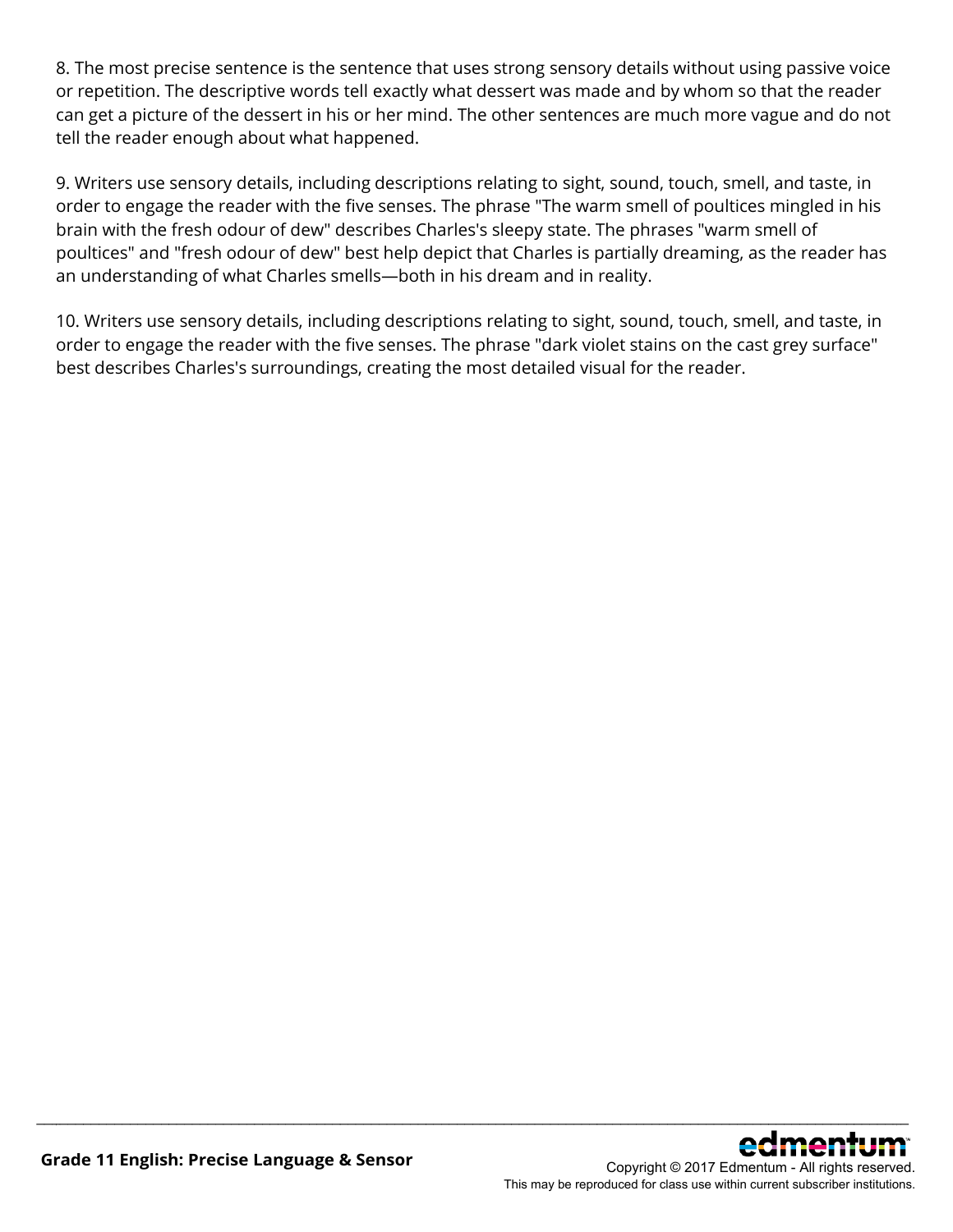## **Grade 11 English: Phrases and Clauses**

**1.**



Keeping her GPA high, Keisha goes to the school's math lab every night to study trigonometry with her classmates.

What is infinitive in the sentence above?

- **A.** with her classmates
- **B.** to study trigonometry
- **C.** to the school's math lab
- **D.** Keeping her GPA high

**2.**

The sixth, seventh, and eighth graders will be studying in the library all week.

\_\_\_\_\_\_\_\_\_\_\_\_\_\_\_\_\_\_\_\_\_\_\_\_\_\_\_\_\_\_\_\_\_\_\_\_\_\_\_\_\_\_\_\_\_\_\_\_\_\_\_\_\_\_\_\_\_\_\_\_\_\_\_\_\_\_\_\_\_\_\_\_\_\_\_\_\_\_\_\_\_\_\_\_\_\_\_\_\_\_\_\_\_\_\_\_\_\_\_\_\_\_\_\_\_\_\_\_\_\_\_\_

The underlined word is a part of which type of phrase?

- **A.** a participle phrase
- **B.** a verb phrase
- **C.** a gerund phrase
- **D.** an infinitive phrase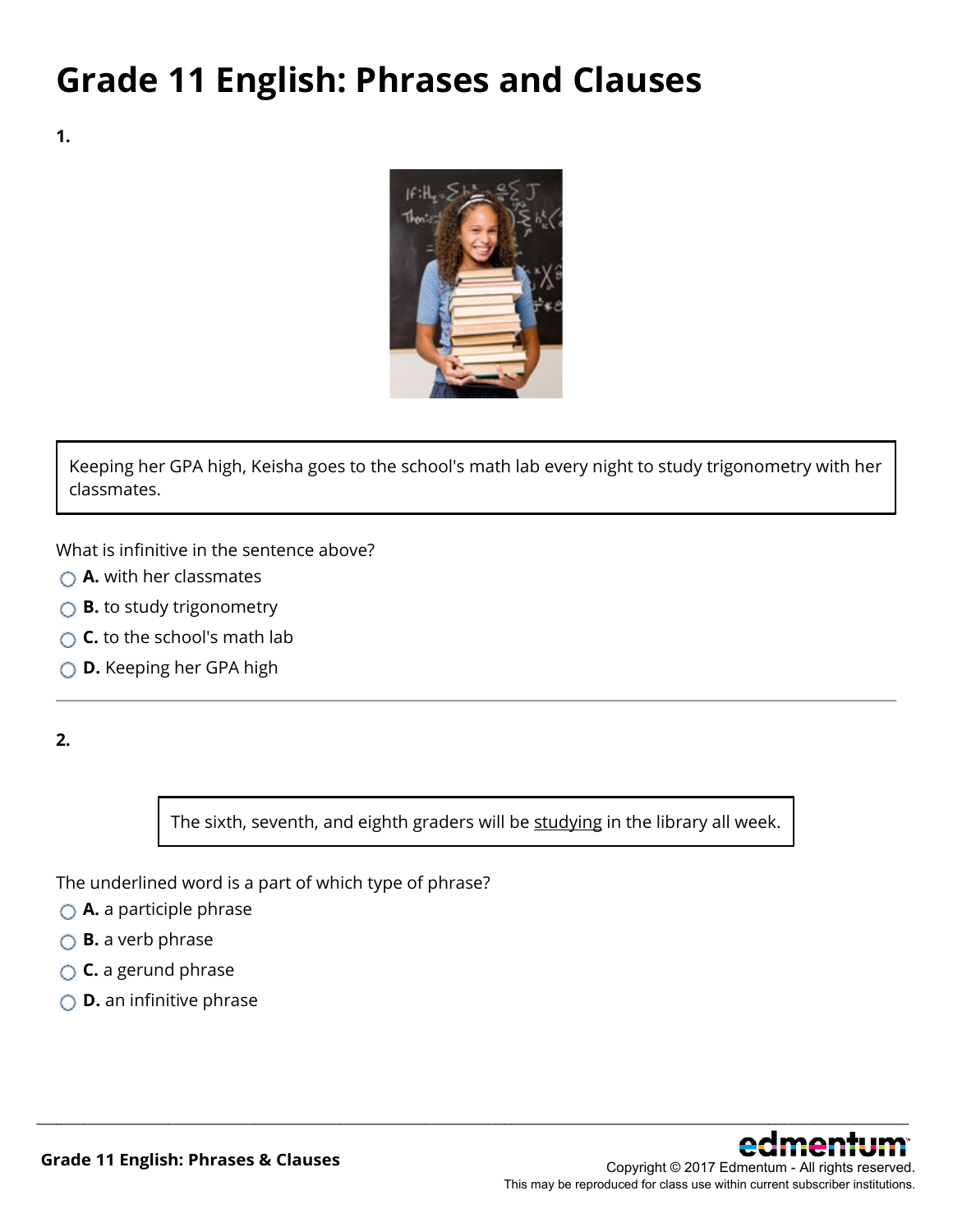

The corny Elvis impersonator \_\_\_\_\_\_\_ in two shows tomorrow night.

Fill the blank with the correct verb phrase.

- **A.** had performed
- **B.** was performing
- **C.** will perform
- **D.** were performed
- **4.** How should the sentence below be correctly written?

Know her tendency to procrastinate, Drea decided to start on her history paper two weeks before it was due.

- **A.** add a comma after *paper*
- **B.** change *start* to *starting*
- **C.** remove comma after *procrastinate*
- **D.** change *know* to *knowing*

#### **5.** What change should be made to the sentence below?

Whenever the weather was bad Vinny's coaches made the team lift weights instead of practicing outside.

- **A.** add a comma after *weights*
- **B.** add a comma after *weather*
- **C.** add a comma after *instead*
- **D.** add a comma after *bad* \_\_\_\_\_\_\_\_\_\_\_\_\_\_\_\_\_\_\_\_\_\_\_\_\_\_\_\_\_\_\_\_\_\_\_\_\_\_\_\_\_\_\_\_\_\_\_\_\_\_\_\_\_\_\_\_\_\_\_\_\_\_\_\_\_\_\_\_\_\_\_\_\_\_\_\_\_\_\_\_\_\_\_\_\_\_\_\_\_\_\_\_\_\_\_\_\_\_\_\_\_\_\_\_\_\_\_\_\_\_\_\_



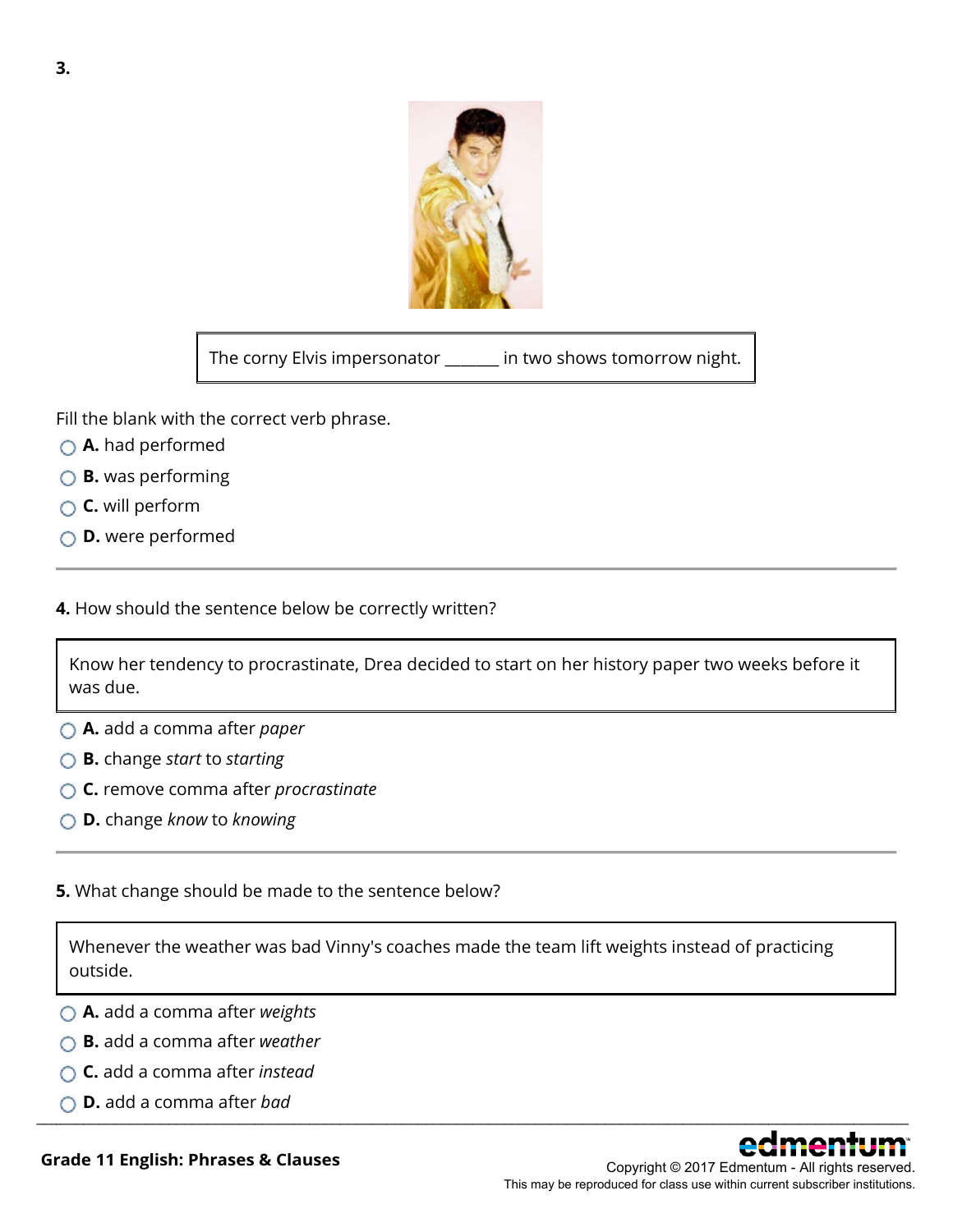The crowd raced into the warm, dry building. As the dark clouds poured water onto them.

- **A.** The crowd raced into the warm, dry building, when as the dark clouds poured water onto them.
- **B.** The crowd raced into the warm, dry building, as the dark clouds poured water onto them.
- ◯ **C.** As the dark clouds poured water onto them, but the crowd raced into the warm, dry building.
- ◯ **D.** As the dark clouds poured water onto them, the crowd raced into the warm, dry building.

### **7.** What change should be made to the sentence below?

Gloria found it difficult concentrate at the competition because she was getting more and more nervous.

- **A.** change *concentrate* to *to concentrate*
- **B.** add comma after *concentrate*
- **C.** remove the word *because*
- **D.** add comma after *competition*

### **8.**



The elves locked Santa out of the house in his underwear, so I can understand him being annoyed.

\_\_\_\_\_\_\_\_\_\_\_\_\_\_\_\_\_\_\_\_\_\_\_\_\_\_\_\_\_\_\_\_\_\_\_\_\_\_\_\_\_\_\_\_\_\_\_\_\_\_\_\_\_\_\_\_\_\_\_\_\_\_\_\_\_\_\_\_\_\_\_\_\_\_\_\_\_\_\_\_\_\_\_\_\_\_\_\_\_\_\_\_\_\_\_\_\_\_\_\_\_\_\_\_\_\_\_\_\_\_\_\_

What is the correct way to write the underlined part of the sentence.

- **A.** he being annoyed
- **B.** Make no change.
- **C.** his being annoyed
- **D.** he's being annoyed



**Grade 11 English: Phrases & Clauses**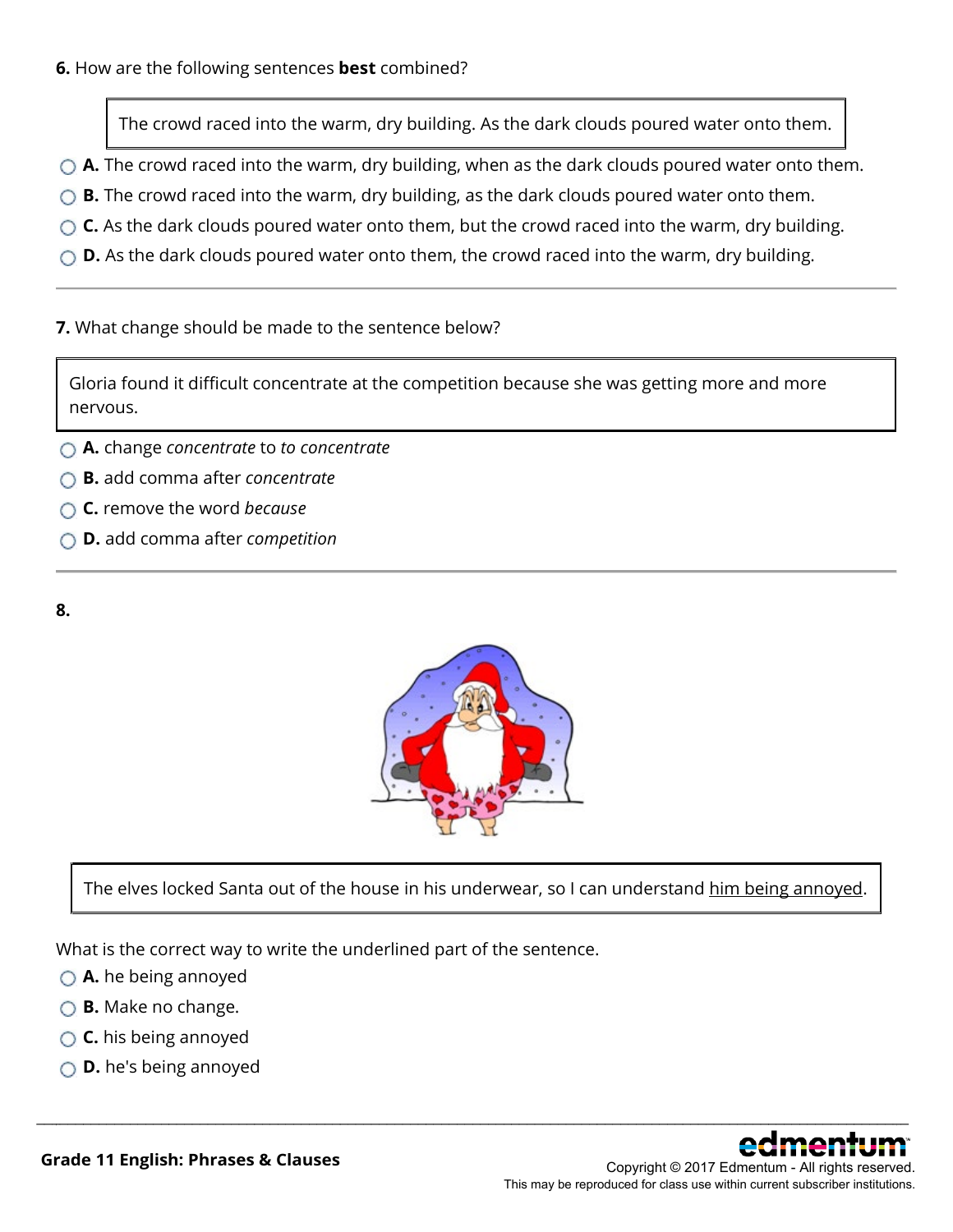### **9.** What change should be made to the sentence below?

Luis turned eighteen in September so he was able to vote in the last election.

- **A.** add a semicolon after *eighteen*
- **B.** add a comma after *vote*
- **C.** add a semicolon after *able*
- **D.** add a comma after *September*

#### **10.**

Although Jenna \_\_\_\_\_\_\_ to break in her new skates on Saturday, she couldn't get a ride to the skating rink.

\_\_\_\_\_\_\_\_\_\_\_\_\_\_\_\_\_\_\_\_\_\_\_\_\_\_\_\_\_\_\_\_\_\_\_\_\_\_\_\_\_\_\_\_\_\_\_\_\_\_\_\_\_\_\_\_\_\_\_\_\_\_\_\_\_\_\_\_\_\_\_\_\_\_\_\_\_\_\_\_\_\_\_\_\_\_\_\_\_\_\_\_\_\_\_\_\_\_\_\_\_\_\_\_\_\_\_\_\_\_\_\_

Fill in the blank with the correct verb phrase?

- **A.** have hoped
- **B.** has hoped
- **C.** had hoped
- **D.** hoped

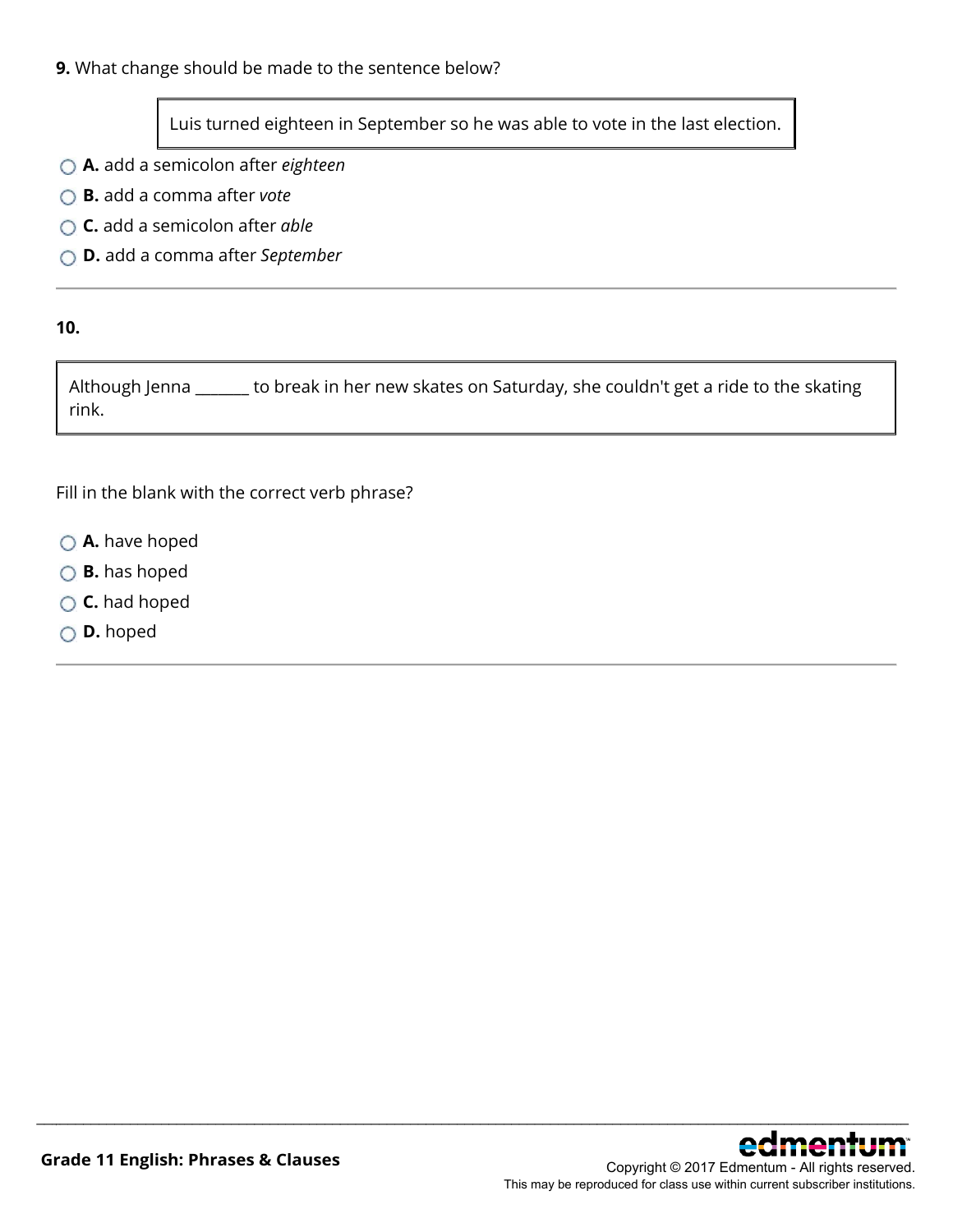## **Answers: Phrases & Clauses**

- 1. B
- 2. B
- 3. C
- 4. D
- 5. D
- 6. D
- 7. A
- 8. C
- 9. D
- 10. C

# **Explanations**

1. Infinitives are verbals signaled by "to" and used as a noun, an adjective, or an adverb. In this case, the infinitive phrase "to study trigonometry" is used as an adverb modifying the verb "goes."

2. A verb phrase is made up of auxiliary verbs (helping verbs) and main verbs. In this sentence, the helping verb is "will be," and the main verb is "studying."

3. The verb tense needed for this sentence is future tense: **will perform**. This tense is used to show anticipated action.

4. In this sentence, the phrase "Know her tendency to procrastinate" is a participial phrase. A participial phrase begins with a participle—a verbal ending in -ing or -ed. In this case, *know* should be changed to *knowing* to make the sentence correct. The rest of the sentence is correctly written.

5. In this sentence, "whenever the weather was bad" is a subordinate clause. The subordinate clause is placed before the main clause, so there needs to be a comma to separate them. There should be a comma after "bad" to make the sentence correct.

6. "As the dark clouds poured water onto them" is a subordinate clause and cannot stand alone. "The crowd raced into the warm, dry building" is the main clause. When you combine a main clause and a subordinate clause, the clauses only need to be separated by a comma when the subordinate clause comes first in the sentence. The correct answer is right because it follows this rule: **subordinate clause + comma + main clause**.

7. This sentence is incorrect because the verb **concentrate** should be changed to an infinitive. An infinitive is a verbal that combines "to" with a verb to act as a noun, adverb, or adjective. In this sentence, the verb "concentrate" needs to be changed to a verbal to modify "difficult."

8. A gerund is a verbal noun ending in –ing. It functions like any other noun. A pronoun before a gerund should be in the possessive form. "Him" should be replaced by the possessive pronoun "his."

\_\_\_\_\_\_\_\_\_\_\_\_\_\_\_\_\_\_\_\_\_\_\_\_\_\_\_\_\_\_\_\_\_\_\_\_\_\_\_\_\_\_\_\_\_\_\_\_\_\_\_\_\_\_\_\_\_\_\_\_\_\_\_\_\_\_\_\_\_\_\_\_\_\_\_\_\_\_\_\_\_\_\_\_\_\_\_\_\_\_\_\_\_\_\_\_\_\_\_\_\_\_\_\_\_\_\_\_\_\_\_\_

Copyright © 2017 Edmentum - All rights reserved. This may be reproduced for class use within current subscriber institutions.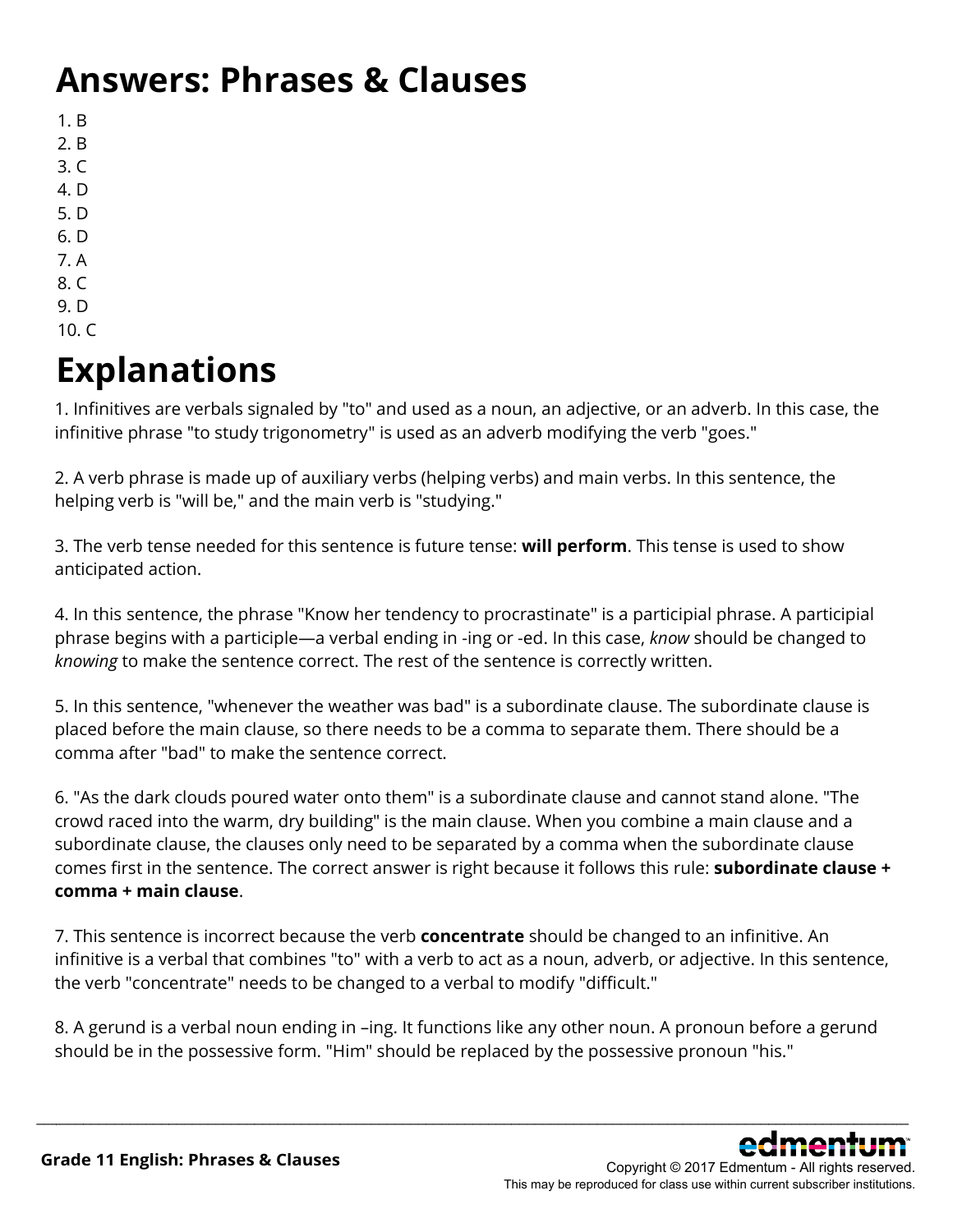9. In this sentence, two main clauses are connected through the conjunction "so." There should be a comma after "September" in order to follow the compound sentence rule: **main clause + comma + conjunction + main clause**. The word "so" could also be replaced by a semicolon to make the sentence correct.

10. The verb tense needed for this sentence is past perfect: *had hoped*. The past perfect tense shows one action happening further back in time than another past action: Jenna's hoping happened before she couldn't find a ride to the skating rink.

\_\_\_\_\_\_\_\_\_\_\_\_\_\_\_\_\_\_\_\_\_\_\_\_\_\_\_\_\_\_\_\_\_\_\_\_\_\_\_\_\_\_\_\_\_\_\_\_\_\_\_\_\_\_\_\_\_\_\_\_\_\_\_\_\_\_\_\_\_\_\_\_\_\_\_\_\_\_\_\_\_\_\_\_\_\_\_\_\_\_\_\_\_\_\_\_\_\_\_\_\_\_\_\_\_\_\_\_\_\_\_\_



This may be reproduced for class use within current subscriber institutions.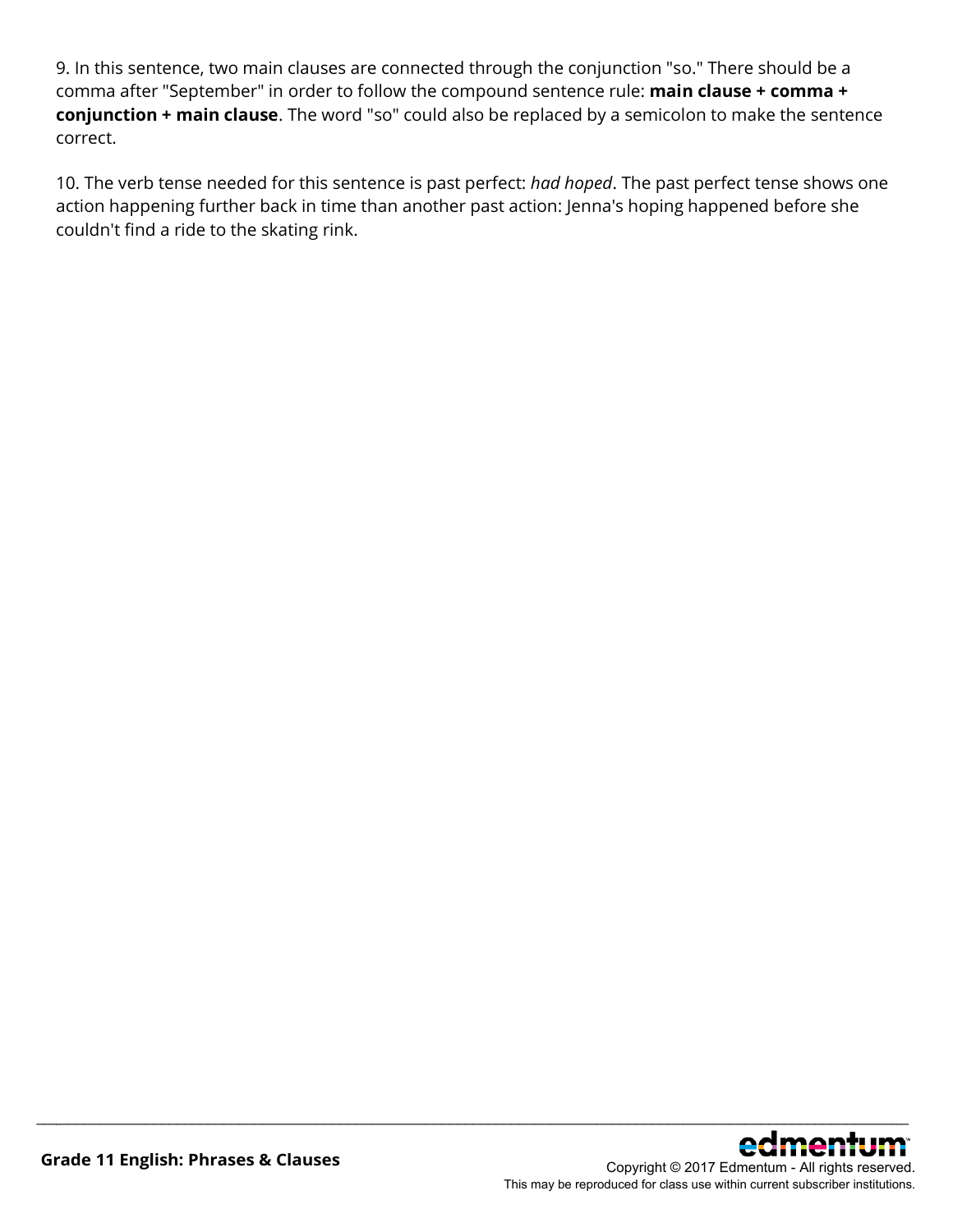## **Grade 11 English: Spelling**



**Studies** by J. Robbins

**(1)** Andrea and Blake sat in the booth at the restarant and tried to study. **(2)** The intermittant cheering from the sports fans at the other tables was distracting, to say the least.

**(3)** "This is excruciating," complained Andrea. **(4)** She flipped through the pages of her book with trepidition. **(5)** "We're never going to be able to finish this project on medievil warfare."

**(6)** "Don't be such a grump," Blake admonished her.

**(7)** "Why don't we just copy some of the paragraphs out of the book?" asked Andrea. **(8)** "This book is a million years old. I'm sure no one will notice."

**(9)** "That's called plagarism," replied Blake. **(10)** "If you're going to talk like that, I'll have to find another partner." **(11)** Andrea rolled her eyes.

**(12)** "Fine," she agreed sullenly, "but we had better get an A."

**1.** Andrea and Blake sat in the booth at the restarant and tried to study.

What is the correct spelling of the underlined word?

**A.** resturant

- **B.** restuarant
- **C.** restairant
- **D.** restaurant

**2.** Which sentence contains a spelling error?

**A.** Miranda and Lacey are beginning to deeply regret inheriting the creepy old mansion.

- ◯ **B.** After wiping the mustard off of her face, Sara admitted that Jake is irrepressible.
- ◯ **C.** My brother and I are too dissimilar to get along well, but we tolerate one another.
- **D.** Mr. Thomas will not be permiting cell phones in class after last week's incident.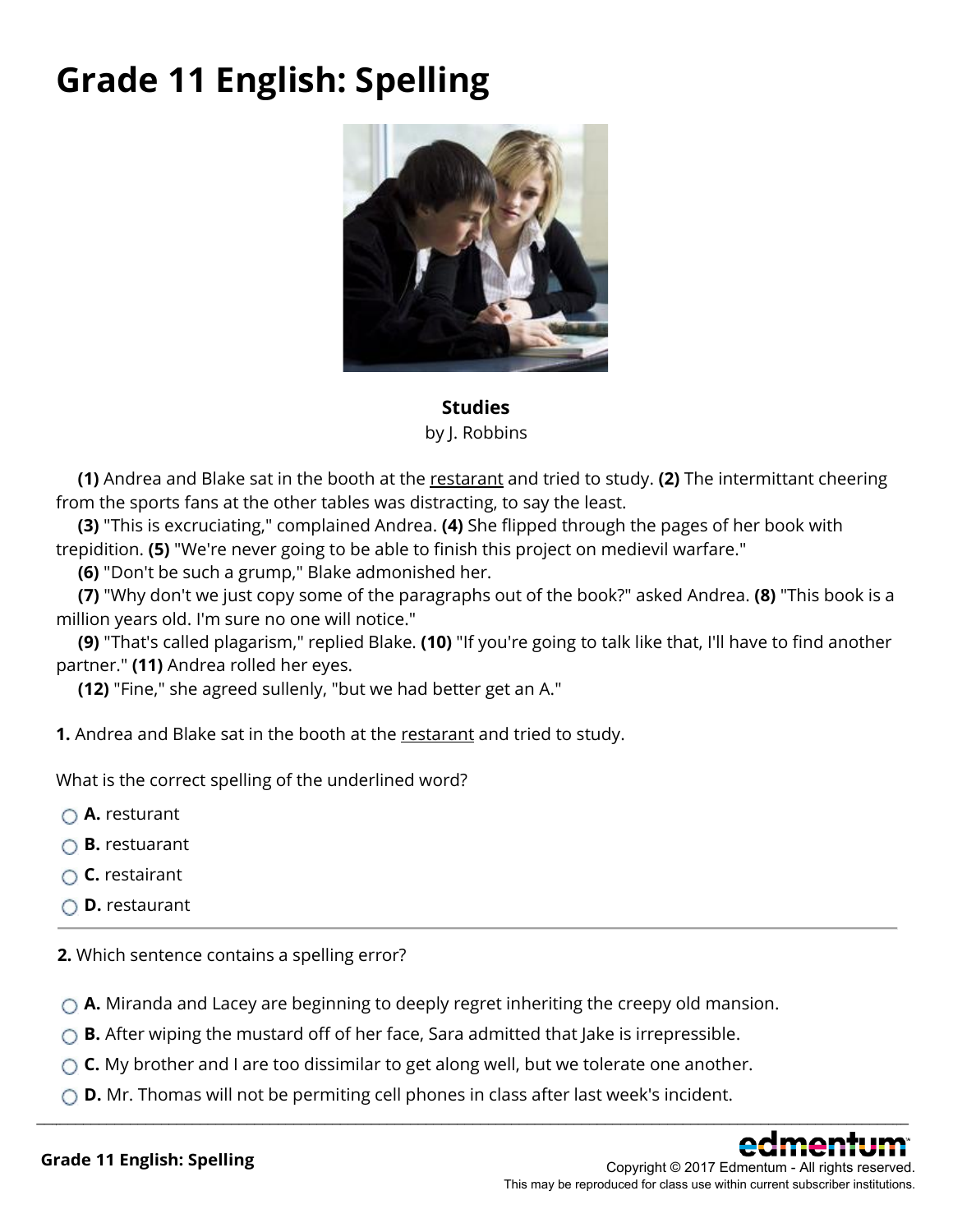**3.** How should sentence 9 be changed to correct the problem of spelling?

- **A.** The sentence has no spelling errors.
- **B.** change replied to repleid
- **C.** change That's to Thats
- **D.** change plagarism to plagiarism

#### **Trip to Texas History Museum**

 My favorite part of the Texas History Museum was the geology study area where a visitor could experiment with a model of the Llano Escarpment. By turning a wheel, a person could reverse the flow of miniature rivers, raise and lower mock land elevations, and wash away tiny forests and plants. The model was incredably detailed, and I learned much from how water and erosion affects natural landscapes. It was so colorful, and whenever a visitor was done experimenting, it would return to its default state. I was surprised at how easily it was to manipulate the controls of the device; it was educational and fun. The geology study area allows a visitor to the museum.

**4.** Jason turned in a paper in his composition class. He scored a "B" on it. Dr. Lopez has just handed back Jason's paper with the comment, "Well-written paper, Jason, but you could use a little work on your spelling."

\_\_\_\_\_\_\_\_\_\_\_\_\_\_\_\_\_\_\_\_\_\_\_\_\_\_\_\_\_\_\_\_\_\_\_\_\_\_\_\_\_\_\_\_\_\_\_\_\_\_\_\_\_\_\_\_\_\_\_\_\_\_\_\_\_\_\_\_\_\_\_\_\_\_\_\_\_\_\_\_\_\_\_\_\_\_\_\_\_\_\_\_\_\_\_\_\_\_\_\_\_\_\_\_\_\_\_\_\_\_\_\_

Which of the following words is spelled incorrectly in Jason's paper?

- **A.** manipulate
- **B.** erosion
- **C.** incredably
- **D.** experimenting

**5.** Which of the following words is spelled incorrectly?

- **A.** democratic
- **B.** partial
- **C.** denyed
- **D.** detailed

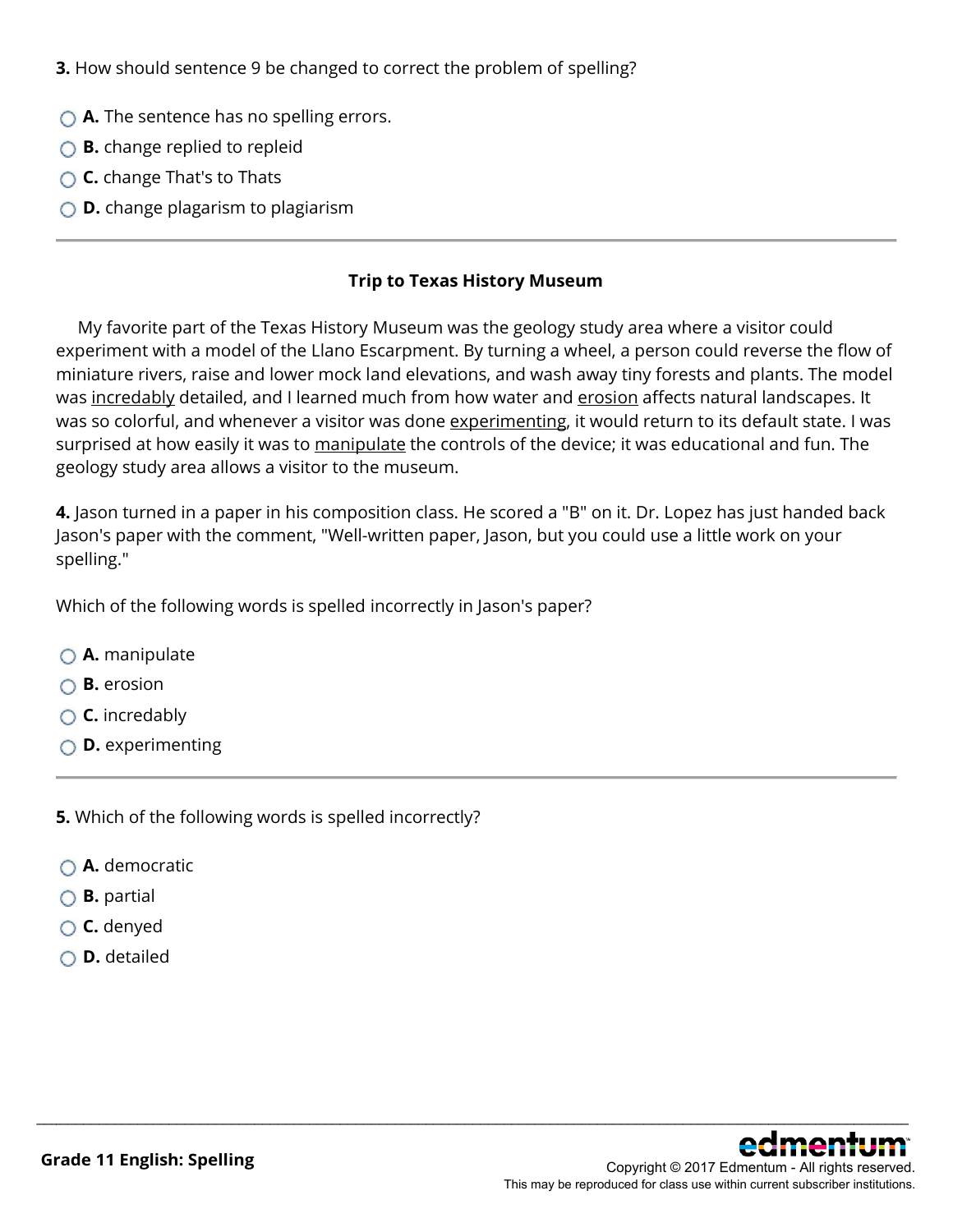**6.** Brian has to give a speech before the Rotary club. He asked his friend Gary to edit his speech.

Thank you, friends, for this great honor. In the future, I hope that the program we enact tonight awards great priveledge to future scholars and hopefuls. Through this scholarship, young men and women who might not have had a chance at college will now be able to achieve their goals.

Which word is spelled incorrectly?

- **A.** enact
- **B.** scholarship
- **C.** priveledge
- **D.** achieve

**7.** Which of the following words is spelled incorrectly?

- **A.** tommorrow
- **B.** committee
- **C.** argument
- **D.** desperate

**8.** Which of the following words is spelled incorrectly?

- **A.** purfect
- **B.** establish
- **C.** promote
- **D.** domestic

**9.** Which of the following sentences contains a word that is spelled incorrectly?

- ◯ **A.** You should follow the maintnance schedule for your car in order to prevent major problems.
- **B.** The skier was rather skillful as she maneuvered through the slalom poles.
- **C.** The phone company asked its customers to complete a questionnaire about the new products.

\_\_\_\_\_\_\_\_\_\_\_\_\_\_\_\_\_\_\_\_\_\_\_\_\_\_\_\_\_\_\_\_\_\_\_\_\_\_\_\_\_\_\_\_\_\_\_\_\_\_\_\_\_\_\_\_\_\_\_\_\_\_\_\_\_\_\_\_\_\_\_\_\_\_\_\_\_\_\_\_\_\_\_\_\_\_\_\_\_\_\_\_\_\_\_\_\_\_\_\_\_\_\_\_\_\_\_\_\_\_\_\_

◯ **D.** This diet pill guarantees that you will lose ten pounds in one week.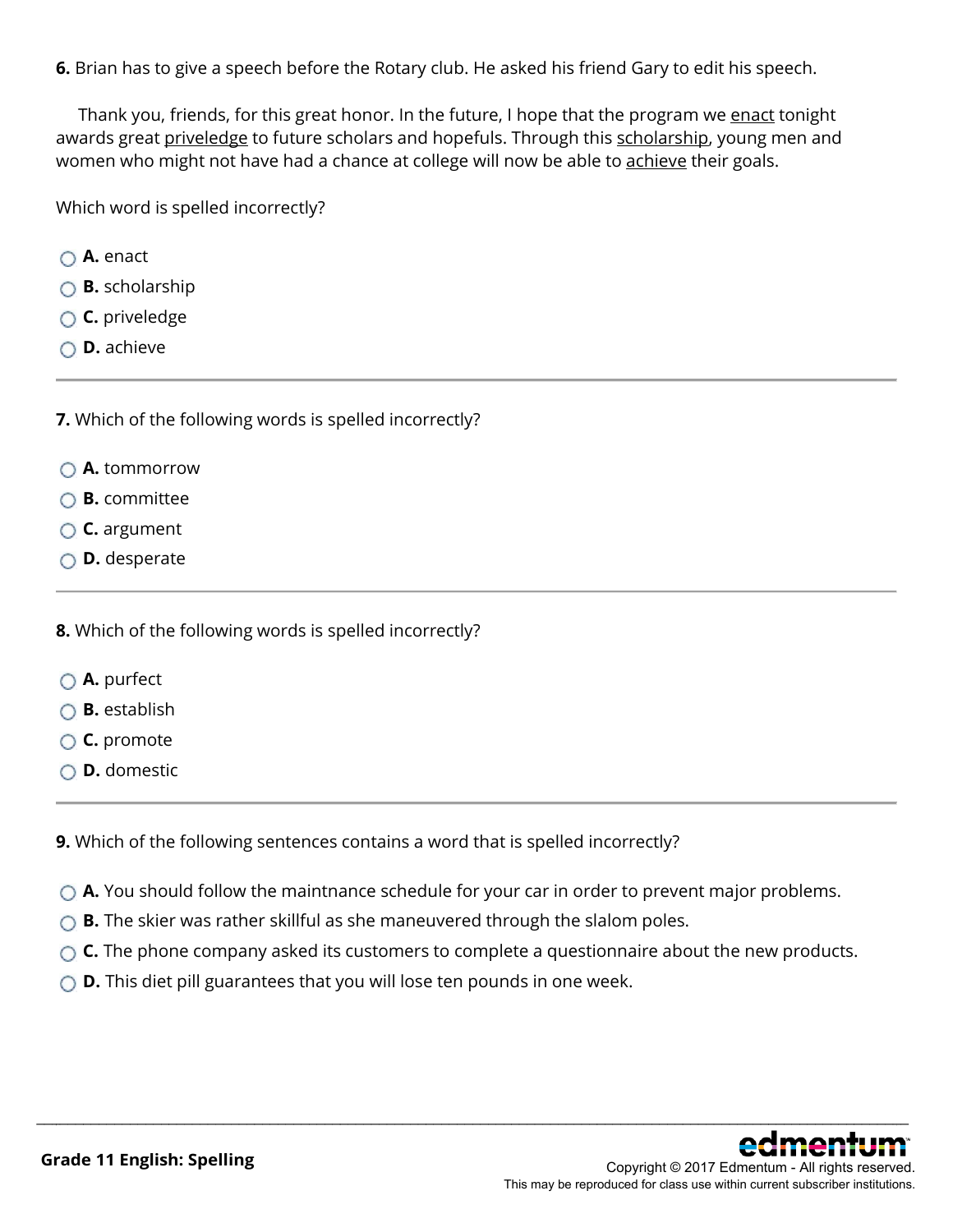#### **10.** Which sentence contains a spelling error?

- ◯ **A.** We enjoyed the new science fiction movie even though the special effects were ludicrous.
- **B.** Despite his mother's best efforts, Tyrese invarably left the house in mismatched clothes.
- ◯ **C.** Mike felt that his punishment was disproportionate to his crime, but Mr. Smith disagreed.

\_\_\_\_\_\_\_\_\_\_\_\_\_\_\_\_\_\_\_\_\_\_\_\_\_\_\_\_\_\_\_\_\_\_\_\_\_\_\_\_\_\_\_\_\_\_\_\_\_\_\_\_\_\_\_\_\_\_\_\_\_\_\_\_\_\_\_\_\_\_\_\_\_\_\_\_\_\_\_\_\_\_\_\_\_\_\_\_\_\_\_\_\_\_\_\_\_\_\_\_\_\_\_\_\_\_\_\_\_\_\_\_

◯ **D.** Although she was dubious about its previous owner, Karla decided to buy the used car.

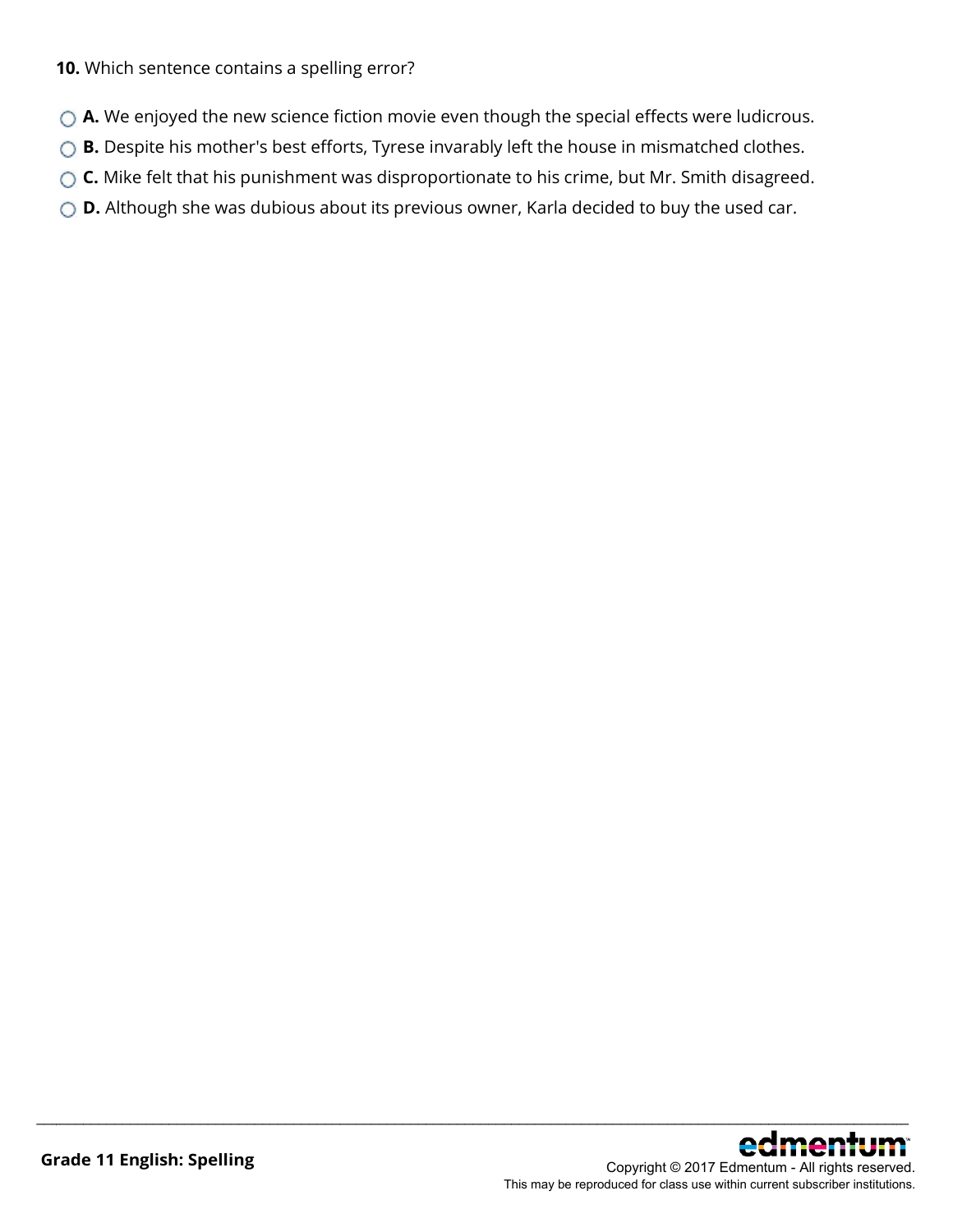## **Answers: Spelling**

1. D 2. D 3. D 4. C 5. C 6. C 7. A 8. A 9. A

10. B

# **Explanations**

1. The correct spelling of this word is **restaurant**. This is a commonly misspelled word, and it may be helpful to memorize the correct spelling. A mnemonic device is one way to aid memorization. For example, "**A** (hey), **U** (you)! Let's go eat at the rest**au**rant!"

2. "Permiting" is the misspelled word in this sentence. When a word ends in a consonant-vowelconsonant pattern (per**mit**), it gets a double consonant when the -ing ending is added to the word (permi**tt**ing).

3. The correct spelling of this word is **plagiarism**. This is a commonly misspelled word, and it may be helpful to break it down into smaller parts for memorization: plag—i—ar—ism.

4. **Incredibly** is a commonly misspelled word because it is often mispronounced.

5. For most verbs that end in y, you'll need to change it to an *i* before adding *ed*, as in the word "denied."

6. **Privilege** is one of those commonly misspelled words because it's often mispronounced.

7. "Tomorrow" is spelled with one *m* and two *r*'s.

8. Because of the way it sounds, "perfect" is often misspelled using a "u." But remember that two Es is what makes it "perfect!"

9. The correct spelling is "maintenance." The letters "ten" are in the middle.

10. The correct spelling of this word is **invariably**. This is a commonly misspelled word, and it may be helpful to break the word down into smaller parts for memorization: in—var—i—ably.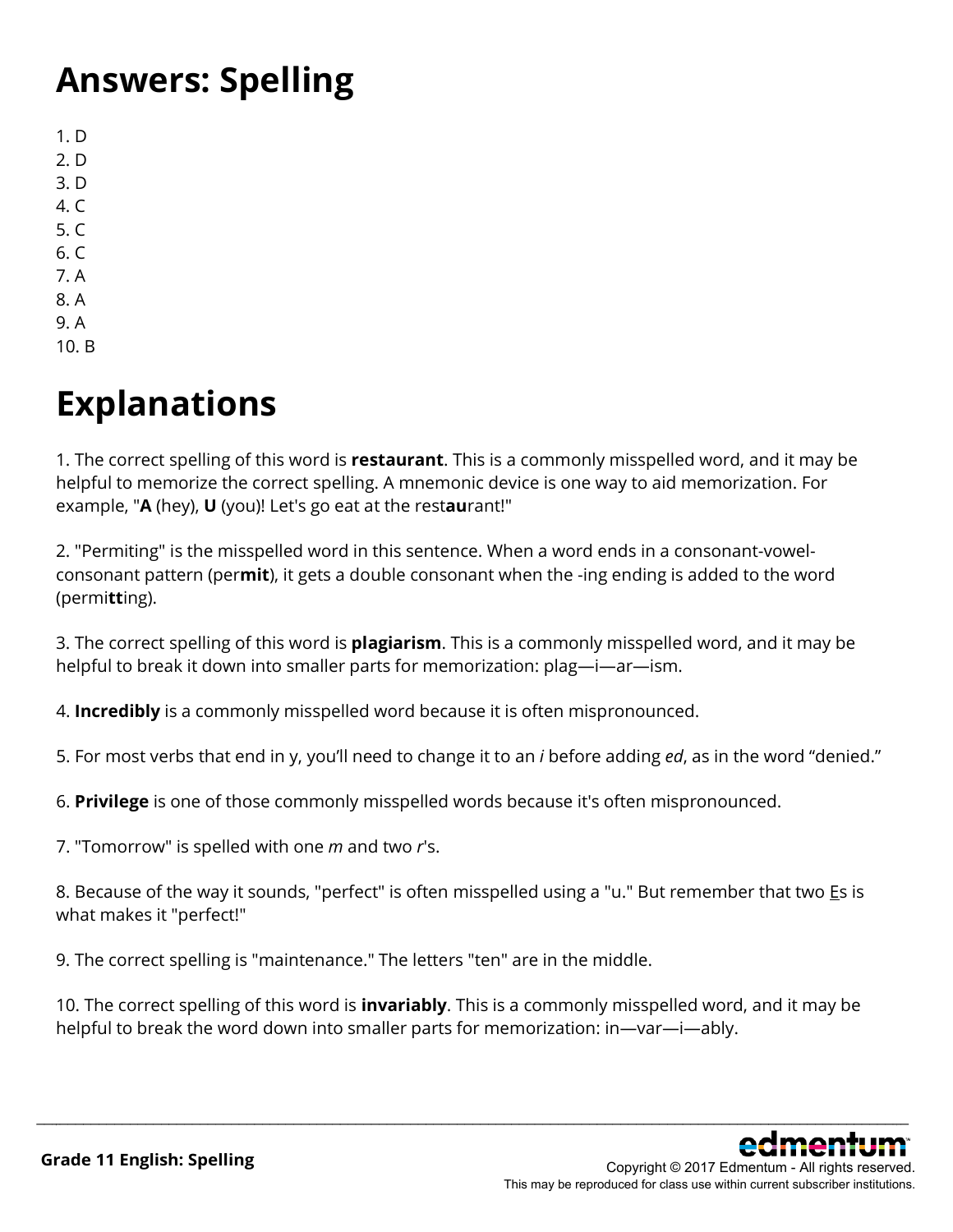# **Grade 11 English: Context Clues**

 I have to credit my unusual upbringing for my ability to become the youngest person to circumnavigate the globe in a sailboat. I grew up in a peripatetic family, and I attended over 50 schools during the course of my education. My father was a traveling salesman who would rather study his many maps than watch television. He was the quintessential dreamer, and he was always full of plans for the future. Despite being raised in a home that valued beauty over brains, my mother was a true iconoclast. She believed in education for all people in a time when many women were denied entrance into colleges and universities. She also believed that all professions should be available to any person—male or female—who was willing to work hard. Together, my parents created an atmosphere that challenged and inspired me.

\_\_\_\_\_\_\_\_\_\_\_\_\_\_\_\_\_\_\_\_\_\_\_\_\_\_\_\_\_\_\_\_\_\_\_\_\_\_\_\_\_\_\_\_\_\_\_\_\_\_\_\_\_\_\_\_\_\_\_\_\_\_\_\_\_\_\_\_\_\_\_\_\_\_\_\_\_\_\_\_\_\_\_\_\_\_\_\_\_\_\_\_\_\_\_\_\_\_\_\_\_\_\_\_\_\_\_\_\_\_\_\_

**1.** As used in this passage, quintessential is closest in meaning to which word?

- **A.** typical
- **B.** unhappy
- **C.** unusual
- **D.** only

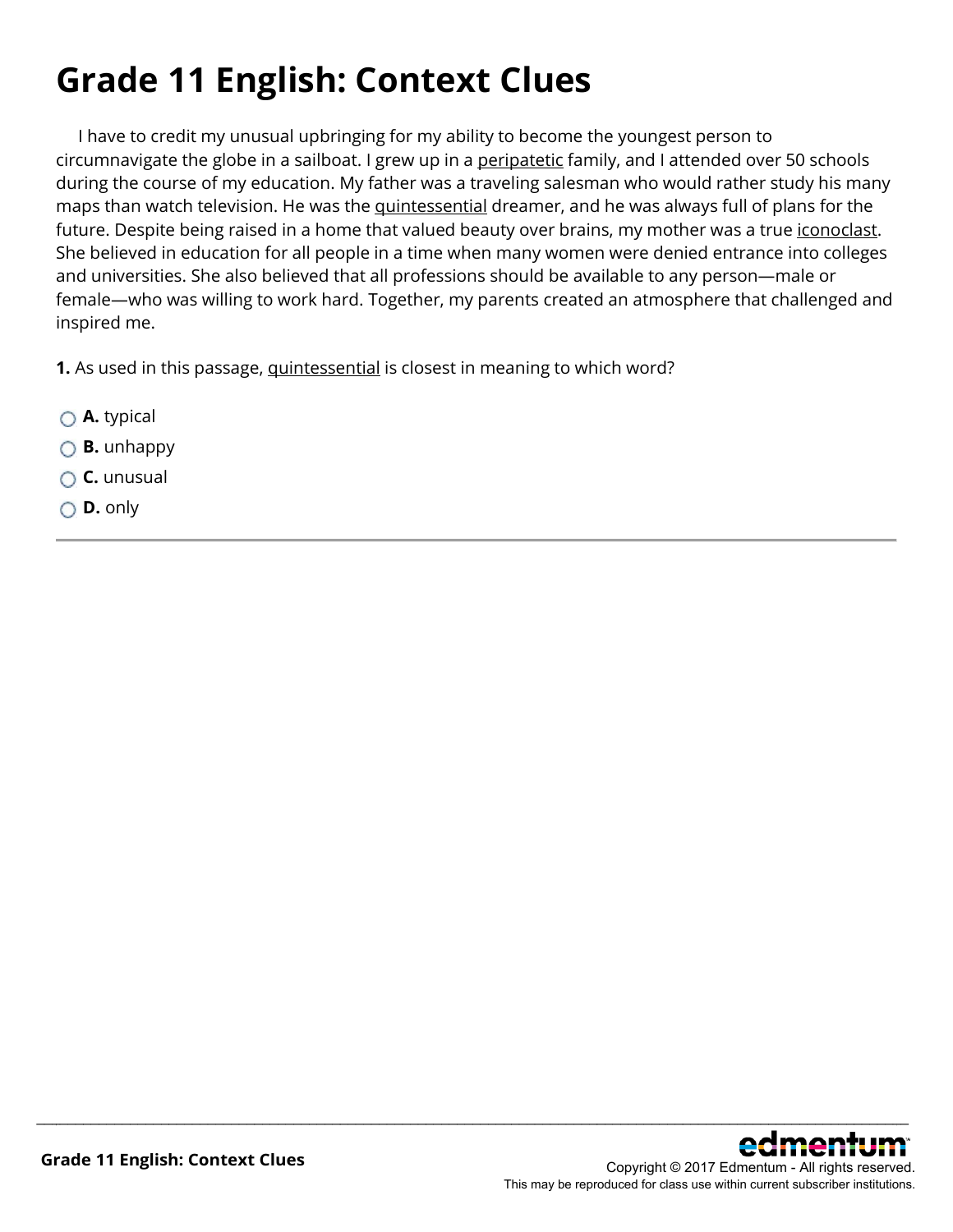### **Fashion Disasters at Freedmont High**

by J. Robbins

 "Come in and have a seat," Principal Moss told Shellie. She held her backpack in her lap as she faced the principal across the wide walnut desk. Shellie noticed that Principal Moss' open and kind spirit seemed dampened, and his usually ebullient face was quiet and withdrawn.

 "I'm sure you are wondering why I've called you into my office," Principal Moss began. Shellie shifted nervously in her seat.

 "Yes, sir," she replied. *I hope this isn't about me being late to class on Monday,* she thought. *It's not my fault I had a flat tire!*

 "We have had some complaints about your column in the school newspaper, Shellie," said the principal. Shellie was stunned. All of her friends loved her column!

"What kind of complaints?" she asked. Principal Moss cleared his throat and looked uncomfortable.

 "Let me first say that I enjoy reading 'Fashion Disasters at Freedmont High,' " he told Shellie. "I enjoy fashion and clothing as much as the next person, so I find your sartorial column very enjoyable." Shellie felt a blush of pride in her work at the principal's words.

 "However, although I might enjoy your funny and keen observations," he continued, "Some people feel that your trenchant remarks about other students' clothing can be a little too . . . aggressively truthful." Shellie smiled as she remembered her many clever comments about the fashion disasters she observed daily. *Maybe I could tone it down a bit,* she thought. *I never set out to hurt anyone's feelings*.

"Okay, Principal Moss," said Shellie. "I can start being less candid about bad fashion choices if it means that I can keep my column." The principal looked relieved, and his normally cheerful attitude began to reappear.

 "Certainly you may, Shellie, if you promise to be more discreet," he said. "I think you'll find that by being more *circumspect* in your writing, you will gain a larger audience for your work." Shellie smiled as she left the principal's office. *I may have already begun to change my wicked ways,* she laughed to herself. *I managed not to mention to Principal Moss that he should never combine a navy blue suit with a puke green tie!*

**2.** If a person is candid, he or she is

- **A.** untruthful.
- **B.** outspoken.
- **C.** unpopular.
- **D.** illiterate.

**stalwart** (stahl-wert) *adj*. 1. strong, sturdy. 2. uncompromising, resolute. *n*. 3. a physically strong person. 4. one who supports an organization or cause without fail.

\_\_\_\_\_\_\_\_\_\_\_\_\_\_\_\_\_\_\_\_\_\_\_\_\_\_\_\_\_\_\_\_\_\_\_\_\_\_\_\_\_\_\_\_\_\_\_\_\_\_\_\_\_\_\_\_\_\_\_\_\_\_\_\_\_\_\_\_\_\_\_\_\_\_\_\_\_\_\_\_\_\_\_\_\_\_\_\_\_\_\_\_\_\_\_\_\_\_\_\_\_\_\_\_\_\_\_\_\_\_\_\_

The environmental **stalwart** protests the use of any substance that pollutes the environment and diligently recycles everything imaginable from his shower water to his coffee grounds.

**3.** Which definition of **stalwart** is being used in the sentence?

**A.** 3 **B.** 4 **C.** 1  $\bigcirc$  **D.** 2



**Grade 11 English: Context Clues**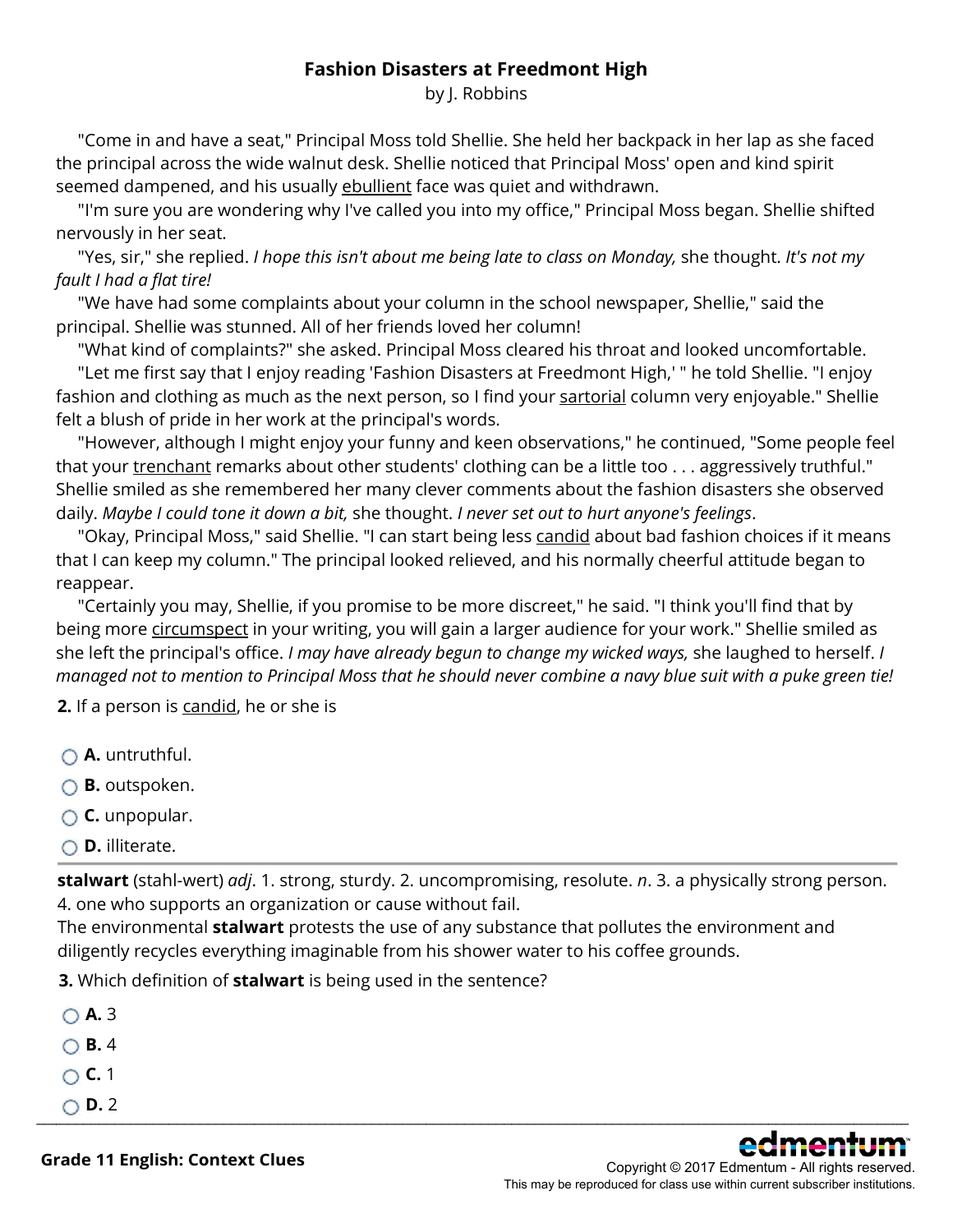Chester took a deep breath and **bolstered** his courage before he approached the king's throne to make his request. "Your Majesty, if it pleases you, may I play my flute for you?"

"Why, it would please me indeed. Play thy flute," King Milton responded.

 Chester inhaled deeply, pursed his lips, carefully placed his fingers, raised his flute to his mouth, and blew. A sweet, steady melody came forth from Chester's flute. He felt as though he had conquered the world with this single act of bravery.

**4.** What does the word **bolstered** mean in the story?

- **A.** carried
- **B.** allowed
- **C.** reinforced
- **D.** hindered

 The house stood hunkering in front of a darkened backdrop. The clouds, their edges as sharp as spearheads, looked like the weapon of a Roman sentry, guarding the point of the landscape where the forest meets the field of cotton. The farm sat alone underneath the vast sky.

 A single light shone from the second floor window and cut through the night giving the walkway that led to the house's front door a burning orange patina and outlining the steps that shone like wellpolished shoes. The glow was so brilliant, that from a distance, it looked like the house was on fire.

The caw and cackle of the grackles and crows was a welcome clamor in the silence that usually filled the farmhouse at dusk. It was the kind of quiet that makes ghosts quake in fear until their dirty sheets shake off of their bodies.

\_\_\_\_\_\_\_\_\_\_\_\_\_\_\_\_\_\_\_\_\_\_\_\_\_\_\_\_\_\_\_\_\_\_\_\_\_\_\_\_\_\_\_\_\_\_\_\_\_\_\_\_\_\_\_\_\_\_\_\_\_\_\_\_\_\_\_\_\_\_\_\_\_\_\_\_\_\_\_\_\_\_\_\_\_\_\_\_\_\_\_\_\_\_\_\_\_\_\_\_\_\_\_\_\_\_\_\_\_\_\_\_

### **5.** The word quake **most likely** means

- **A.** scary.
- **B.** ground.
- **C.** shiver.
- **D.** disaster.

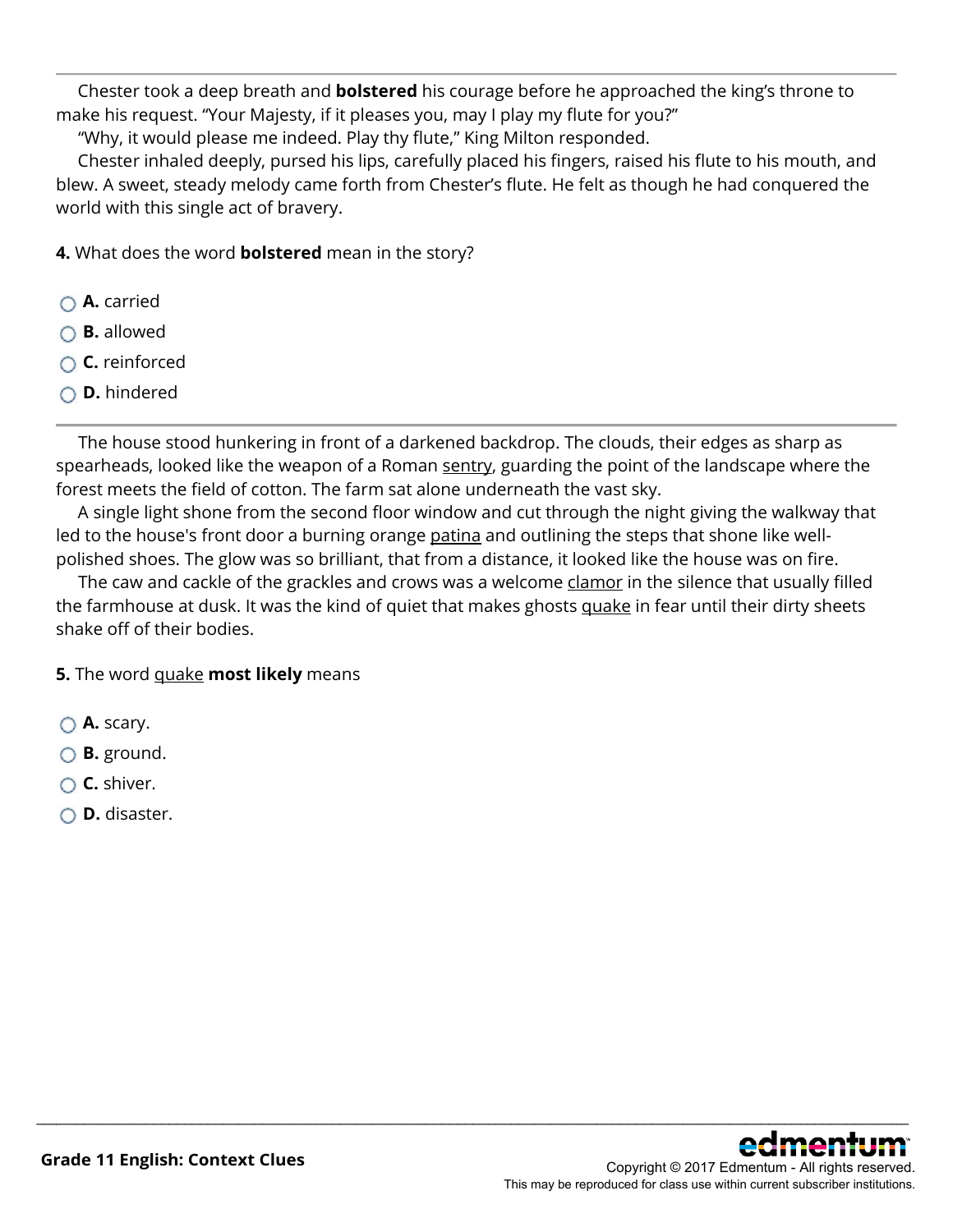**6.** My sister's name is Pearla; she is 11 years old. She is both the blessing and bane of my existence. I love having a younger sister. It gives me a chance to mold her in my own image—I'm sure I'll make her the coolest junior high student ever. I also love having somebody younger than me to talk to. She is always honest with me, and her judgment isn't clouded by terrible things like maturity and logic. However, she occasionally requires too much of my time, leaving me little time for other activities. Also, the fact that she is honest to a fault means that she usually ends up telling my parents things that I told her in confidence. Every time I call home, my parents confront me about something that Pearla told them. I'm in college and I'm still getting in trouble for staying out too late.

In this paragraph, the word blessing helps the reader understand the meaning of the word bane because

- **A.** blessing is the opposite of bane.
- **B.** they are both words that mean "sister."
- **C.** they are both things all students have.
- **D.** blessing is a synonym for bane.

**7.** As a child, I was not conscious of the many sacrifices my parents made for me. It was not until I was in my late teens that I became aware of how my parents worked overtime at multiple jobs and denied themselves things they wanted and needed in order to get the money they needed to send me to the best school in town.

\_\_\_\_\_\_\_\_\_\_\_\_\_\_\_\_\_\_\_\_\_\_\_\_\_\_\_\_\_\_\_\_\_\_\_\_\_\_\_\_\_\_\_\_\_\_\_\_\_\_\_\_\_\_\_\_\_\_\_\_\_\_\_\_\_\_\_\_\_\_\_\_\_\_\_\_\_\_\_\_\_\_\_\_\_\_\_\_\_\_\_\_\_\_\_\_\_\_\_\_\_\_\_\_\_\_\_\_\_\_\_\_

Which of the following **best** defines the word conscious as it is used in the paragraph?

- **A.** conscientious
- **B.** aware
- **C.** oblivious
- **D.** awake

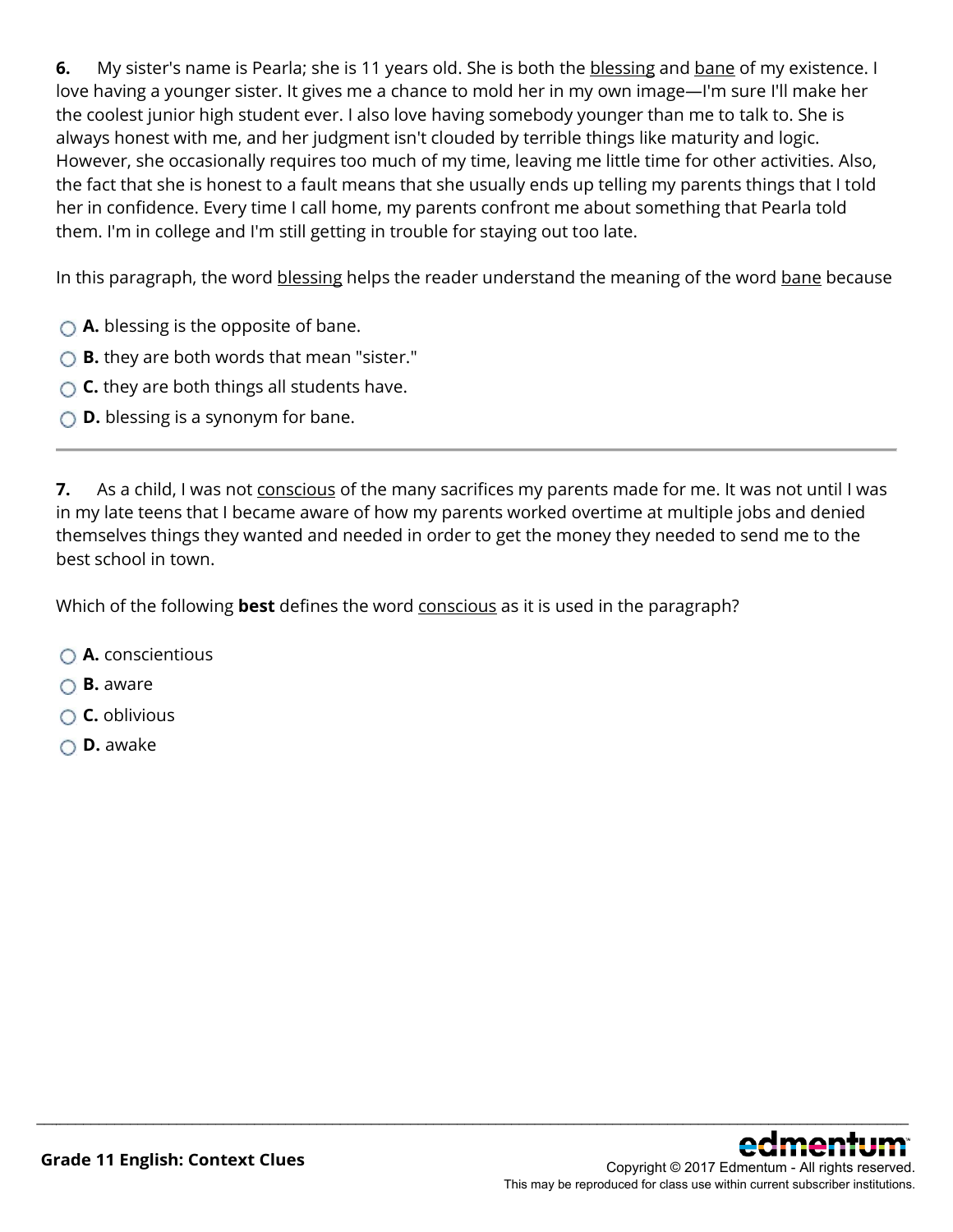

 Despite the fact that he is one of the world's oldest living people, Alan O'Shannon doesn't consider himself an "old man." In fact, he says that he has just begun to live. Last March, Mr. O'Shannon celebrated his 107th birthday with his great-grandchildren. He credits his longevity to his daily exercise routine and his decades-long habit of eating vegetables with every meal and drinking plenty of water throughout the day. While Mr. O'Shannon considers his exercise routine easy, many would consider getting up at 5 a.m. to run 12 miles quite torturous. Despite his age, Mr. O'Shannon says that he is more active now than he was in his youth.

"I used to have a mental roadblock called cainotophobia," says Mr. O'Shannon. "I was terrified of anything that was new or different in my life. However, as I kept getting older, I realized that most of the things I had been afraid of never happened. So, I decided to stop letting fear run my life." Through his impressive lifespan, Mr. O'Shannon has achieved notoriety both in his hometown and across the United States. In the past year, more than 500 news articles have been written about this active senior citizen.

**8.** Which word is used in this passage to mean "intensely or unbearably painful"?

- **A.** impressive
- **B.** routine
- **C.** torturous
- **D.** achieved

**9.** Cody had never made a trip to the grocery store by himself. It is not like he was worried or anything. It could not be that hard, right? After all, he was just purchasing groceries. As he walked in the store, he grabbed a basket, thinking he would not be buying enough groceries to fill up a cart. He made his way to the cereal aisle and was quickly overwhelmed by the plethora of cereal boxes staring back at him. It was supposed to be an easy choice, but how could it be when he had what seemed like thousands of boxes to choose from?

The word plethora **most likely** means

- **A.** an average number.
- **B.** a limited quantity.
- **C.** a large amount.
- **D.** a total lack. \_\_\_\_\_\_\_\_\_\_\_\_\_\_\_\_\_\_\_\_\_\_\_\_\_\_\_\_\_\_\_\_\_\_\_\_\_\_\_\_\_\_\_\_\_\_\_\_\_\_\_\_\_\_\_\_\_\_\_\_\_\_\_\_\_\_\_\_\_\_\_\_\_\_\_\_\_\_\_\_\_\_\_\_\_\_\_\_\_\_\_\_\_\_\_\_\_\_\_\_\_\_\_\_\_\_\_\_\_\_\_\_



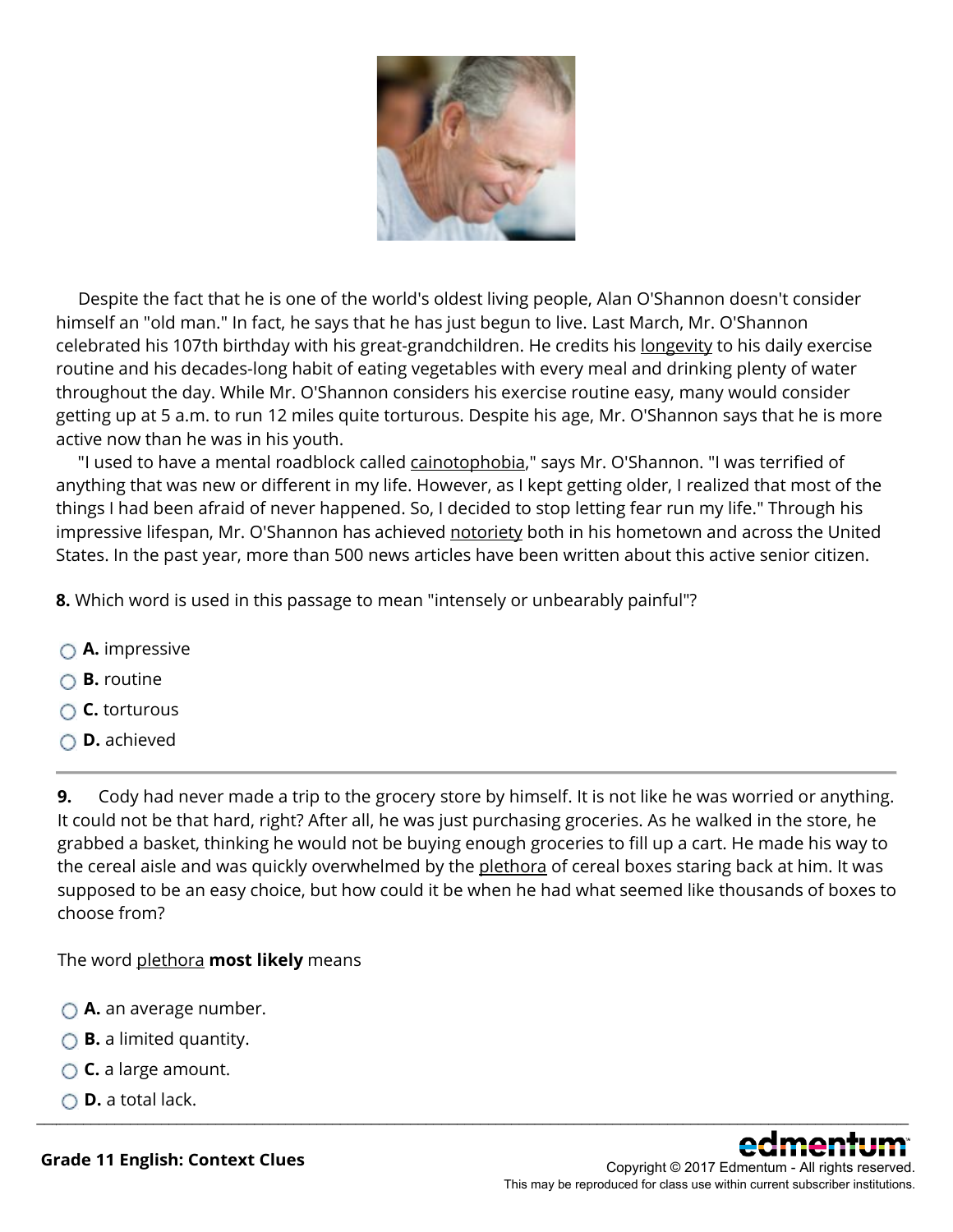As of 5 p.m. yesterday, the Durhman Foundation and the Willright Corporation have agreed to the cessation of a financial partnership that began in 1914. Through the years, the two financial giants have combined forces to bring millions of dollars into the bank accounts of their clients. The dividing of company assets was conducted amicably, as evidenced by the fact that the company presidents and corporate officers went to dinner together soon after the end of the business day. In the next few weeks, the two corporations will decide whether they will move from their current building into different office buildings or remain in proximity with one another.

\_\_\_\_\_\_\_\_\_\_\_\_\_\_\_\_\_\_\_\_\_\_\_\_\_\_\_\_\_\_\_\_\_\_\_\_\_\_\_\_\_\_\_\_\_\_\_\_\_\_\_\_\_\_\_\_\_\_\_\_\_\_\_\_\_\_\_\_\_\_\_\_\_\_\_\_\_\_\_\_\_\_\_\_\_\_\_\_\_\_\_\_\_\_\_\_\_\_\_\_\_\_\_\_\_\_\_\_\_\_\_\_

**10.** Based on this news article, the word cessation means

- **A.** a beginning.
- **B.** an ending.
- **C.** an agreement.
- **D.** a partnership.

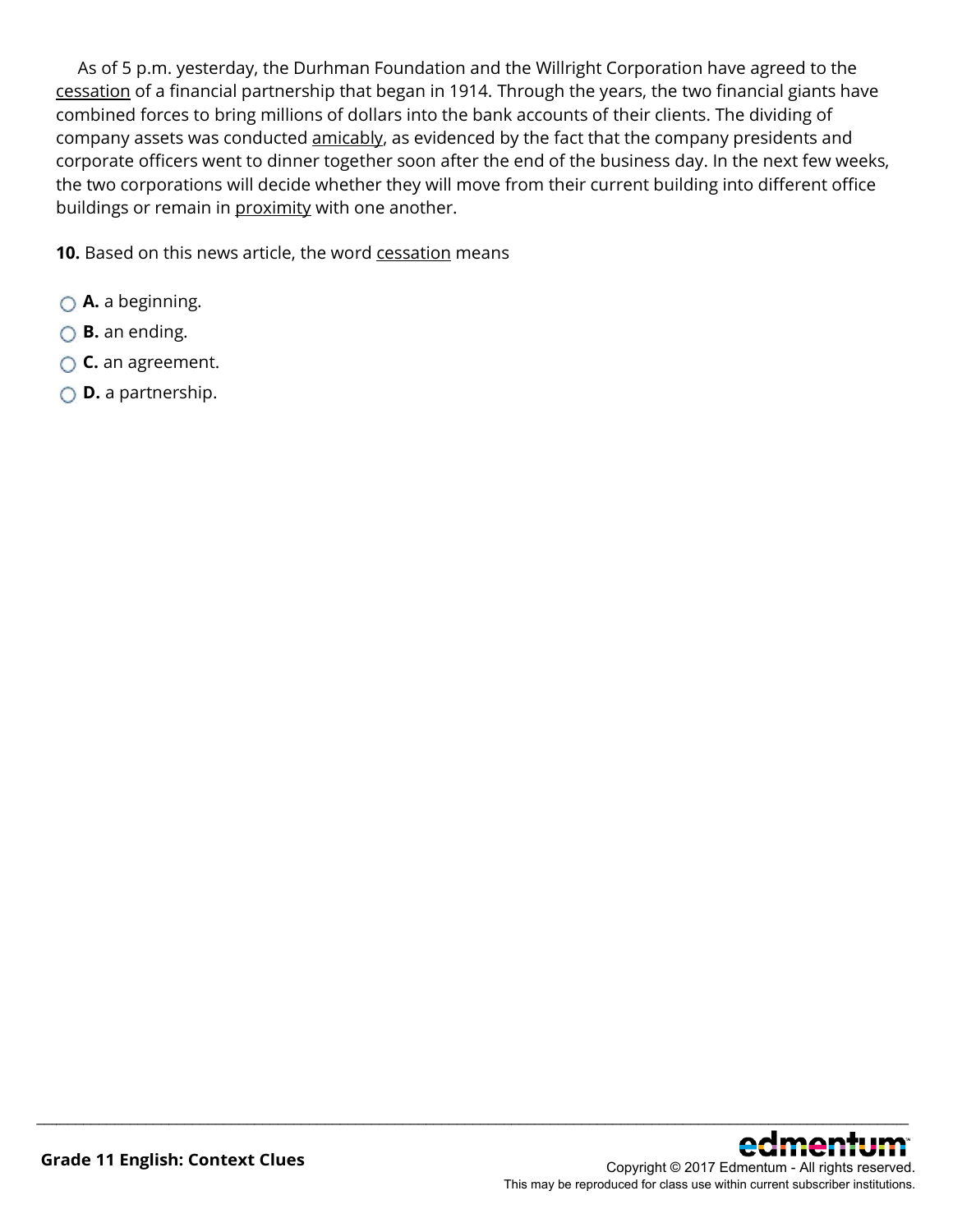### **Answers: Context Clues**

- 1. A
- 2. B
- 3. B
- 4. C
- 5. C
- 6. A
- 7. B
- 8. C 9. C
- 10. B

## **Explanations**

1. The passage states that the narrator's father is a dreamer who is always full of plans. The reader can conclude that the father is a typical, or quintessential, dreamer—one who imagines a brighter future.

2. Principal Moss describes Shellie's writing as "aggressively truthful," and Shellie promises to be less candid. The reader can tell that a candid person is outspoken.

3. The definition of **stalwart** that is used in the sentence is definition four, "one who supports an organization or cause without fail." "**Stalwart**" is being used as a noun in the sentence. The sentence tells that the "environmental **stalwart**" protests the use of substances that cause pollution and that he recycles everything he can. These actions show that the "environmental **stalwart**" is committed to the cause of protecting the environment.

4. In the story, the word **bolstered** means reinforced or strengthened. The reader can use the context of the story and the words around "**bolstered**" to gain information about what the word means. Chester was doing something that takes a lot of courage. He reinforced his courage before asking to play for the king.

5. In the passage, the quiet makes the ghosts "quake." This causes the ghosts to shake the sheets off of their bodies.

6. Since the author says "both a blessing and a bane," you can figure that a bane is something that contrasts with blessing, such as its opposite. The dictionary defines "bane" as a "curse." You may have heard the similar expression, "both a blessing and a curse."

7. Look at the paragraph again. You see that in the sentence after the one in which the author says, "conscious," he or she says, "I became aware." The author is describing what he or she was not aware of as a child but became aware of as a teenager.

8. The word torturous is an adjective that means extremely or unbearably painful. In this passage, the word is used to describe Mr. O'Shannon's exercise routine.